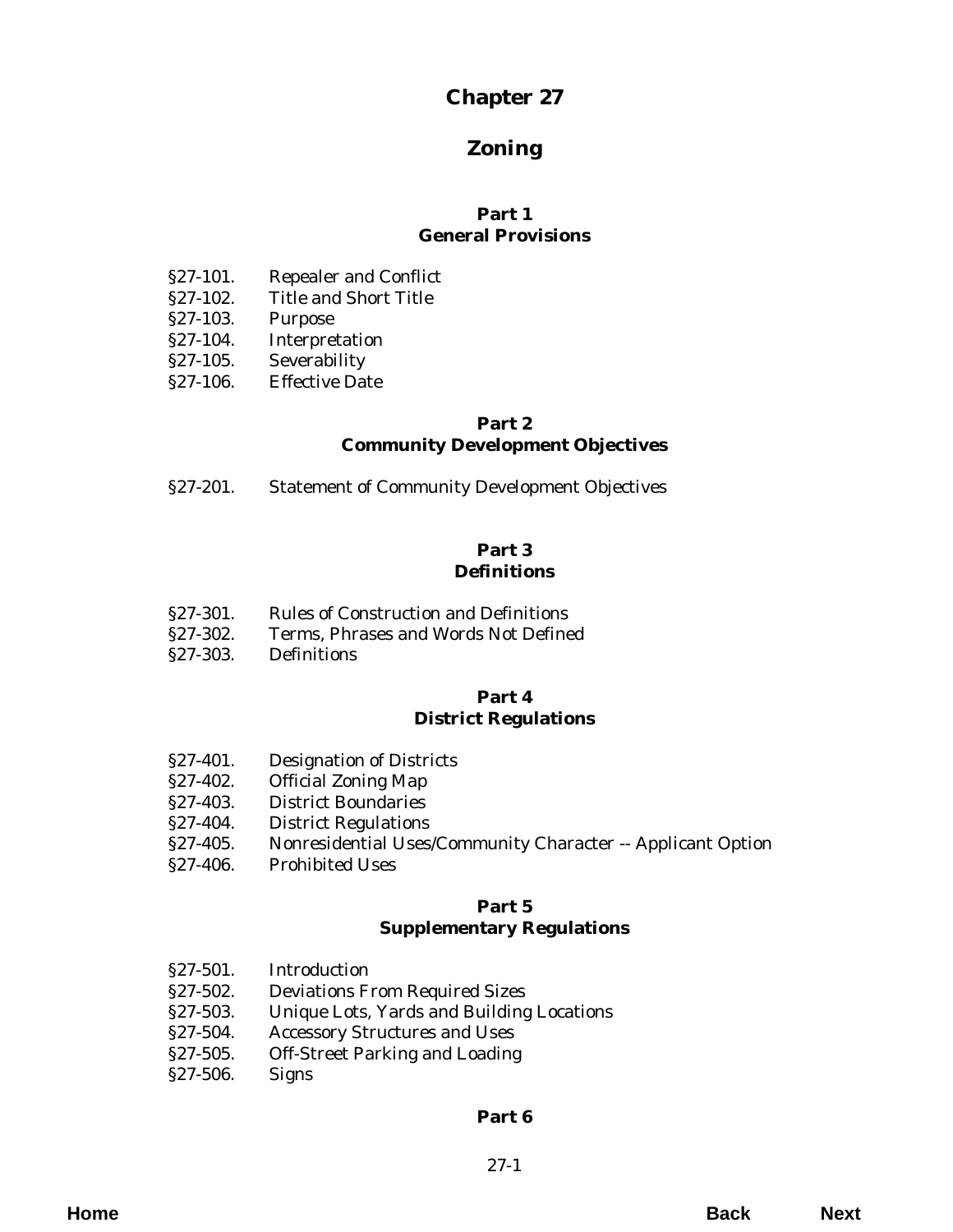# **Residential Standards**

- [§27-601. Cluster Residential Development](#page-76-0)
- §27-602. Two-Family Dwellings
- [§27-603. Multi-Family Dwellings](#page-78-0)
- [§27-604. Conversion to Dwellings](#page-81-0)
- §27-605. Group Homes
- §27-606. Reserved
- [§27-607. Mobile Home Parks](#page-82-0)
- [§27-608. Mobile/Manufactured Homes on Individual Lots and In Mobile Home](#page-85-0) Parks
- [§27-609. Bed and Breakfast Establishments](#page-86-0)
- §27-610. Principal Entrance to Residences

#### **Part 7 Performance Standards and Environmental Protection**

- [§27-701. Performance Standards Applicable to All Nonresidential Uses in All](#page-88-0) **Districts**
- [§27-702. Placement and Screening of Waste Containers](#page-93-0)
- [§27-703. Environmental Impact Statement](#page-94-0)
- [§27-704. Special Conservation Standards](#page-97-0)
- [§27-705. Earth Disturbance](#page-99-0)

#### **Part 8 [Standards for Specific Uses](#page-100-0)**

- §27-801. Adult Businesses
- [§27-802. Commercial Communication Devices](#page-103-0)
- [§27-803. Vehicle Related Uses](#page-108-0)

#### **Part 9 Nonconformities**

- [§27-901. Purpose, Applicability, Registration, and Continuation and Change](#page-112-0)
- §27-902. Definitions
- [§27-903. Nonconformities Under Development](#page-113-0)
- §27-904. Nonconformities by Variance
- [§27-905. Normal Maintenance and Repair Activities](#page-114-0)
- §27-906. Changes of Nonconforming Uses
- §27-907. Extension of Nonconforming Uses
- [§27-908. Reconstruction](#page-115-0)
- §27-909. Abandonment of Nonconformities
- [§27-910. Alterations and Expansions of Nonconforming Structures](#page-116-0)
- §27-911. Use of Nonconforming Lots of Record
- [§27-912. Review Factors](#page-117-0)

# **Part 10**

# **[Open Land, Recreation Land, Development Improvements](#page-118-0) and Common Facilities**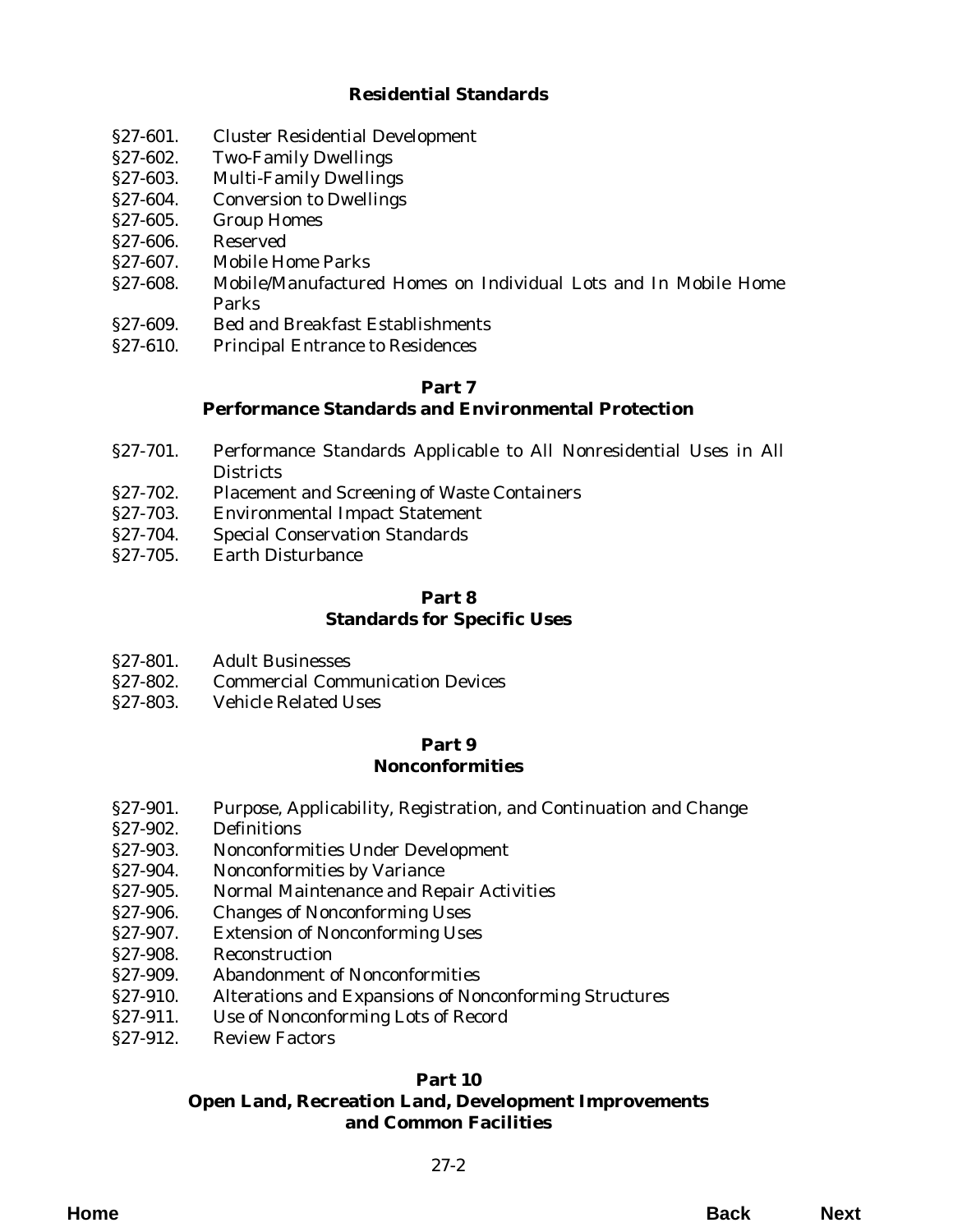- §27-1001. Purpose
- §27-1002. Plan and Legal Documents
- §27-1003. Use and Restriction
- §27-1004. Development Plan Designations
- [§27-1005. Methods for Use Dedication and Common Area Ownership and Mainte](#page-118-0)nance
- [§27-1006. Failure to Preserve Dedication of Use and Operation and Maintenance of](#page-120-0) Common Area

## **Part 11 Administration**

- §27-1101. Applicability
- [§27-1102. General Procedure for Permits](#page-122-0)
- [§27-1103. Permits and Certificates](#page-123-0)
- §27-1104. Fees
- [§27-1105. Zoning Officer](#page-127-0)
- [§27-1106. Zoning Hearing Board](#page-128-0)
- [§27-1107. Zoning Hearing Board; Hearings and Decisions](#page-130-0)
- [§27-1108. Variances](#page-132-0)
- [§27-1109. Conditional Uses and Special Exceptions](#page-133-0)
- [§27-1110. Time Limits on Permits and Variances](#page-137-0)
- §27-1111. Mediation
- §27-1112. Time Limits for Appeals
- [§27-1113. Appeals to Court and Other Administrative Proceedings](#page-138-0)
- §27-1114. Public Utility Exemptions
- §27-1115. Limited Borough Exemption
- §27-1116. Amendments
- §27-1117. Violations
- [§27-1118. Penalties and Remedies](#page-139-0)
- [§27-1119. Liability](#page-140-0)

# **Part 12 [Zoning Ordinance Enactment](#page-142-0)**

§27-1201. Enactment

# **[Zoning Map](#page-144-0)**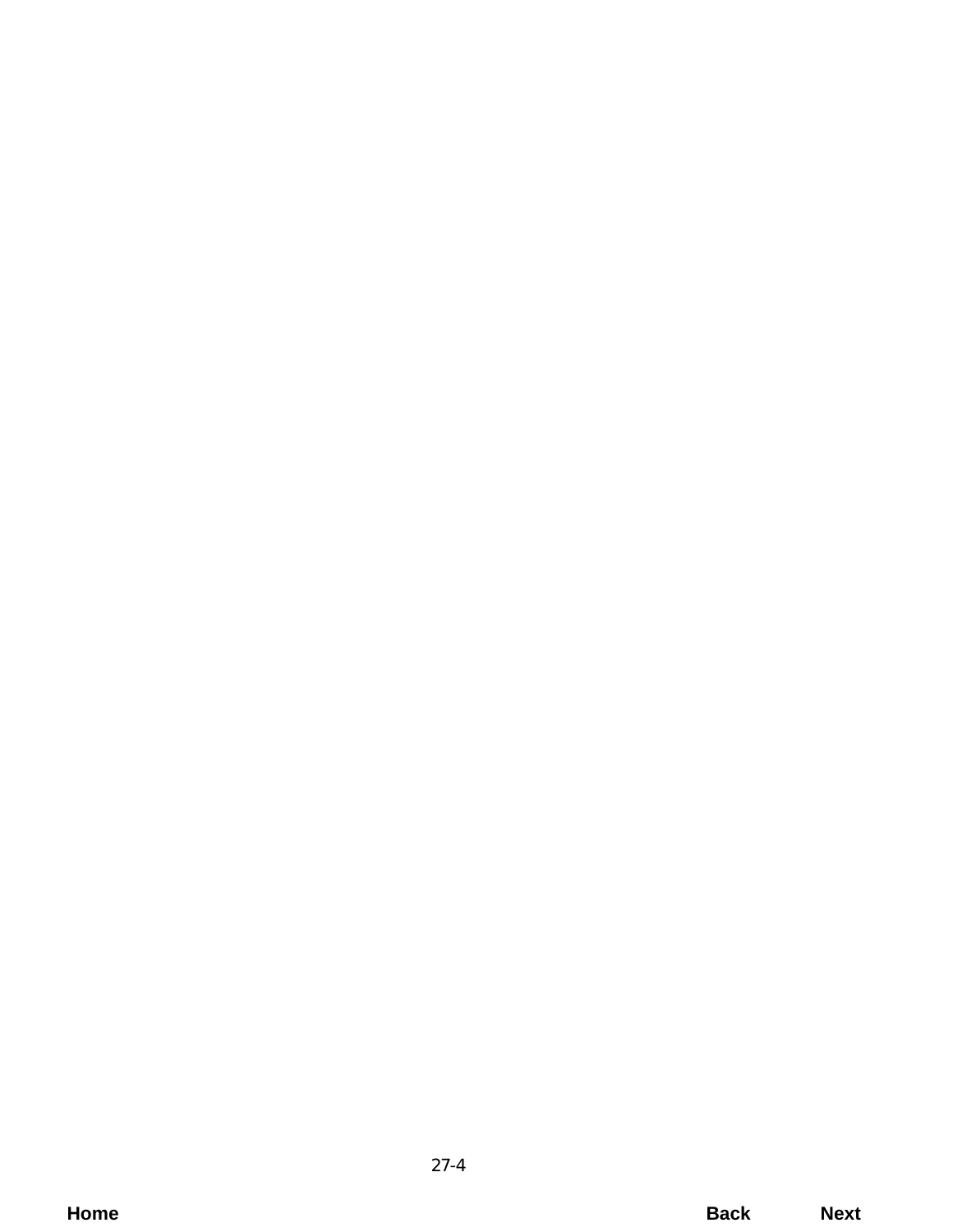# **Part 1**

#### **General Provisions**

#### <span id="page-4-0"></span>**§27-101. Repealer and Conflict**.

This Chapter, as adopted herein and as may be duly amended by the Borough Council, shall repeal and replace in total the Clarks Green Borough Zoning Ordinance of February 12, 1973, as amended. This Chapter is not intended to and shall not be construed to affect or repeal any other ordinance, code or regulation of the Borough of Clarks Green. If any other ordinance, code or regulation of the Borough of Clarks Green is in conflict or inconsistent with the requirements of this Chapter, the most restrictive standards and provisions shall apply.

(*Ord. 4/13/1998*, 4/13/1998, §100)

# **§27-102. Title and Short Title**.

An ordinance permitting, prohibiting, regulating, restricting, and determining the uses of land, watercourses, and other bodies of water; the size, height, bulk, location, erection, construction, repair, maintenance, alteration, razing, removal and use of structures; the areas and dimensions of land and bodies of water to be occupied by uses and structures as well as courts, yards, and other open spaces and distances to be left unoccupied by uses and structures: the density of population and intensity of use; authorizing the appointment of a Zoning Officer; creating a Zoning Hearing Board; and providing for the administration, amendment, and enforcement of the ordinance, including the imposition of penalties. This Chapter shall creating zoning districts and establishing the boundaries thereof, be known and may be cited as the "Clarks Green Borough Zoning Ordinance."

(*Ord. 4/13/1998*, 4/13/1998, §101)

#### **§27-103. Purpose**.

This Chapter is adopted in accordance with an overall land use control program and with consideration for the character of the Borough, its various parts and the suitability of the various parts for particular uses and structures. This Chapter is enacted for the following purposes:

A. To promote, protect and facilitate one or more of the following: the public health, safety, morals, general welfare; coordinated and practical community development; density of population; civil defense and disaster evacuation, airports, and national defense facilities, the provision of adequate light and air; police protection; vehicle parking and loading space; transportation; natural resources, agricultural land and uses; reliable, safe and adequate water supplies; safe and adequate sewerage disposal, schools, public grounds and other public requirements and other purposes set forth in the Pennsylvania Municipalities Planning Code.

B. To prevent one or more of the following: overcrowding of land, blight, danger and congestion in travel and transportation, loss of health, life or property from fire, flood, panic or other dangers.

(*Ord. 4/13/1998*, 4/13/1998, §102)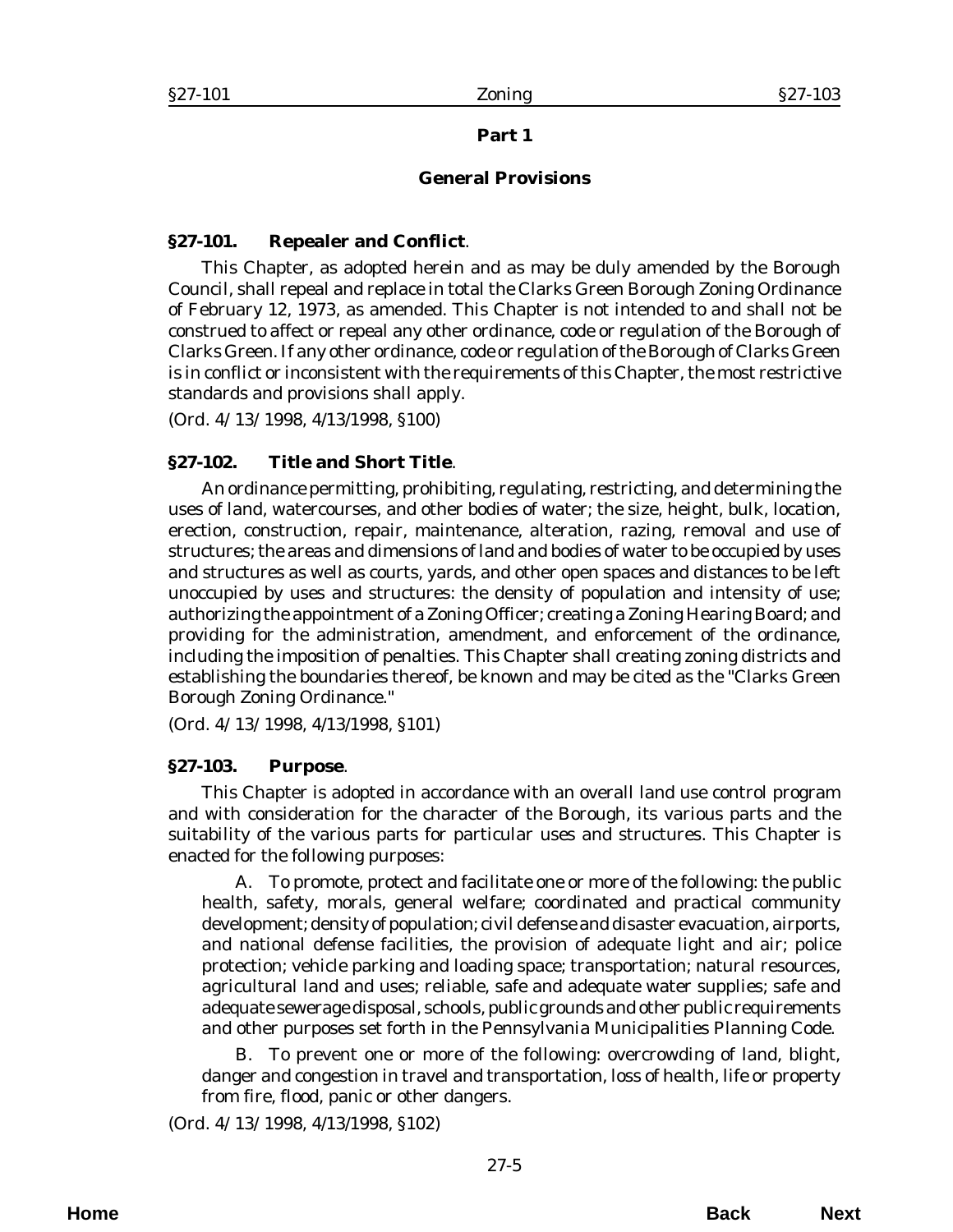# <span id="page-5-0"></span>**§27-104. Interpretation**.

In interpretation and application, the provisions of this Chapter shall be held to be the minimum requirements for the promotion of the public health, safety, morals, and the general welfare of the Borough and its citizens. It is not intended to interfere with or abrogate or annul other rules, regulations, or ordinances of the Borough except that where this Chapter imposes a greater restriction upon the use of buildings or premises or upon the height of a building, or requires larger open spaces than are imposed by such other rules, regulations, or ordinances, the provisions of this Chapter shall control.

(*Ord. 4/13/1998*, 4/13/1998, §103)

# **§27-105. Severability**.

In the event that any provision, Section, sentence, or clause of this Chapter shall be held to be unconstitutional, such invalidity shall not affect or impair any remaining part of this Chapter, it being the intent of the Borough that such remainder shall be and shall remain in full force and effect.

(*Ord. 4/13/1998*, 4/13/1998, §104)

# **§27-106. Effective Date**.

This Chapter shall take effect immediately upon its adoption.

(*Ord. 4/13/1998*, 4/13/1998, §105)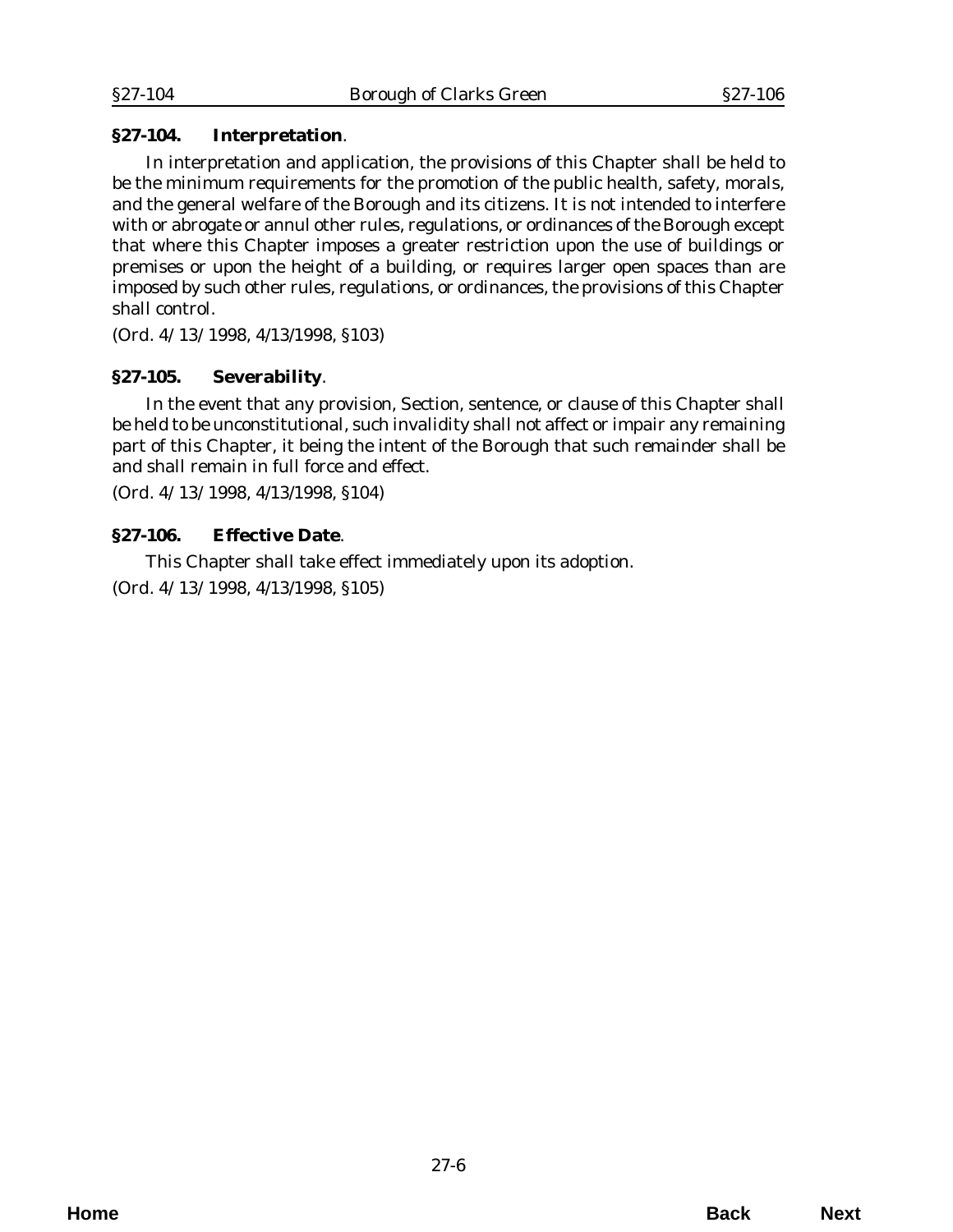# **Part 2**

# **Community Development Objectives**

# <span id="page-6-0"></span>**§27-201. Statement of Community Development Objectives**.

1. This Chapter has been adopted in part to assist in implementing the Clarks Green Borough Comprehensive Plan. This statement of the Community Development Objectives is included under the authority of §606 of the Pennsylvania Municipalities Planning Code.

A. To achieve the best use of the land within the Borough, insuring that varying land uses will complement one another and thus improve the economic, social, and aesthetic character of the community.

B. To establish realistic population densities in order to insure health standards, privacy and open space and in order to provide utilities, police protection, and community services and facilities in the most convenient and efficient manner.

C. To maintain and improve the road system for better internal circulation and movement of through traffic, which will facilitate the efficient and safe movement of people and goods.

D. To guide the location of future development and establish developmental standards in such away that negative impacts on the natural environment and natural resources are minimized, and to minimize existing and future water, air, land and noise pollution.

E. To provide the opportunity for a wide-range and variety of housing types to meet the needs of all Borough residents; newly-formed households, growing families and senior citizens.

F. To update and revise planning goals and objectives, and the operational tools necessary for implementation, in light of new data and changing conditions.

G. To expand local business and strengthen the economy by encouraging well-planned commercial, industrial, residential, and recreational growth which will provide for local employment, shopping facilities, and recreational opportunities which in turn will strengthen the local tax base.

H. To strive for coordination between policies, plans, and programs in the community through cooperation among governing officials, community interest groups, and the general populace.

 The goals and objectives listed below are included in the Borough of Clarks Green "Community Conservation and Development Goals and Objectives and Situation Audit," March 1997 and are hereby adopted to supplement the Borough's Community Development Objectives.

2. *Goal 1: Maintain the Borough's Existing Community Character and Quality Lifestyle*. The Borough's physical environment, regional location and past development practices have shaped its character into a mature bedroom community with limited commercial development and few vacant lots. Clarks Green Borough is perceived as an attractive residential community offering a high quality of life. Future development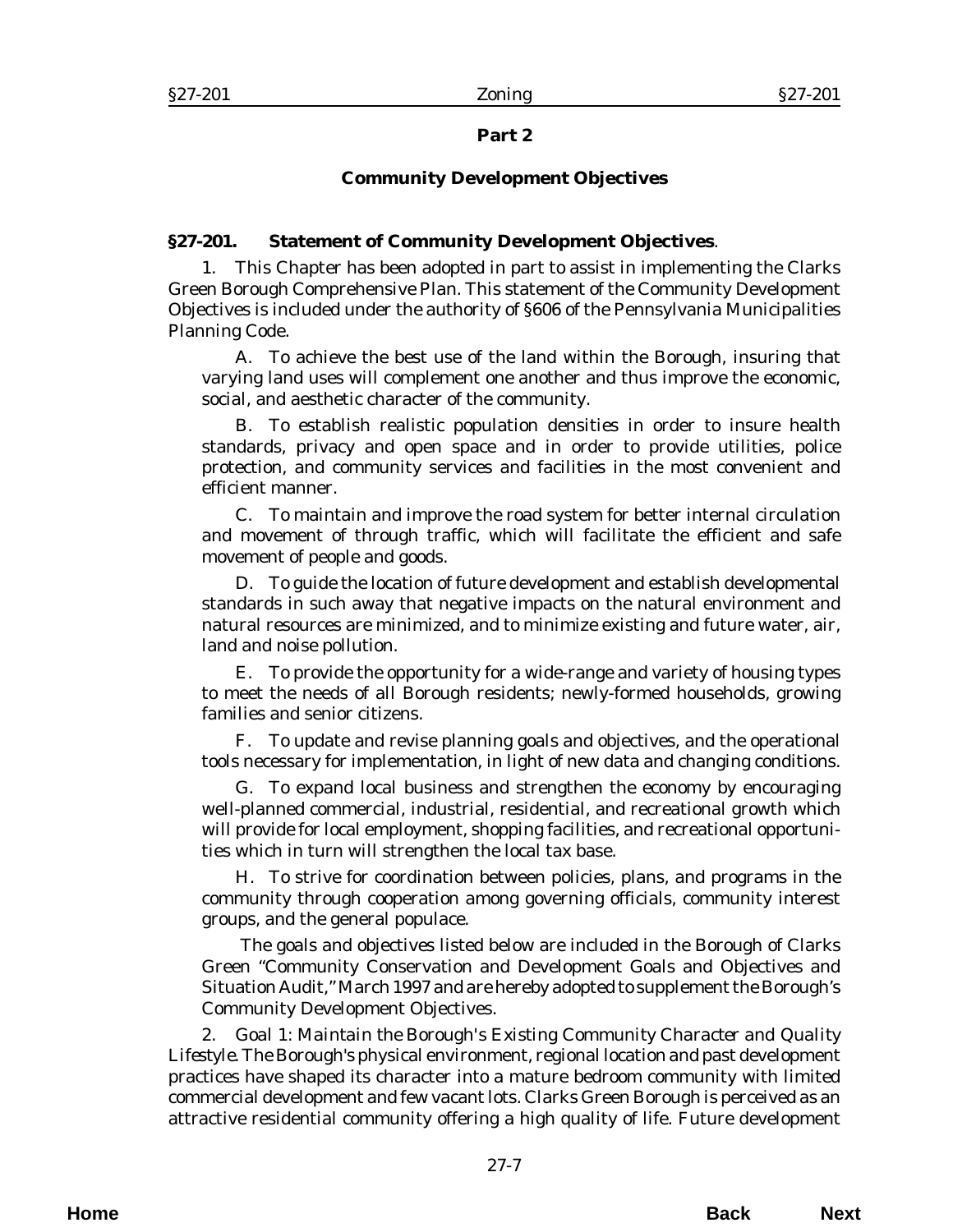must be controlled and managed with an overriding concern to sustain the Borough's community character.

A. *Objectives*.

(1) Develop local land use controls including flexible zoning performance standards to control density and minimize conflicts between existing and future development, and update the controls periodically to address changing conditions.

(2) Carefully control the location and scale of commercial establishments while recognizing the importance of such development to the convenience of local residents and the tax base.

(3) Limit heavy commercial uses and industrial uses by establishing performance standards to control noise; outdoor manufacturing, processing and storage; lighting; and other potential effects.

(4) Assure that adequate community facilities are provided.

(5) Recognize the importance of street trees to the character of the Borough and take steps to assure that the trees are maintained and replaced.

(6) Control common law nuisances and threats to public health and safety due to, among others, noise, lack of property maintenance, poor building practices, junk accumulation, odors and uncontrolled burning.

(7) Preserve significant natural features, sensitive land areas and historic structures.

3. *Goal 2: Encourage Commercial Development Located and Designed to Be Compatible with Existing Land Use*. Healthy economy fosters a healthy community by providing business development and employment opportunities. Given the historical development pattern of the Borough with limited commercial development, residents rely on the greater Scranton area for employment, shopping and personal services. Local government may choose to take a direct role in economic development, and can also institute land use control and development policies that have a positive effect on the local economy and tax base, while addressing community conservation concerns.

A. *Objectives*.

(1) Use this Chapter to direct new commercial development to areas of existing commercial development and where community facilities are adequate.

(2) Limit heavy commercial uses and industrial uses by establishing performance standards to control noise, outdoor manufacturing, processing and storage, lighting, and other potential effects.

(3) Promote local economic viability by allowing home occupations consistent with residential zoning districts and the overall community character.

(4) Recognize the importance of the regional economy and monitor and participate in county and regional business development activities.

(5) Focus attention on the downtown business area and support any actions of the business community to maintain its viability.

(6) Consider joint municipal zoning as a means of recognizing the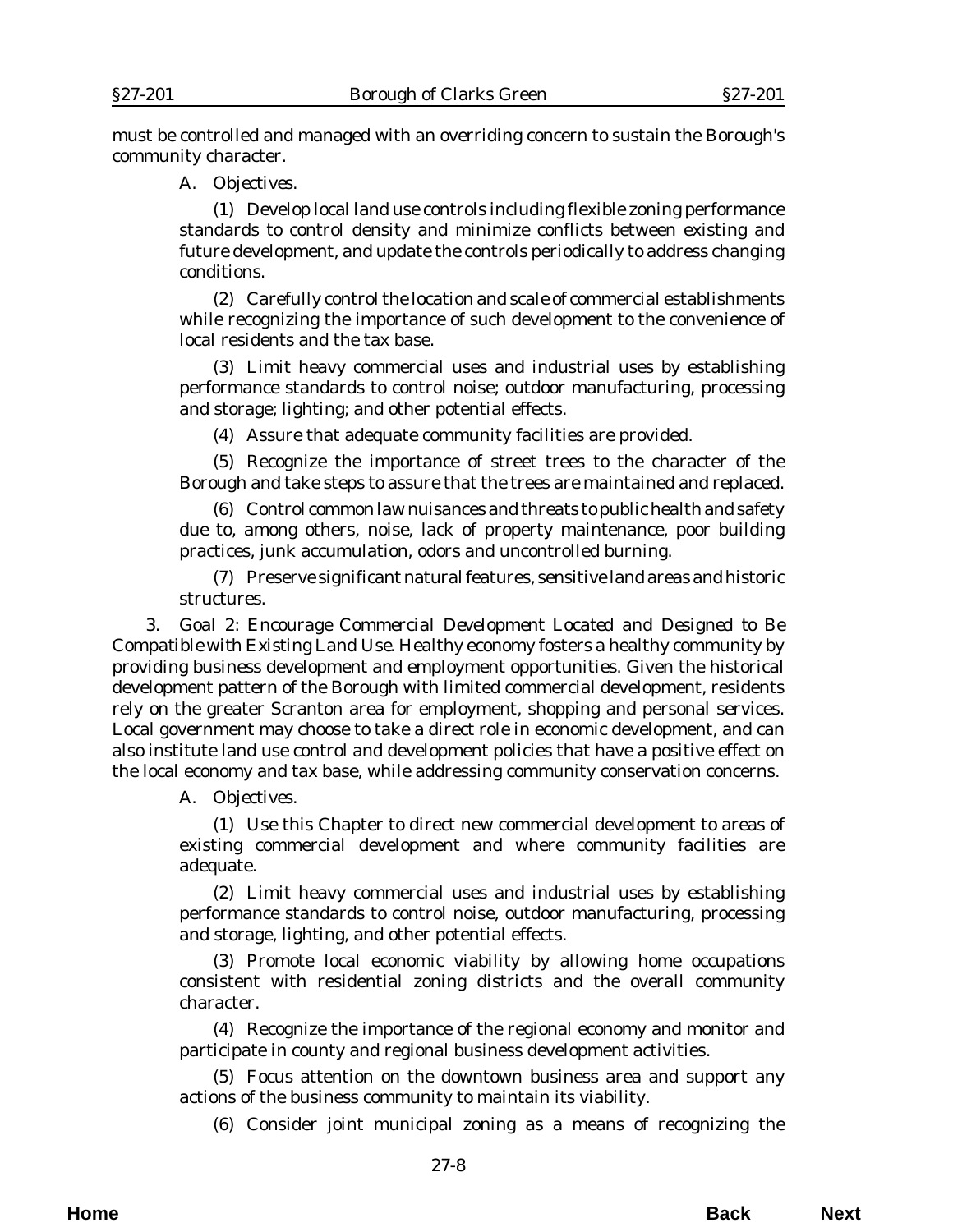regional nature of development patterns and for locating commercial and industrial uses proximate to such existing uses and where community facilities are adequate.

4. *Goal 3: Provide for a Variety of Housing Types and Densities*. Families and individuals of all income levels reside in the Borough and need continued access to decent and affordable housing with proper community facilities. The special needs of young families looking for their first home and senior citizens on fixed incomes must be addressed.

A. *Objectives*.

(1) Allow residential development in certain areas at a density sufficiently high to moderate the increasing cost of housing.

(2) Investigate and encourage participation in all County, State and Federal housing rehabilitation and assistance programs.

(3) Require all residential subdivisions and development to meet adequate design standards and provide proper community facilities via the Borough Subdivision and Land Development Ordinance [Chapter 22].

(4) Consider the adoption of a building code and monitor State actions to adopt a State-wide code.

(5) Consider joint municipal zoning as a means of recognizing the regional nature of development patterns and the need for housing and to provide higher density housing where adequate community facilities exist.

5. *Goal 4: Assure That Community Facilities and Services Which Will Be Adequate to Meet Expected Needs Are Provided*. Borough residents rely on community and public facilities and services to meet their transportation, educational, water supply, sewage disposal, police protection, emergency response, recreation and other daily living needs. The Borough does not, and cannot, provide all the facilities and services demanded by its residents, many such services being provided by other levels of government or volunteer organizations. Nevertheless, without diligent and ongoing attention to the operation and maintenance of existing facilities and services, and planning for new facilities and services, a municipality can fall short in adequately serving its residents.

A. *Objectives*.

(1) Systematically identify local municipal community facilities and services needs, including useful life replacement of existing facilities, and develop a capital budget to meet the needs.

(2) Provide necessary maintenance of existing Borough community facilities to extend the useful life and forestall unnecessary capital expenditures.

(3) Encourage and continue to support volunteer fire, ambulance and other public service organizations.

(4) Assess recreation needs of Borough residents and develop a program to provide recreation opportunities which are not adequately provided by the local school district or other organizations.

(5) Provide affordable police protection using local and cooperative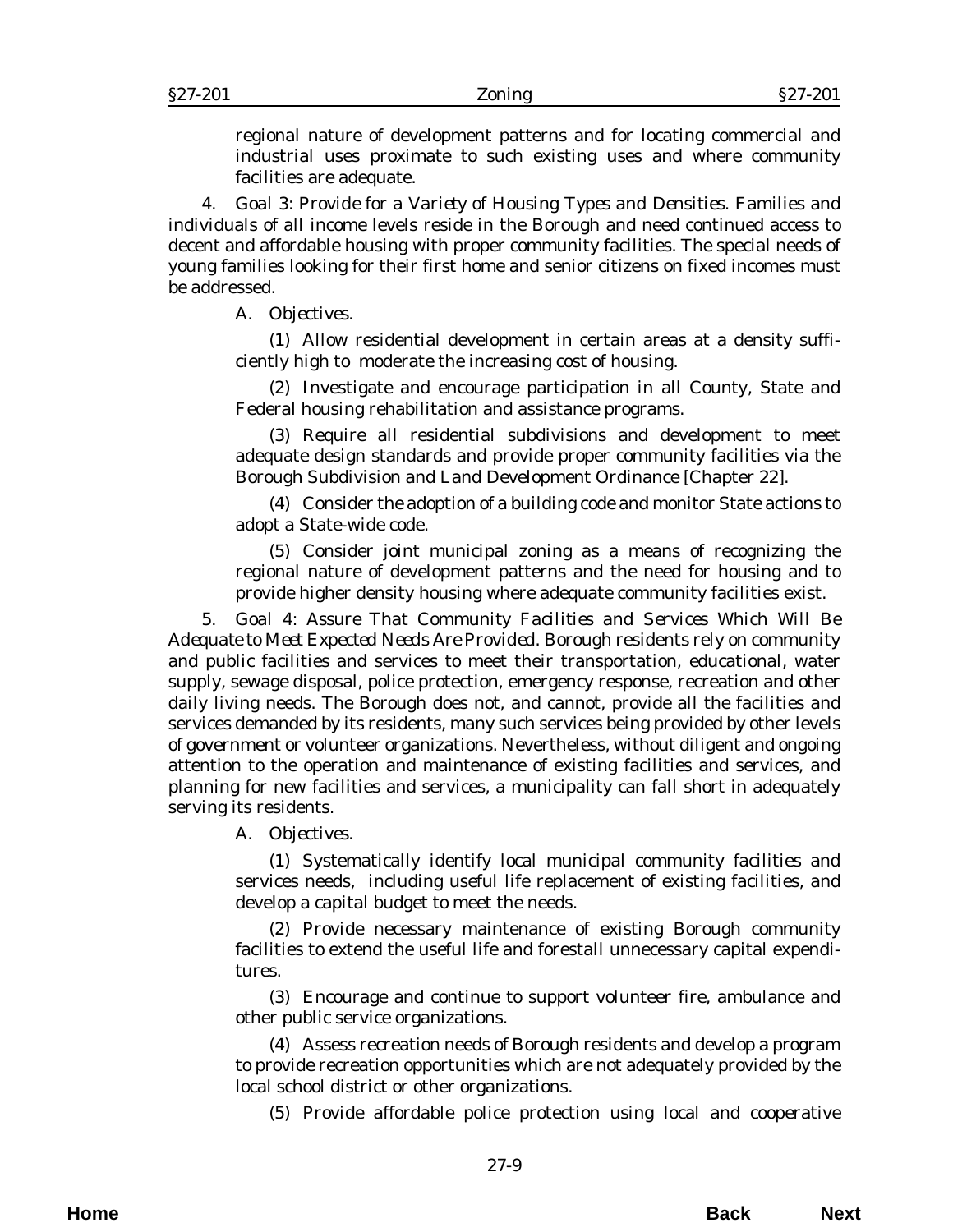resources, as well as the Pennsylvania State Police.

(6) Assure that an adequate and safe water supply system, sewage collection and conveyance system, well designed and constructed roads and other facilities are provided by developers as part of any residential development.

(7) Manage all Borough facilities and services efficiently and effectively.

(8) Continue to foster regional, intergovernmental cooperation for community facilities planning and economies of scale for police services, joint purchasing, recreation and other facilities and services.

(9) Evaluate the condition of the sidewalks in the Borough and address maintenance.

(10) Maintain up-to-date standards in Borough ordinances for stormwater control, soil erosion and sedimentation control, sewage disposal, solid waste disposal and other environmental concerns.

6. *Goal 5: Establish and Maintain a Road System Adequate to Safely and Efficiently Move Goods and People Through the Borough*. Safe and well maintained roads are vital to all communities, serving not only as the means of travel within the community, but as the direct link to the region and beyond. The Borough has direct jurisdiction over many of the roads in the community, being responsible for improvements and maintenance, with the more heavily traveled routes generally owned and maintained by the State. The heart of the Borough lies at the junction of Abington Road and East Grove Street. Each of these streets, along with Fairview Road, connects residential areas to the north and east to the employment and retail/service areas to the south. Traffic congestion is now a problem in the Borough and as the residential areas continue to develop, traffic volume will increase.

A. *Objectives*.

(1) Inventory and classify according to function all public roads in the Borough and assess maintenance and improvements needed.

(2) Identify key intersections and other problem areas, and plan for improvements.

(3) Maintain the adequacy of roads by requiring adequate off-street parking and loading, limited curb cuts, well defined access points, and standards for dedication of roads to the Borough.

(4) Limit higher density and higher traffic impact development to areas with adequate highway capacity to accommodate such development.

(5) Encourage the use of the public transit system and car-pooling to minimize traffic congestion.

(6) Actively participate in all County and Pennsylvania Department of Transportation (PennDOT) highway planning programs to assure the Borough's needs are addressed, with particular attention to traffic on Abington Road, East Grove Street, Fairview Road, and Venard Road, and the need for improvements to facilitate traffic flow.

(7) Encourage intermunicipal cooperation as a means of addressing regional highway needs including the Abington Road/East Grove Street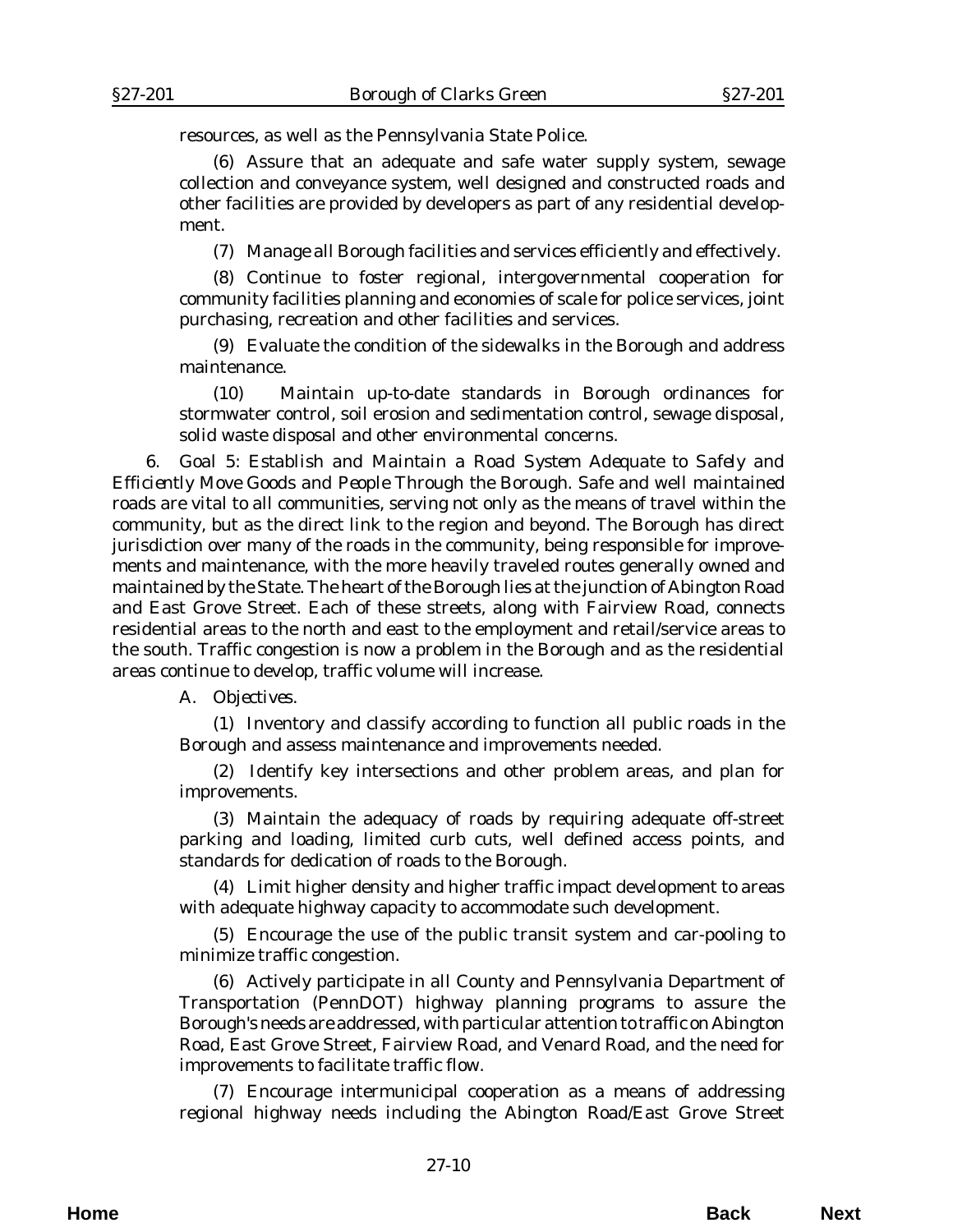intersection.

(8) Organize a regional "Road Task Force" to focus attention on road improvement needs and foster a working relationship with PennDOT and State Representatives.

(*Ord. 4/13/1998*, 4/13/1998, Article II)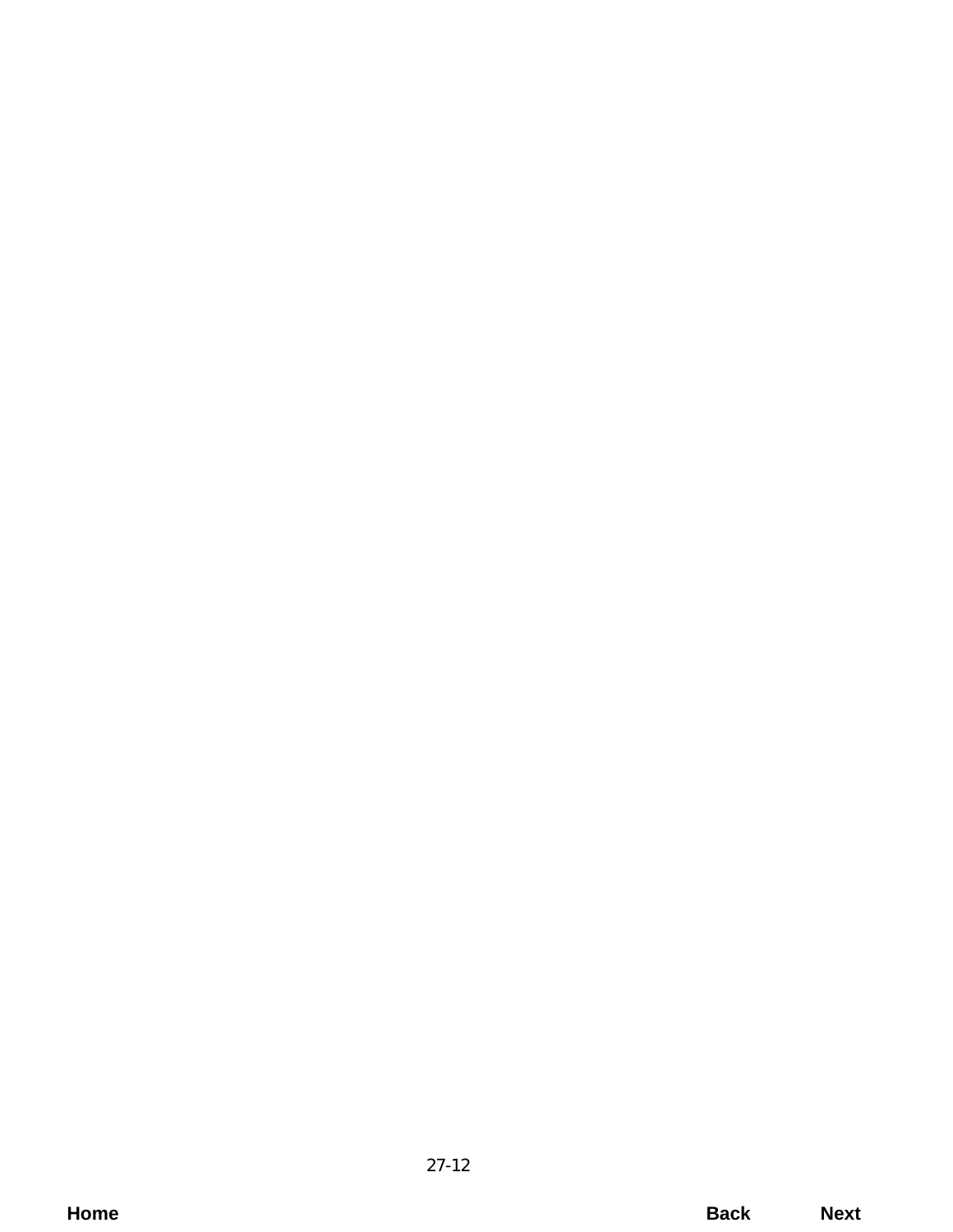## **Part 3**

# **Definitions**

# <span id="page-12-0"></span>**§27-301. Rules of Construction and Definitions**.

The following rules of construction shall apply to this Chapter:

A. For the purpose of this Chapter, certain terms and words are herein defined. Whenever used in this Chapter, they shall have the meaning indicated in this Part, except where there is indicated in context different meaning.

B. The particular shall control the general.

C. The word "shall" and "must" are mandatory and not discretionary. The word "may" is permissive.

D. Words used in the present sense shall include the future; words used in the singular number shall include the plural, and the plural the singular, unless the context clearly indicates the contrary.

E. The phrase "used for" includes "arranged for," "designed for," "intended for," and/or "occupied for."

F. The word "person" includes "individual," "profit or non-profit organization," "partnership," "company," "unincorporated association," "corporation," or other similar entities.

(*Ord. 4/13/1998*, 4/13/1998, §301)

#### **§27-302. Terms, Phrases and Words Not Defined**.

When terms, phrases, or words are not defined, they shall have their ordinarily accepted meanings or such as the context may imply.

(*Ord. 4/13/1998*, 4/13/1998, §302)

#### **§27-303. Definitions**.

For the purpose of this Chapter, the following words, terms and phrases have the meaning herein indicated:

*Abused person shelter* - a nonprofit residential use in which rooms are provided to serve as a temporary safe and supportive environment for persons who, because of actual or threatened physical or mental abuse, are forced to leave their previous living arrangement. Such facilities shall be designed to provide in-house living for persons only until a safe, permanent living arrangement can be obtained.

*Accessory use or structure* - use of land or of a structure or portion thereof incidental and subordinate to the principal use of the land or building and located on the same lot with such principal use. A portion of a principal building used for an accessory use shall not be considered an accessory structure.

*Access point* - one combined entrance/exit point or one clearly defined entrance point, or one clearly defined entrance point separated from another clearly defined exit point. This term shall not include access ways or driveways that are strictly and clearly limited to use by only emergency vehicles, such accesses are permitted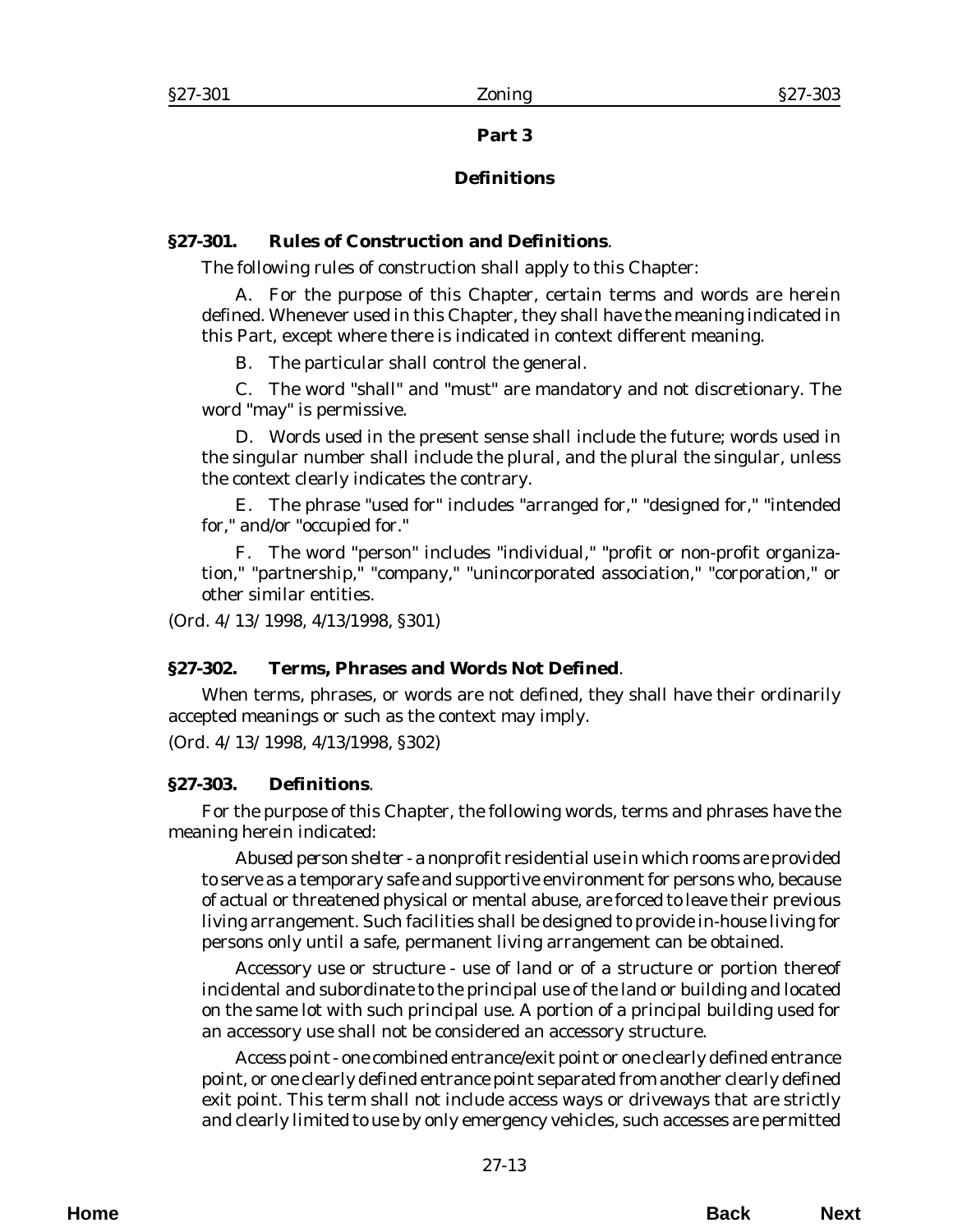right as needed.

*Adult* - one who has attained the legal age of majority which is 18 years of age.

*Adult arcade* - any place to which the public is permitted or invited wherein coin-operated or token-operated or electronically, electrically or mechanically controlled still or motion picture machines, projectors, or other image-producing devices are maintained to show images to five or fewer persons per machine at any one image-producing devices are maintained to show images to five or fewer persons per machine at any one time, and where the images so displayed are distinguished or characterized by the depicting or describing of "specified sexual activities" or "specified anatomical areas." An "adult arcade" shall be considered an "adult business" for the purpose of this Chapter.

*Adult bookstore, adult novelty store or adult video store* - a commercial establishment which, as one of its principal business purposes or as a substantial part of its business, offers for sale or rental for any form of consideration, any one or more of the following:

(1) Books, magazines, periodicals or other printed matter or photographs, films, motion pictures, video cassettes, or video reproductions, slides or other visual representations which depict or describe "specified sexual activities" or "specified anatomical areas."

(2) Instruments, devices or paraphernalia which are designed for use in connection with "specified sexual activities."

A commercial establishment may have other principal business purposes that do not involve the offering for sale or rental of material depicting or describing "specified sexual activities" or "specified anatomical areas" and still be categorized as "adult bookstore" or "adult video store." Such other business purposes will not serve to exempt such commercial establishment from being categorized as an "adult bookstore" or "adult video store" so long as one of its principal business purposes is the offering for sale or rental for consideration the specified materials which depict or describe "specified sexual activities" or "specified anatomical areas." The terms "adult bookstore," "adult novelty store," and "adult video store" shall each be considered an "adult business" for the purpose of this Chapter.

*Adult business* - any of the following:

(1) A use of a building or land for a business which has obscene materials as a substantial or significant portion of its stock-in-trade.

(2) A use of a building or land for a business which involves the sale, lease, trade, gift or display of drug paraphernalia as a substantial or significant portion of its stock-in-trade.

(3) Any nightclub, bar, restaurant, arcade, theater, or any other establishment that conducts live performances as a principal part of its business that are characterized by the exposure of "specified anatomical areas" or by "specified sexual activities," or films, motion pictures, video cassettes, slides, or other photographic reproductions in which a substantial portion of the total presentation time is devoted to the showing of material that is characterized by an emphasis upon the depiction or description of "specified serial activities" or "specified anatomical areas," or where any "specified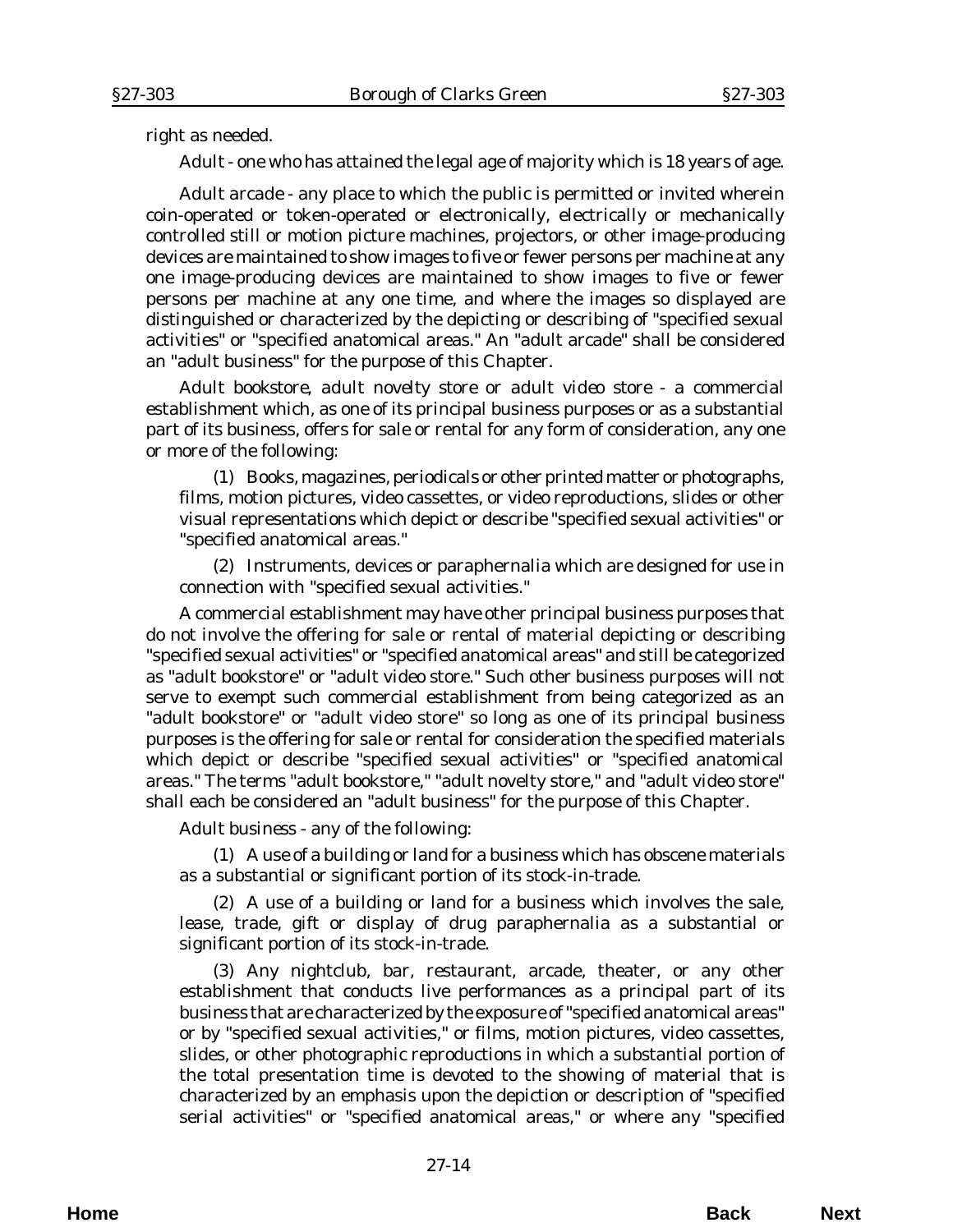sexual activities" are conducted for economic gain or any other form of consideration.

- (4) Any of the following as defined in this Part:
	- (a) Adult arcade.
	- (b) Adult bookstore, adult novelty store, or adult video store.
	- (c) Adult live entertainment use or facility.
	- (d) Adult motel.
	- (e) Adult motion picture theater.
	- (f) Adult theater.
	- (g) Escort agency.
	- (h) Massage parlor.
	- (i) Nude model studio.
	- (j) Sexual encounter center.

*Adult care facility*- see "health facility."

*Adult live entertainment use or facility* - commercial use (including, but not limited to, a use selling food or beverages) including live entertainment involving:

(1) Persons (which may include, but is not limited to, waiters, waitresses, dancers, clerks, bartenders, contractors or others) appearing in a state of nudity.

(2) Live performances which are characterized by the exposure of "specified anatomical areas" or simulated or actual "specified sexual activities."

(3) Films, motion pictures, video cassettes, slides or other photographic reproductions which are characterized by the depiction or description of "specified sexual activities" or "specified anatomical areas."

An "adult live entertainment use or facility" shall be considered an "adult business" for the purpose of this Chapter.

*Adult motel* - a hotel, motel or similar commercial establishment which:

(1) Offers accommodations to the public for any form of consideration; provides patrons with closed-circuit television transmissions, films, motion pictures, video cassettes, slides, or other photographic reproductions which are characterized by the depiction or description of "specified sexual activities" or "specified anatomical areas."

(2) Offers sleeping rooms for rent three or more times in one calendar day.

An "adult motel" shall be considered an "adult business" for the purpose of this Chapter.

*Adult motion picture theater* - a commercial establishment where, for any form of consideration, films, motion pictures, video cassettes, slides, or similar photographic reproductions are regularly shown which are characterized by the depiction or description of "specified sexual activities" or "specified anatomical areas." An "adult motion picture theater" shall be considered an "adult business"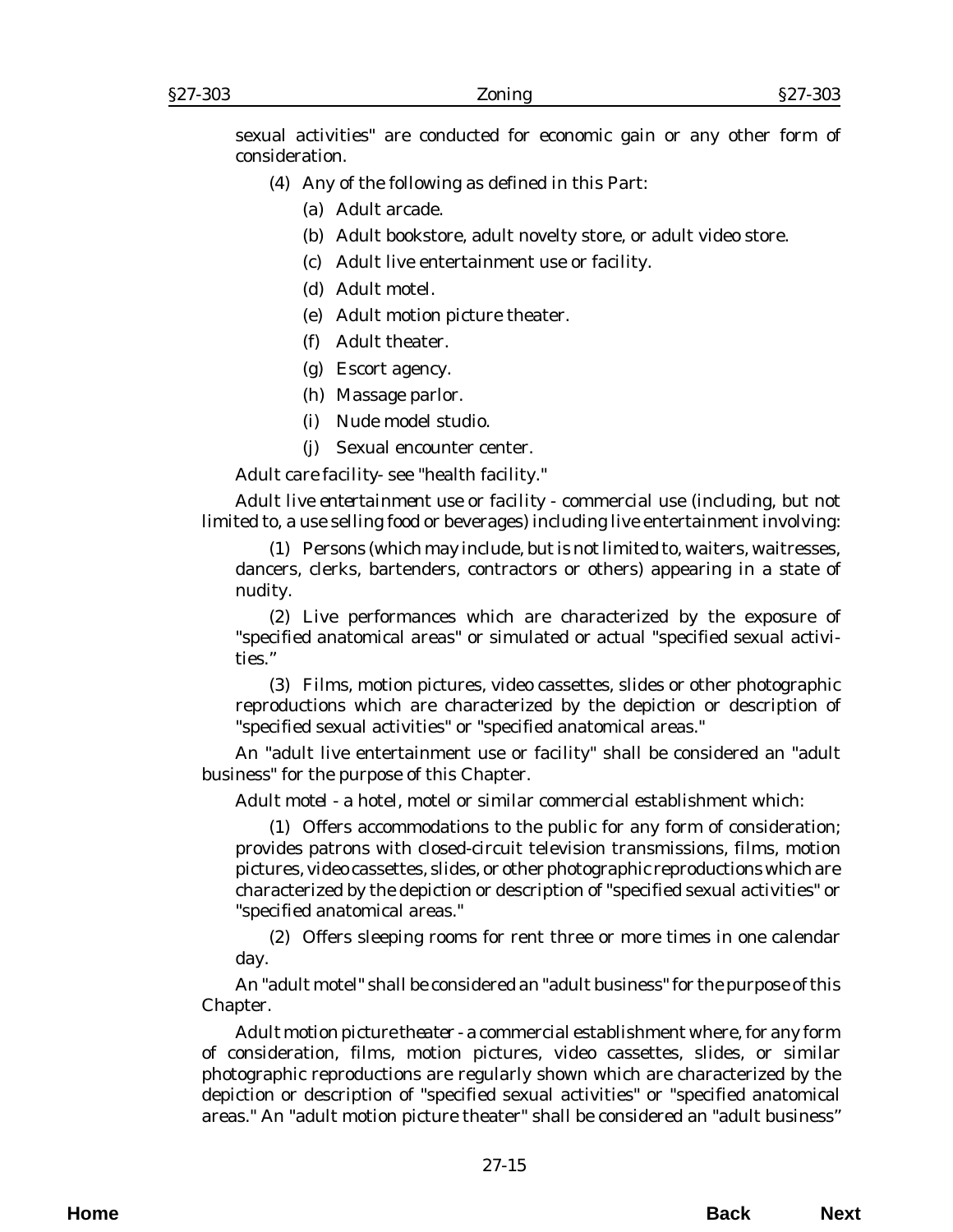for the purpose of this Chapter.

*Adult theater* - a theater, concert hall, auditorium, or similar commercial establishment which regularly features persons who appear in a state of nudity or live performances which are characterized by the exposure of "specified anatomical areas" or "specified sexual activities." An "adult theater" shall be considered an "Adult business" for the purpose of this Chapter.

*Agriculture products processing* - an industry that involves the processing of raw agricultural products; and transforming those products into a more refined, prepared or marketable state. Includes, but is not limited to, such uses as sawmills, tanneries, dairies and food canning and freezing operations.

*Airport* - a tract of land, with or without buildings, where airplanes, jets, helicopters and/or any other type of aircraft land and take off.

*Alley* - a public or private thoroughfare affording only secondary access to abutting properties.

*Alterations* - as applied to a building or structure, means any change or rearrangement in the structural parts or in the existing facilities, or an enlargement, whether by extending on a side or by increasing in height, or moving from one location or position to another.

*Amusement arcade* - a building or part of a building in which five or more pinball machines, video games, or other similar player-operated amusement devices are maintained. The use of less than five such devices shall be permitted as an accessory use to any lawful principal commercial use.

*Amusement park* - a commercially operated park or facility with various devices for entertainment including but not limited to rides, games, electronic games and similar devices, food stands and other associated facilities.

*Antenna height* - the vertical distance measured from the base of the antennae support structure at grade to the highest point of the structure. If the support structure is on a sloped grade, then the average between the highest and lowest grades shall be used in calculating the antennae height.

*Antenna and antenna support structure* - any pole, telescoping mast, tower, tripod, or any other structure which supports a device used in the transmitting or receiving of radio frequency energy.

*Apartment* - see "dwelling."

*Applicant* - an individual, trustee, executor, other fiduciary, corporation, firm, partnership, association, organization or other entity acting as a unit, and his/her/its heirs, successors and assigns, which is seeking an approval or permit pursuant to this Chapter.

*Balcony* - an unenclosed platform that projects from the wall of a building and is surrounded by a railing, balustrade, or parapet.

*Bank* - an establishment for the custody, loan, exchange or issue of money, for the extension of credit, and for facilitating the transmission of fiends. (See "service establishment.")

*Basement -* an enclosed floor area partly or wholly underground, other than a building which is completely underground.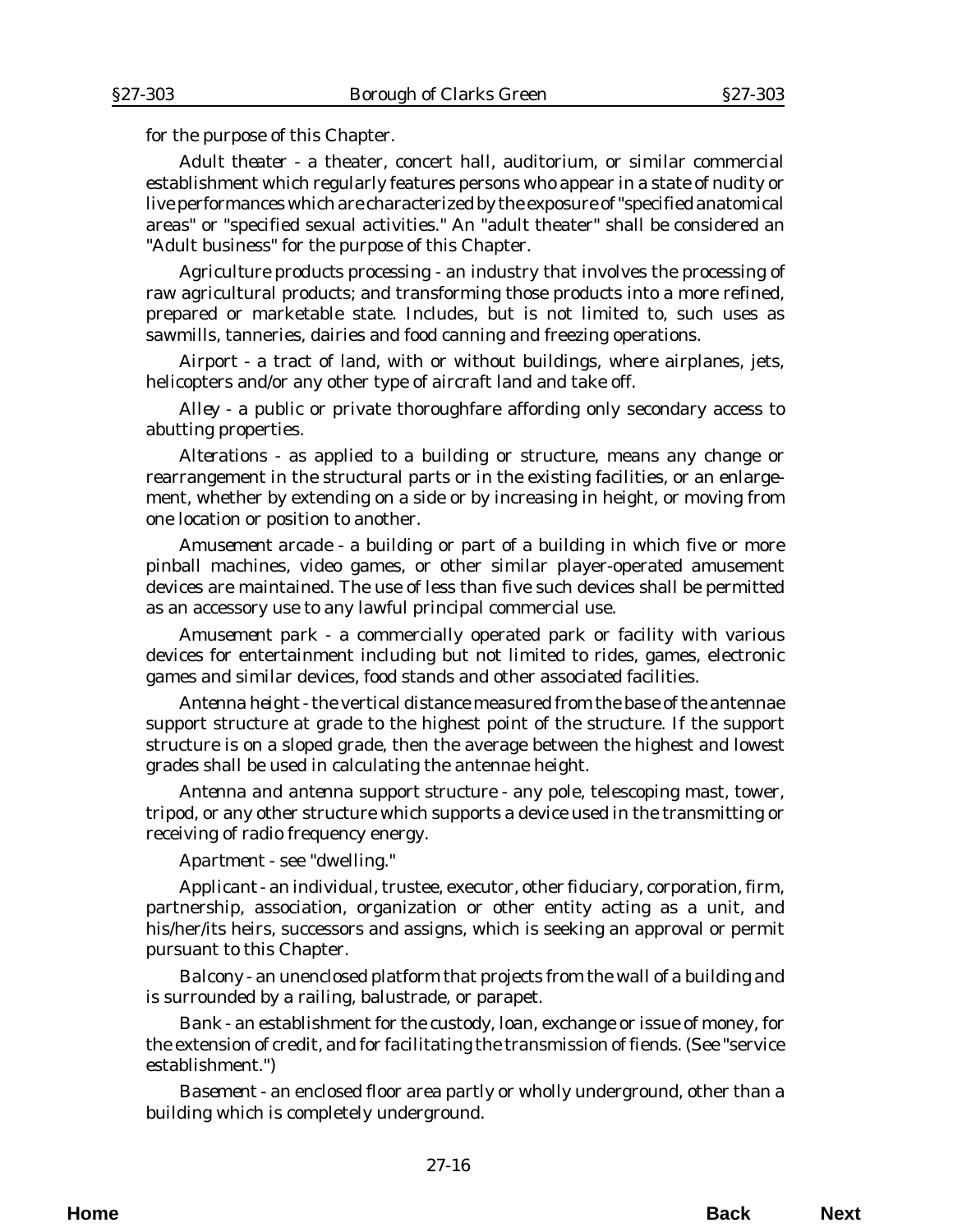*Bed and breakfast* - any single-family dwelling in which more than three persons either individually or as families are housed or lodged for hire with meals normally included as a part of the services rendered, and shall be restricted to transient visitors to the area.

*Betting, use* - a use where lawful gambling activities are conducted, including but not limited to, off-track pari-mutual betting. This term shall not include betting under the State Lottery programs or betting under the "small games of chance" provisions of State law, which shall instead be regulated under the regulations applicable to the principal use of the property (such as a "membership club").

*Boarding or lodging house* - any dwelling in which more than three persons either individually or as families are housed or lodged for hire with meals normally, but not necessarily included as a part of the services rendered.

*Borough* - the Borough of Clarks Green, Lackawanna County, Pennsylvania.

*Borough Council* - the Borough Council of the Borough of Clarks Green.

*Buffer* -a strip of land that separates one use from another use or feature, and is not occupied by any building, parking, outdoor storage or any use other than open space or approved pedestrian pathways. It is used to provide separation between incompatible uses to effect a visual barrier, reduce noise, block physical passage between uses, and reduce noise, dust and litter. The separation may be effected by fencing, dense vegetative planting, the provision of additional setback distances, berms or a combination thereof; and, in general, widths of buffers are increased as the density or opaqueness of the barrier decreases. A buffer yard may be a part of the minimum setback distance but land within an existing street rightof-way shall not be used to meet a buffer yard requirement.

*Building* - any permanent structure having a roof supported by columns or walls and intended for the shelter, housing or enclosure of any individual, animal, process, equipment, services, goods or materials of any kind or nature.

*Building coverage* - the percentage of the area of the lot covered or occupied by the total horizontal projected surface area of all buildings on the lot and including accessory buildings and structures.

*Building height* - the vertical distance measured from the average elevation of the proposed finished grade at the front of the building to the highest point of the roof for flat roofs, to the deck line of mansard roofs and to the mean height between eaves and ridge for gable, hip, and gambrel roofs.

*Building, principal* - a building in which is conducted the main or principal use of the lot on which said building is situated.

*Bulk fuel storage facility* - any facility where fuel including, but not limited to, kerosene, home heating oil, gasoline, and propane, is stored in large volume tanks for distribution to wholesale establishments or individual users.

*Bus terminal* - an area and/or building where buses are stored or parked on a regular basis with or without bus maintenance and repair facilities.

*Campground or recreational vehicle park* - the division or re-division of a lot, tract or parcel of land, by any means, into two or more lots, tracts, parcels or other divisions of land, including changes in existing lot line for the purpose, whether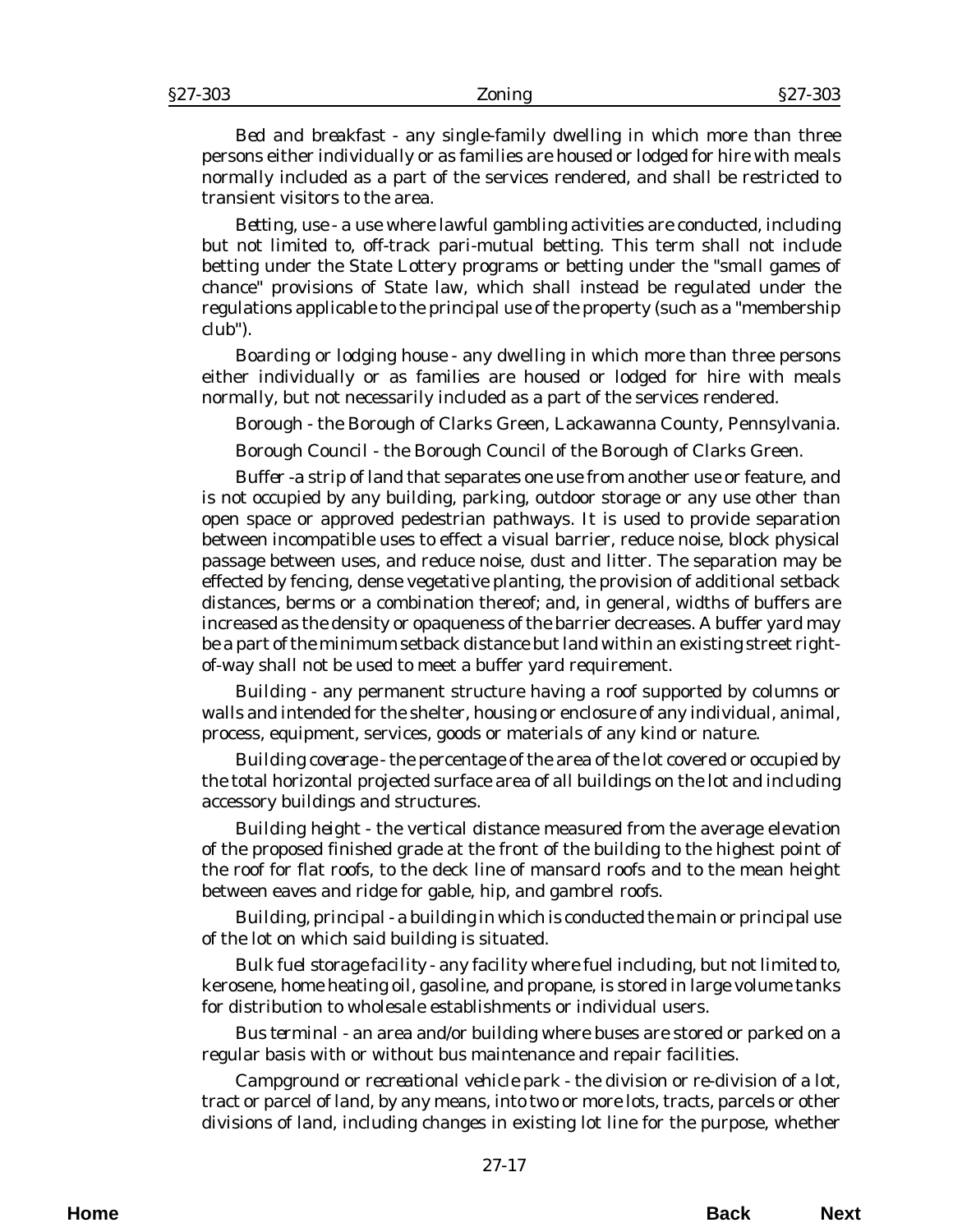immediate or future, of lease, rent, sale or transfer of ownership, for the purpose of providing a site for travel trailers, truck campers, camper trailers, motor homes and tents, for temporary occupancy. Campgrounds, recreational vehicle parks, primitive camping facilities and other similar facilities shall fall under this definition.

*Carport* - a roofed building intended for the storage of one or more motor vehicles, but which is not enclosed on all sides by walls or doors. If any portion of a carport is attached to a principal building, it shall be considered to be part of that building.

*Car wash* - any building or premises or portions thereof used for washing automobiles for commercial purposes.

*Cemetery* - land or buildings used for the burial of deceased humans, but not animals. The internment or scattering or remains of properly cremated humans is not regulated by this Chapter.

*Church* - a building used for public worship. (See also "semi-public buildings and uses.")

*Clear sight triangle* - an area of unobstructed vision at a street intersection(s), defined by lines of sight between points at a given distance from the intersecting street right-of-way lines.

*Club/lodge, private* - an area of land or building used by a recreational, civic, social, fraternal, religious, political or labor union association of persons for meetings and routine socializing and recreation that are limited to bona fide members and their occasional guests, and persons specifically invited to special celebrations, but which is not routinely open to members of the general public and which is not primarily operated as a for-profit business. The club shall involve a meaningful and substantial membership system, as opposed to a token system. This use shall not include a target range for outdoor shooting, boarding house, a tavern, a restaurant or an auditorium unless that particular use is permitted in that district and the requirements of that use are met.

*Cluster development* - a form of development for single-family residential development that permits a conventional subdivision reduction in lot area and certain development standards provided unit densities permitted under a conventional subdivision are maintained and the resultant land area is devoted to common open space.

*College or university* - an institution of higher learning authorized to grant associate, bachelors, masters and/or doctorate degrees. (For non-degree institutions, see "trade school.")

*Commercial communication device* - any device which is intended for transmitting or receiving commercial television, radio or telephone communications, excluding the following:

(1) Industrial, scientific and medical equipment as regulated by the Federal Communications Commission in 47 CFR 18.

(2) Military and government radar antennas and associated communication towers used for navigational purposes as regulated by 47 CFR 87.

(3) Amateur (ham) and citizen band transmitting and receiving antennas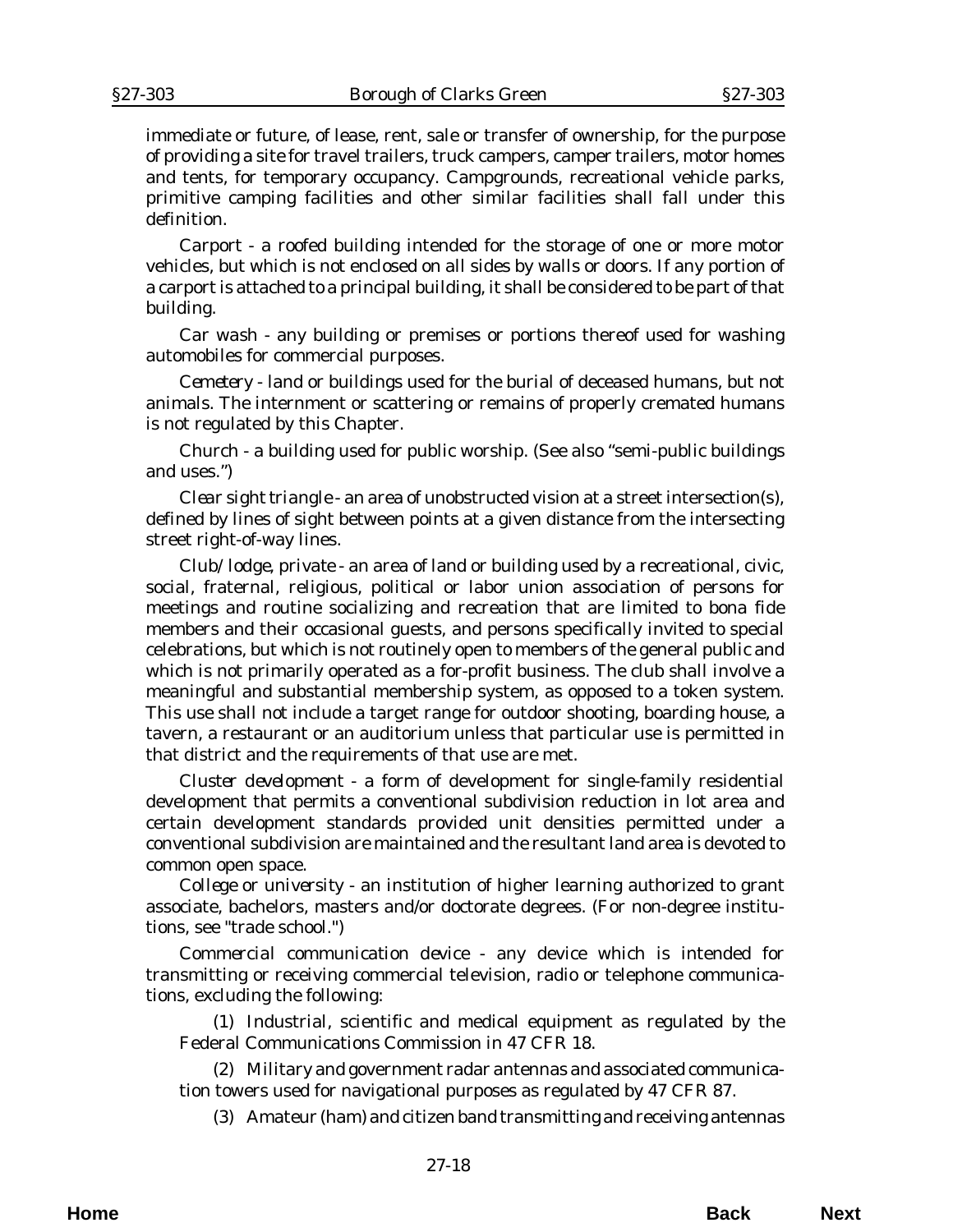and associated communication towers as regulated by 47 CFR 97 and 47 CFR 95, respectively, and which are less than 45 feet in height.

(4) Radio transceivers normally hand-held or installed in a vehicle, such as an automobile, truck, trailer or watercraft.

(5) A radio frequency machine which is designated and marketed as a consumer product, such as microwave ovens and radio control toys.

*Commercial communication device support structure* - any pole, telescoping mast, tower, tripod, or any other structure which supports a commercial communication device.

*Commercial communication device support structure height* - the vertical distance measured from the base of the support structure at grade to the highest point of the structure. If the support structure is on a sloped grade, then the average between the highest and lowest grades shall be used in calculating the height.

*Commission* - the Planning Commission of the Borough of Clarks Green, Lackawanna County, Pennsylvania.

*Comprehensive plan* - the Borough of Clarks Green Comprehensive Plan including all maps, charts and textual matter.

*Conditional use* - a use which is not appropriate to a particular zone district as a whole, but which may be suitable in certain localities within the district only when specific conditions and factors prescribed for such cases within this Chapter are present. Conditional uses are allowed or denied by the Borough Council after recommendations by the Planning Commission.

*Construction* - the construction, reconstruction, renovation, repair, extension, expansion, alteration, or relocation of a building or structure, including the placement of manufactured homes.

*Convenience store* - a one-story, retail store that is designed and stocked to sell primarily food, beverages and other household supplies to customers who purchase only a relatively few items (in contrast to a "food market"). It may also include the sale of gasoline but shall not include the repair or service of vehicles. [*Ord. 2-2000*]

*Council* - the Borough Council of the Borough of Clarks Green.

*Country club* - a recreational property owned and managed by membership organization and including recreational facilities, restaurant and meeting rooms.

*County* - the County of Lackawanna, Commonwealth of Pennsylvania.

*Crematorium* - a furnace or establishment for the incineration of corpses.

*Day care center, adult* - any establishment enrolling five or more adults where fees or other forms of compensation are charged for the care of the adults, such care limited to only a part of each day and the adults do not reside on the premises and no health services are provided.

*Day care, child -* a use involving the supervised care of children under age 16 outside of the children's own home primarily for periods of less than 18 hours during the average day. This use may also include educational programs that are supplementary to State-required education, including a "nursery school." The following three types of day care are permitted without regulation by ordinance: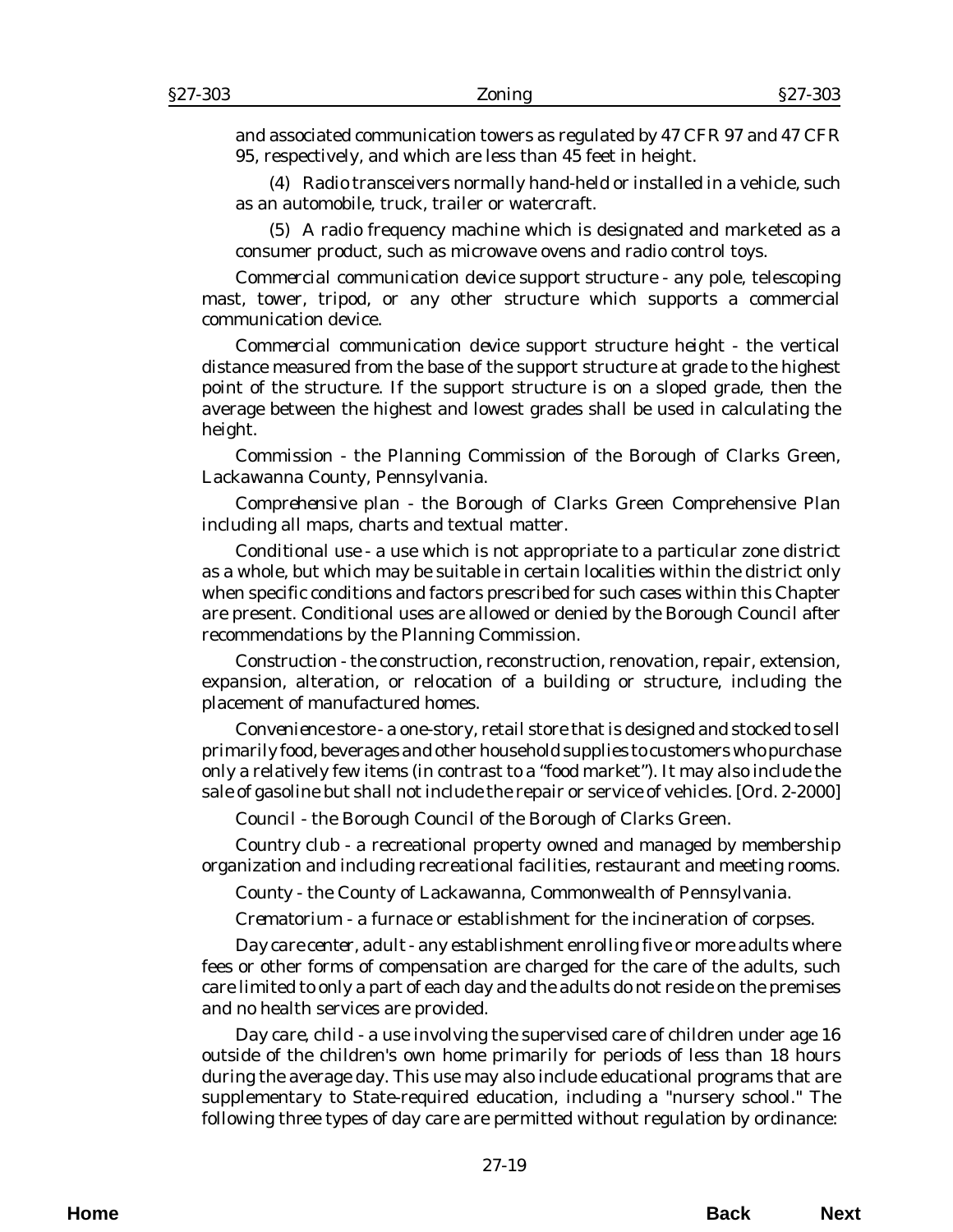(1) Care of children by their own relatives.

(2) Care of children within a place of worship during regularly scheduled weekly religious services.

(3) Care of one to three children within any dwelling unit, in addition to children who are relatives of care giver. (See also the definition of "adult day care center.")

*(Child) Day care, as an accessory use* - a type of "day care" use that provides care for four to six children at one time who are not relatives of the care giver.

*(Child) Day care center, as a principal use* - a type of "day care" use that provides care for seven or more children at any one time who are not relatives of the primary operator.

*Deck* - an attached accessory structure elevated more than 6 inches above grade at any point and constructed of wood with no walls or roof. As an attached accessory structure, it must meet the required setbacks for the principal building.

*Density* - the total number of dwelling units proposed on a lot divided by the "lot area," unless otherwise stated.

*Detached Building* - a building that is surrounded on all sides by open yards and that is not attached to any other building.

*Developer* - any landowner, agent of such owner, or tenant with the permission of such landowner, who makes or causes to be made a subdivision of land or a land development.

*Development* - any man-made change to improved or unimproved real estate, including but not limited to buildings or other structures, the placement of manufactured homes, streets, and other paving, utilities, filling, grading, excavation, mining, dredging, or drilling operations and the subdivision of land. (See also the Borough Subdivision and Land Development Regulations [Chapter 22].)

*Development plan* - a proposed development, prepared in accordance with this Chapter and the Borough Subdivision and Land Development Regulations [Chapter 22], including a plat of the subject parcel and any subdivision, locations of various uses, and all covenants relating to uses, locations and sizes of buildings and other structures, intensity of use or density of development, streets, ways, and parking facilities, common open spaces and public facilities.

*District (or zoning district)* - a land area within the Borough within which certain uniform regulations and requirements apply under the provisions of this Chapter.

*Dormitory* - residential facilities that are only inhabited by teaching faculty and/or full-time students of an accredited college, university or medical training facility or State-licensed teaching hospital, or approved "care and treatment center for children" (as an accessory use to such use) or to an accredited public or private primary or secondary school, and which are owned and operated by such principal use to which the dormitory serves. Lawful dwelling units shall not be regulated as "dormitories."

*Drive-in facility* - any part of a building or structure that, by design of physical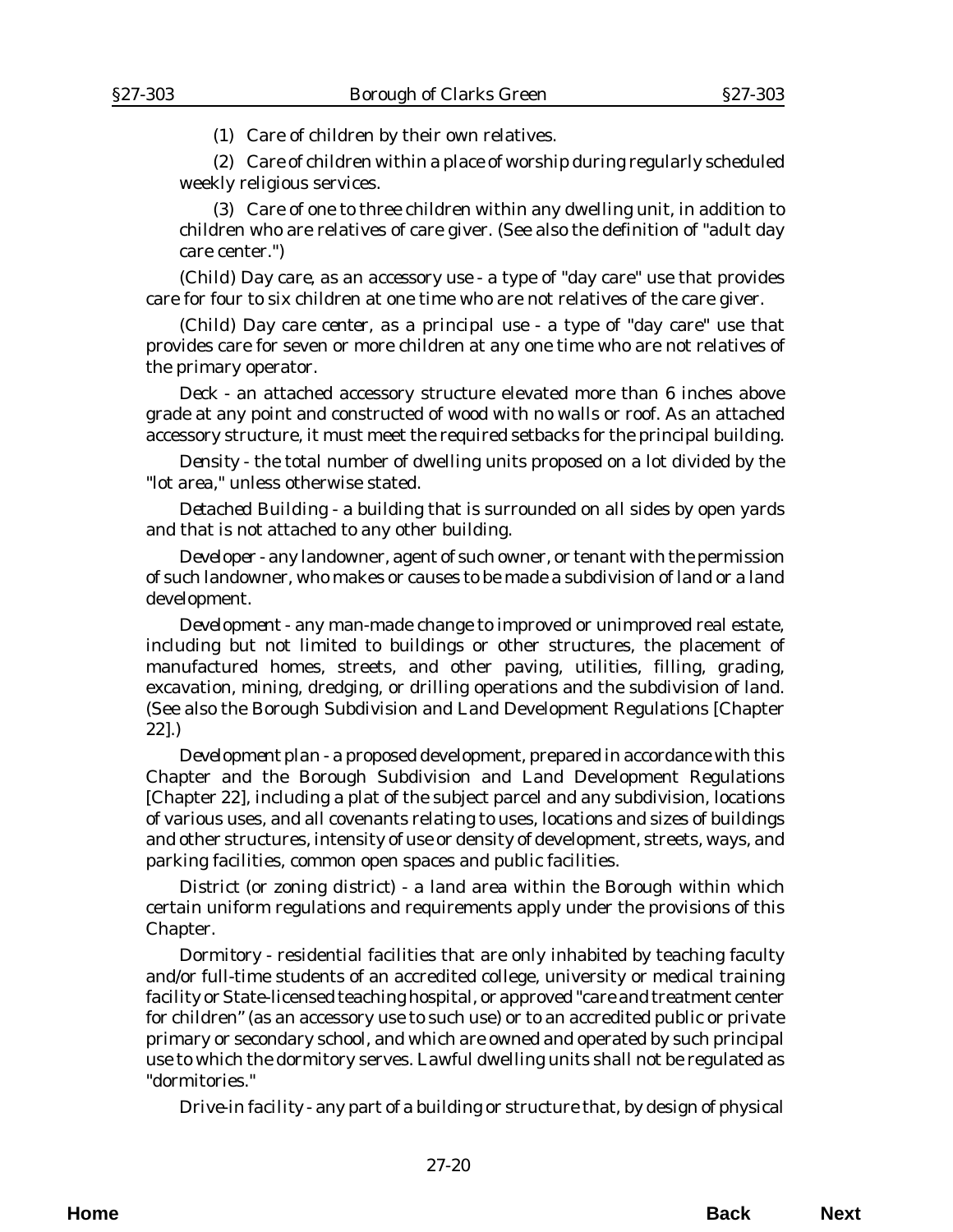facilities or by services or pods provided, encourages or permits customers to transact business, receive a service or obtain a product in a motor vehicle on the premises.

*Driveway* - a privately owned, constructed, and maintained vehicular access from a street or access drive to only one dwelling unit, commercial unit, institutional or industrial principal use. (See also "access drive.")

*Drug paraphernalia* - any objects, devices, instruments, apparatus or contrivances, whose primary and traditional use is involved with the illegal use of any and all controlled substances under Pennsylvania Law.

*Dwelling* - a structure or portion thereof which is used exclusively for human habitation.

*Dwelling, multi-family* - a building or buildings designed for occupancy by three or more families living independently of each other in separate dwelling units. The term "multi-family dwelling" shall include condominiums as well as non-condominium housing units, including the following construction types:

(1) *Conversion apartments* - a new dwelling unit created within an existing building.

(2) *Garden apartment* - a multi-family dwelling not exceeding two and one-half stories in height and containing three or more dwelling units which are located one over the other and which, when more than three units are utilized, are attached side-by-side through the use of common party walls, and which shall have side yards adjacent to each first story end unit. Each dwelling unit is accessible by a common stairwell.

(3) *Townhouse* - a multi-family dwelling of three or more dwelling units of no more than two and one-half stories in height in which each unit has its own front and rear accesses to the outside, no unit is located over another unit and each unit is separated from any other unit by one or more common fire resistant walls without openings.

(4) *Apartment building* - a multi-family dwelling containing dwelling units having only one floor and typically with an entrance door to a common hallway shared by other dwelling units.

*Dwelling, single-family* - a dwelling unit detached from any other dwelling unit accommodating a single-family and having a front, rear and two side yards.

*Dwelling, two-family* - a dwelling accommodating two families either with units which are attached side by side through the use of a party wall, and having one side yard adjacent to each dwelling unit; or upstairs/downstairs units.

*Dwelling unit* - a single habitable living unit including a kitchen, sleeping facilities, and a separate bath and toilet, designed as a household unit for extended periods of occupancy for living and sleeping purposes by not more than one family at a time.

*Earth disturbance activity* - any construction or other activity which disturbs the surface of the land including but not limited to excavations, embankments, land development, subdivision development, mineral extraction and the moving, depositing or storing of soil, rock or earth.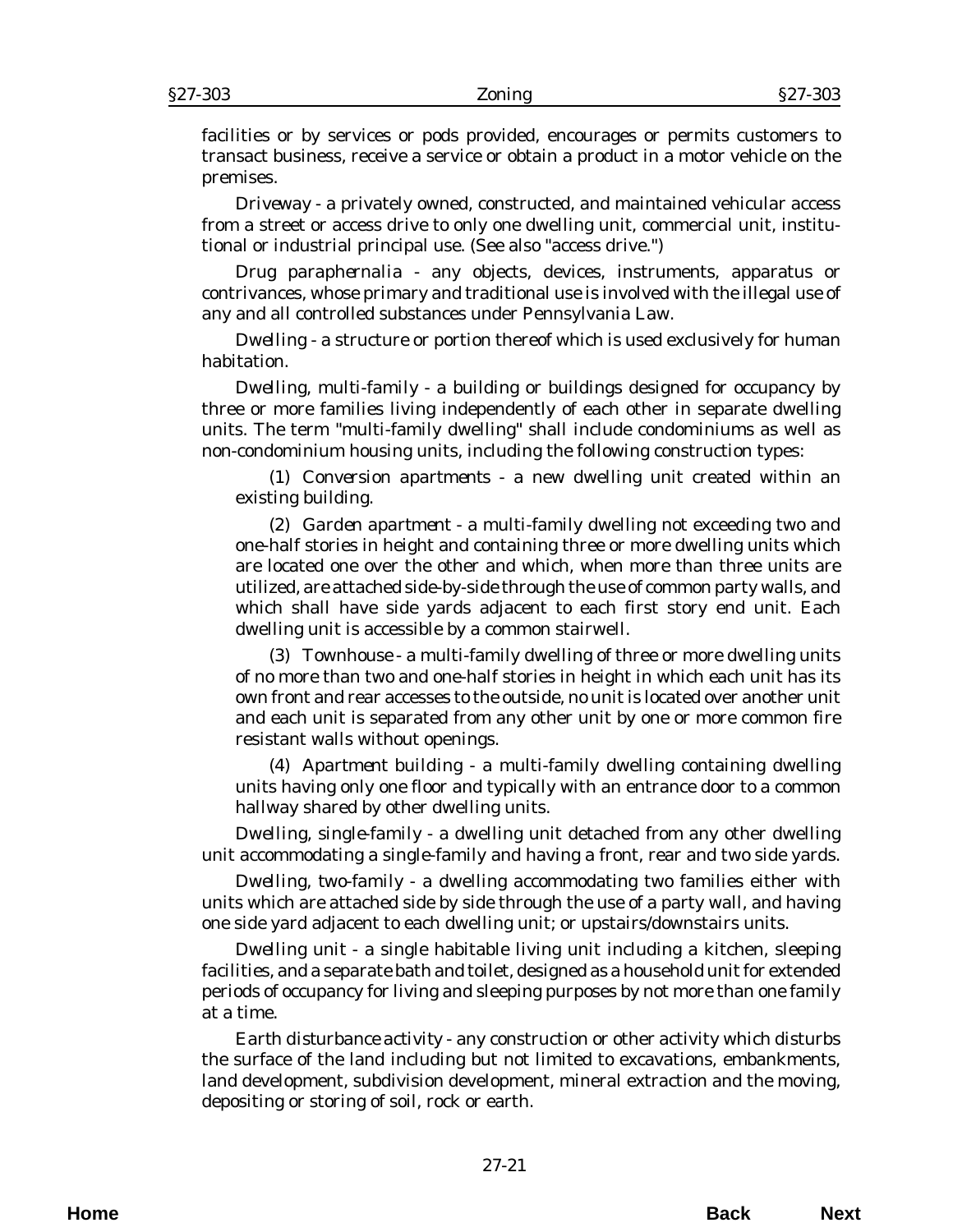*Easement* - authorization by a property owner for the use by another, and for a specified purpose, of any designated part of the owner's property.

*Escort* - a person who, for consideration, agrees or offers to act as a companion, guide, or date for another person, or who agrees or offers to privately model lingerie or to privately perform a striptease for another person.

*Escort Agency* - a person or business association or establishment which furnishes, offers to furnish, or advertises to furnish escorts as one of its primary business purposes for a fee, tip, or other consideration. An "escort agency" shall be considered an "adult business" for the purpose of this Chapter.

*Essential Services* - municipal or utility facilities that do not require enclosure in a building which are necessary for the public health and safety and which are routine, customary and appropriate to the character of the area in which proposed, including such facilities as poles, towers, wires, mains, drains, sewers, pipes, conduits, cables, fire alarm boxes, police call boxes, traffic signals, hydrants, and other similar equipment. Buildings, sewage treatment plants, solid waste disposal facilities, commercial communication towers, utility company offices, storage of trucks or equipment and bulk storage, and any commercial communications devices and/or facilities not specifically regulated by the Pennsylvania Public Utility Commission shall not be considered essential services or essential services requiring enclosure in a building. (See "semi-public building or use.")

*Family* - one or more persons living in a single dwelling unit functioning as a common household unit sharing household expenses and sharing joint use of the entire dwelling unit. If a dwelling unit is rented, in order to quality as a family, there shall not be more than one lease among all of the occupants. A family shall not include more than four persons who are not "related" to each other (see definition in this Part). (See provisions in §27-605 regarding maximum number of unrelated persons within a "group home." A "treatment center" shall not be considered a "family" or a "group home." (See also the definition of a "dwelling unit.")

*Fence* - a man-made barrier placed or arranged as a line of demarcation, an enclosure or a visual barrier and which is constructed or wood, chain-link, metal, fiberglass, vinyl or aluminum and/or plastic inserts. Man-made barriers constructed principally of masonry, concrete, cinder block or similar mostly solid materials shall be considered a "wall." The term "wall" does not include engineering retaining walls, which are permitted uses as needed in all districts. The terms "fence" and "wall" do not include hedges, trees or shrubs.

*Flea market* - an occasional or periodic sales activity held outside a fully enclosed building where stalls or sales areas are set aside, and rented or otherwise provided and which are intended for use by one or more unrelated individuals to sell articles that are either homemade, homegrown, handcrafted, old, obsolete, or antique and may include the selling of goods at retail by businesses or individuals who generally engaged in retail trade. Flea markets shall not include any operation which involves the sale of any obscene or pornographic material or any activity included in the definition of "adult business" contained in this Chapter.

*Food market* - a retail store that is designed and stocked to sell primarily food, beverages, and other household supplies, but which does not (in contrast to a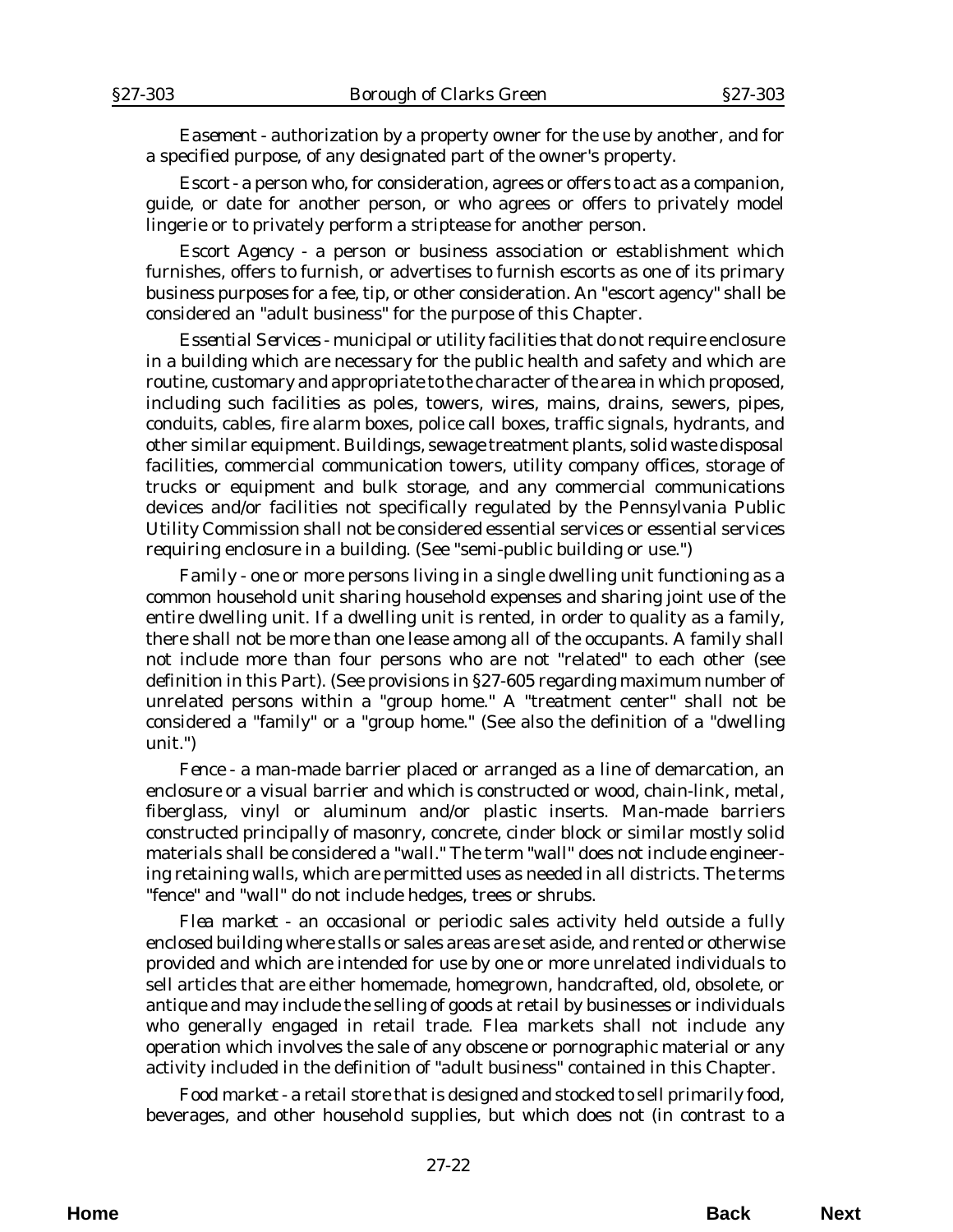"convenience store") include the sale of gasoline. [*Ord. 2-2000*]

*Forestry* - the management of forests and timberlands when practiced in accord with accepted silvicultural principles, through developing, cultivating, harvesting, transporting and selling trees for commercial purposes, which does not involve any of the following: a land development, the operation of a sawmill, or the operation of any other wood manufacturing homes. [*Ord. 2-2003*]

*Fraternity or sorority* - a type of boarding house used and occupied by a formal, legally incorporated cooperative organization (with each full member having a vote in the operations of the organization) of full-time college or university students. Such use may contain residential, social and eating facilities for members and their occasional guests.

*Funeral parlor* - a building or part thereof used for human funeral services. Such building may contain space and facilities for: (1) embalming and the performance of other services used in preparation of the dead for burial; (2) the performance of autopsies and other surgical procedures; (3) the storage of caskets, funeral urns, and other related funeral supplies; and (4) the storage of funeral vehicles, but shall not include facilities for cremation. Where a funeral parlor is permitted, a funeral chapel shall also be permitted.

*Garage, private parking* - a building or portion thereof used only for the storage of automobiles by families resident upon the premises or by individuals residing in the immediate vicinity of such storage facilities.

*Garden center, retail* - a retail establishment engaged in the sale of ornamental trees, shrubs and plants and supplies for gardening and landscaping.

*Gasoline service station* - a structure, building, or area of land or any portion the thereof that is used for the sale of gasoline and oil or any other motor vehicle fuel and/or other lubricating substance, which may or may not include facilities for lubricating, washing, and sale of accessories, but not including the painting and/or body work thereof and other vehicle and equipment repair operations as defined by this Chapter. Any business or industry dispensing gasoline and servicing vehicles only for its own use will not be deemed to be a gasoline service station.

*Golf course* - a tract of land for playing golf, improved with trees, greens, fairways, hazards, and which may include clubhouses and shag ranges, include clubhouses and shag ranges, but does not include miniature golf course or golf driving ranges. Courses shall be considered "recreational facilities, private" for the purpose of this Chapter.

*Golf course miniature* - a novelty version of golf played with a putter and golf ball on a miniature course typically with artificial playing surfaces, and including obstacles such as bridges and tunnels. "Golf course, miniature" shall be considered "recreational facility, private" for the purpose of this Chapter.

*Golf driving range* - a facility arranged with golf tees and used for longer range play of golf balls where balls are supplied for a fee.

*Greenhouse, commercial* - a structure, typically constructed of metal or wood framework and covered with glass or plastic, used for the propagation of plants for wholesale distribution; and including associated structures for office space and storage; but not including retail sales of any products or services.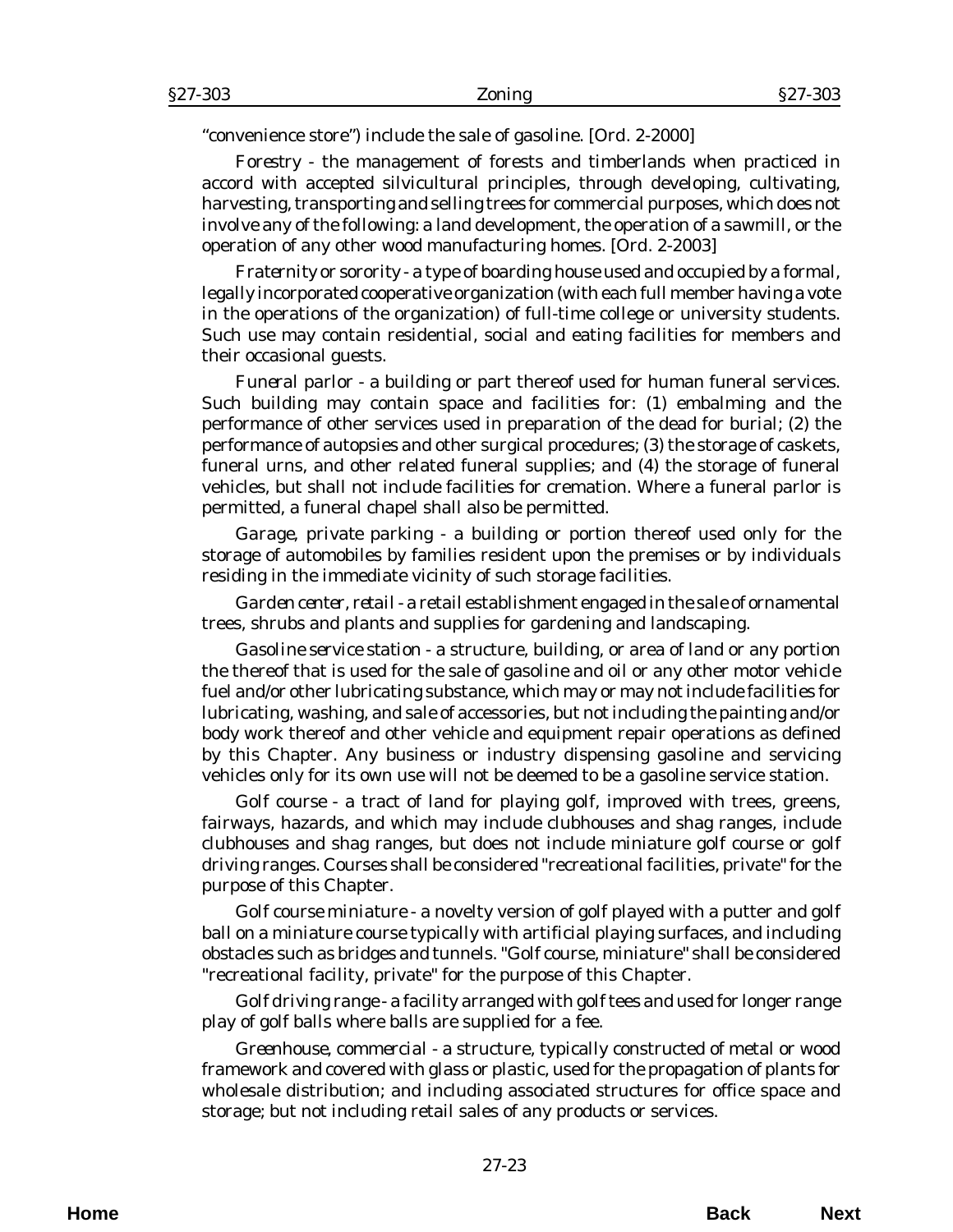*Greenhouse, private* - an accessory structure, typically constructed of metal or wood framework and covered with glass or plastic, used for private use.

*Gross floor area* - the sum of the total horizontal areas of the several floors of the building measured from the exterior face of exterior walls, or from the centerline of a wall separating two buildings, but not including interior parking spaces, loading space for vehicles, any space where the floor-to-ceiling height is less than 6 feet, elevator shafts, common stairwells in an apartment building and unenclosed porches, decks and breezeways.

*Group home* - The use of any lawful dwelling unit which meets all of the following criteria:

(1) Involves the care of the maximum number of persons permitted by the "group home" standards of §27-605, and meets all other standards of such section.

(2) Involves persons functioning as a common household.

(3) Involves providing non-routine support services and oversight to persons who need such assistance to avoid being placed within an institution, because of physical disability, old age, mental retardation or other "handicap" as defined by applicable Federal law.

(4) Does not meet the definition of a "treatment center."

(5) Does not involve the housing or treatment of persons who could reasonably be considered a threat to the physical safety of others.

\**NOTE*: As of 1992, the Federal Fair Housing Act defined "handicap" as follows: "1) a physical or mental impairment which substantially limits one or more of such person's major life activities, 2) a record of having such an impairment, or 3) being regarded as having such an impairment, but such term does not include current, illegal use of or addiction to a controlled substance as defined in §802 of Title 21.''

\**NOTE*: A use that would otherwise meet the definition of "group home" but which includes more than the permitted number of residents shall be considered a "health facility" which is a distinct use.

*Habitable indoor heated floor area* - in relation to minimum dwelling size, the sum of the total horizontal areas of the several floors of a dwelling unit measured from the interior face of walls, but not including interior parking spaces, loading space for vehicles, any space where the floor-to-ceiling height is less than 6 feet, elevator shafts, common stairwells in an apartment building, and unenclosed porches, decks and breezeways or any area which is not fully heated for human habitation.

*Health facilities* - establishments primarily engaged in providing services for human health maintenance including hospital facilities, nursing home and adult care facilities, personal care facilities and medical clinics and offices whether publicly or privately operated.

*Heliport* - an area used for the take-off and landing of helicopters, together with any related support facilities such as for maintenance, refueling and storage. This Chapter is not intended to regulate the non-routine emergency landing and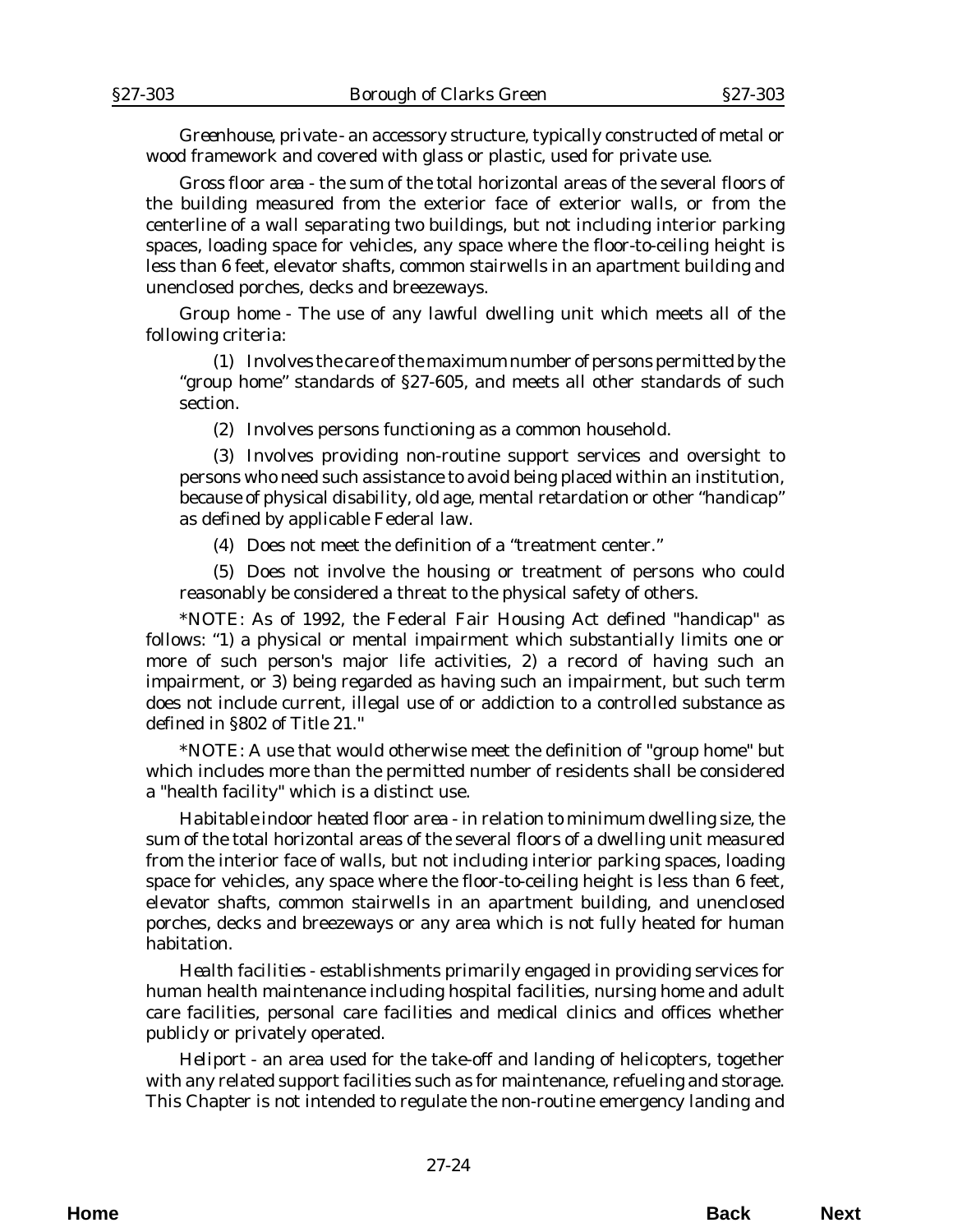take-off of aircraft to pick-up seriously injured or ill persons.

(1) *Public heliport* - a heliport that does not meet the definition of a "private heliport."

(2) *Private heliport* - a heliport limited to a maximum total of 15 flights or take-offs in any 7-day period (in addition to flights necessary for emergency medical purposes) and that is not available for use by the general public. This is also known as a helistop.

*Hide rendering and tanning, plants* - any operation where animal hides are processed and treated to produce leather or other products, or any operation which includes any part of such process.

*Home occupation* - any use customarily conducted entirely within a dwelling and carried on by the inhabitants residing therein, providing that the use is clearly incidental and secondary to the use of the dwelling for dwelling purposes, the exterior appearance of the structure or premises is constructed and maintained as a residential dwelling, and no goods are publicly displayed on the premises other than a sign as provided herein; and may include professional practice of medicine, dentistry, architecture, law and engineering, artists, beauticians, barbers, and similar types of uses, excluding commercial stables, veterinarians, commercial kennels or motor vehicles or small engine repair shops and other uses not meeting the requirements of §27-504.3 of this Chapter.

*Home use* - used solely for noncommercial purposes and accessory to the residential dwelling. (See the accessory uses home gardens, home greenhouses and home nurseries on the schedule of uses in Part 4.)

*Horse* - any animal of the horse family or resembling a horse including, but not limited to, horses, ponies, mules and donkeys.

*Hospital* - an institution providing primary health services and medical or surgical care to persons, primarily inpatients, suffering from illness, disease, injury, deformity and other abnormal physical or mental conditions, and including, as an integral part of the institution, related facilities such as laboratories, outpatient facilities, or training facilities. (See also "health facility'').

*Hotel* - a facility offering temporary (generally for periods of 2 weeks or less) lodging accommodations to the general public, typically or the basis of daily or weekly rentals, and providing additional services such as restaurants, meeting rooms and recreational facilities.

*Impervious surface* - area covered by roofs, concrete, asphalt or other manmade cover which has a coefficient of runoff of 0.7 or higher. The Borough Engineer shall decide any dispute over whether an area is "impervious." Areas of land paved for the sole purpose of noncommercial tennis courts, trails or basketball courts or closely similar active outdoor recreation may be deleted from impervious surfaces for the purposes of determining permitted impervious coverage, unless those areas would also be used for non-recreational uses (such as parking).

*Indoor archery range* - any fully enclosed building used for shooting of arrows for recreational or training purposes. Any such commercial operation, any such area operated by any private, nonprofit entity, any community association, any such area operated by any sportsman's recreation or fraternal club or association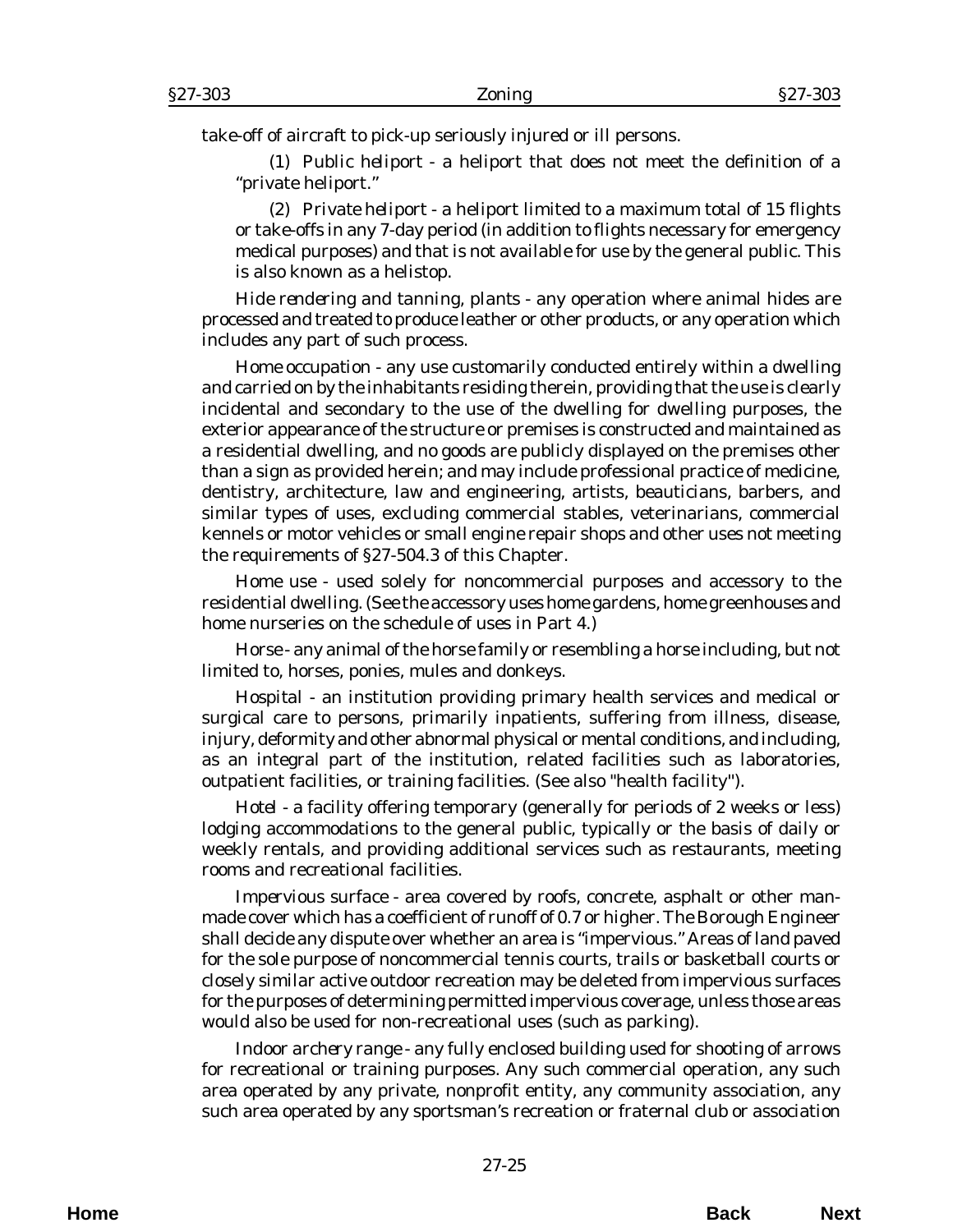with 25 or more members, and any such area which is used or is intended to be used for more than 5 hours in any 1 week shall be considered an indoor archery range for the purposes of this Chapter. "Indoor archery range" shall be considered a "recreational facility, private" for the purpose of this Chapter.

*Institutional use* - a publicly operated or sponsored facility or privately operated facility used to house and/or rehabilitate individuals detained or sentenced by the criminal justice system including, but not limited to, jails, prisons, penitentiaries, reformatories and similar facilities.

*Junk* - any scrap, waste, reclaimable material or debris, vehicles or parts thereof, whether or not stored or used in conjunction with dismantling, processing, salvage, storage, baling, disposal or other use or disposition, but not including recyclables as defined by this Chapter.

*Junkyard* - an area of land, with or without buildings, used for the storage, outside a completely enclosed building, of used and discarded materials including, but not limited to, waste paper, rags, metal, building materials, house furnishings, machines, vehicles, or parts thereof, with or without the dismantling, processing, salvage, sale or other use or disposition of the same.

*Kennel, commercial* - any establishment housing dogs, cats, or other household pets and where grooming, breeding, boarding, training, or selling of animals is conducted as a business. This definition shall also include any veterinary clinic with outdoor animal runs.

*Kennel, private* - any accessory building or buildings or land designed or arranged for the care of dogs, cats or household pets belonging to the owner of the principal use, kept for purposes of show, hunting or as pets, and not involving the commercial sale or barter of animals.

*Land development* - any of the following activities:

(1) The improvement of one lot or two or more contiguous lots, tracts or parcels of land for any purpose involving:

(a) A group of two or more residential or nonresidential buildings, whether proposed initially or cumulatively, or a single nonresidential building on a lot or lots regardless of the number of occupants or tenure.

(b) The division or allocation of land or space, whether initially or cumulatively, between or among two or more existing or prospective occupants by means of, or for the purpose of streets, common areas, leaseholds, condominiums, building groups or other features.

(2) A subdivision of land.

(3) The definition of land development shall not include:

(a) The addition of an accessory building on a lot or lots subordinate to an existing principal building.

(b) The conversion of an existing single-family detached dwelling or a two-family dwelling into not more than three residential dwelling units, unless such units are intended to be a condominium.

*Landowner* - the legal or beneficial owners of land, including the holder of an option or contract to purchase (whether or not such option or contract is subject to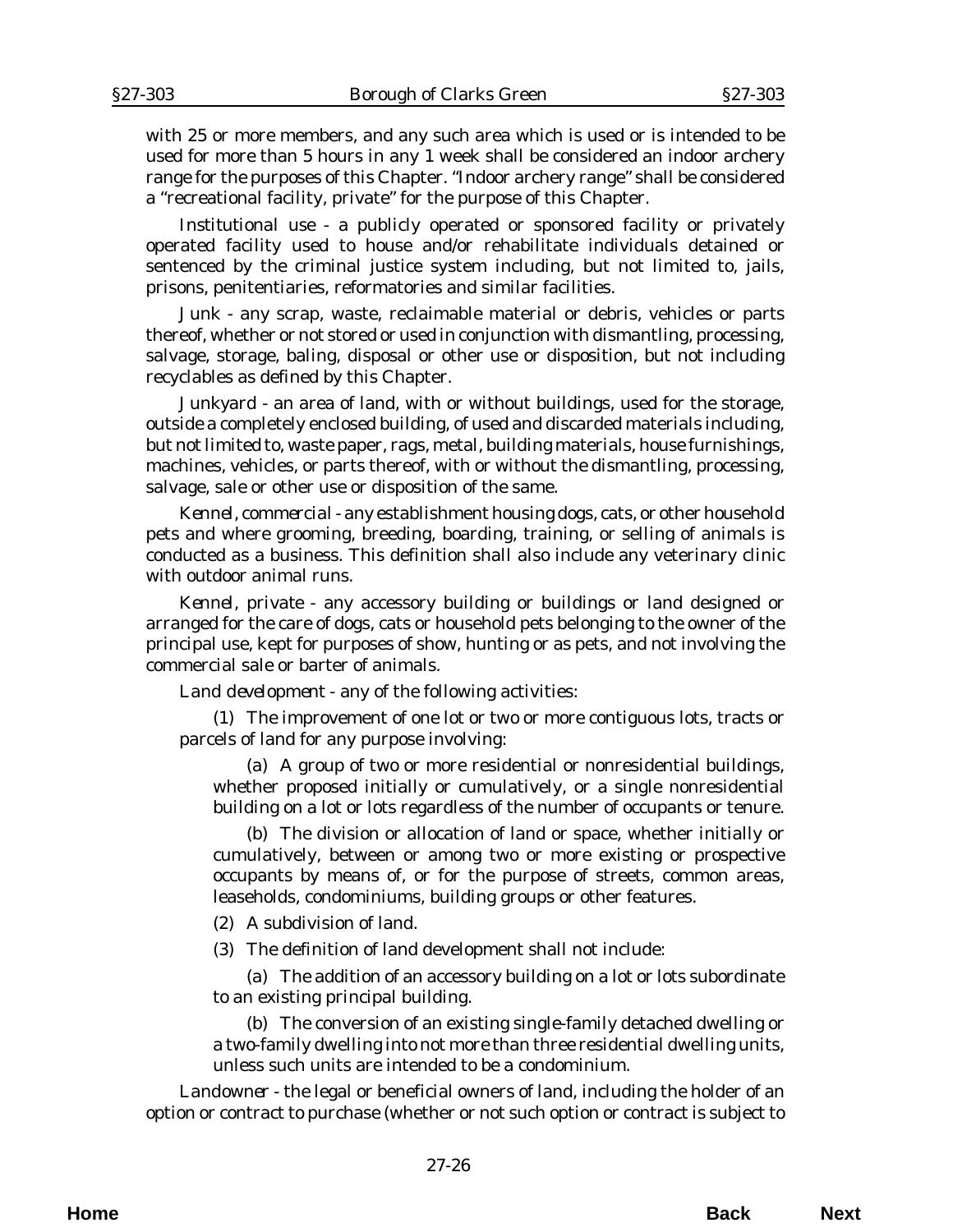any condition), a lessee if he is authorized under the lease to exercise the rights of a landowner, or other persons having a proprietary interest in land, shall be deemed to be landowners for the purpose of this Chapter.

*Livestock operation* - the raising or keeping of livestock for home use or any commercial purpose.

*Livestock* - any animals raised or kept for home consumptive use or profit or any other purpose including, but not limited to, horses cattle, bison, sheep, goats, llamas, swine, fowl, rabbits, insects and fur bearing animals.

*Lot* - land occupied or to be occupied by a building and its accessory buildings, or by a dwelling group and is accessory buildings, together with such open spaces as are required under the provisions of this Chapter, having not less than the minimum area and width required by this Chapter, and having its principal frontage on a street or on such other means of access as may be determined in accordance with the provisions of law be adequate as a condition of the issuance of a zoning permit for a building on such land.

*Lot, existing of record* - any lot or parcel of property which was legally in existence and properly on file with the Lackawanna County Recorder of Deeds prior to the date when zoning was first adopted by the Borough Council.

*Lot, flag* - an irregularly shaped lot characterized by an elongated extension from a street to the principal part of the lot. The flag shape of the lot is normally intended to provide for access to an otherwise landlocked interior parcel.

*Lot, through* - a lot that abuts two approximately parallel streets.

*Lot area* - the total number of square feet in the lot less any area included in any public road rights-of-way affecting the lot.

*Lot area, average* - the total of the "lot areas" (see above) of all adjacent lots in common ownership within a proposed subdivision or land development divided by the proposed number of dwelling units.

*Lot coverage* - that portion or percentage of the lot area which is covered by buildings, roads, driveways, wallways, parking areas, or other impervious surfaces.

*Lot depth* - the average horizontal distance between the front lot line and the rear lot line measured through the approximate center of the lot.

*Lot line, front* - the line separating the lot from a street.

*Lot line, rear* - the lot line opposite and most distant from the front lot line.

*Lot line, side* - any lot line other than a front or rear lot line. A side lot line separating a lot from a street is called a side street lot line.

*Lot width* - the average of the width of a lot at the building setback line required by this Chapter and the rear lot line.

*Manufactured home* - a transportable, single-family dwelling intended for permanent occupancy, office or place of assembly, contained in one or more sections, which arrives at a site complete and ready for installation except for minor and incidental unpacking and assembly operations, and constructed so that it may be used with or without a permanent foundation; including, but not limited to, mobile homes and modular homes.

*Manufacturing and industry, heavy* - establishments engaged in the basic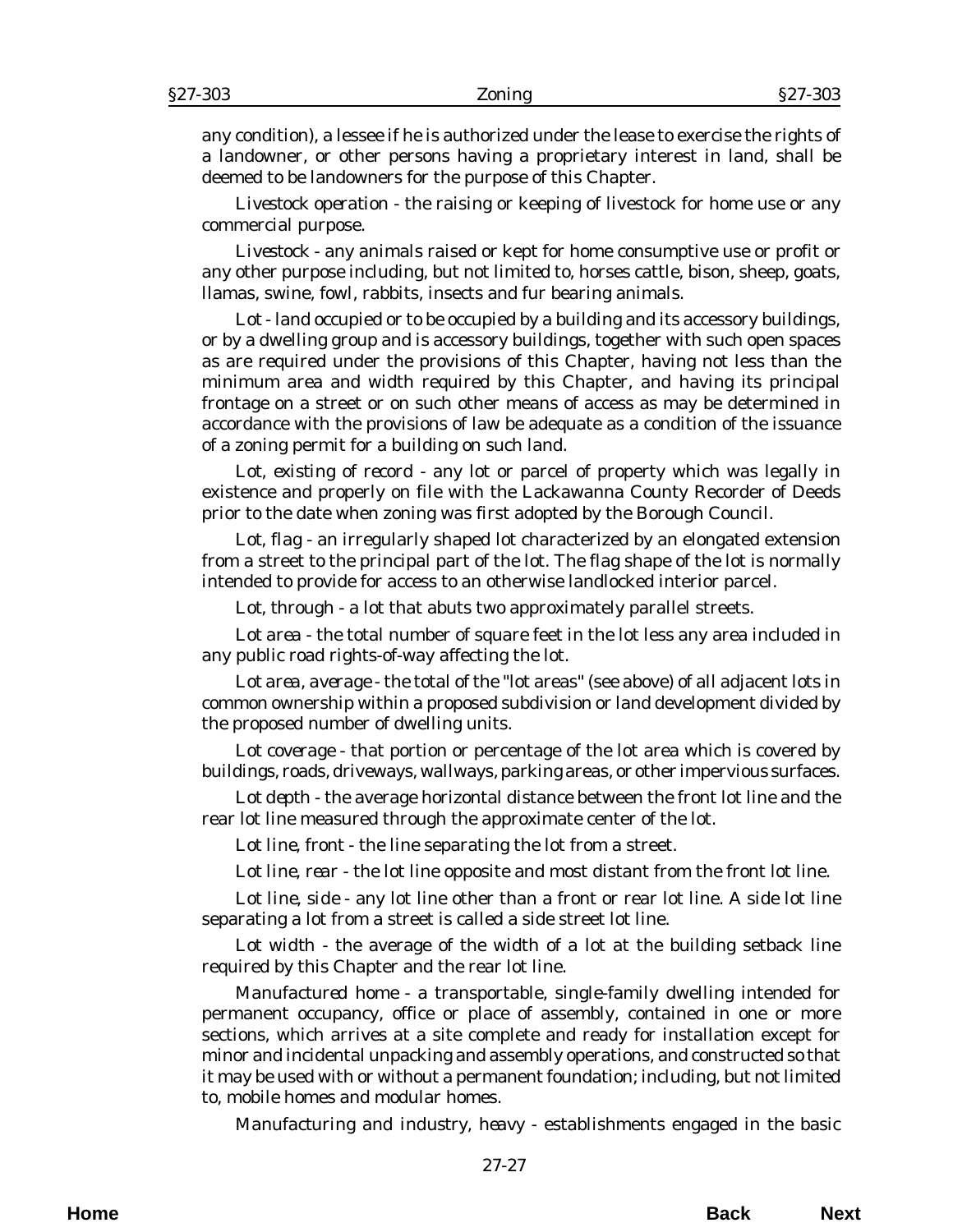mechanical, chemical or other transformation of extracted or raw materials or substances into new products or materials, including, but not limited to, the assembly of component parts, the manufacturing or transformation of products for use by other manufactures, the blending of materials such as lubricating oils, plastics, resins or liquors, other basic industrial processes, and any facility involving processes resulting in the storage of hazardous materials or the generation of hazardous waste products, or other environmentally regulated processes.

*Manufacturing, light* - facilities involving generally unobtrusive processes not resulting in the storage of hazardous materials or the generation of hazardous waste products, or other environmentally regulated processes. Uses producing products predominately from previously prepared materials, finished products and parts including, but not limited to, research, engineering or testing laboratories, assembly from components, fabrication of products, textile and clothing manufacturing, warehousing, distribution centers, furniture or other wood products production and the like, but excluding basic industrial processing.

*Massage* - the performance of manipulative exercises using the hands and/or a mechanical or bathing devise on a person(s)'s skin other than the face or neck by another person(s) that is related a certain monetary compensation, and which does not involve persons who are related to each other by blood, adoption, marriage or official guardianship. (See also "personal services.")

*Massage parlor* - an establishment that meets all of the following criteria:

(1) "Massages" are conducted (see definition).

(2) The person conducting the massage is not licensed as a health care professional or a licensed massage therapist by the State.

(3) The massages are not conducted within a licensed hospital, nursing home, personal care center or office of a medical doctor or chiropractor.

(4) The massages are conducted within private or semi-private rooms.

(5) The use is not clearly a customary and incidental accessory use to a permitted exercise club or to a high school or college athletic program.

A "massage parlor" shall be considered an "adult business" for the purpose of this Chapter.

*Medical clinic* - an establishment where patients are admitted for examination and treatment by one or more physicians, dentists, psychologists or social workers and where patients are not lodged overnight. (A "medical clinic" shall be considered an "health facility" for the purpose of this Chapter).

*Mobile home* - a transportable, single-family dwelling intended for permanent occupancy, office or place of assembly contained in one unit, or in two units designed to be joined into one integral unit capable of again being separated for repeated towing, which arrives at a site complete and ready for occupancy except for minor and incidental unpacking and assembly operations, and constructed so that it may be used without a permanent foundation.

*Mobile home lot* - and occupied or to be occupied by a mobile home in a mobile home park, improved with the necessary utility connections and other appurtenances; and, said lot being specifically designated by division from other lots in the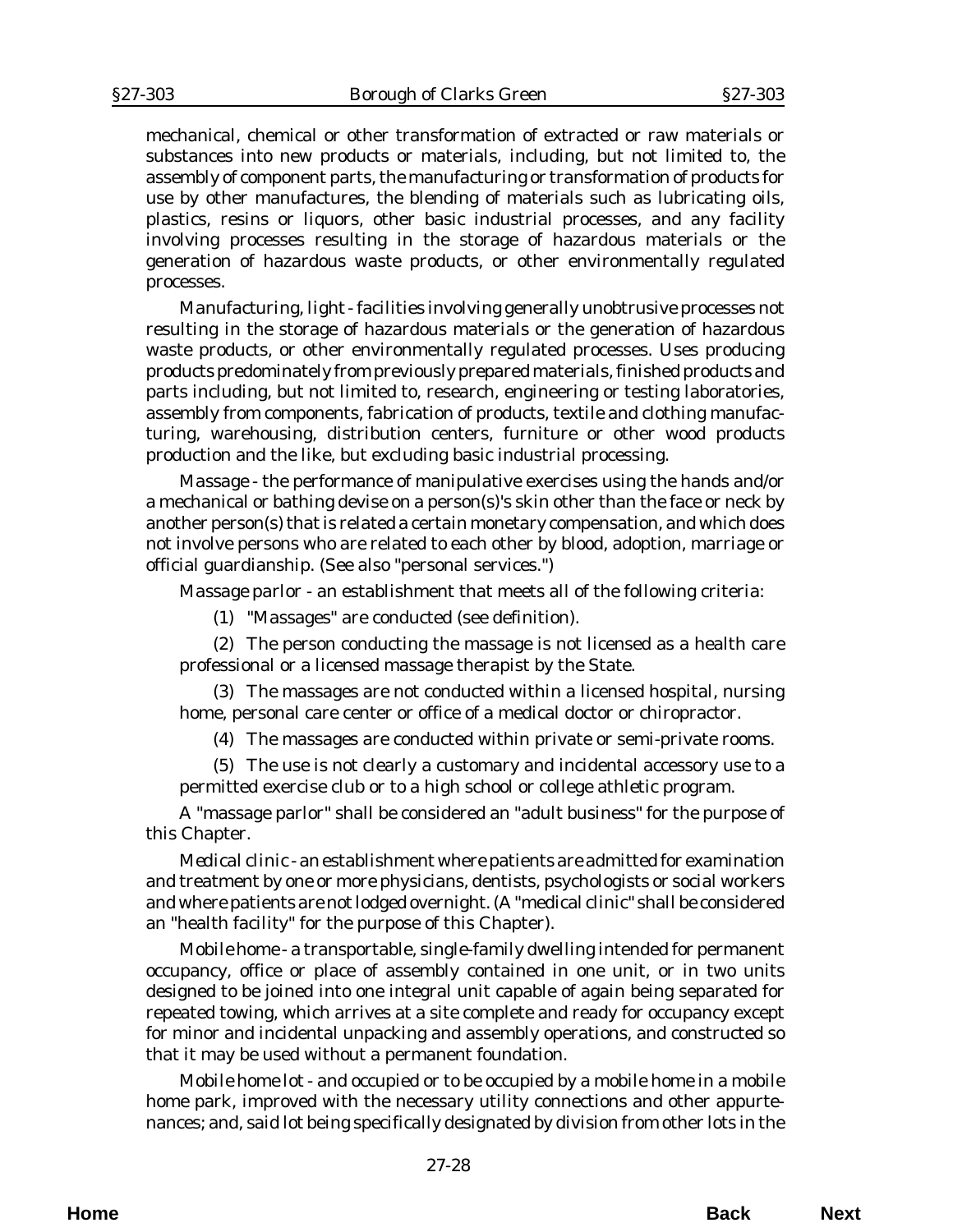mobile home park.

*Mobile home park* - a parcel or contiguous parcels of land under single ownership which has been planned and improved for the placement of two or more mobile homes for non-transient use.

*Model home* - a residential structure associated with a principal permitted commercial use and not intended for permanent occupancy; and used solely for demonstration purposes to inform potential purchasers of the types of homes available from the seller.

*Motel* - a facility offering temporary (generally for periods of 2 weeks or less) lodging accommodations to the general public, typically on the basis of daily or weekly rentals, with at least 25% of the rooms having direct access to the outside.

*Multi-family project* - any development of a single parcel of property that includes one or more buildings containing three or more dwelling units. Any residential development which proposes the construction of two or more two-family dwellings on one parcel of property shall also be considered a multi-family project.

*Multiple occupant commercial building* - a building containing two or more independent, non-residential uses; such uses also being permitted in the district where the multiple occupant building is proposed.

*Natural resource use* - the mining, removal or recovery by any means whatsoever (including, but not limited to open excavations and quarries, and subsurface mining) of soil, rock, minerals, mineral substances or organic substances other than vegetation, from water, land, on or beneath the surface thereof, said substances including but not limited to coal, limestone, shale, dolomite, sandstone, sand, clay, gravel, rock, stone, earth, ore, peat, soil, or other mineral.

*Natural resources processing* - the refinement of minerals to specifications for sale including, but not limited to, the crushing, screening, washing or grading of minerals; and the use of minerals in any manufacturing process such as, but not limited to, concrete or cement bitching plants; asphalt plants and manufacture of concrete and clay products.

*Nonconforming lot* - any lot which does not conform with the minimum width, depth and area dimensions specified for the district where such a lot is situated, such lot having been created and recorded in the office of the Lackawanna County Recorder of Deeds prior to the effective date of the original Borough of Clarks Green Zoning Ordinance, as amended, reenacted and replaced. (See also §27-902.)

*Nonconforming structure* - a structure or part of a structure which does not comply with the applicable district limitations on structure size and location on a lot, where such structure lawfully existed prior to the enactment of the original Borough of Clarks Green Zoning Ordinance, as amended, reenacted and replaced; and including, but not limited to, non-conforming signs. (See also §27-902.)

*Nonconforming use* - a use, whether of land or of a structure, which does not comply with the applicable use provisions in this Chapter or amendments hereto, where such use was lawfully in existence prior to the enactment of the original Borough of Clarks Green Zoning Ordinance, as amended, reenacted and replaced. (See also §27-902.)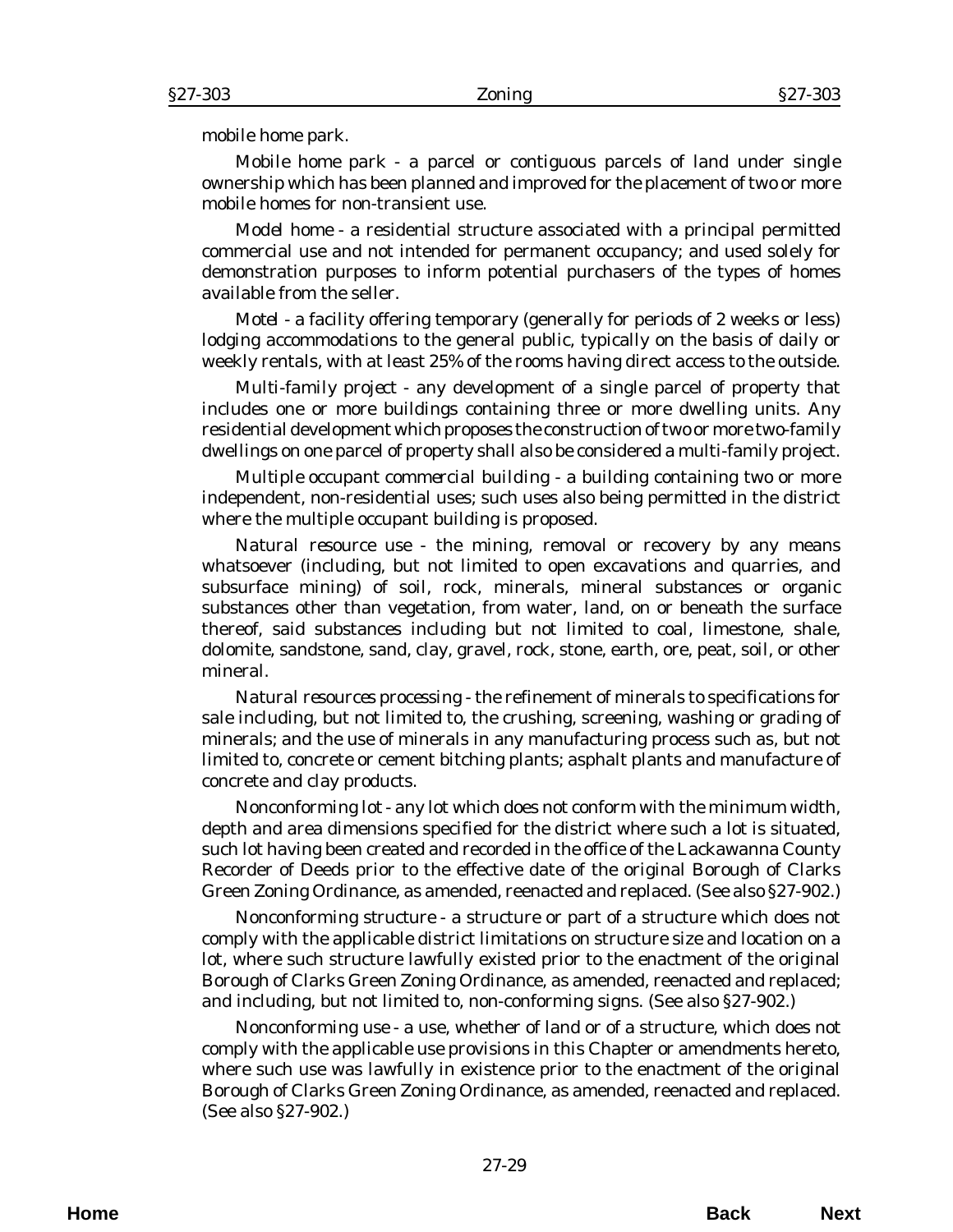*Nude model studio* - any place where a person who appears in a state of nudity or displays "specified anatomical areas" is provided to be observed, sketched, drawn, painted, sculptured, photographed, or similarly depicted by other persons who pay money or any form of consideration. A "nude model studio" shall be considered an "adult business" for the purpose of this Chapter.

*Nudity or a state of nudity* - the appearance of a human bare buttock, anus, male genitals, female genitals, or full female breast.

*Nursery, commercial* - a commercial operation where trees and shrubs are grown for transplanting, for use as stocks for budding and grafting, or for sale.

*Nursing home* - a facility licensed by the State for the housing and intermediate or fully-skilled nursing care of three or more persons needing such care because of old age or a physical illness or disability or a developmental disability, but not including a "treatment center." (See also "health facility.")

*Obscene materials* - any literature, book, magazine, pamphlet, newspaper, paper, comic book, drawing, photograph, figure, image, motion picture, sound recording, article, instrument or any other written or recorded matter which depicts or describes, any "specified anatomical areas" and/or "specified sexual activities."

*Office building* - a building used for conducting the affairs of a business, profession, service, or industry, or like activity involving administrative, professional, or clerical operations. Retail or wholesale sale of goods stored on the premises, warehousing or storage of supplies or products, production or manufacturing processes, or other activities not normally conducted in an office building shall not be considered an office building.

*Open space* - all areas of a multi-family development or cluster development not conveyed to individual owners and not occupied by buildings and required or proposed improvements shall be dedicated as permanent open space for the benefit and enjoyment of the residents of the particular units being proposed. Such open space shall be part of the same parcel and contiguous.

*Outdoor archery range* - any area not within a fully enclosed building used commercially for the shooting of arrows for recreational or training purposes, including but not limited to, target shooting ranges, and target shooting courses.

*Parking area, private* - an open area for the same uses as a private garage.

*Parking area, public* - an open area, other than a street or other public way, used for the parking of automobiles and available to the public whether for a fee, free or as an accommodation for clients or customers.

*Patio* - an open recreational area or structure, constructed no higher than 6 inches from the ground level and resting directly on the ground. It may be attached to or detached from the principal building and may be constructed using wood, masonry, pavement, stone, or other material suitable for that purpose.

*Permanent foundation* - a cement, concrete, treated wood or cinder block walled foundation erected on a poured concrete footer. A solid concrete slab will also be considered a permanent foundation.

*Permit* - a document issued by the proper Borough authority authorizing the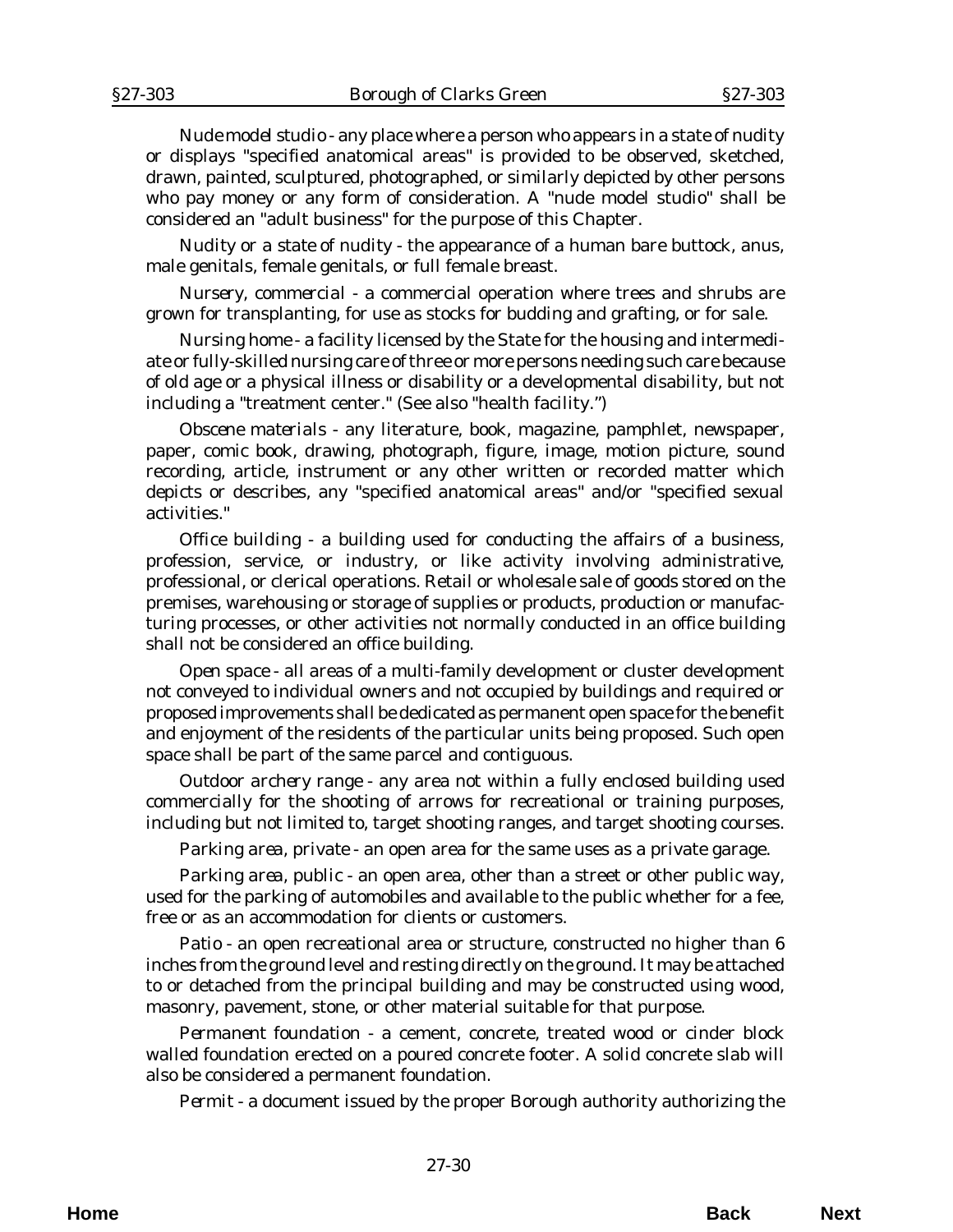applicant to undertake certain activities.

(1) *Zoning permit* - a permit that may be issued indicating that a proposed use, building or structure is, to the best knowledge of the Borough staff, in accordance with this Chapter and which authorizes an applicant to proceed with said use, building or structure, within all other applicable laws and regulations. For the purposes of this Chapter, a zoning permit or "a permit under this Chapter" shall mean the applicable portions of a construction permit, unless a specific system of zoning permits has been established.

(2) *Construction permit* - a permit indicating that a proposed construction, alteration, or reconstruction of a structure, is to the best knowledge of the Borough staff, in accordance with the provisions of the Building Code(s) adopted by the Borough.

(3) *Occupancy permit* - a permit that may be required by the Borough that is issued upon completion of the construction of a structure, or change in use of a structure or parcel of land, or re-occupancy of a structure or land indicating that the premises, to the best knowledge of the Building and Zoning Officers, comply with the provisions of Borough ordinances. Thus shall have the same meaning as a "certificate of use and occupancy."

*Personal care home or center* - a residential use providing residential and support services primarily to persons who are over age 60, physically handicapped and/or the developmentally disabled and that is licensed as a personal care center by the Commonwealth of Pennsylvania and that does not meet the definition of a "treatment center."

*Place of worship* - building, synagogues, churches, religious retreats, monasteries, seminaries and shrines used primarily for religious and/or spiritual worship and that are operated for nonprofit and noncommercial purposes. A place of worship may include two dwelling units as an accessory use to house full-time religious leaders and their families. If a religious use is primarily residential in nature, it shall be regulated under the appropriate "dwelling type."

*Planning Commission* - the Planning Commission of the Borough of Clarks Green.

*Pool house* - an accessory structure associated with a private swimming pool which may include one or more rooms and sanitary facilities but which does not include sleeping quarters and is not used for overnight accommodation of any residents or guests. [*Ord. 2-2003*]

*Porch* - an attached roofed patio or deck. With the exception of the wall adjoining the principal structure, considered an attached accessory structure and must meet those setback requirements for principal structures, all walls must be open or screened with a wall no higher than 4 feet above the floor level. A porch is physically attached to a principal building shall be considered part of that principal building.

*Principal use* - a dominant use(s) or main use on a lot, as opposed to an accessory use.

*Private ambulance service* - private ambulance service shall be considered a "service establishment" for the purpose of this Chapter.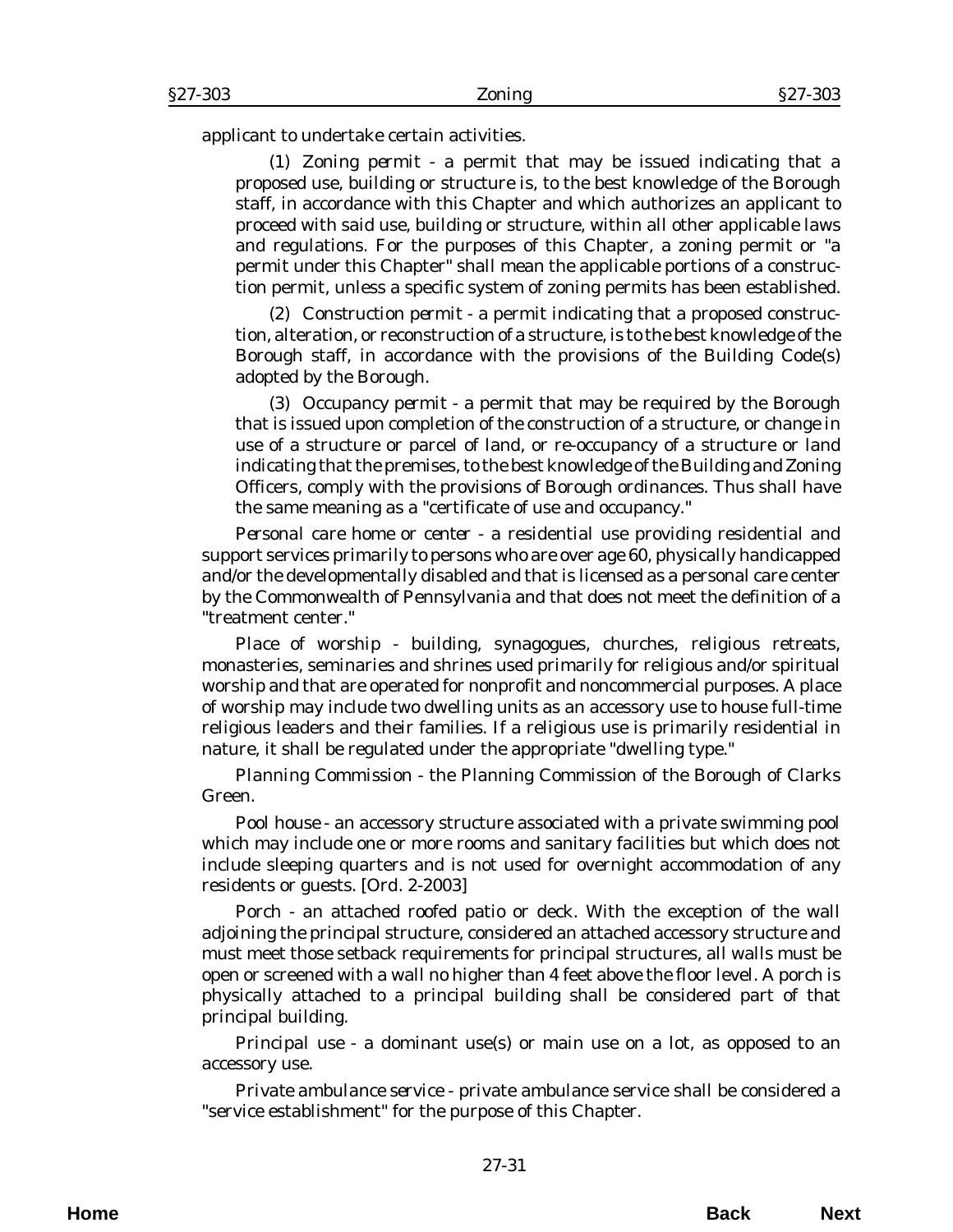*Principal building* - the building in which the principal use of a lot is conducted. Any building that is physically attached to a principal building.

*Professional office* - the office of a member of a recognized profession maintained for the conduct of that profession, including the following professions: accountant, architect, author, dentist, engineer, insurance agent landscape architect, lawyer, optometrist, planner, physician, realtor, and other such occupations as may be designated by the Borough as part of the conditional use process by virtue of the need for specialized training and experience as a condition of the practice or the profession and that such profession will in no way adversely affect the safety, or character of surrounding properties to a greater extent than the specific professions listed herein. The issuance of a Federal, State or local license for regulation of any gainful occupation need not be deemed indicative of professional standing.

*Public buildings and uses* - any structure, building or use owned and operated by a government body or agency including such things as public schools, parks, civic centers, municipal buildings; but excluding solid waste disposal facilities, institutional uses, nursing homes, hospitals and other use specifically defined by this Chapter.

*Public notice* - notice published once each week for 2 consecutive weeks in a newspaper of general, circulation in the Borough. Such notice shall state the time and place of the hearing and the particular nature of the matter to be considered at the hearing. The first publication shall not be more than 30 days and the second publication shall not be less than 7 days from the date of the hearing.

*Recreation vehicle* - a vehicle with or without motor power which may be towed on the public highways by a passenger automobile or truck without a special hauling permit, or which may be driven under its own power. This definition includes, but is not limited to campers, travel trailers, buses, camping trailers, pick-up trucks with slide-in campers, recreational vehicle homes and motor homes.

*Recreational facilities, private* - outdoor or indoor areas or structures, operated by private non-profit or private commercial entities, open to the public, which may contain entertainment and amusement devices or attractions, including but not limited to picnic groves, animal farms, zoological parks, tennis and racquetball courts, ski areas, miniature golf courses, golf driving ranges and the like, but excluding golf courses, theaters, public parks and playgrounds, or any other use specifically listed on the schedule of uses.

*Recreational facilities, public* - parks, swimming pools, playgrounds, tennis courts, and other recreational facilities owned and operated by the Borough, Borough authorized entity, County, school district, State, or Federal government.

*Recreational vehicle park* - see "campground" and "RV parks."

*Recyclables* - materials intended for reuse, remanufacture or reconstitution and including for the purposes of this Chapter only the following materials: aluminum beverage containers; glass beverage and pod containers; plastic beverage, food and household product containers but not including-plastic film or bags; bi-metal food containers; newsprint; magazines; and office paper; and corrugated paper. Recyclables shall not include, except as specifically authorized by the Borough in accord with §27-836 of this Chapter, tires, large appliances such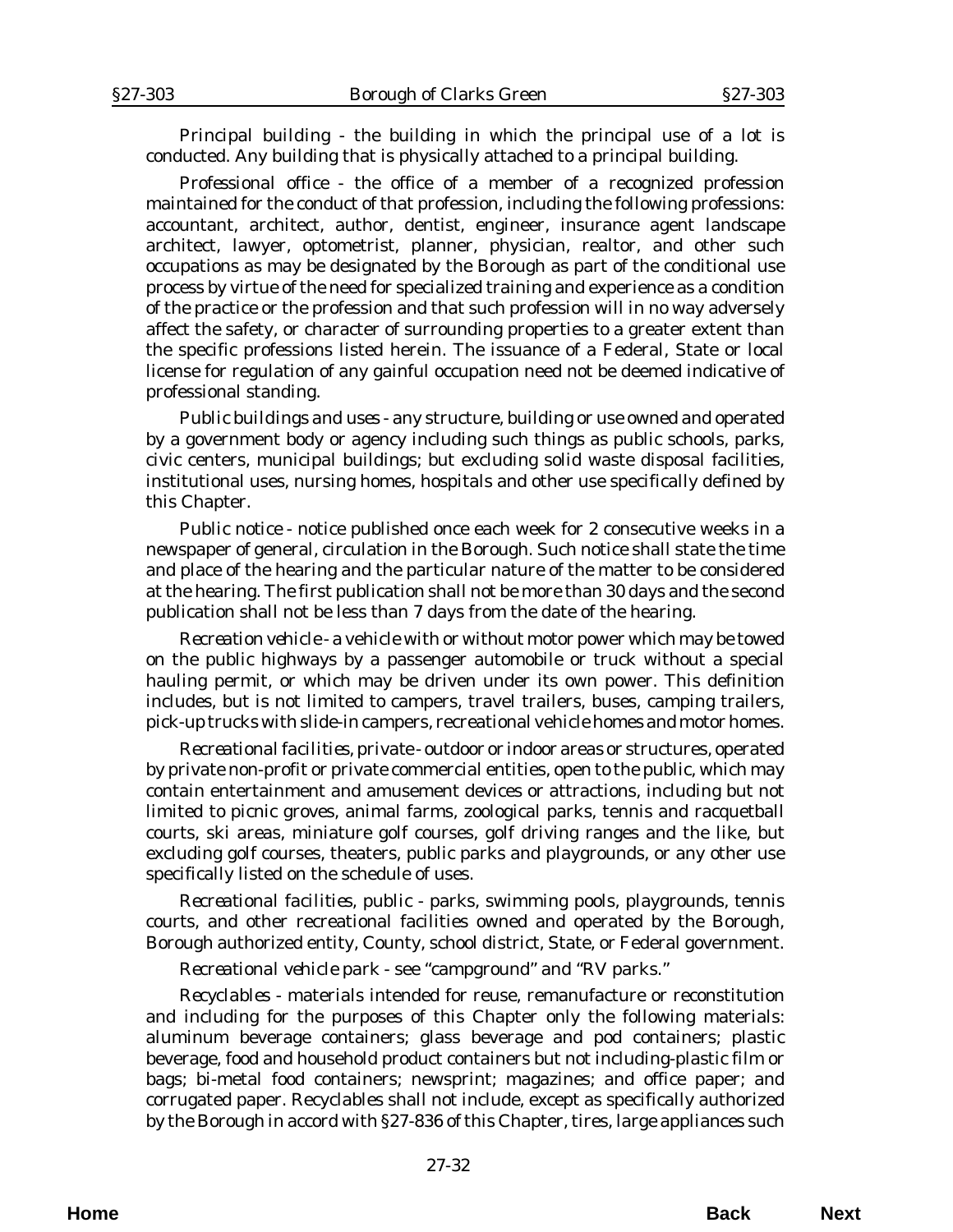as stoves, refrigerators, washers and dryers, other scrap metal, used motor oil or any other material defined as "junk" or "solid waste" by this Chapter.

*Recycling facility* - a center for the collection and/or processing of recyclable materials. A recycling facility does not include storage containers or processing activity located on the premises of a residential, commercial, or manufacturing use and used solely for the recycling of material generated by that residential property, business or manufacturer. Any facility accepting or processing waste or other discarded materials solid waste facility as regulated by this Chapter.

(1) *Recyclable collection facility* - a center for the acceptance by donation, redemption, or purchase of which are not recyclables as defined or authorized under this Chapter shall be considered a junkyard or recyclable materials from the public.

(2) *Recyclable collection/facility, small* - a recyclable collection facility which occupies an area of not more than 500 square feet including areas used for containers or other recyclable storage but not parking and loading areas) and may include mobile recycling units, kiosk type units which may include permanent structures and/or unattended containers placed for the deposit of recyclables.

(3) *Recyclable collection facility, large -* a recyclable collection facility which occupies an area of more than 500 square feet including areas used for containers or other recyclable storage which may include permanent structures, and limited recyclable processing for shipment or but not parking, and loading areas) but not more than 20,000 square feet including areas used for container or other recyclable storage, structure and parking and loading areas) and preparation to an end-user's specifications, by such means as baling, briquetting, compacting, flattening, grinding, crushing, mechanical sorting, shredding or cleaning or but not including the remanufacturing or conversion of recyclables to new products or raw materials used for new products.

(4) *Recycling unit, mobile* - an automobile, truck, trailer or van, licensed by the Department of Transportation which is used for the collection of recyclable materials, or the bins, boxes or containers transported by trucks, vans or trailers and which are used for the collection of recyclable materials.

(5) *Recyclable processing facility* - any recycling facility which exceeds the area or processing limits of a large collection facility or which involves the remanufacturing or conversion of recyclables to new products or raw materials used for new products.

*Related or relative* - persons who are related by blood, marriage, adoption or formal foster relationship to result in one of the following relationships: brother, sister, parent, child, grandparent, great-grandparent, grandchild, great-grandchild, uncle, aunt, nephew, niece, sister-in-law, brother-in-law, father-in-law, mother- in-law or first cousin. It shall not include relationships, such as second, third or fourth cousins.

*Residential conversion* - any conversion of any building to a residential use or the conversion of any dwelling to accommodate additional dwelling units. (See §27-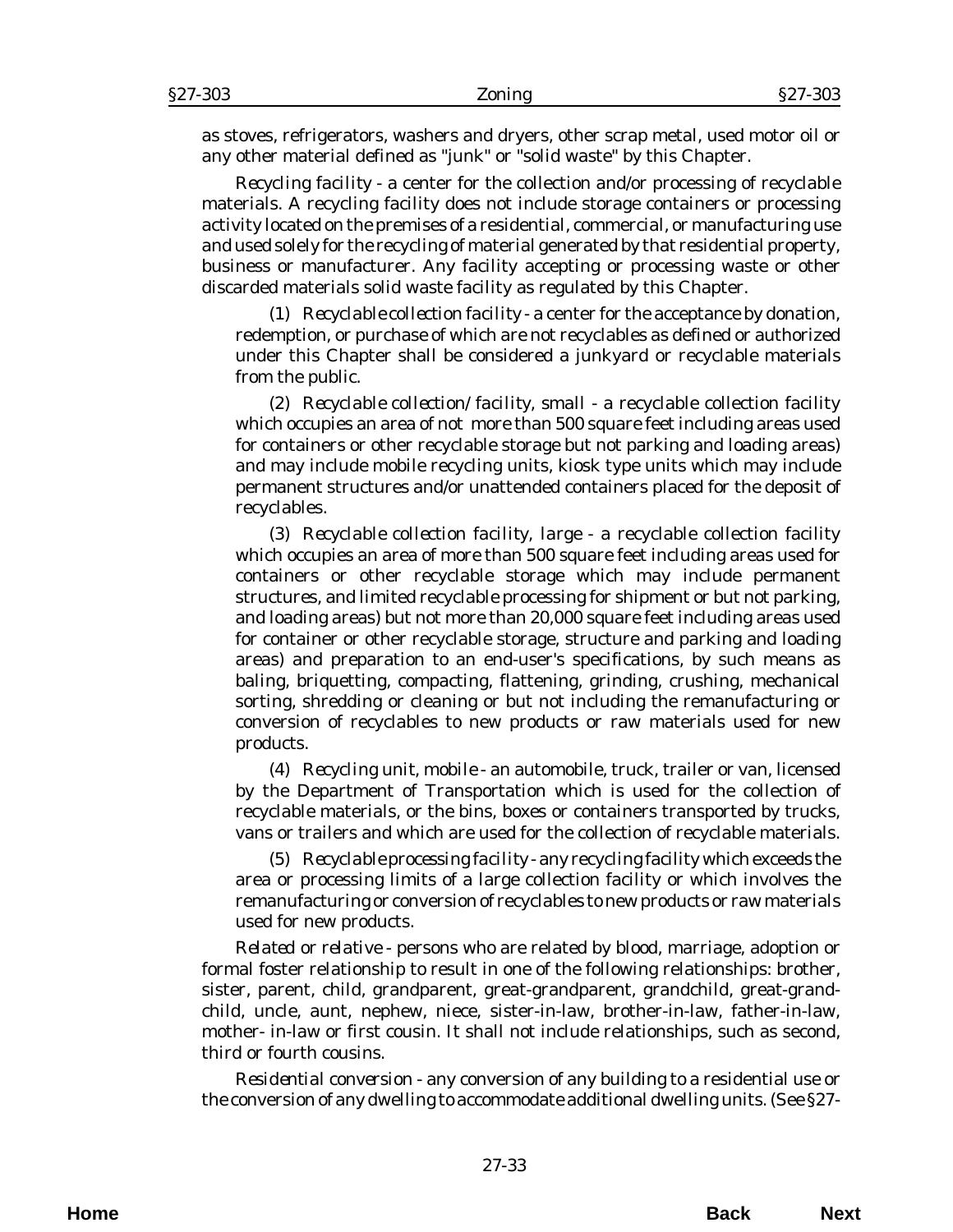#### 604.)

*Restaurant, fast food* - an establishment that sells ready-to-consume food or drink, that routinely involves the consumption of at least a portion of such food on the premises and that does not meet the definition of a "standard restaurant."

*Restaurant, standard* -

(1) An establishment that serves ready-to-consume food or drink for compensation in which the clear majority of sales involve the following: the customers order their food from a waiter or waitress while seated inside a building and then the food is consumed at the table.

(2) A standard restaurant may include the accessory sale of alcoholic beverages. However, if such sale is a primary or substantial portion of the total trade, the requirements of a "tavern" must be met.

*Retail Business* - an establishment engaged in selling goods or merchandise to the general public for personal or household consumption and rendering services incidental to the sale of such goods, and which is not otherwise listed as a use in the schedule of uses.

*Right-of-way* - land reserved for use as a street, drainage facility or other public or community use.

*Satellite dish antenna or "satellite antenna"* - a ground-based reflector, usually parabolic in shape, that receives electronic signals from a satellite. This term shall also include any pedestal or attached structure. A satellite antenna shall be considered an accessory structure for the purposes of this Chapter.

*School, public or private primary or secondary school* - an educational institution primarily for persons between the ages of 5 and 19 that primarily provides State-required or largely State-funded educational programs. Such schools shall he considered "public uses" for the purpose of this Chapter. This term shall not include "trade schools" (such as privately operated schools of trade, vocation or business).

*Screened* - not visible from any adjoining or neighboring property, any public or private road right-of way, any other premises which is accomplished by fencing, topography, berms, natural and planted vegetation or other means approved by the Borough.

*Self-storage facility* - a building or buildings containing separated spaces to be leased or rented to individuals and/or business for the storage of personal belongings, goods or supplies.

*Semi-public building or use* - buildings or uses operated by non-profit, community-based organizations for the general use of Borough residents, including churches, fire houses, ambulance buildings, private schools, youth centers, senior centers, libraries and the like, but excluding institutional uses such as nursing homes, hospitals, sanitariums and clinics. It shall also include essential services and public utilities that require enclosure within any structure or building.

*Service establishment* - establishments engaged in providing services involving the care or needs of a person or his or her apparel such as cleaning and garment services, beauty and barber shops, shoe repair, dry cleaning and laundries, photographic studios, private ambulance services, fitness and exercise clubs, etc.,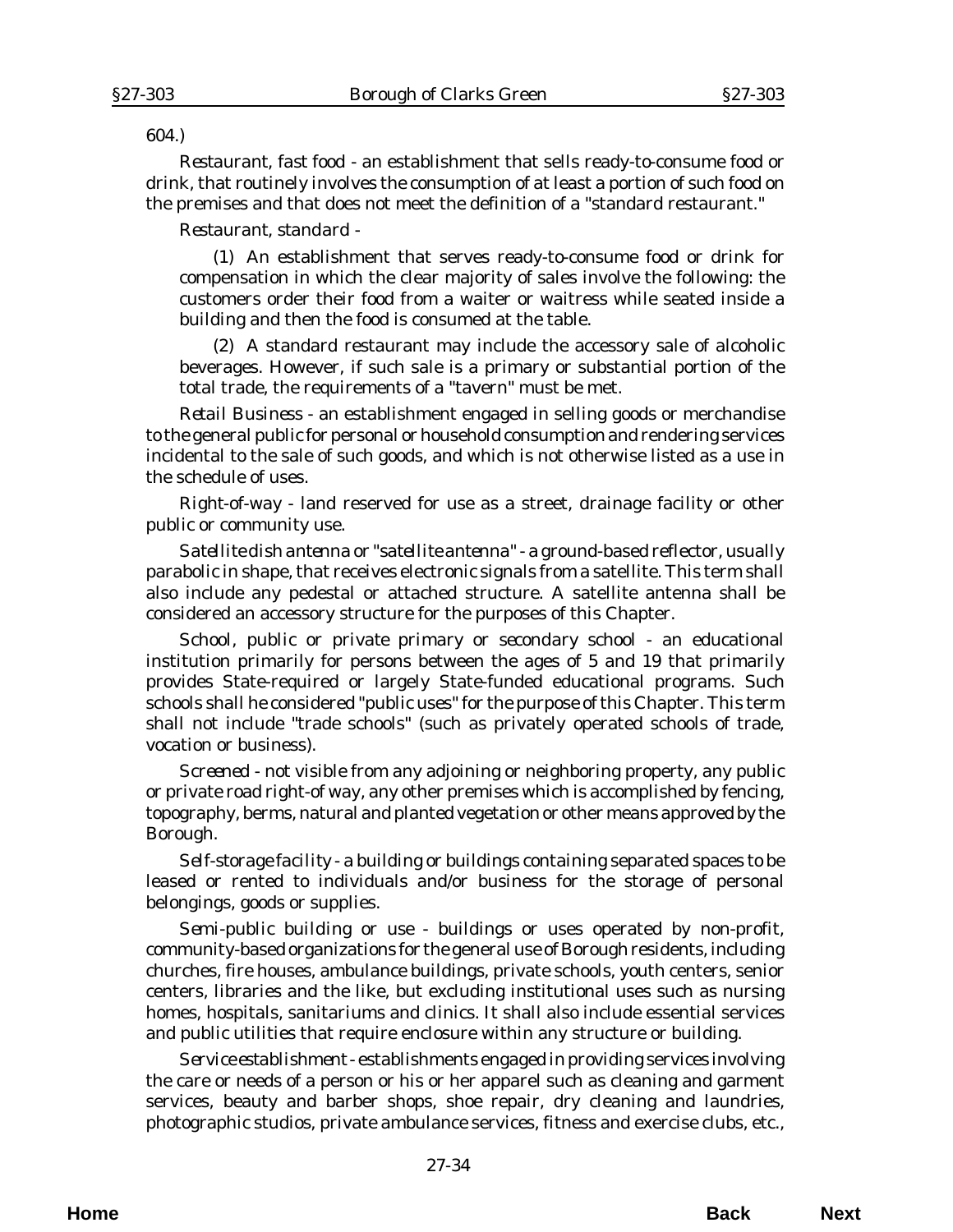and which is not otherwise listed as a use in the schedule of uses.

*Setback* - an open unoccupied space which shall extend the full depth or width of a lot and which shall not be occupied by any portion of any building. Front setbacks shall be measured from the edge of the street right-of-way and other setbacks from property lines.

*Sexual encounter center* - a business or commercial enterprise that, as one of its primary business purposes, offers for any form of consideration:

(1) Physical contact in the form of wrestling or. tumbling between persons of the opposite sex; persons is in a state of nudity or semi-nude.

(2) Activities between male and female persons and/or persons of the same sex when one or more of the persons in a state of nudity or semi-nude.

A "sexual encounter center" shall be considered an "adult business" for the purpose of this Chapter.

*Shed* - an accessory structure, either attached or detached, used for the storage of tools, minor equipment, and materials.

*Shopping center or mall* - a group of commercial establishments planned, constructed and managed as a total entity with customer and employee parking provided on site, provision for goods delivery separated from customer access, aesthetic considerations and protection from the elements.

*Signs* - any object, device, display, structure, or part thereof, situated outdoors or indoors, and intended for viewing from the building exterior, which is used to advertise, identify, display, direct or attract attention to an object, person, institution, organization, business, product, service event, or location by any means, including words, letters, figures, designs, symbols, fixtures, colors, illumination, or projected images.

*Sign, billboard* - a sign advertising a business, product, service, commodity, activity or other concern which is located, produced or offered at a location other than the premises on which the billboard is located.

*Sign, facade* - any sign attached parallel to, but within 6 inches of, a wall, painted on the wall surface of, or erected and confined within the limits of an outside wall of any building or structure, which is supported by such wall or building, and which displays only one sign face.

*Sign, free standing* - a sign supported by one or more upright poles, columns, or braces placed in or on the round and not attached to any building or structure.

*Sign, overhanging* - any sign affixed to a building or wall in such manner that its leading edge extends more than 6 inches beyond the surface of such building or wall.

*Sign, portable* - any sign not permanently affixed to the ground or to a building, or a sign designed to be transported, including, but not limited to, signs designed to be transported by means of wheels; menu and sandwich board signs; balloons used as signs; umbrellas used for advertising; and any sign attached to, painted on, or displayed on a vehicle which is used for the expressed purpose of advertising a business establishment, product, service, or entertainment, when that vehicle is so parked as to attract the attention of the motoring or pedestrian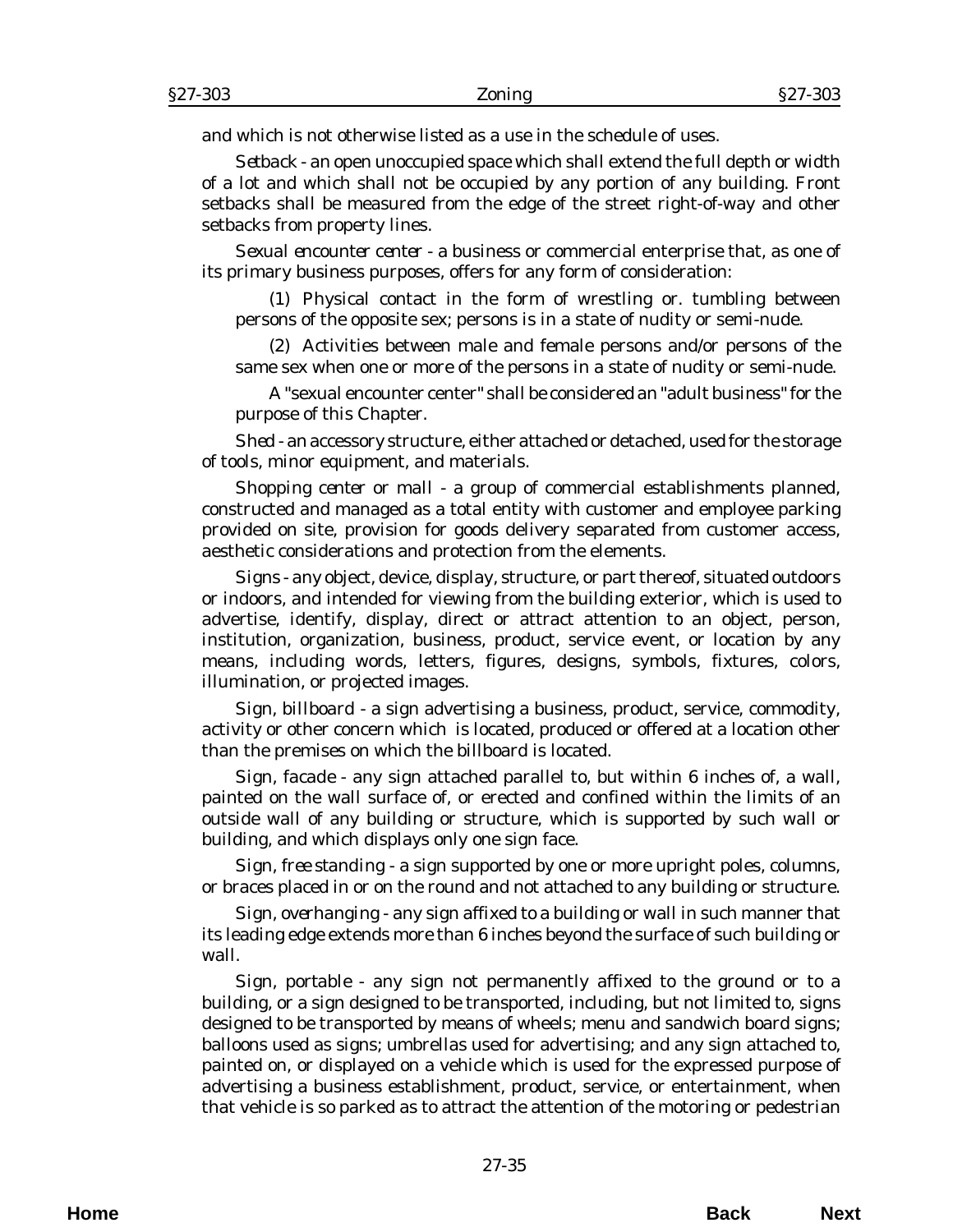traffic, unless said vehicle is used in the day-to-day operations of the business.

*Sign, sandwich board* - a portable sign which is used for the expressed purpose of advertising a business establishment, product, service, or entertainment on the premises upon which the sign is erected; such sign comprised of no other framework or support than the wood or other material on which the advertising material is displayed.

*Sign, surface area* - the area of any sign computed by multiplying its greatest length by its greatest height. Structural members not bearing advertising material or not in the form of a symbol, character, logo or design shall not be included in the computation of surface area. In the case of signs with no definable edges (e.g., raised letters attached to a facade or painted windows) surface area shall be that area within the perimeter of a rectangle enclosing the extreme limits of the advertising material.

*Sign, temporary* - a display, informational sign, banner, or other advertising device constructed of cloth, canvas, fabric, wood, or other temporary material, with or without a structural frame, and intended for a limited period of display, including decorative displays for holidays or public demonstrations.

*Slaughterhouse* - a use involving the killing of animals for the production of food or some other commercial product. A commercial stockyard or similar facility that primarily involves the bulk storage or transferring of animals on the way to slaughter shall also be considered a slaughter house. This shall not include a custom "butcher shop" that does not involve killing of animals (which is a retail sales use.)

*Solid waste or waste* - any garbage, refuse, industrial, lunchroom or office waste or other material including solid, liquid, semi-solid or contained gaseous material, resulting from the operation of residential, municipal, commercial or institutional establishments and from community activities. The term shall also include any garbage, refuse, other discarded material or other waste. Including solid, liquid, semi-solid or containing gaseous materials resulting from industrial, mining, agricultural operations, local facilities or any other by- product or effluent from an industrial, mining or agricultural water supply treatment facility, waste water treatment facility or air pollution control facility or any other material defined by the Pennsylvania DEP as solid, liquid, municipal, medical, industrial, toxic or hazardous waste.

*Solid waste facility, commercial* - any facility or operation of a private individual or firm pursuant to the laws of the Commonwealth of Pennsylvania governing the management and disposal of solid waste including, but not limited to, liquid, solid, toxic, hazardous and medical waste; and, including but not limited to, transfer stations, solid waste landfills, incinerators, medical waste disposal facilities, hazardous waste disposal facilities and radioactive waste disposal facilities.

*Solid waste facility, public* - any facility or operation of a public entity pursuant to the laws of the Commonwealth of Pennsylvania governing the management and disposal of solid waste including, but not limited to, liquid, solid, toxic, hazardous and medical waste; and, including but not limited to, transfer stations, solid waste landfills, incinerators, medical waste disposal facilities,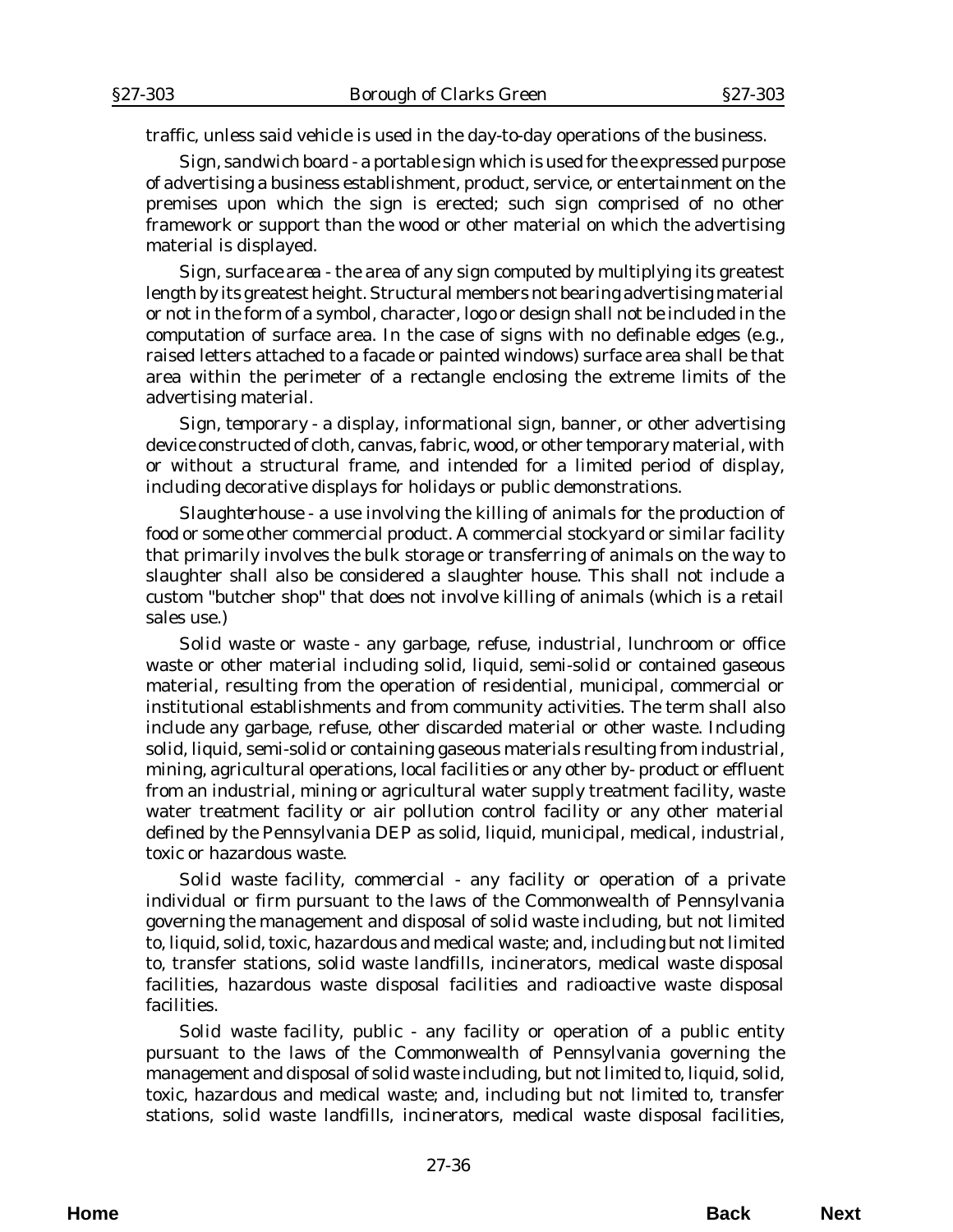hazardous waste disposal facilities and radioactive waste disposal facilities.

*Solid waste staging area* - any parcel of property used for the transfer of solid waste from one vehicle to another vehicle, at a location other than the generation site, for transport to a solid waste facility; or which is used for the parking or storage of vehicles and/or containers used to transport solid waste; and which is not regulated by the Pennsylvania DEP is a solid waste transfer facility.

*Special exception* - a use allowed, with permission granted by the Zoning Hearing Board, to occupy and use land and/or a building for specific purposes in accord with this Chapter.

*Specified anatomical areas* - any of the following:

(1) Less than completely and opaquely-covered human genitals, pubic region, buttocks, anus, or female breasts below a point immediately above the top of the areolae.

(2) Human male genitals in a discernible turgid state, even if completely and opaquely covered.

*Specified sexual activities* - any of the following:

(1) The fondling or other erotic touching of human genitals, pubic region, buttocks, anus, or female breasts.

(2) Sex acts, normal or perverted; actual or simulated, including intercourse, oral copulation, or sodomy.

(3) Masturbation, actual or simulated.

(4) Excretory functions as part of or in connection with any of the activities set forth in subsections (1), (2) and (3) of this definition.

*Stable, commercial* - a structure or land where horses are kept for remuneration, hire, sale, boarding, riding or show, and which includes the commercial hire of horses to the general public for riding or other purposes.

*Stable, private* - an accessory structure or use of land where horses ire kept for the sole use of the residents of the principal structure, and which includes no remuneration, hire, boarding or other commercial use.

*Story (and half-story)* - a level of a building routinely accessible to humans having in average vertical clearance 6 feet or greater shall be considered a full story, except as provided for in the definition of "basement." Any level of a building having an average vertical clearance from floor to ceiling of less than 6 feet shall be considered a "half story."

*Street* - a public or private thoroughfare which affords the principal means of access to abutting property, including avenue, place, way, drive, lane, boulevard, highway, road and any other thoroughfare except in alley. "Public rights-of-way" shall be those open to the general use of the public, not necessarily publicly dedicated.

*Structure* - a combination of materials to form a construction for use, occupancy, or ornamentation whether installed on, above, or below the surface of land or water.

*Structure, permanent* - anything constructed, the use of which requires permanent location on the ground, or attachment to something having a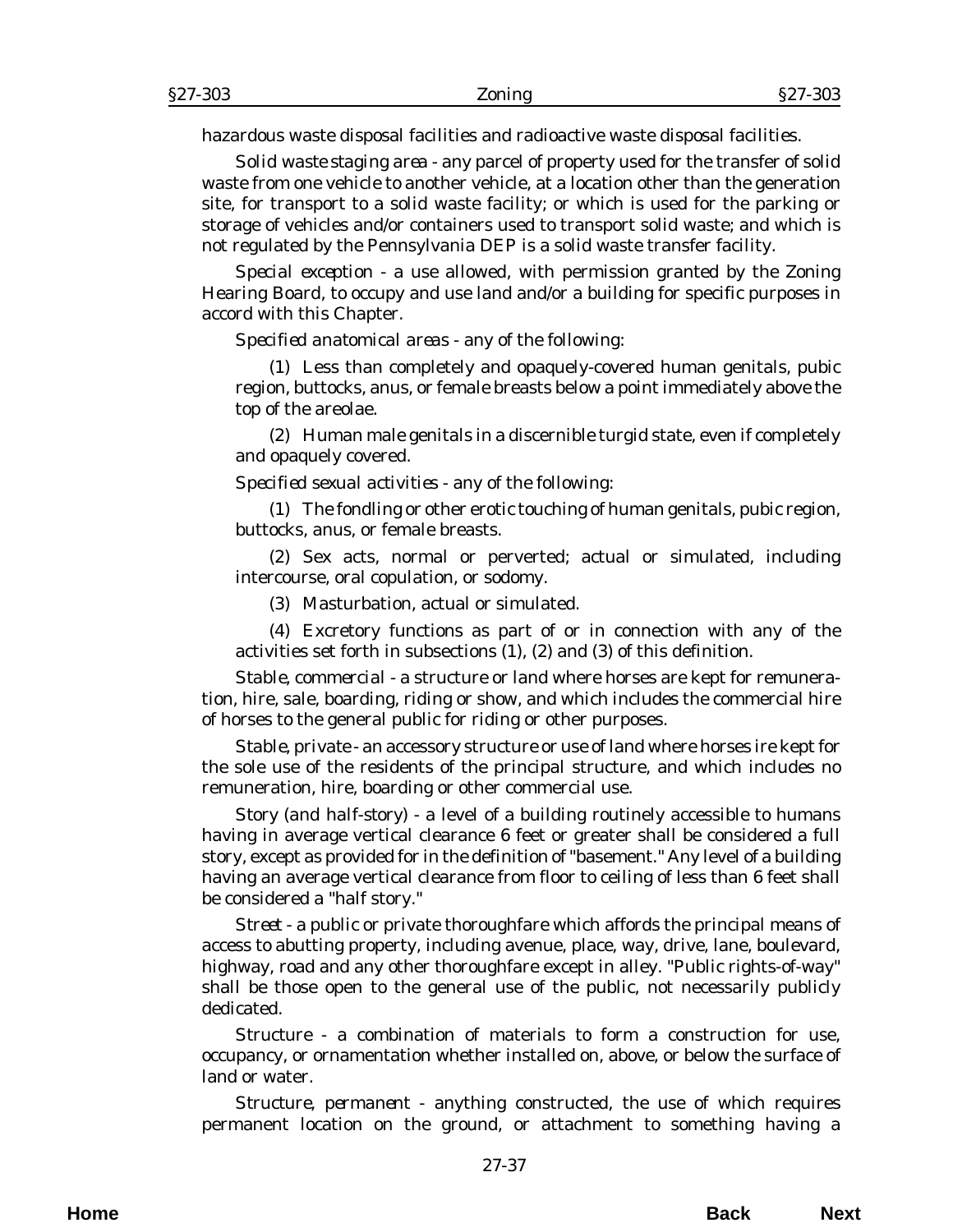permanent location on the ground.

*Structure, portable* - anything constricted that is not permanently affixed to the ground but is designed to be moved from place to place. Structures comprised of frameworks and covered with plastic, canvass or other materials shall be considered portable structures.

*Structural alteration* - any chance in the structural members of a building, such as walls, columns, beams or girders, or any addition to any structure.

*Subdivision* - the division or redivision of a lot, tract, or parcel of land by any means into two or more lots, tracts, parcels or other divisions of land including changes in existing lot lines for the purpose, whether immediate or future, of lease, partition by the court for distribution to heirs or devisees, transfer of ownership or building or lot development.

*Tavern* - a place where alcoholic beverages are served as a primary or substantial portion of the total trade and where the sale of food may also occur.

*Theater* - a building or part of a building devoted to the showing of motion pictures or theatrical performing arts productions as a principal use, but not including an outdoor drive-in theater or adult movie theater.

*Trade school* - a facility that is primarily intended for education of a workrelated skill or craft or a hobby and that does not primarily provide State-required education to persons under age 16. This shall include a dancing school, martial arts school or ceramics school.

*Treatment center* - a use (other than a prison or a permitted accessory use in a "hospital") providing housing facilities for persons who need specialized housing, treatment and/or counseling for stays in most cases of less than 1 year and who need such facilities because of:

(1) Criminal rehabilitation, such as a criminal half-way house/criminal transitional living facility or a treatment-housing center for persons convicted of driving under the influence of alcohol.

(2) Chronic abuse of or addiction to alcohol and/or a controlled substance.

(3) A type of mental illness or other behavior that could cause a person to be a threat to the physical safety of others.

*Truck terminal* - a terminating point where goods are transferred from a truck to a storage area or to other trucks, or picked up by other forms of transportation.

*Truck wash* - any building or premises or portion thereof used for washing trucks with a gross vehicle weight exceeding 5,000 lbs.

*Use* - the specific purpose for which land or a building is designed, arranged, intended, or for which it is or may be occupied or maintained. The term "permitted use" or its equivalent shall not be deemed to include any non-conforming use.

*Variance* - relief granted pursuant to the provisions of this Chapter and Articles VI and IX of the Pennsylvania Municipalities Planning Code.

*Vehicle* - any device in, upon or by which any person or property is or may be transported or drawn upon a public highway or upon any land including, but not limited to, automobiles, trucks, vans, buses, utility trailers, tractors, truck tractors, recreational vehicles, motor homes, travel trailers, motorcycles,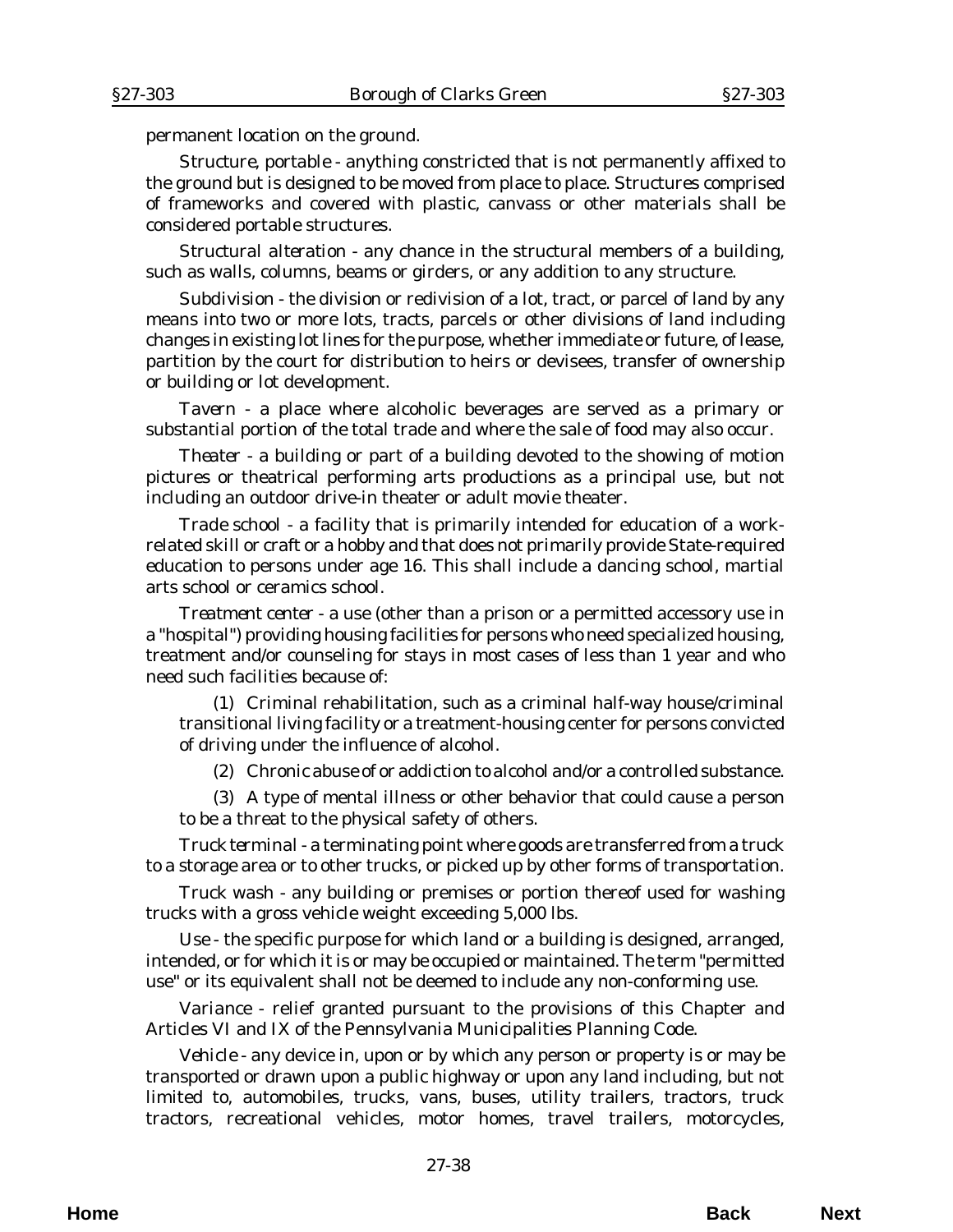machinery, trailers, farm machinery and implements, and other wheeled equipment, boats, and aircraft.

*Vehicle and equipment sales operation* - the use of any building, land area or other premises for the display and sale of new and used automobiles of operable condition; panel trucks or vans; mobile homes or trailers; recreation vehicles; or farm or construction equipment including any warranty repair work and other repair service as an accessory use. No business or facility which generates less than 50% of its gross sales from the actual sale of new or used vehicles or equipment of the type herein described (excluding parts and repairs) shall be considered a vehicle and equipment sales operation.

*Vehicle or equipment repair operation* - an establishment engaged in the service and/or repair of any motor vehicle as its principal use including, but not limited to, auto body shops, repair garages, truck repair garages and agriculture equipment repair.

*Veterinary clinic* - a place operated by a licensed veterinarian where animals or pets are given medical or surgical treatment and the keeping of animals is limited to short-term care incidental to the clinic use and no outdoor kennels or pens are on the premises.

*Wall* - see "fence."

*Warehouse* - terminal facilities operated for a specific commercial establishment or group of establishments in a particular industrial or economic field and used for the storage of goods and materials.

*Wholesale Business* - establishments or places of business primarily engaged in selling merchandise to retailers; to industrial, commercial, institutional, or professional business users, or to other wholesalers; or acting as agents or brokers and buying merchandise for, or selling merchandise to, such individuals or companies.

*Yard* - an open unoccupied space which shall extend the full depth or width of a lot and which shall not be occupied by any building. Front yards shall be measured from the edge of the road right-of-way and other yards from property lines.

*Yard Sale* - any offering for sale to the public of used and accumulated normal household and other personal items conducted on a temporary, intermittent basis (not to exceed five sales per year for not more than 3 consecutive days each) as an accessory use to a residential dwelling. The buying and selling of new or used items or surplus material shall be considered a commercial operation and shall be prohibited, except as otherwise permitted and regulated by this Chapter.

*Zoning Map* - the Official Zoning Map of the Borough of Clarks Green.

*Zoning Officer* - the administrative officer charged with the duty of enforcing the provision of this Chapter. The Zoning Officer may also serve as the enforcement officer for other Borough ordinances.

The above definitions are also supplemented by those contained in other Borough ordinances. Where there is any conflict between definitions or provisions contained in this Chapter and other ordinances, the definitions or provisions contained herein shall apply insofar as they affect this Chapter.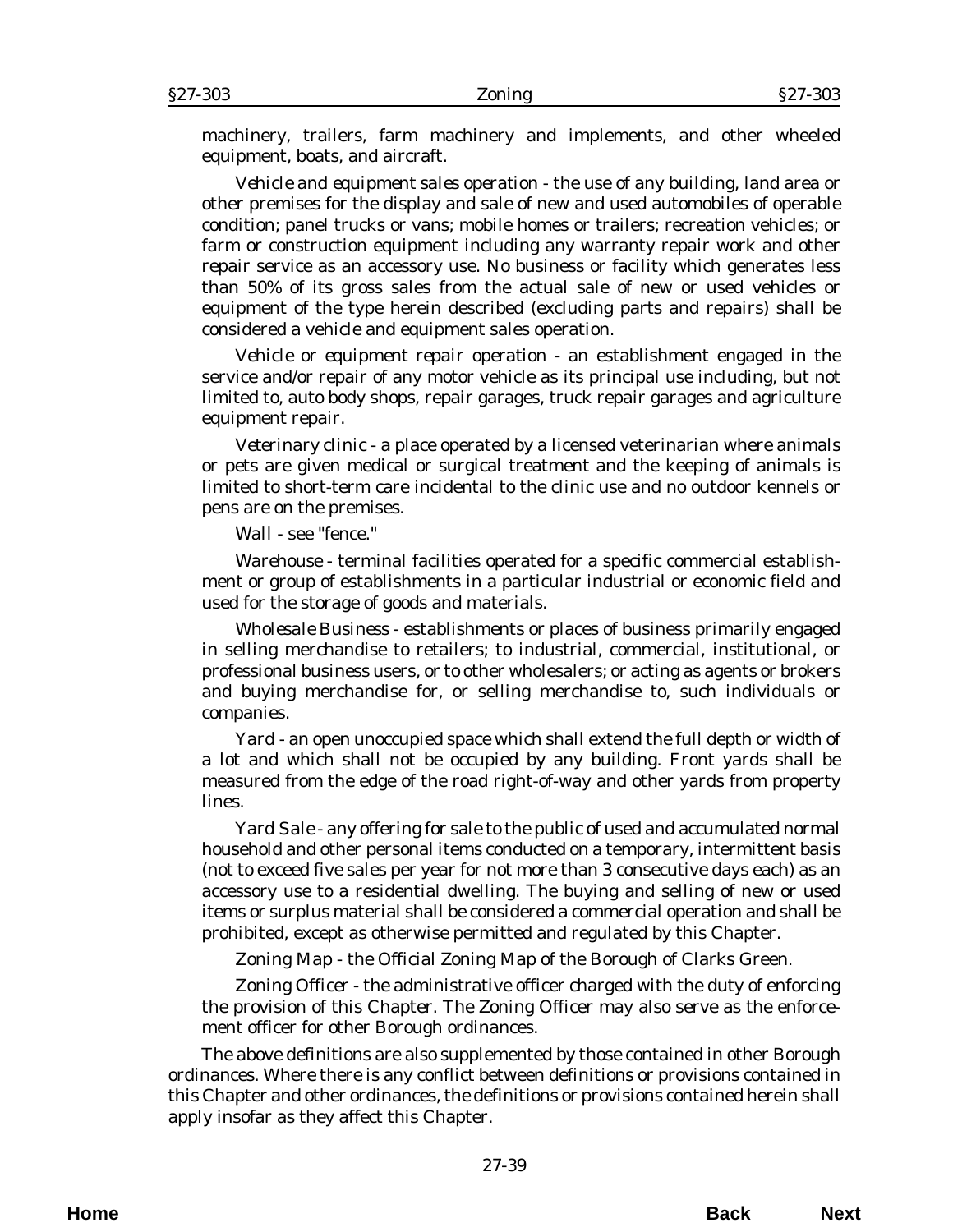(*Ord. 4/13/1998*, 4/13/1998, §303; as amended by *Ord. 2-2000*, 8/14/2000, §7; by *Ord. 2-2003*, 9/8/2003, §§3, 4; and by *Ord. 3-2005*, 10/10/2005)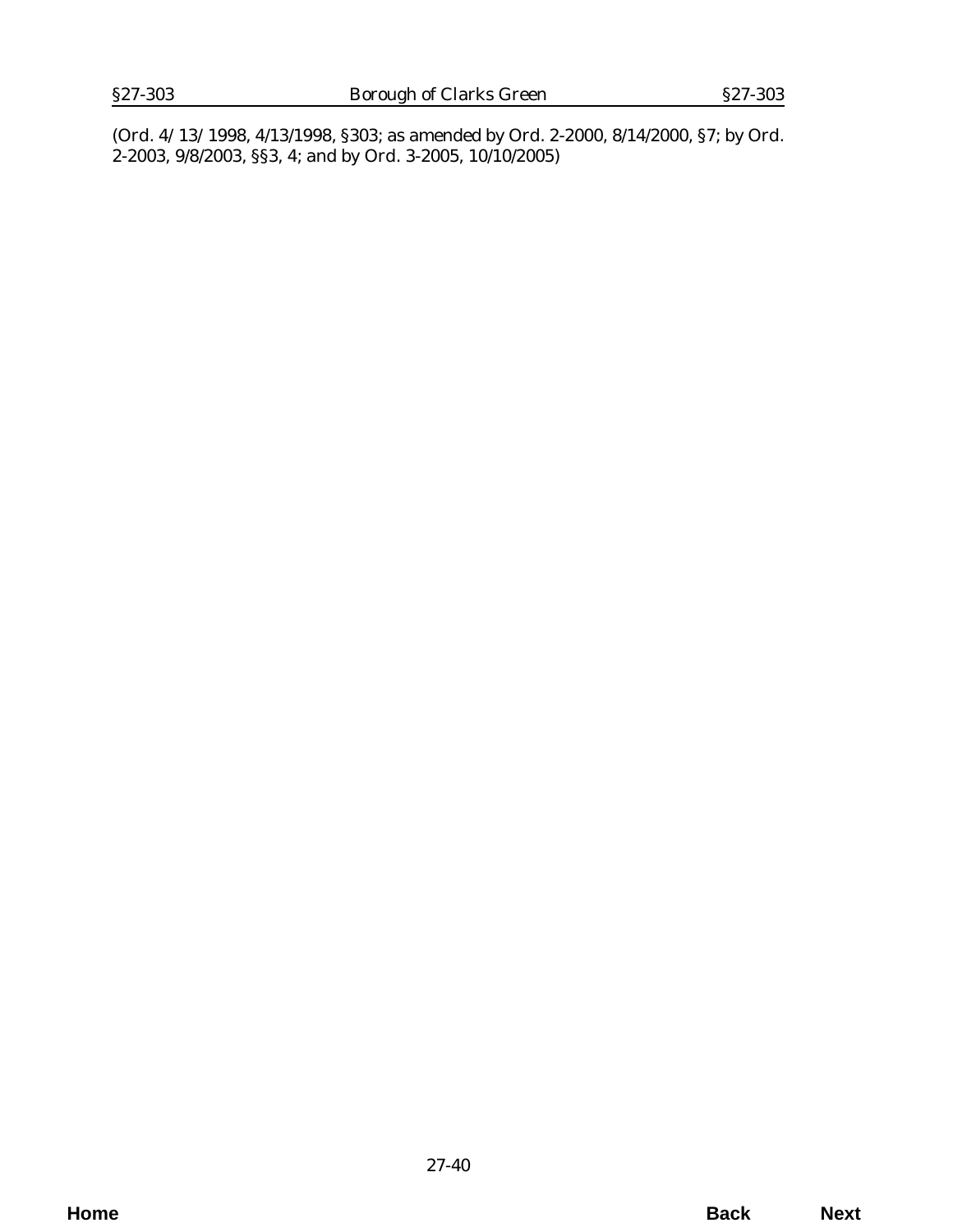# **Part 4**

# **District Regulations**

# **§27-401. Designation of Districts**.

1. *Designation*. For the purposes of this Chapter, the Borough of Clarks Green is hereby divided into the following Zoning Districts:

| $R-1$   | <b>Single-Family Residential District</b>      |
|---------|------------------------------------------------|
| $R-2$   | <b>Multifamily Residential District</b>        |
| $R-1-A$ | <b>Single-Family Residential District</b>      |
| NC      | Neighborhood Commercial District [Ord. 2-2000] |
| C       | <b>General Commercial District</b>             |

2. *Intent*. The intent of each district and the uses permitted in each district are set forth on the District Use Schedules contained in §27-404 of this Chapter. Bulk and density standards for each district are set forth on the *Schedule of Development Standards* contained in §27-404 of this Chapter.

3. *Floodplain Regulations*. The Federal Emergency Management Agency for the Borough as shown on the most recent Federal Insurance Floodplain Overlay District is hereby created to be coterminous with the flood hazard areas established by rate maps. In addition to all the applicable standards of this Chapter the requirements of *Ord. 3-1987*, 3/9/1987 [Chapter 8] shall apply in the Floodplain Overlay District.

(*Ord. 4/13/1998*, 4/13/1998, §401; as amended by *Ord. 2-2000*, 8/14/2000, §1)

# **§27-402. Official Zoning Map**.

The location and boundaries of said districts are hereby established as shown on the Official Zoning Map of the Borough of Clarks Green; which is hereby adopted by reference and declared to be a part of this Chapter together with all amendments thereto.

(*Ord. 4/13/1998*, 4/13/1998, §402)

# **§27-403. District Boundaries**.

1. *Establishment*. District boundary lines are intended to follow or be parallel to the center line of streets, streams and railroads, and lot or property lines as /they exist on a recorded deed or plan of record in the Lackawanna County Recorder of Deed's Office and on the Lackawanna County Tax Maps at the time of the enactment of this Chapter, unless such district boundary lines are fixed by dimensions or otherwise as shown on the Official Zoning Map.

2. *Interpretation.* Where district boundaries are indicated as approximately following the center lines of streets or highways, street lines, or highway right-of-way lines, such center lines, street lines, or highway right-of-way lines shall be construed to be such boundaries. Where district boundaries are so indicated that they approxi-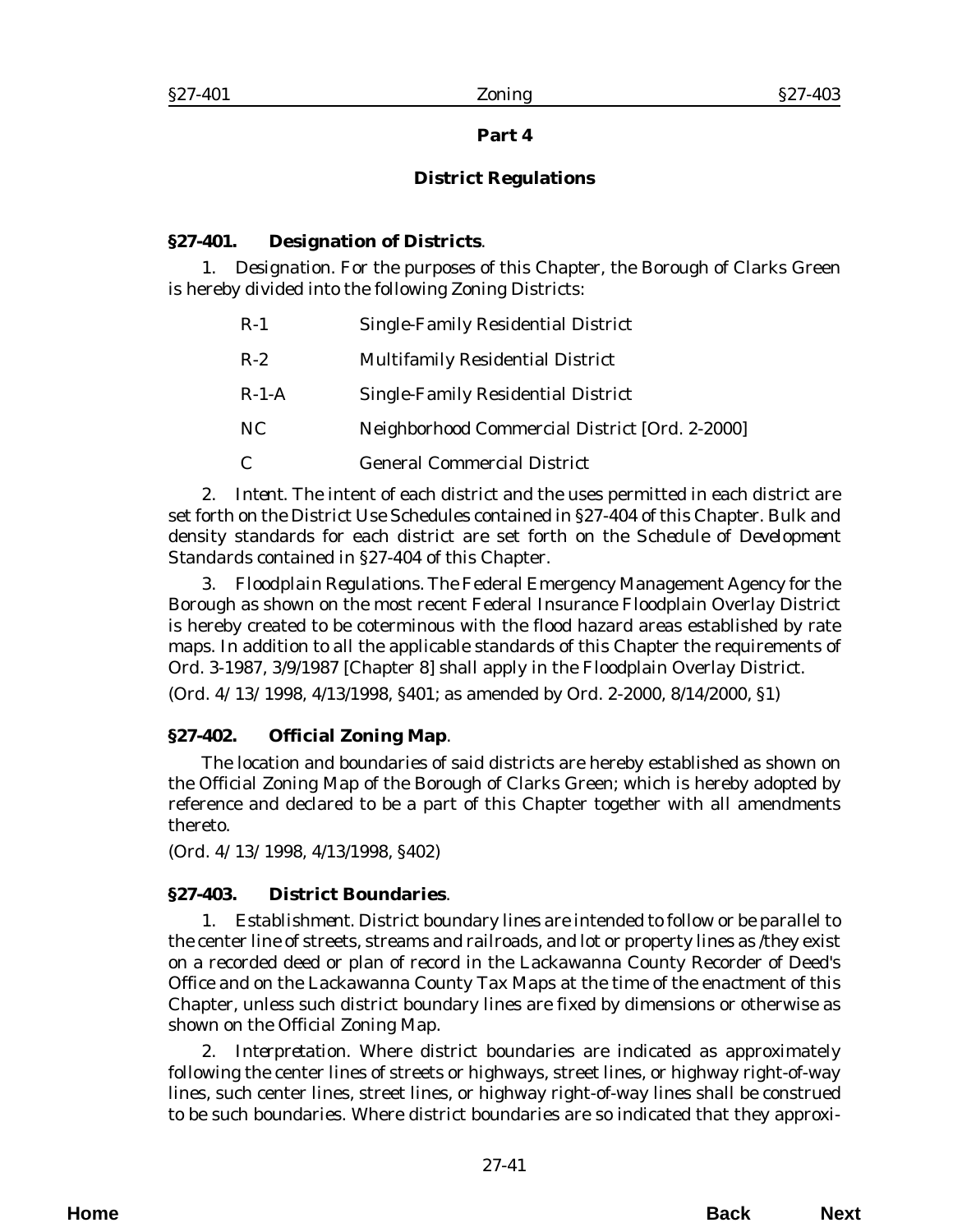mately follow the lot lines, such lot lines shall be construed to be said boundaries. Where district boundaries are so indicated that they are approximately parallel to the center lines or street lines of streets, or the center lines or right-of-way lines of highways, such district boundaries shall be construed as being parallel thereto and at such distance therefrom as indicated on the Official Zoning Map. If no distance is given, such dimensions shall be determined by the use of the scale shown on the official Zoning Map.

3. *Uncertainty*. In the event of uncertainty as to the true location of a district boundary line in a particular instance, any decision of the Zoning Officer may be appealed to the Zoning Hearing Board. It shall be the duty of the Zoning Hearing Board to render its determination with respect thereto.

(*Ord. 4/13/1998*, 4/13/1998, §403)

#### **§27-404. District Regulations**.

District regulations are of two types, use regulations and development Standards, which shall apply to any proposed new use, expansion of an existing use or change of use of any land or structure.

A. *Use Regulations*. District use regulations are provided in the following schedule of uses.

(1) Permits for principal permitted uses and accessory uses shall be issued by the Zoning Officer provided such uses comply with the standards in this Chapter.

(2) Conditional uses and special exception uses shall be subject to the additional review procedures and criteria as specified in this Chapter.

(3) No land and no structure in a particular zoning district shall be used for any use which is not specifically listed on the schedule of uses for that particular district, and only in accord with all other requirements of this Chapter. In cases where this Chapter provides different requirements for the same use, the most restrictive requirement shall apply.

B. *Uses Not Specified in Schedule of Uses*.

(1) *Jurisdiction*. Whenever a use is neither specifically permitted nor specifically denied in any zoning district established under this Chapter and an application is made to the Zoning Officer for such use, the application shall be submitted to the Zoning Hearing Board which shall have the authority to permit the use or deny the use as a special exception.

(2) *Findings*. The use may be permitted only if the Zoning Hearing Board makes all of the following findings; and, the burden of proof shall be upon the applicant:

(a) The use is similar to and compatible with the uses listed for the subject zoning district by the schedule of use regulations.

(b) The use in no way conflicts with the intent of the zoning district and the general purpose and intent of this Chapter.

(c) The use is not permitted in any other zoning district.

(3) *Planning Commission Review*. At the time the application is

**Home Back Next**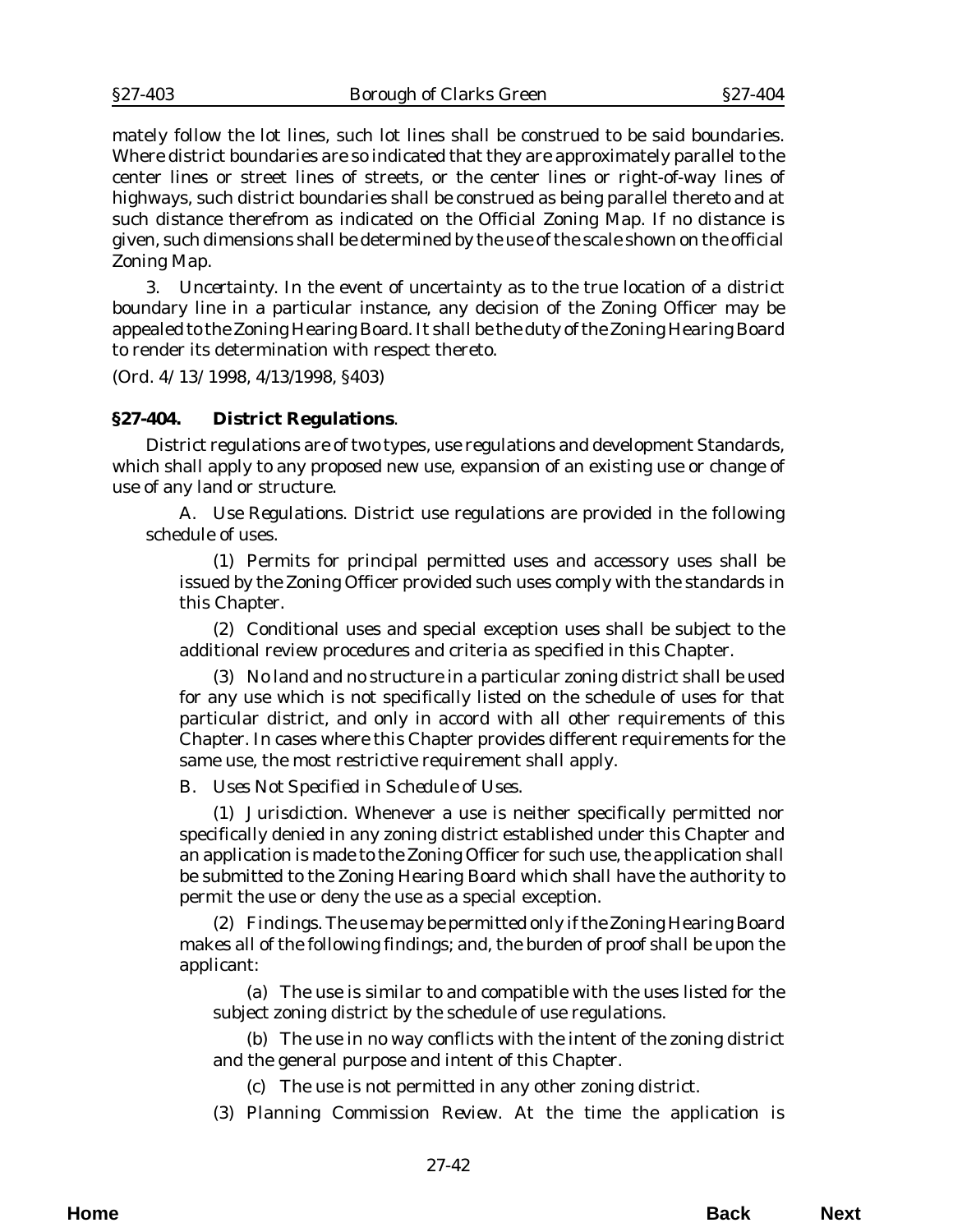submitted to the Zoning Hearing Board, the Zoning Officer shall also provide a copy to the Borough Planning Commission for its recommendation. The Zoning Hearing Board shall not conduct a public hearing on the application until the comments from the Planning Commission are received or 30 days have passed from the time the application was referred to the Planning Commission.

(4) *Conditions*. The Zoning Hearing Board may attach reasonable conditions and safeguards to any special exception approval granted in accord with this §27-404.B; incorporating standards in this Chapter for similar uses in the district and such other conditions as the Zoning Hearing Board may deem necessary to protect and promote the public health, safety, morals and welfare and to implement the purposes of this Chapter and the Pennsylvania Municipalities Planning Code.

C. *Development Standards*. The schedule of development standards which follows establishes minimum standards for lot area; lot depth, average lot-width and front, side and rear yards; and establishes maximum standards for building height and lot coverage. The standards also establish specific standards and criteria that apply to the use as may be appropriate to protect the public health, safety and welfare.

## **R-1 Single-Family Residential District - Schedule of Uses**

*Intent:* To provide areas adequate to accommodate the Borough's single-family housing needs, and limiting unnecessary intrusions of incompatible uses which might pose a threat to the health, safety, or welfare of families and individuals occupying said housing, and to allow, as special exceptions, public and semi-public uses compatible with residential neighborhoods provided certain conditions are satisfied.

| <b>Principal Permitted</b><br><b>Uses</b>                                             | <b>Conditional Uses</b>                                                                                                        | <b>Special Excep-</b><br>tions                      | <b>Accessory Uses</b>                                                                                                                                                                                                                                                                                                                                              |
|---------------------------------------------------------------------------------------|--------------------------------------------------------------------------------------------------------------------------------|-----------------------------------------------------|--------------------------------------------------------------------------------------------------------------------------------------------------------------------------------------------------------------------------------------------------------------------------------------------------------------------------------------------------------------------|
| - Group homes<br>- Single-family<br>detached dwellings<br>- Forestry [Ord. 2-<br>2003 | - Cemeteries<br>- Home occupations<br>- Places of worship<br>- Recreational facilities,<br>public<br>- Residential conversions | - Public and<br>semi-public build-<br>ings and uses | - Accessory uses custom-<br>ary to approved uses<br>- Child day care, acces-<br>sory<br>- Essential services<br>- Gardens, greenhouses<br>and nurseries for home<br>use<br>- Private garages, car-<br>ports, sheds<br>- Private swimming pools<br>- Required parking areas<br>- Signs accessory to ap-<br>proved uses<br>- Satellite dish antennae<br>- Yard sales |

Note: Uses not specifically listed by this schedule shall not be permitted in the R-1 District.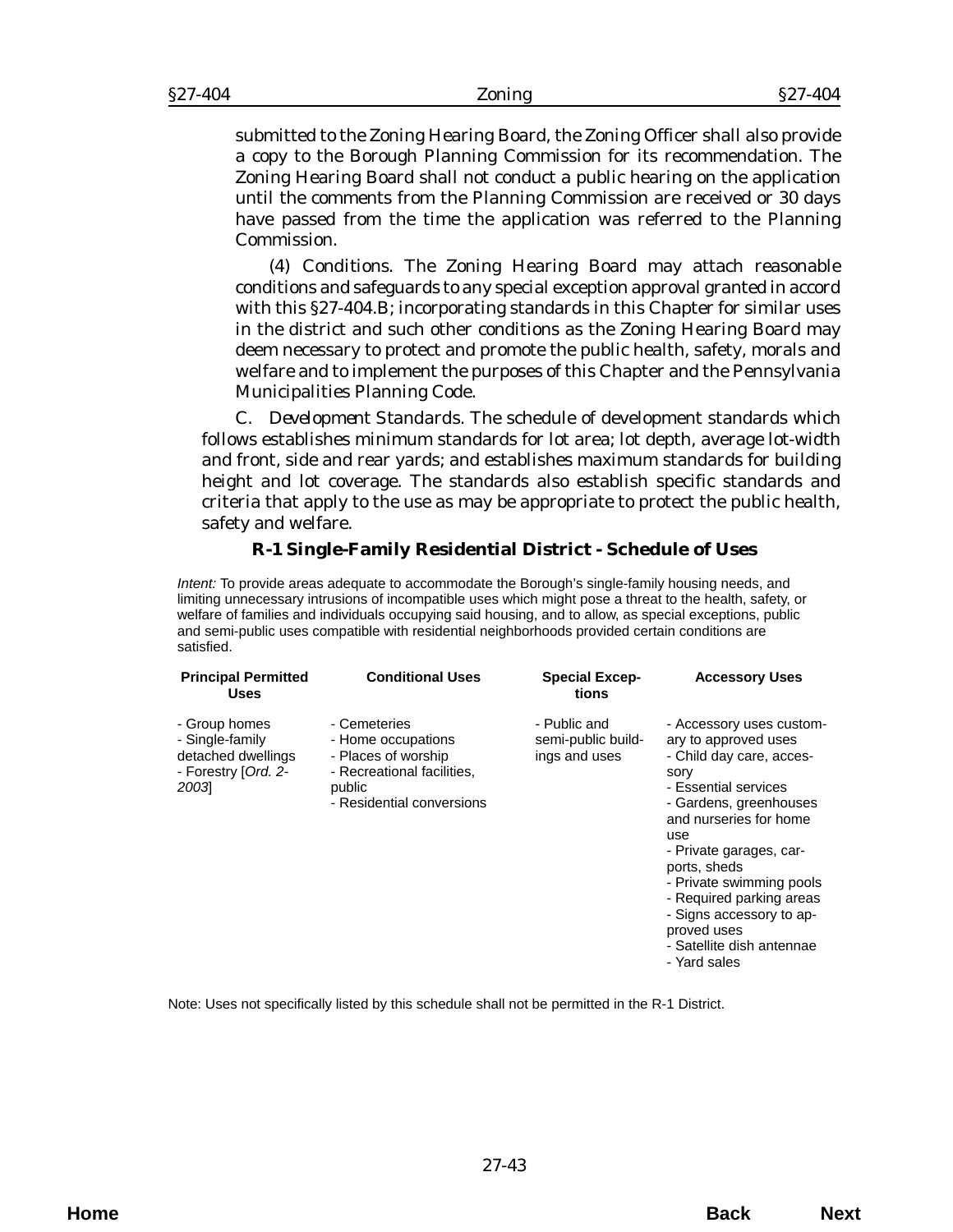## **Multi-Family Residential District - Schedule of Uses**

*Intent:* To meed the housing needs of individuals and families in all income groups by providing areas for higher density residential development where such housing will not substantially alter traffic patterns or otherwise detract from single-family neighborhoods, and to limit intrusions of commercial and other incompatible uses which might pose a threat to the health, safety, or welfare of families and individuals occupying said housing, and to allow, as special exceptions, public and semi-public uses compatible with residential neighborhood provided certain conditions are satisfied.

| <b>Principal Permitted</b><br><b>Uses</b>                                                                    | <b>Conditional Uses</b>                                                                                                                                                                | <b>Special Exceptions</b>                                | <b>Accessory Uses</b>                                                                                                                                                                                                                                                                                                                                                              |
|--------------------------------------------------------------------------------------------------------------|----------------------------------------------------------------------------------------------------------------------------------------------------------------------------------------|----------------------------------------------------------|------------------------------------------------------------------------------------------------------------------------------------------------------------------------------------------------------------------------------------------------------------------------------------------------------------------------------------------------------------------------------------|
| - Group homes<br>- Single-family<br>detached dwellings<br>- Two-family dwellings<br>- Forestry [Ord. 2-2003] | - Cemeteries<br>- Home occupations<br>- Mobile home parks<br>- Multi-family dwellings<br>- Places of worship<br>- Recreational facilities,<br>public<br>- Residential conver-<br>sions | - Public and semi-pub-<br>lic buildings and uses<br>none | - Accessory uses cus-<br>tomary to approved<br>uses<br>- Child day care, acces-<br>sory<br>- Essential services<br>- Gardens.<br>greenhouses and nurs-<br>eries for home use<br>- Private garages, car-<br>ports, sheds<br>- Private swimming<br>pools<br>- Required parking ar-<br>eas<br>- Signs accessory to<br>approved uses<br>- Satellite dish anten-<br>nae<br>- Yard sales |
|                                                                                                              |                                                                                                                                                                                        |                                                          |                                                                                                                                                                                                                                                                                                                                                                                    |

Note: Uses not specifically listed by this schedule shall not be permitted in the R-2 District.

27-44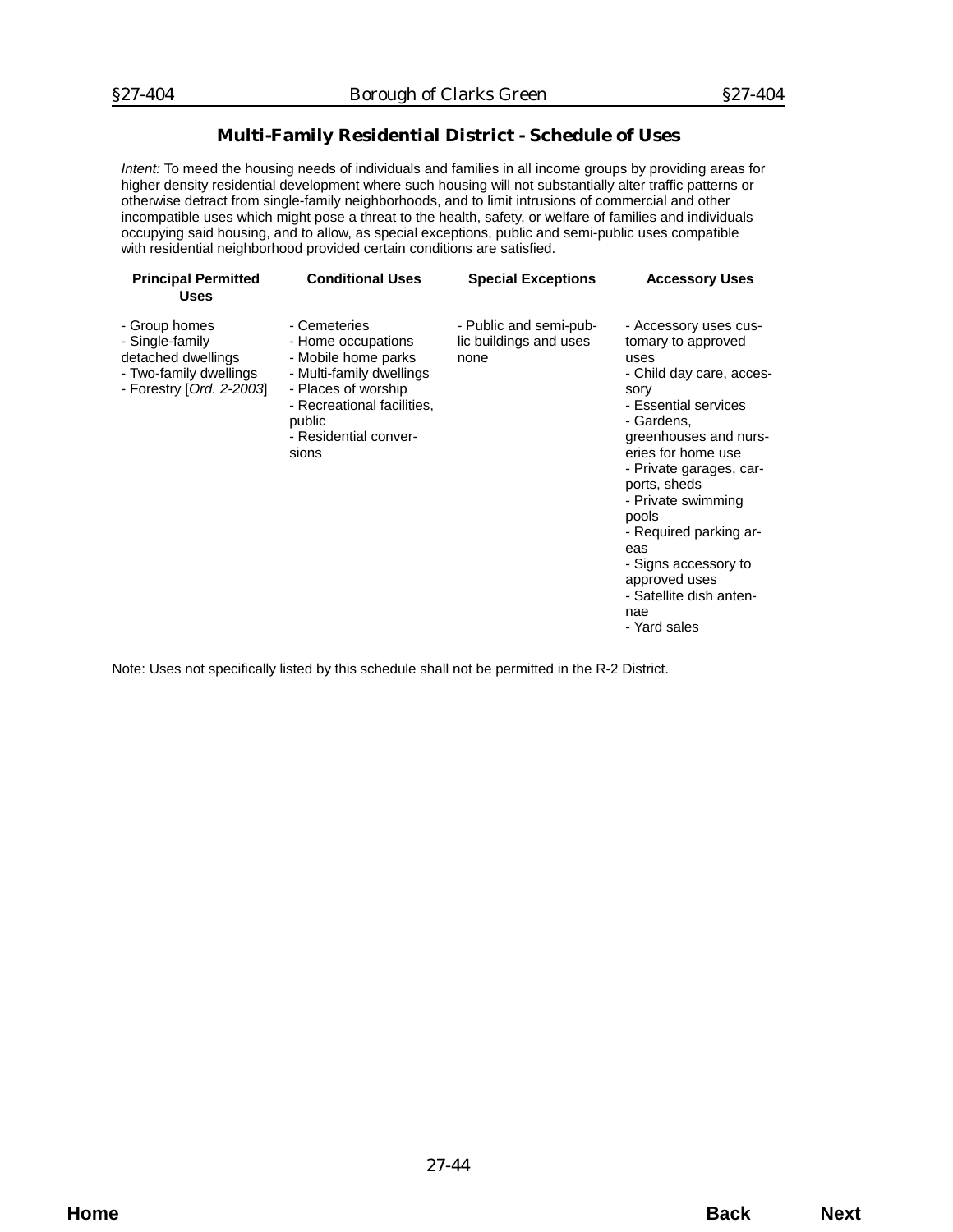## **R-1-A Single-Family Residential District - Schedule of Uses**

*Intent:* To provide areas adequate to accommodate the Borough's single-family housing needs and limit unnecessary intrusions of incompatible uses which might pose a threat to the health, safety, or welfare of families and individuals occupying said housing, and to allow, as special exceptions, public and semipublic uses compatible with residential neighborhoods provided certain conditions are satisfied. [*Ord. 2- 2003*]

| <b>Principal Permitted</b><br><b>Uses</b>                                     | <b>Conditional Uses</b>                                                                                                        | <b>Special Excep-</b><br>tions                      | <b>Accessory Uses</b>                                                                                                                                                                                                                                                                                                                                            |
|-------------------------------------------------------------------------------|--------------------------------------------------------------------------------------------------------------------------------|-----------------------------------------------------|------------------------------------------------------------------------------------------------------------------------------------------------------------------------------------------------------------------------------------------------------------------------------------------------------------------------------------------------------------------|
| - Group homes<br>- Single-family<br>detached dwellings<br>- Forestry [2-2003] | - Cemeteries<br>- Home occupations<br>- Places of worship<br>- Recreational facilities,<br>public<br>- Residential conversions | - Public and<br>semi-public build-<br>ings and uses | - Accessory uses custom-<br>ary to approved uses<br>- Child day care, acces-<br>sory<br>- Essential services<br>- Gardens, greenhouses<br>and nurseries for home<br>use<br>- Private garages,<br>carports, sheds<br>- Private swimming pools<br>- Required parking areas<br>- Signs accessory to ap-<br>proved uses<br>- Satellite dish antennae<br>- Yard sales |

Note: Uses not specifically listed by this schedule shall not be permitted in the R-1-A District.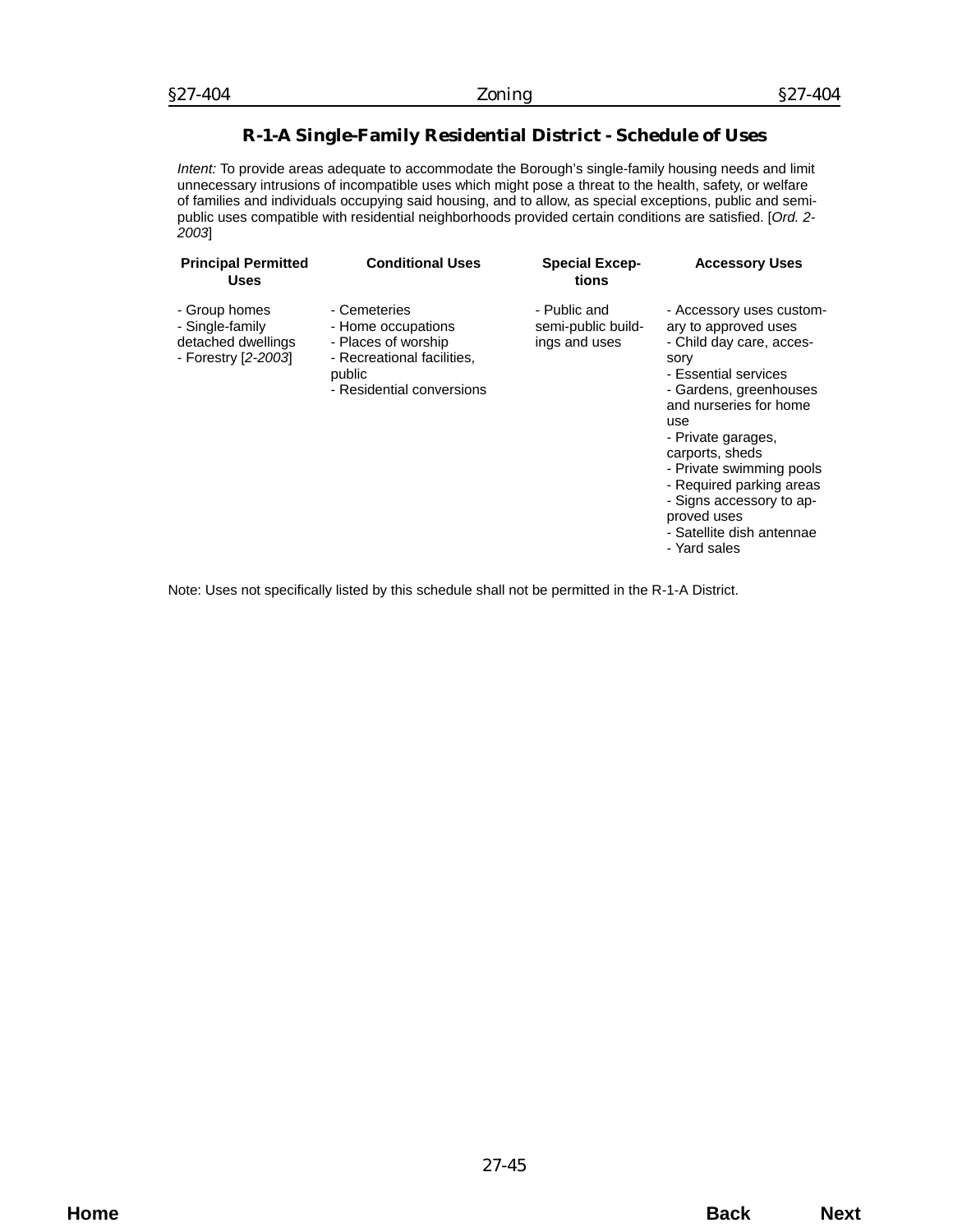# **NC Neighborhood-Commercial District – Schedule of Uses**

*Intent*: To designate that area of the Borough for professional-commercial and limited retail/service development in structures of residential appearance consistent with the neighborhood which will allow certain additional commercial opportunities in the Borough while preserving property values of proximate residential structures, and to limit intrusions of other more intensive commercial and incompatible uses which might pose a threat to the health, safety, or welfare of families and individuals occupying said housing, and to allow certain public and semi-public uses compatible with residential neighborhoods.

| <b>Principal Permitted</b><br><b>Uses</b>                                                                                                                                                                                                       | <b>Conditional Uses</b>                                                                      | <b>Special Ex-</b><br>ceptions                       | <b>Accessory Uses</b>                                                                                                                                                                                                                                                                                                                                                                                                                                   |
|-------------------------------------------------------------------------------------------------------------------------------------------------------------------------------------------------------------------------------------------------|----------------------------------------------------------------------------------------------|------------------------------------------------------|---------------------------------------------------------------------------------------------------------------------------------------------------------------------------------------------------------------------------------------------------------------------------------------------------------------------------------------------------------------------------------------------------------------------------------------------------------|
| - Group homes<br>- Office buildings<br>- Professional offices<br>- Retail businesses<br>(see note)<br>- Service establish-<br>ments (see note)<br>- Single-family de-<br>tached dwellings<br>- Two-family dwell-<br>ings<br>- Forestry [2-2003] | - Bed and breakfast<br>establishments<br>- Home occupations<br>- Multi-family dwell-<br>ings | - Public and<br>semi-public<br>buildings and<br>uses | - Accessory uses customary<br>to approved uses<br>- Child day care, accessory<br>- Commercial communica-<br>tion devices (CCD) on exist-<br>ing structures (See §27-809.<br>2.A)<br>- Essential services<br>- Gardens, greenhouses and<br>nurseries for home use<br>- Private garages, carports,<br>sheds<br>- Private swimming pools<br>- Required parking areas<br>- Signs accessory to<br>approved uses<br>- Satellite dish antennae<br>- Yard sales |

Retail Business and Service Establishments in the NC District shall be limited to a total of two retail businesses and/or service establishments per lot and each retail business and/or service establishment shall not exceed 1,500 square feet in gross floor area. The permitted retail businesses and/or service establishments may be located in the same building or may be located in separate buildings legally existing on the lot.

*Note*: Uses not specifically listed by this schedule shall not be permitted in the NC District.

[*Ord. 2-2000*]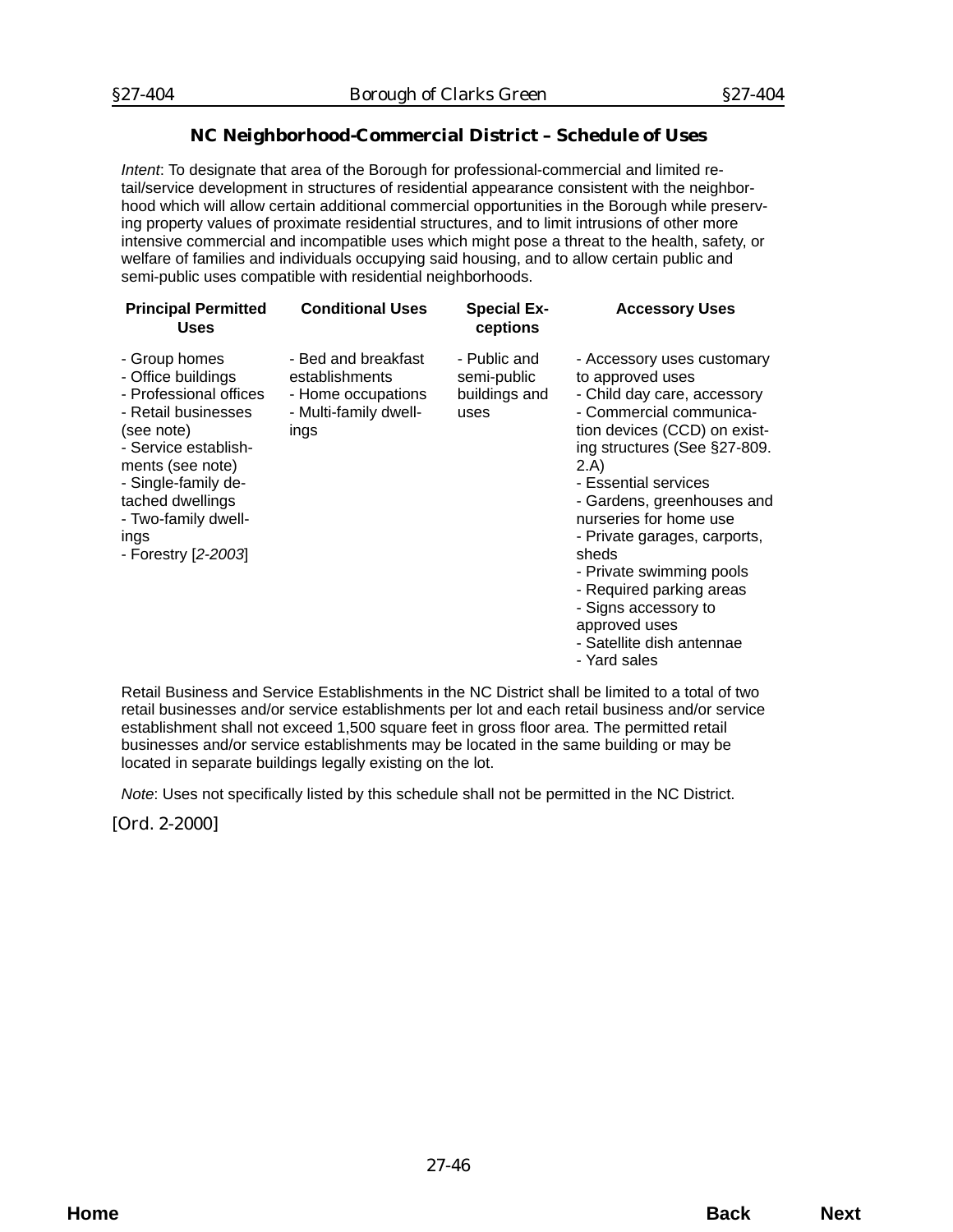## **C General Commercial District - Schedule of Uses**

*Intent:* To designate areas for retail and service establishments and other nonresidential uses to meet the needs of residents of the Borough and adjoining communities while excluding those heavier commercial uses which generate more traffic and other nuisance.

| <b>Principal Permitted</b><br><b>Uses</b>                                                                                                                                                                                                                                                                                                                       | <b>Conditional Uses</b>                                                                                                                                                                                                                                                                                                                                                                                                                                                                                                                                                                                                                                                                                                                                                                                                                                                                                                                                                                                                                                                                                                                                                                                                            | <b>Special</b><br><b>Exceptions</b>                  | <b>Accessory Uses</b>                                                                                                                                                                                                                                                                                                                                                                                                                    |
|-----------------------------------------------------------------------------------------------------------------------------------------------------------------------------------------------------------------------------------------------------------------------------------------------------------------------------------------------------------------|------------------------------------------------------------------------------------------------------------------------------------------------------------------------------------------------------------------------------------------------------------------------------------------------------------------------------------------------------------------------------------------------------------------------------------------------------------------------------------------------------------------------------------------------------------------------------------------------------------------------------------------------------------------------------------------------------------------------------------------------------------------------------------------------------------------------------------------------------------------------------------------------------------------------------------------------------------------------------------------------------------------------------------------------------------------------------------------------------------------------------------------------------------------------------------------------------------------------------------|------------------------------------------------------|------------------------------------------------------------------------------------------------------------------------------------------------------------------------------------------------------------------------------------------------------------------------------------------------------------------------------------------------------------------------------------------------------------------------------------------|
| - Bed and breakfast<br>establishments<br>- Boarding and lodging<br>houses<br>- Day care, child<br>- Day care, adult<br>- Group homes<br>- Places of worship<br>- Professional offices<br>- Single-family<br>detached dwellings<br>-Two-family dwellings<br>- Office buildings<br>- Retail businesses<br>- Service<br>establishments<br>- Forestry [Ord. 2-2003] | - Abused person shelter<br>- Adult businesses<br>- Amusement arcade<br>- Apartment buildings<br>- Banks<br>- Betting uses<br>- Car washes<br>- Clubs/lodges, private<br>- Commercial communication<br>devices (CCD)<br>- College or university<br>- Commercial antenna sites<br>- Convenience stores [Ord. 2-<br>2000]<br>- Dormitories<br>- Drive-in establishments<br>- Fraternities or sororities<br>- Food markets [Ord. 2-2000]<br>- Funeral parlors<br>- Gasoline service station<br>- Greenhouse, commercial<br>- Health facilities<br>- Home occupations<br>- Hotels<br>- Manufacturing, light<br>- Motels<br>- Multi-family dwellings<br>- Nursing home<br>- Personal care home or center<br>- Recreational facilities, private<br>- Recreational facilities, public<br>- Recycling collection facilities<br>- Recycling units, mobile<br>- Residential conversions<br>- Restaurants, fast-food<br>- Restaurants, traditional<br>- Self-storage facilities<br>- Shopping center or mall<br>- Taverns<br>- Theaters<br>Trade schools<br>- Treatment centers<br>- Vehicle or equipment repair<br>operation<br>- Vehicle or equipment sales op-<br>eration<br>- Veterinary clinics<br>- Warehouses<br>- Wholesale businesses | - Public and<br>semi-public<br>buildings and<br>uses | - Accessory uses cus-<br>tomary to approved uses<br>- Child day care, acces-<br>sory<br>- Commercial communi-<br>cation devices (CCD) on<br>existing structures (See<br>$§27-809.2.A)$<br>- Essential services<br>- Gardens, greenhouses<br>and nurseries for home<br>use<br>- Private garages, car-<br>ports, sheds<br>- Required parking areas<br>- Signs accessory to ap-<br>proved uses<br>- Satellite dish antennae<br>- Yard sales |

[*Ord. 2-2000*]

27-47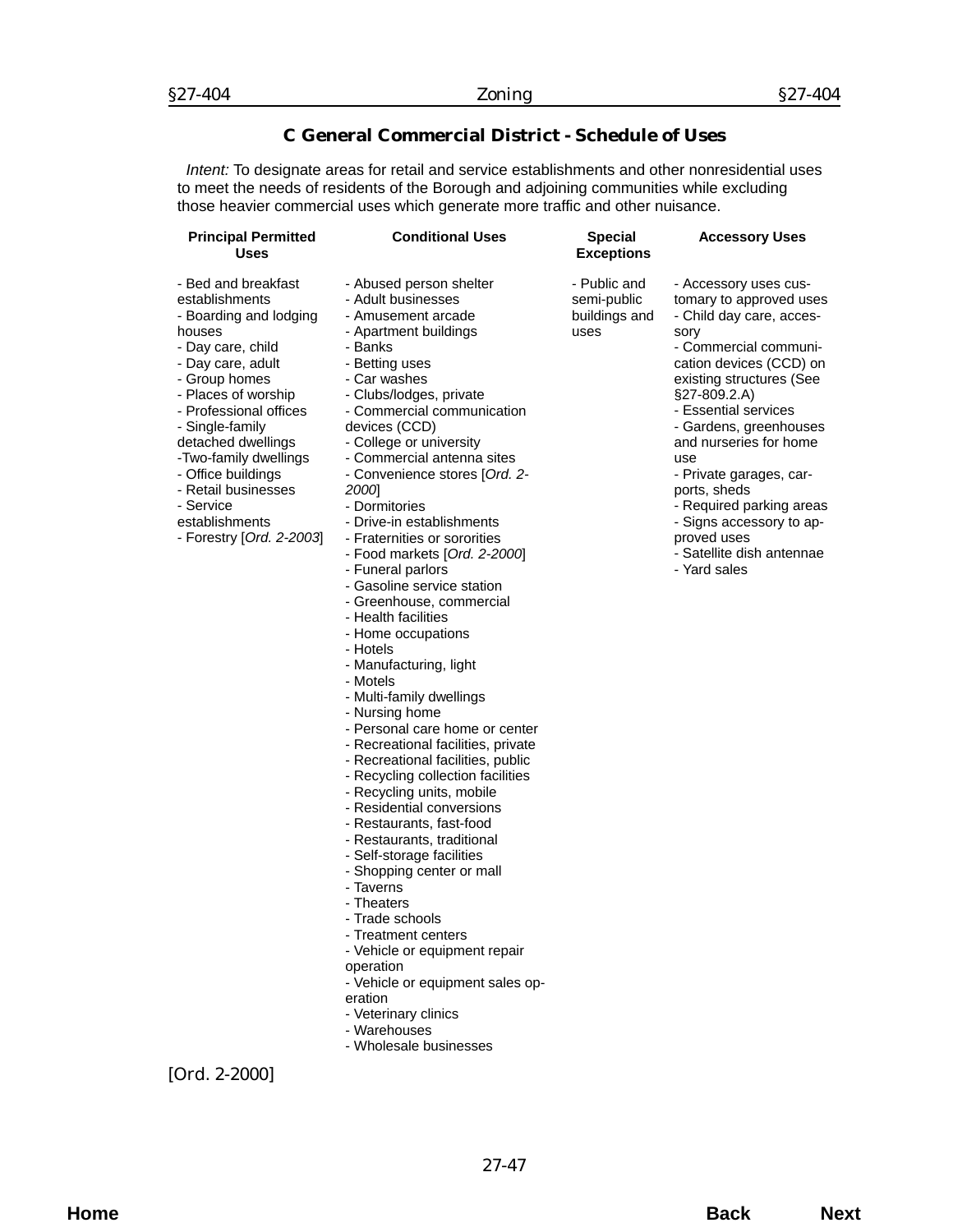### **Schedule of Development Standards**

Regulations Governing the Size of Lots, Yards and Buildings

#### **Zoning District**

#### R-2

| Type of Regulation                       | $R-1$  | Single-<br>Family<br><b>Dwellings</b> | Two-Family<br><b>Dwellings</b><br>(see also<br>$§27-602)$ | Multi-Family<br><b>Dwellings</b><br>(see also<br>$§27-603)$ | $R-1-A$ | <b>NC</b><br>[Ord. $2-$<br>2000] | C                          |
|------------------------------------------|--------|---------------------------------------|-----------------------------------------------------------|-------------------------------------------------------------|---------|----------------------------------|----------------------------|
| Minimum lot size                         |        |                                       |                                                           |                                                             |         |                                  |                            |
| Area (square feet)                       | 10,000 | 10,000                                | 15,000                                                    |                                                             | 15,000  | 5,000                            | 5,000                      |
| Width (feet)                             | 85     | 85                                    | 100                                                       |                                                             | 100     | 50                               | 50                         |
| Depth (feet)                             | 100    | 100                                   | 150                                                       | See<br>§27-603                                              | 135     | 100                              | 100                        |
| Average lot                              | 10,000 | 10,000                                | 15,000                                                    |                                                             | 15,000  |                                  |                            |
| Area per dwelling<br>unit (square feet)  |        |                                       | 7,500                                                     |                                                             |         |                                  |                            |
| Minimum yards                            |        |                                       |                                                           |                                                             |         |                                  |                            |
| Front (feet)                             | 25     | 25                                    | 25                                                        |                                                             | 25      | 10                               | 10                         |
| Rear (feet)                              | 30     | 30                                    | 40                                                        | See                                                         | 50      | 20                               | 20                         |
| Each side yard<br>$(\text{feet})$        | 10     | 5                                     | 5                                                         | §27-603                                                     | 10      | 20                               | 20                         |
| Maximum building height                  |        |                                       |                                                           |                                                             |         |                                  |                            |
| Number of stories                        | 2.5    | 2.5                                   | 2.5                                                       | See<br>§27-603                                              | 2.5     | 2.5                              | 2.5<br>[Ord. $2-$<br>2000] |
| Feet                                     | 35     | 35                                    | 35                                                        |                                                             | 35      | 35                               | 35                         |
| Maximum building cov-<br>erage (percent) | 35     | 60                                    | 50                                                        |                                                             | 35      | 50                               | 50                         |

Note: Other supplementary regulations in this Chapter govern various uses, including variations to lot and yard sizes and regulating governing accessory structures, signs, off-street parking and loading and nonconforming uses and lots.

(*Ord. 4/13/1998*, 4/13/1998, §404; as added by *Ord. 2-2000*, 8/14/2000, §§3-6; as amended by *Ord. 2-2003*, 9/8/2003, §§2, 3)

#### **§27-405. Nonresidential Uses/Community Character -- Applicant Option**.

1. The intent of this Section is to encourage commercial development in the C Districts consistent with the existing character of the Borough by establishing appropriate site development and building design standards to be considered as part of the conditional use process. [*Ord. 2-1999*]

2. The early development pattern and the 1973 enactment of zoning have combined to maintain the Borough's small town character while intense commercial development has occurred in adjoining municipalities. The strip commercial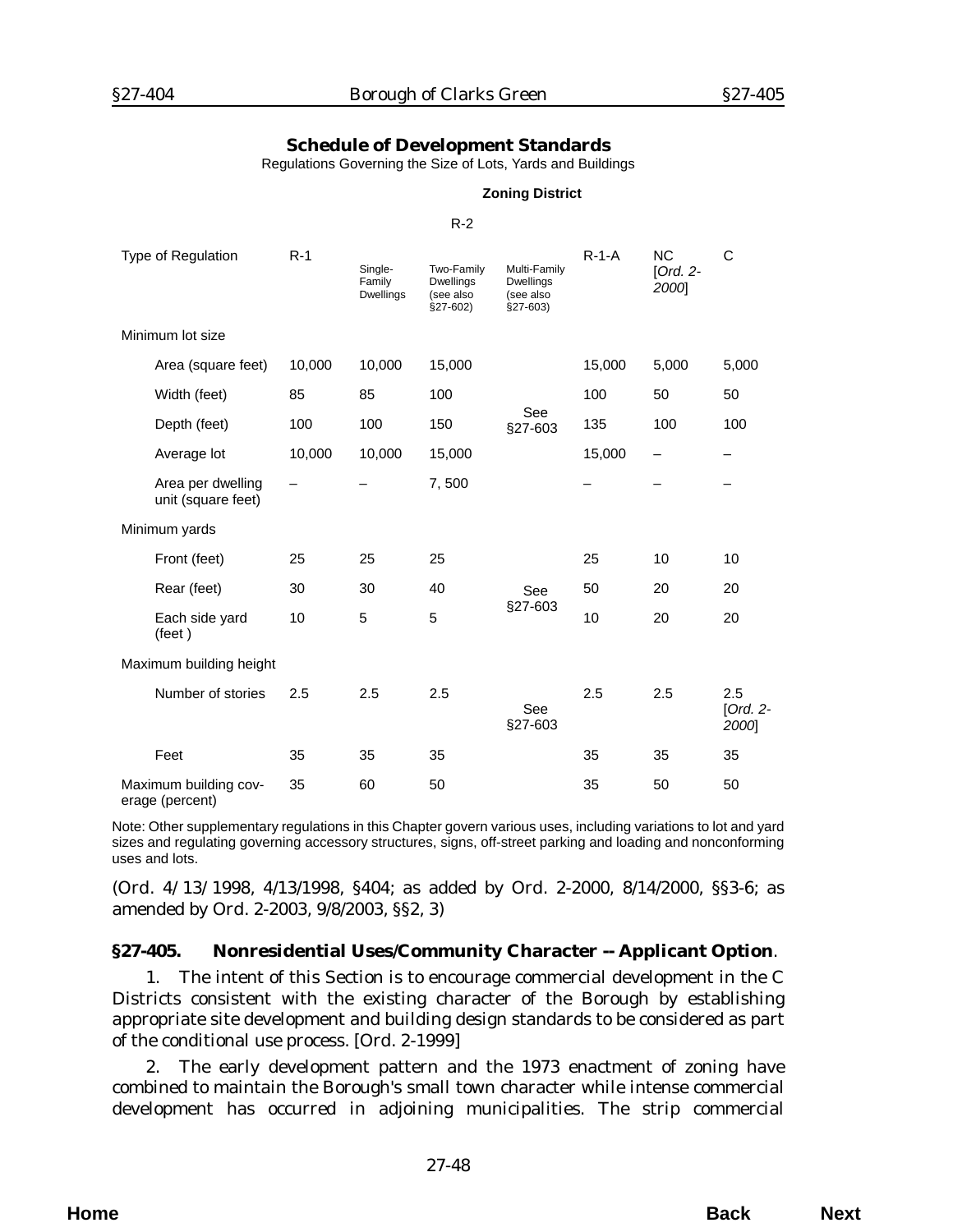| §27-405 | ∠oning | $-405$<br>$\S 27$<br>±VJ |
|---------|--------|--------------------------|
|         |        |                          |

development along Route 6 in South Abington Township and Clarks Summit Borough has largely alleviated the pressure for intense commercial development in Clarks Green Borough. In short, the Borough is a mature bedroom community with little room for additional residential and commercial development. Another key element of the Borough's character is the small scale of commercial development which is consistent with the historical development pattern of the Borough and blends well with adjoining residential uses. Careful design of commercial uses is key to maintaining the character of the Borough.

A. *Conditional Uses*.

(1) *Requirements*. In addition to the standards in §27-701, §27-1108, and all other applicable requirements in this Chapter, the standards in this Section shall apply.

(2) *Factors for Evaluation*. In addition to the conditional use criteria in §27-1108.4, the Borough shall consider the following factors and characteristics in evaluating the application:

- (a) Conformance to other ordinances and regulations.
- (b) Logic of design.
- (c) Exterior space use.
- (d) Architectural character.
- (e) Attractiveness.
- (f) Material selection.
- (g) Compatibility.
- (h) Circulation -- vehicular and pedestrian.
- (i) Maintenance aspects.

B. *Parking*. Adequate off-street parking shall be provided and in addition to the requirements of §27-504 of this Chapter, the following additional provisions shall apply:

(1) *Location*. With the exception of off-street parking areas existing at the time of adoption of this §27-405, all off-street parking area shall be to the rear of the principal structure. (See also §27-504.5.)

(2) *Buffers and Landscaping*. Parking area buffers and landscaping shall be required in accord with §27-504.9, §27-504.13 and §27-701.2 of this Chapter with special attention given to maintaining residential character and buffering adjoining residential uses. [*Ord. 2-1999*]

C. *Building Setbacks and Buffers, Site Landscaping*. An overall landscaping plan meeting the requirements of §27-701.2 of this Chapter shall be submitted by the applicant for approval by the Borough. [*Ord. 2-1999*]

D. *Building Construction, Exterior Remodeling, and Additions*. Specific architectural styles are not prescribed, however the structure shall be consistent with the design, scale and appearance of the surrounding neighborhood.

(1) *Existing Structures*. In order to preserve the mature bedroom community character of the Borough, the structural appearance of the building shall not be altered and the building shall be maintained in such manner as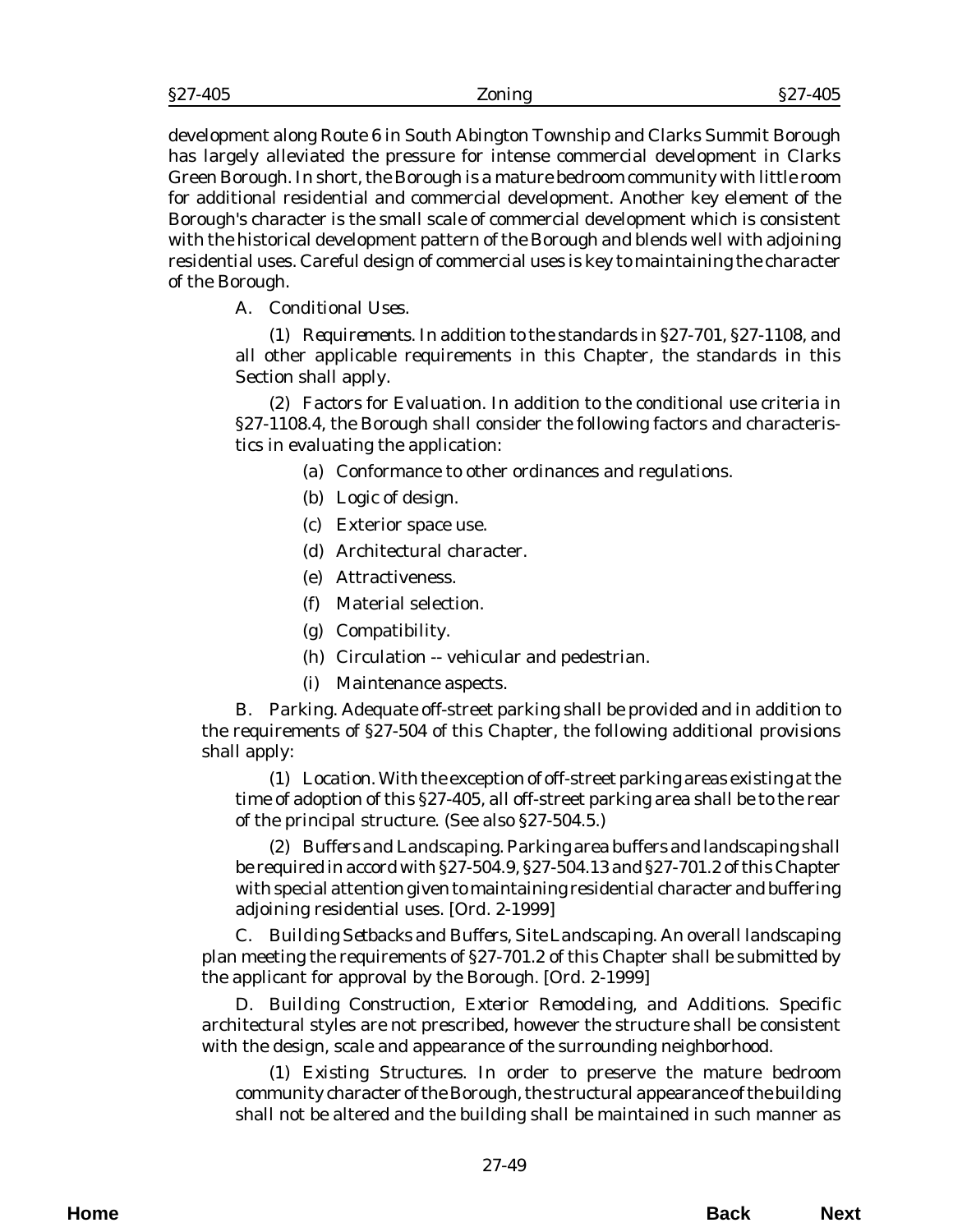to preserve its appearance, style and scale. Alterations to restore or otherwise change a building to its original appearance shall be permitted.

(2) *All Building Construction, Exterior Remodeling, and Additions*.

(a) Materials shall have good architectural character and shall be selected for consistency of the building with adjoining buildings.

(b) Materials shall be selected for suitability to the type and design of the building.

(c) Building components, such as windows, doors, eaves, and parapets shall have good proportions and interrelationships.

(d) Colors shall be compatible with the residential neighborhood and only compatible accents shall be used.

(e) Mechanical equipment or other utility hardware on roof, ground or buildings shall be screened from public view with materials consistent with the buildings.

(f) Exterior lighting shall be integrated into the architectural concept. Fixtures, standards, and all exposed accessories shall be consistent with building design.

(3) *Building Maintenance*. All buildings approved under this §27-405 shall be maintained in accord with the approval. The building owner shall attach to the deed of the property such covenants and restrictions as will assure continued maintenance of the building in accord with its existing appearance, style and scale, and the neighborhood character. Said covenants and restrictions shall be approved by the Borough Council with the recommendation of the Planning Commission. Said covenants and restrictions shall also apply to the construction of any additions to the building.

E. *Signs*. Signs for commercial uses approved under this Section shall comply with the requirements of §27-505 of this Chapter and the additional standards in this §27-405.5. Signs so approved shall be eligible for an increase in size of 50% more than permitted under §27-505.

(1) Signs shall be wood or simulated wood relief only with external illumination.

(2) Signs shall be designed as an internal architectural element of the building and component of the site.

(3) Sign colors, materials, and lighting shall be restrained and compatible with the building and site.

(4) Signs shall not exceed a height of 15 feet.

F. *Information Required*. In addition to the information required for conditional uses by §27-1108.6, applications under this Section may be required to include the following:

(1) *Elevations*. Complete elevations of all proposed renovation and construction, and related elevations of existing structures including:

(a) Scale.

(b) All signs on the elevations.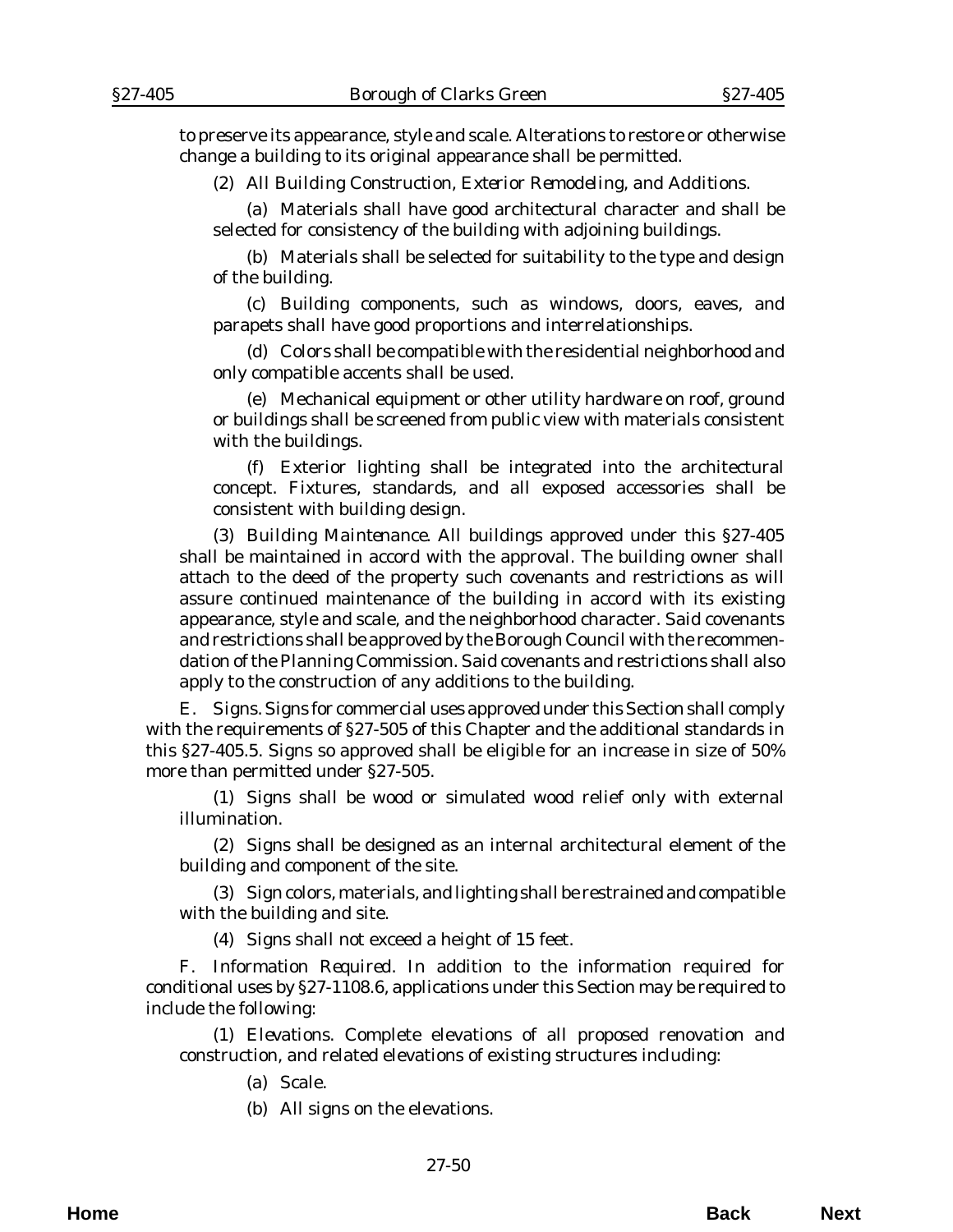(c) Designation of the type, color and texture of all primary material proposed.

- (2) *Section Profiles*. Two section profiles through the site including:
	- (a) Scale.
	- (b) Building(s).
	- (c) Lighting fixtures and standards.
	- (d) Signs.
- (3) *Material Samples*. Material samples for all major materials.

(*Ord. 4/13/1998*, 4/13/1998, §405; as amended by *Ord. 2-1999*, 5/10/1999, §§1-3)

## **§27-406. Prohibited Uses**.

1. Recognizing that Clarks Green Borough is a mature bedroom community, which is largely residential in character with little room for additional residential or commercial development, the uses listed in this §27-406 are not permitted in any location in the Borough. These uses would have a profound effect on the community, and areas for the development of such uses are clearly available when growth and development is considered regionally. Given the small lot sizes in the Borough, inadequate highway access, and the proximity of adjoining residential uses, permitting the uses listed in this §27-406 would violate the basic tenet of zoning regulations – to protect established uses from the externalities (negative impacts) of incompatible uses. In addition, given the detrimental effect, the identified uses are hereby declared to be a public nuisance, the elimination of which is necessary to protect the public health, safety and general welfare of the residents of the Borough and public at large.

- 2. The following uses shall not be permitted in any location in the Borough:
	- A. Agricultural products processing.
	- B. Airports.
	- C. Amusement parks.
	- D. Bus terminals.
	- E. Bulk fuel storage facilities.
	- F. Campgrounds or recreational vehicle parks.
	- G. Fertilizer manufacturing.
	- H. Flea markets.
	- I. Golf driving ranges.
	- J. Heliports.
	- K. Hide rendering and tanning plants.
	- L. Institutional uses.
	- M. Junkyards.
	- N. Kennels, commercial.
	- O. Livestock operations.
	- P. Manufacturing and industry, heavy.
	- Q. Natural resources processing.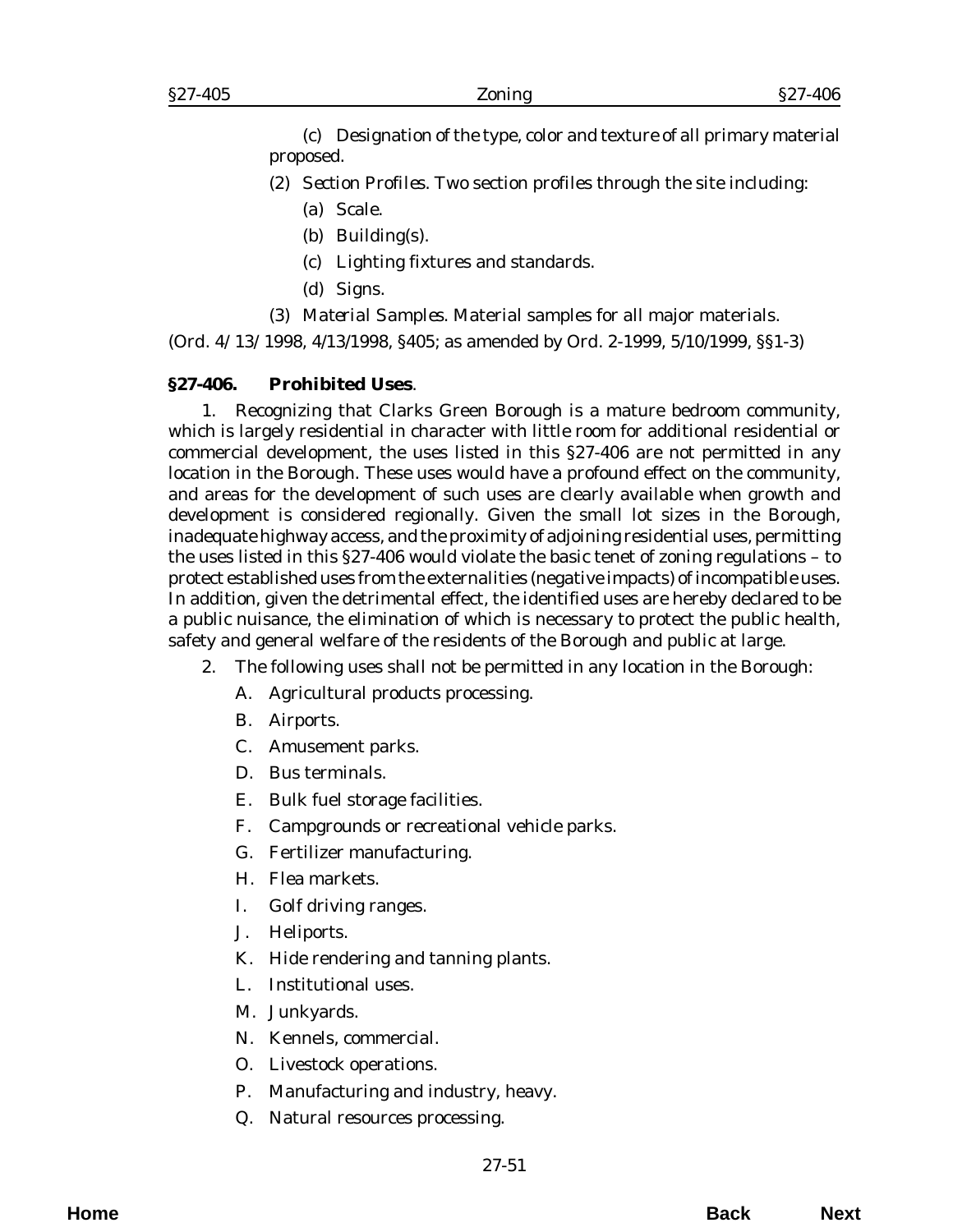- R. Natural resource uses.
- S. Outdoor archery ranges.
- T. Recyclable collection facilities, large.
- U. Recyclable processing facilities.
- V. Slaughterhouses.
- W. Solid waste facilities, commercial and public.
- X. Solid waste staging areas.
- Y. Stables, commercial.
- Z. Stables, private.
- AA. Truck terminals.
- BB. Truck washes.

3. Any other use not meeting the performance standards contained in §27-701 and all other applicable requirements of this Chapter shall also not be permitted in the Borough.

(*Ord. 4/13/1998*, 4/13/1998, §406)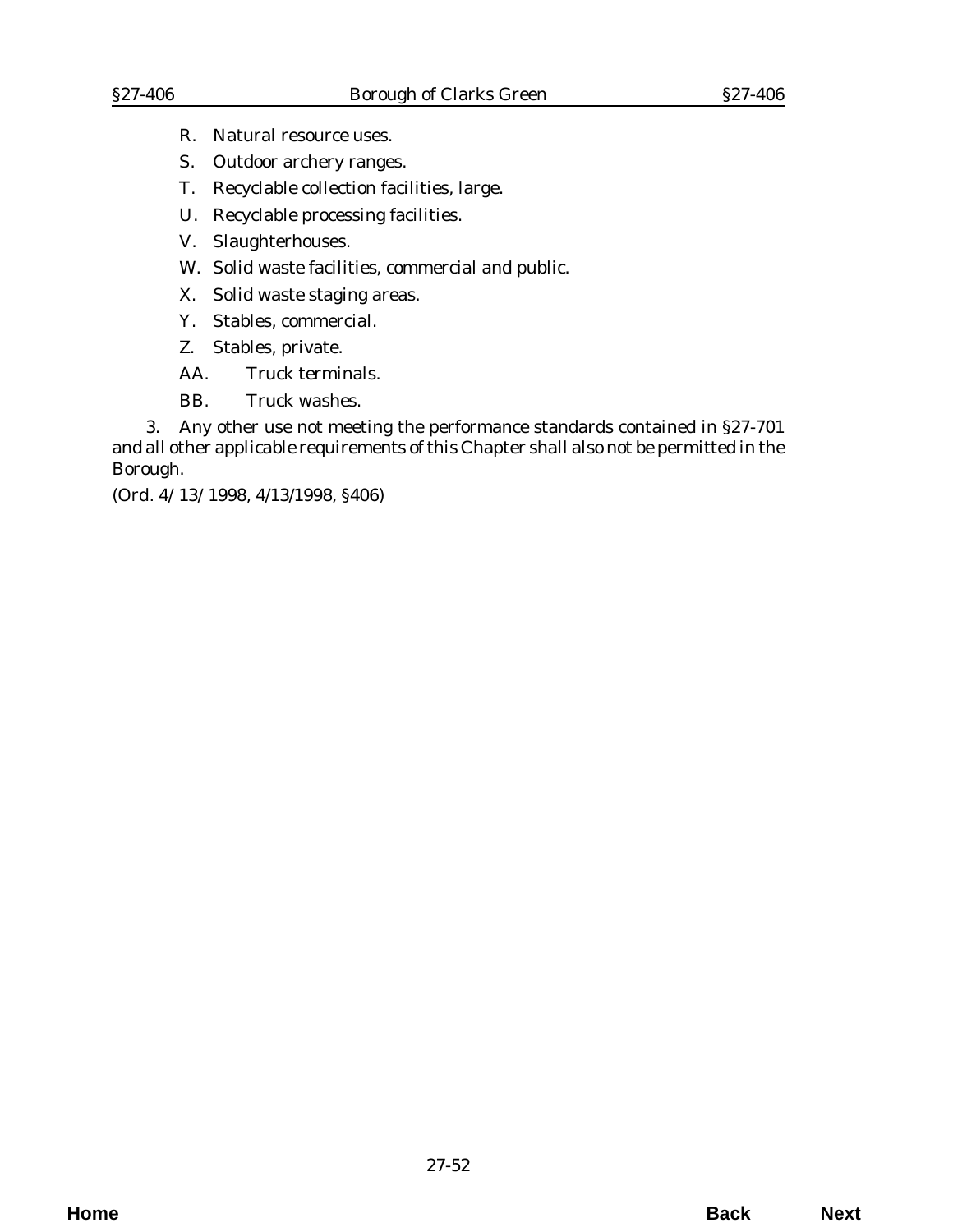### **Part 5**

### **Supplementary Regulations**

### **§27-501. Introduction**.

The standards that follow shall be applied to the specific situations indicated and are intended to supplement the standards in Part 4. Standards contained in a specific section regulating a specific use shall not exempt said use from other applicable regulations contained in this Chapter.

(*Ord. 4/13/1998*, 4/13/1998, §500)

### **§27-502. Deviations From Required Sizes**.

1. No part of any structure, whether attached to the principal structure or not; including but not limited to, porches, carports, decks, balconies, chimneys, bay windows or overhangs shall project into any required yard except as permitted in this Section.

2. No lot area may be increased to comply with minimum lot size requirements unless the annexed area runs the full width or depth of the lot to which it is added. No lot, yard, or other space shall be so reduced in area or dimension as to make it less than the minimum required by this Chapter except as follows:

A. *Nonconforming Lots of Record*. See §27-911.

B. *Front Yard Exception*. Where a vacant lot exists between two improved lots, each of which has a principal building within 30 feet of the property line separating the parcels, a building may be erected on the vacant lot with a front yard not less than the greater front yard of the two adjoining buildings. However, the front yard shall not in any case be reduced to less than 25 feet for dwellings and 10 feet for nonresidential buildings.

C. *Height Limitations*. Height regulations shall not apply to spires, belfries, cupolas, domes, not used for human occupancy, nor to chimneys, ventilators, monuments, water towers, masts and aerials, television antennae, public utility structures that are not buildings, silos, chimneys, ventilators, and parapet walls extending not more than 4 feet above the regulated height of the building, skylights, bulkheads, and ornamental or necessary mechanical appurtenances. However, any such structure proposed to be a height in excess of 45 feet shall be treated as a conditional use. (See §27-809 for communication/reception antennae which are considered conditional uses regardless of height.)

D. *Extension of Non-Conforming Setbacks*. See Part 9 of this Chapter.

E. *Projections Into Yards*. Projections into required yards shall be permitted as follows; however, in no case shall a projection be less than 7 feet from any side or rear lot line or 10 feet from any public road right-of-way.

(1) Bay windows, fire places, fire escapes, chimneys, uncovered stairs and landings, and balconies and cornices, canopies, eaves, or other architectural features not required for structural support may project into the required front or rear yard not more than a total of 3 feet.

(2) Unenclosed decks and porches may project into the required front and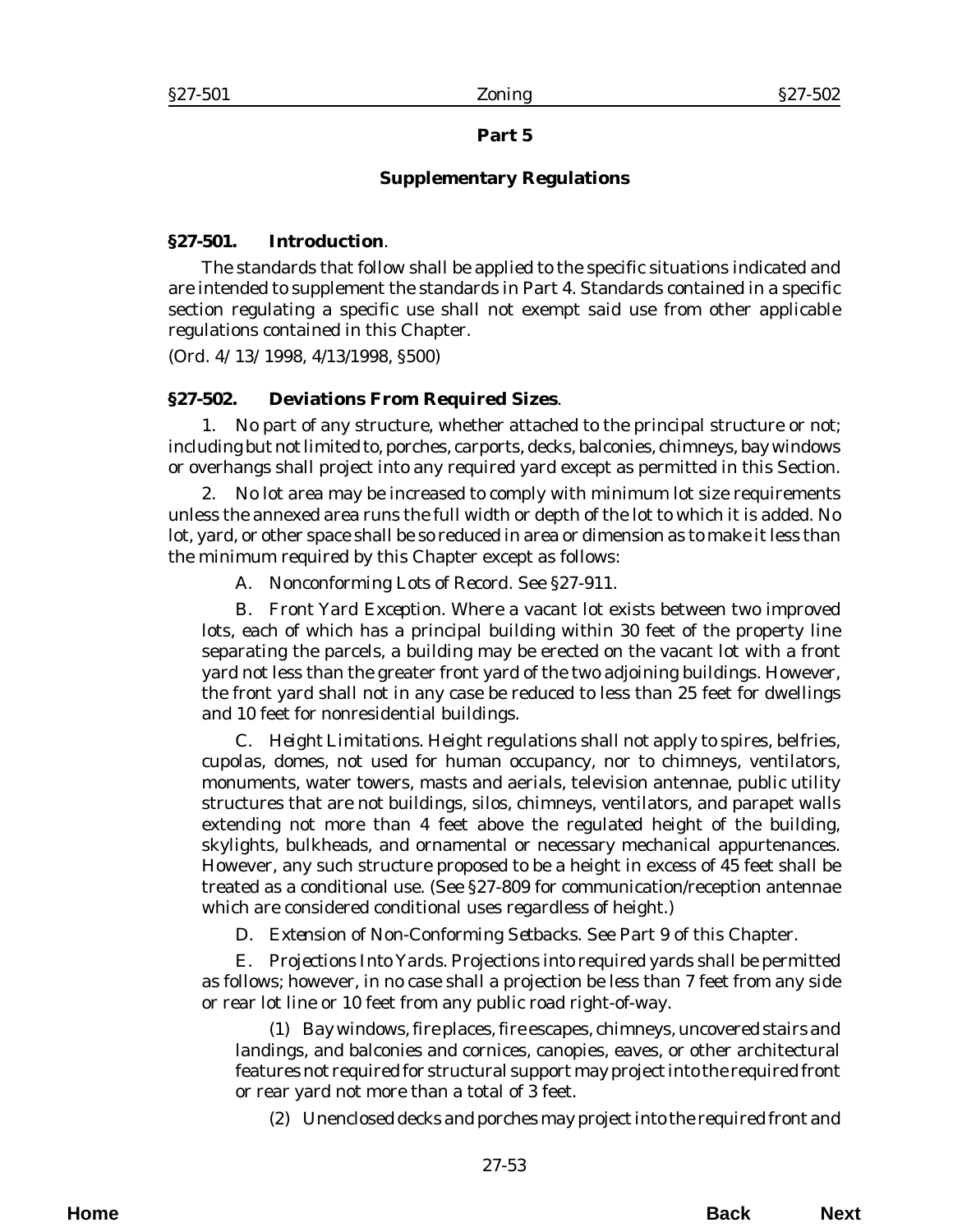rear yards up to 10 feet.

(3) Unenclosed and uncovered patios may be located in the required side and rear yards not less than 10 feet to any adjacent property line, and may project into front yards up to 15 feet.

(*Ord. 4/13/1998*, 4/13/1998, §501)

### **§27-503. Unique Lots, Yards and Building Locations**.

1. *Two or More Uses on a Lot*.

A. *Development Standards*. Two or more principal buildings or uses located on a parcel in single ownership shall conform to all the requirements of this Chapter which would normally apply to each building or use if each were on a separate district lot, including but not limited to setbacks, parking, lot coverage, and sewage disposal requirements.

B. *Residential Density*. For the purposes of density of residential structures, lot size shall be increased to maintain the density required by this Chapter. For example, the parcel size required for three single-family dwellings on one parcel would be determined by multiplying the minimum lot size for one dwelling by a factor of three.

C. *Nonresidential Uses*. In the case of nonresidential uses, there shall be no limit on the number of uses or structures on a single parcel provided all other standards of this Chapter are satisfied. See the NC District Schedule of Uses for limitations on retail businesses and service establishments in the NC District. This shall not apply to any use which this Chapter otherwise restricts to the number of structures or larger lot sizes. In such cases the parcel size shall be increased to provide for the minimum land area for each use on the parcel. [*Ord. 2-2000*]

D. *Residential and Nonresidential on the Same Lot*.

(1) *R-1, R-2, and R-1-A Districts*. Residential dwellings provided for in the district by the *Schedule of Uses* shall be permitted on the same lot as a permitted nonresidential use provided the lot is of sufficient size to meet the residential unit density required by this Chapter in addition to the land area needed to meet the density requirement for the nonresidential use.

(2) *NC and C Districts*. One residential unit per property shall be permitted in association with a nonresidential use(s) without an increase in the minimum lot size requirement provided said unit is attached to and is an integral part of the principal nonresidential structure. Any additional residential dwelling units, if provided for in the district by the Schedule of Uses, shall be permitted on the same lot as a nonresidential use only if the lot is of sufficient size to meet the residential unit density required by this Chapter in addition to the land area needed to meet the density requirement for the nonresidential use. [*Ord. 2-2000*]

E. *Stricture Separation*. Principal structures located on the same lot shall be separated by a distance at least equal to the height of the highest adjoining structure, but in no case less than 20 feet unless another applicable building code requires a larger separation. (See §27-504.1 for Accessory Structures.)

2. *Street Frontage; Alley Frontage*. A principal building shall be permitted only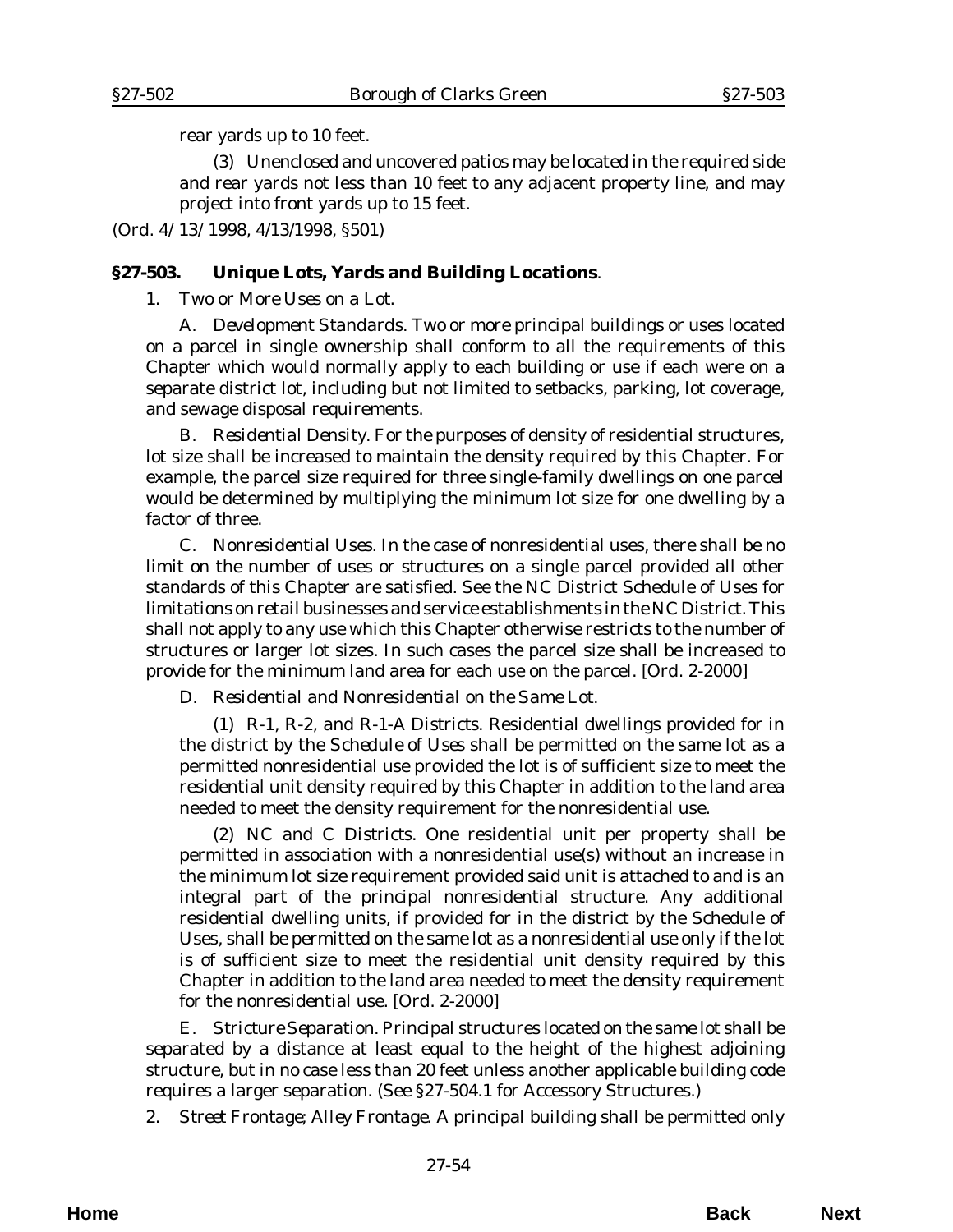upon a lot with frontage on a public or private road right-of-way. Each yard of a lot which abuts a street shall not be less than the front yard required for the district. In the case of corner lots, yards not abutting a street may be considered a side yard. Structures on lots fronting an alley shall maintain the required front yard for the district. Yards abutting an alley shall meet the normal yards required for the district. (e.g., If the rear yard abuts an alley the normal rear yard setback shall be required.)

3. *Clear View At Street Intersections*. Visual obstructions at street intersection including, but not limited to, structures, opaque fences, vegetation and signs, (excluding an existing building, post, public utility structures, column or deciduous tree between a height of  $2\frac{1}{2}$  and 10 feet shall be prohibited on any lot within the triangle formed by the street right-of-way lines and a line drawn between points along the street right-of-way lines 30 feet distant from their points of intersection. More restrictive standards shall be required in cases where intersection alignment, topography or other circumstances dictate same to maintain adequate clear view.

(*Ord. 4/13/1998*, 4/13/1998, §502; as amended by *Ord. 2-2000*, 8/14/2000, §8)

#### **§27-504. Accessory Structures and Uses**.

1. *Accessory* Structures. All accessory structures shall conform to the minimum regulations established in Part 4 except as permitted below.

A. *Unattached Residential Accessory Structures*. Unattached residential accessory structures shall not exceed 15 feet or  $1\frac{1}{2}$  stories in height and may be erected within the required rear yard of a principal structure, provided:

(1) A minimum side yard of 10 feet is maintained, except on corner lots where the side yard as specified in §27-503.2 shall be maintained.

(2) A minimum rear yard of 10 feet is maintained.

(3) A minimum separation distance of 10 feet is maintained from the principal structure.

B. *Unattached Nonresidential Accessory Structures*. Unattached nonresidential accessory structures shall conform to the required front and side yards for principal structures and shall maintain a minimum rear yard of 20 feet.

C. *Attached Accessory Structures*. An accessory structure attached to a principal building shall be considered to be a part of the principal building and shall conform to the yards for principal structures.

2. *Fences and Walls*. The erection of any fence or wall in all districts shall require a zoning permit, and shall be subject to the following provisions: (For the purposes of this Section, height shall mean the height measured above the average natural grade.)

A. All fences and walls shall comply with §27-503.3 of this Chapter for clear sight triangles.

B. Fences and walls may be erected in front yards; however, no such fence or wall shall encroach upon any public right-of-way and shall not exceed a height of 4 feet. Any fence erected in a front yard shall be 75% open area in ratio to structural area.

C. Fences and walls greater than 6 feet in height are prohibited.

D. All fence posts and other structural supports shall be located on the side

**Home Back Next**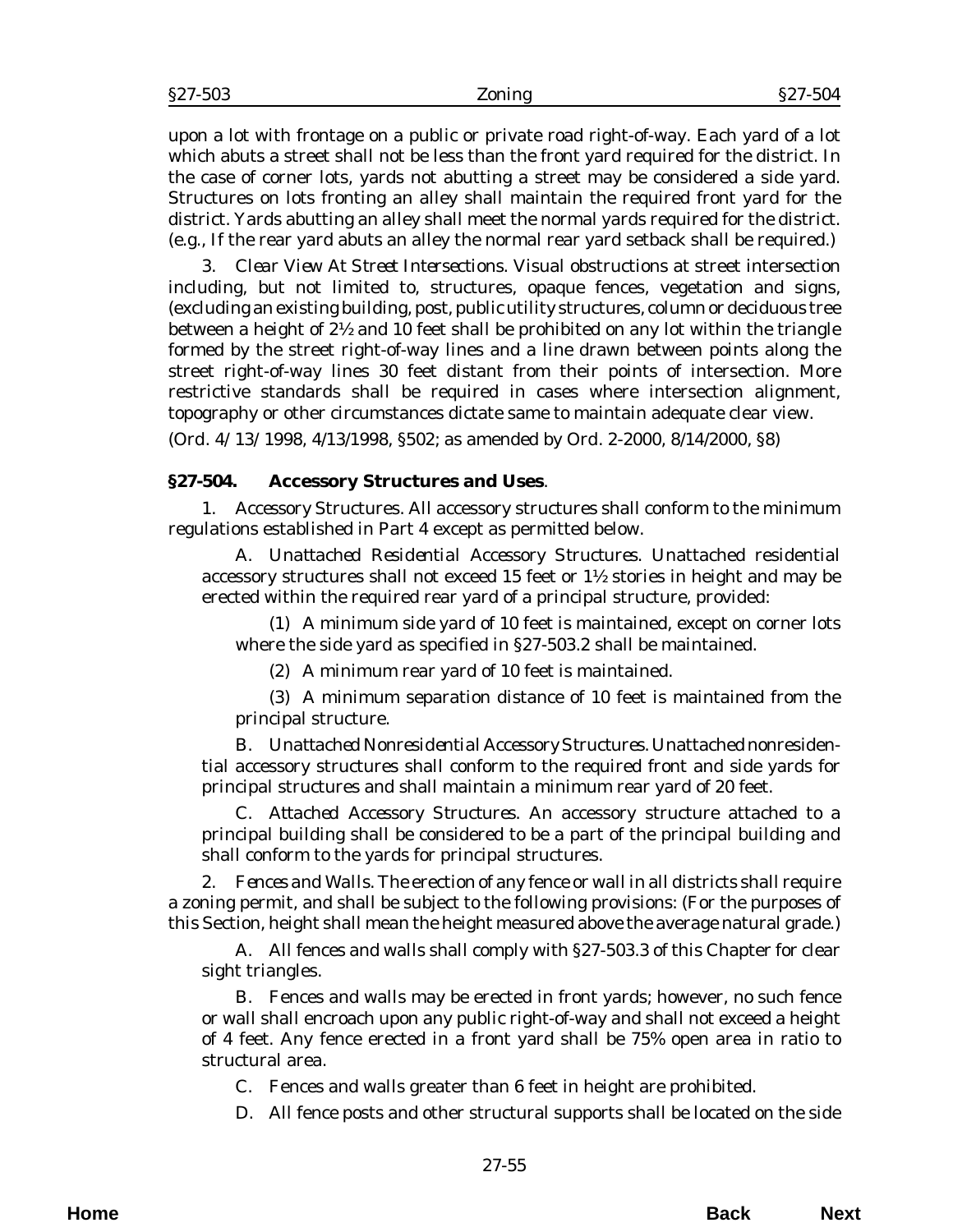of said fence towards the interior of the property owned by the person erecting the subject fence.

E. The following fences and fencing materials are prohibited:

(1) Barbed wire.

(2) Electrically charged fences.

(3) Broken glass surmounting a wall.

(4) Fabric, junk, junk vehicles, sheet metal, appliances, tanks, barrels or similar material.

(5) Fences which exceed district maximum height requirements.

3. *Home Occupations*. It is the intent of this subsection to regulate the operation of home occupations so that the average neighbor, under normal circumstances, will not be aware of the existence of the home occupation. All home occupations shall be considered conditional uses. The burden of proof shall be on the applicant to demonstrate that the standards will be met. Based upon the potential nuisances of a proposed home occupation the Borough Council may determine that a particular type or intensity of use is unsuitable to be a home occupation or that the proposed lot area or setbacks are not adequate. In addition to the standards for conditional uses in this Chapter, the following standards shall apply:

A. The home occupation must be conducted entirely inside the dwelling and shall be clearly incidental and secondary to the use of the dwelling as a residence.

B. The total area used by all home occupations on the premises does not exceed 25% of the gross floor area of the dwelling unit, including basement, as existed at the effective date of this Chapter, but not to exceed 500 square feet in any case.

C. No outdoor display or display visible from outdoors, or outdoor storage of materials, goods, products, supplies, or equipment used in the home occupation(s) shall be permitted.

D. There shall be no evidence visible from outside the dwelling (show windows, business displays, advertising, etc.) that the residence is being operated as a home occupation except for a sign, if permitted, and required parking area.

F. The home occupation shall be conducted only by members of the family residing in the dwelling and not more than one person other than residents of the dwelling shall be employed on the premises.

G. Off-street parking shall be provided on the premises as required by this Chapter to prevent parking on any public or private street right-of-way.

H. No home occupation use shall generate nuisances such as traffic, noise, vibration, glare, odors, fumes, electrical interference, or hazards to any greater extent than what is usually experienced in the residential neighborhood.

I. No goods or items for retail or wholesale sale shall be permitted. Mail order or sales businesses not involving customer contact on the premises or wholesale brokering not involving stock on the premises shall be permitted.

J. The professional practice of medicine, dentistry, architecture, law and engineering, artists, beauticians, barbers, and veterinarians, and similar types of professional practice uses shall be limited to practitioners who reside on the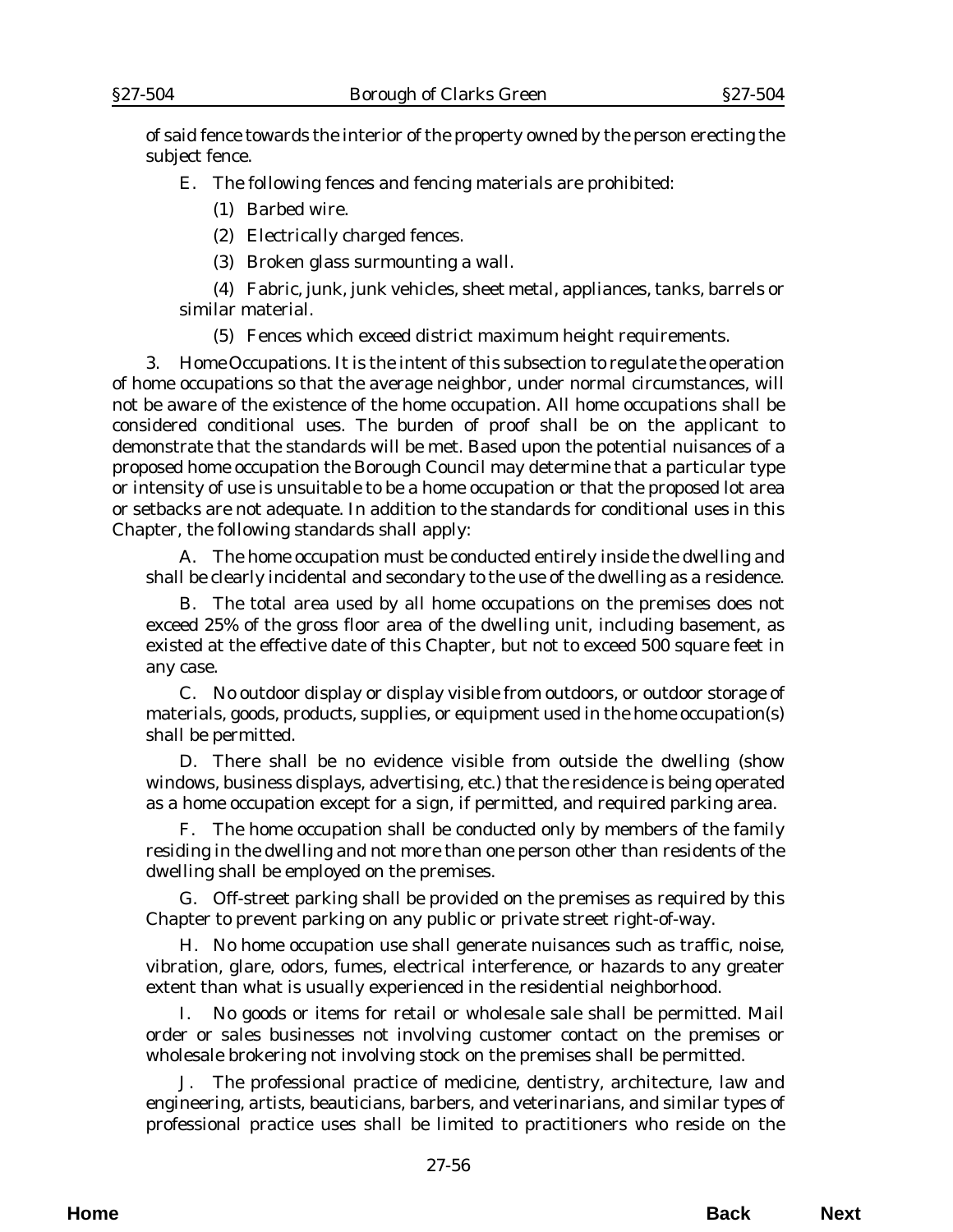premises.

K. §27-701, "Performance Standards," shall also apply to home occupations.

L. Signs for home occupations shall not be permitted in the R-1 District. See §27-506. for home occupation signs in other districts.

M. The following uses shall not be permitted as home occupations: commercial stables, veterinarians, commercial kennels or motor vehicle or small engine repair shops, retail sales, restaurant, funeral parlor or other uses not meeting the requirements of this §27-504.3 as determined by the Borough Council.

N. The use shall not require the parking or servicing by a vehicle with more than 26,000 pounds registered gross vehicle weight, except for deliveries of a maximum of two times per day. The use shall not involve the parking of more than one truck of any type on the lot or on adjacent streets at any period of time. The use shall not require servicing by, deliveries by or parking of tractor-trailer trucks.

4. *Private Parking Areas and Garages*. Accessory off-street parking areas or garages serving the residential or nonresidential parking demand created by the principal building are permitted in accord with §27-505. Accessory garages shall conform with §27-504.1.

5. *Home Gardening, Nurseries and Greenhouses*. Home gardening, and accessory structures used for nurseries or as greenhouses, are permitted in residential areas, provided they are used by the residents thereof for non-commercial purposes and do not include the outdoor storage of equipment and supplies.

6. *Private Outdoor Swimming Pools*.

A. A single private outdoor swimming pool per dwelling unit is permitted as an accessory use to a residential structure, provided that such swimming pool is for the private use of the residents of the dwelling unit or for their guests, and provided that the edge of the pool is not located closer than 10 feet to any property line nor located between any principal structure and a public street. Decks around pools shall comply with setbacks for accessory structures.

B. Access to pools shall be restricted in accord With the requirements of *Ord. 6-1987*, 8/10/1987, "Swimming Pools," [Chapter 23].

C. A zoning permit shall be required for pools 10 feet or more in diameter and/or capable of holding 2 or more feet of water.

7. *Temporary Uses*.

A. *Definition*. A use accessory to another permitted principal use that operates at a fixed location for a temporary period of time.

B. *Zoning Permit Required*. No temporary use shall be established unless a zoning permit evidencing the compliance of such use with the provisions of §27- 504.7 and other applicable provisions of this Chapter shall have first been issued.

C. *Particular Temporary Uses Permitted*. The following are temporary uses which are subject to the following specific regulations and standards, in addition to the other requirements specified in this Chapter.

(1) *Contractor's Office and Construction Equipment Sheds*.

(a) Permitted in any district where use is incidental to a constriction project. Office or shed shall not contain sleeping or cooking accommoda-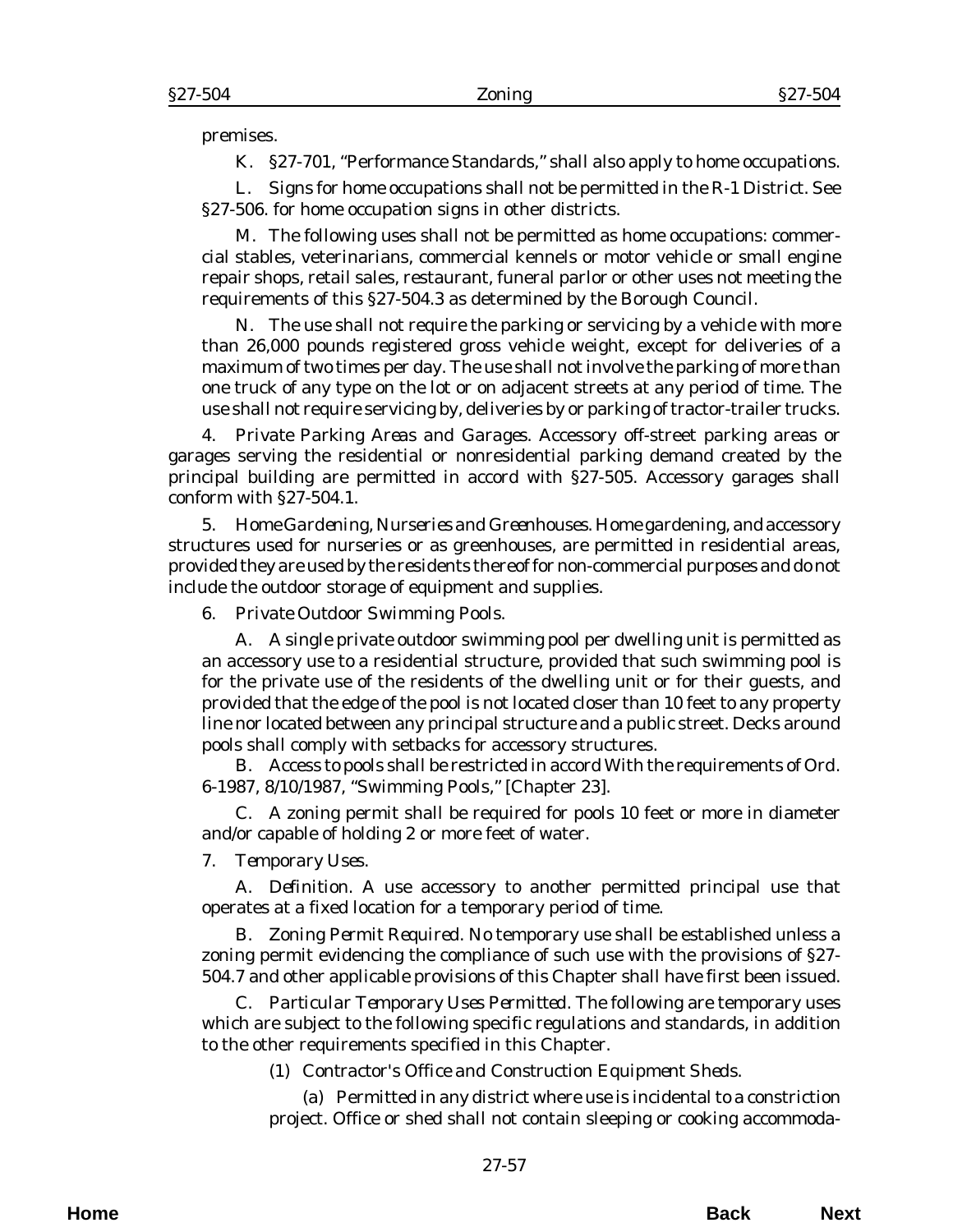tions.

(b) Maximum length of permit shall be 1 year.

(c) Office or shed shall be removed upon completion of construction project.

(d) Required water supply and sanitary facilities shall be provided.

(2) *Real Estate Sales Office*.

(a) Permitted in any district for any new subdivision approved in accord with the Borough Subdivision and Land Development Ordinance [Chapter 22]. The office may not contain sleeping or cooking accommodations. A model home may be used as a temporary sales office.

(b) Maximum length of permit shall be 1 year.

(c) The office shall be removed upon completion of the development of the subdivision.

(d) Required water supply and sanitary facilities shall be provided.

(3) *Temporary Shelter*.

(a) When fire or natural disaster has rendered a single-family residence unfit for human habitation, the temporary use of a mobile home located on the single-family lot during rehabilitation of the original residence or construction of a new residence is permitted subject to the following additional regulations.

(b) Required water supply and sanitary facilities must be provided.

(c) Maximum length of permit shall be 12 months, but the Zoning Officer may extend the permit for a period or periods not to exceed 60 days in the event of circumstances beyond the control of the owner. Application for the extension shall be made at least 15 days prior to expiration of the original permit.

(d) The mobile home shall be removed from the property prior to issuance of any occupancy permit for the new or rehabilitated residence.

D. *Tents*. The following are permitted by right accessory uses: tents erected for a use during a maximum of 5 days in any calendar year for: 1) routine and customary accessory non-commercial uses (such as weddings in a rear yard) and for 2) a routine and customary accessory use to an existing commercial use.

E. *Other Temporary Uses*. For temporary structures or uses that are not specifically permitted by right by this Chapter, and other than customary accessory uses and other than those uses that were lawfully occurring on a periodic basis prior to the adoption of this Chapter, a temporary permit may be issued by the Zoning Officer as a special exception of structures or uses that would not otherwise be permitted, subject to the following additional provisions:

(1) *Duration*. The Zoning Officer shall establish a limit on the duration of the use. In the case of a special event, except under special circumstances, this should be a maximum of 7 days in any 60-day period. The Zoning Officer may grant a single approval once for numerous occurrences of an event.

(2) *Statement from Owner*. The applicant shall present a statement from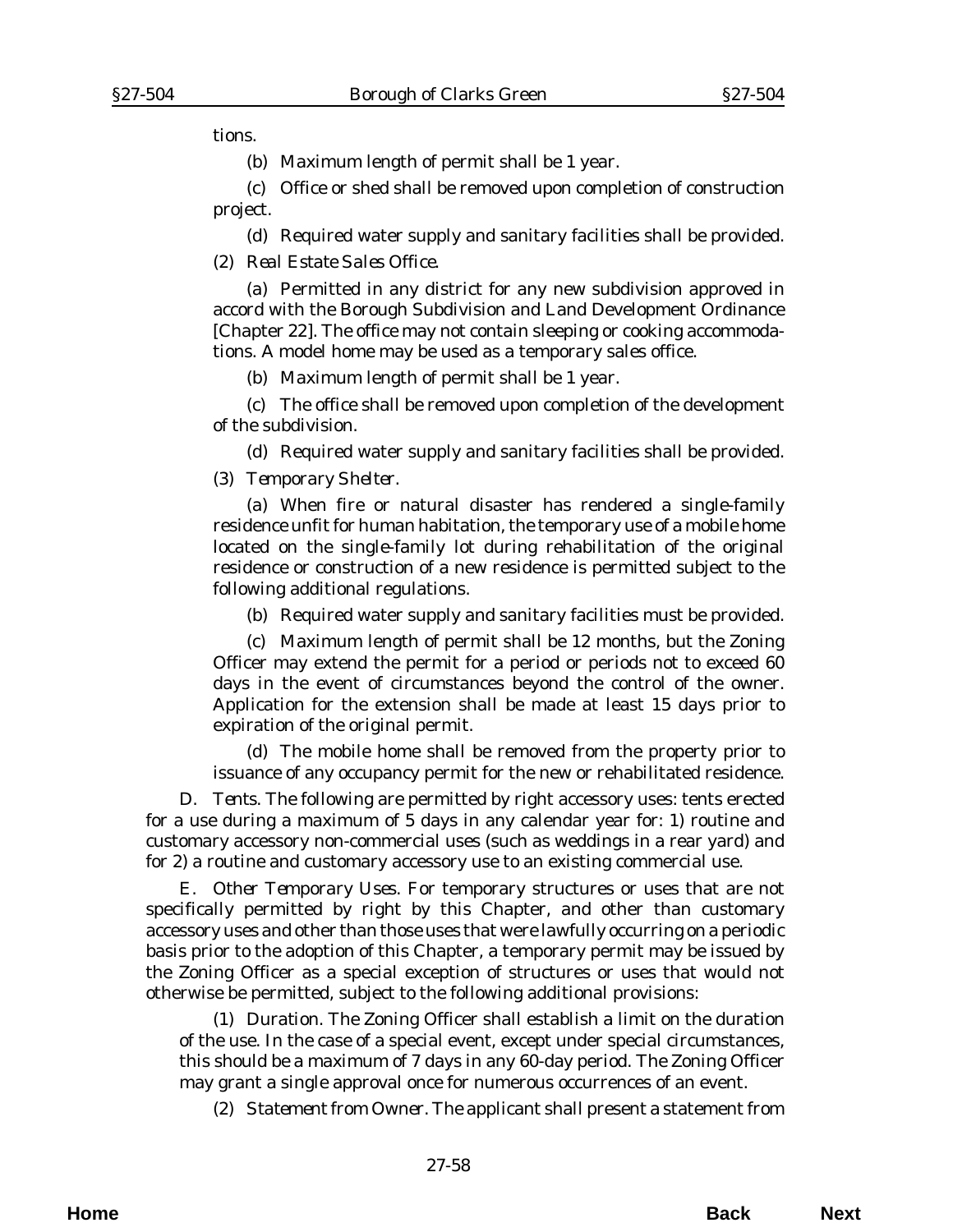the owner of record of the land accepting responsibility to ensure that the use or structure is removed once the permit expires.

(3) *Removal*. Such structure or use shall be removed completely upon expiration of the permit without cost to the Borough. If the structure or use is not removed in a timely fashion after proper notification, the Borough may remove the use or structure at the cost of the person who owns the land upon which the structure or use is located.

(4) *Conditions*. The temporary use or structure shall: 1) be compatible with adjacent uses and 2) clearly be of a temporary nature.

(5) *Fee*. The Borough Council may waive and/or return the required application fee if the applicant is an Internal Revenue Service recognized and well-established nonprofit organization, and the applicant clearly shows that the proposed use is temporary and will be used to clearly primarily serve a charitable or public service purpose.

(6) *Nonprofit*. Only a well-established and Internal Revenue Servicerecognized nonprofit organization proposing a temporary use to clearly primarily serve a charitable or public service purpose shall be eligible to receive approval for a temporary commercial use in a district where that use is not permitted.

(7) *Special Event*. For a special event that will attract significant numbers of the public, the Zoning Officer shall deny the use if it is determined that the following will not be generally appropriate sanitary and water service, traffic control, off-street parking and protection of the public health and safety.

F. *Additional Regulations*.

(l) Documentation must be provided to the Borough that adequate arrangement for temporary sanitary facilities has been made.

(2) All uses shall be confined to the dates specified in the permit.

(3) Hours of operation shall be confined to those specified in the permit.

(4) Access and parking for the exclusive use of the facility shall be provided, and a stabilized drive to the parking area shall be maintained with a minimum of 6 inches or as otherwise needed, of bank-run gravel or equal material.

8. *Yard Sales*. Individual private family yard sales are a permitted accessory use in all zoning districts. A permit shall be required and yard sales shall be subject to the following specific regulations and requirements:

A. Each individual property location may have a maximum of three yard sales during anyone 1 calendar year. Each sale shall last a maximum of 3 consecutive days.

B. All items shall be placed and offered for sale within the confines of the property described in the permit.

C. Yard sales are meant to allow individuals to offer for sale accumulated normal household items or arts and crafts; and the buying and selling of commercial or surplus material shall be considered a commercial operation and

**Home Back Next**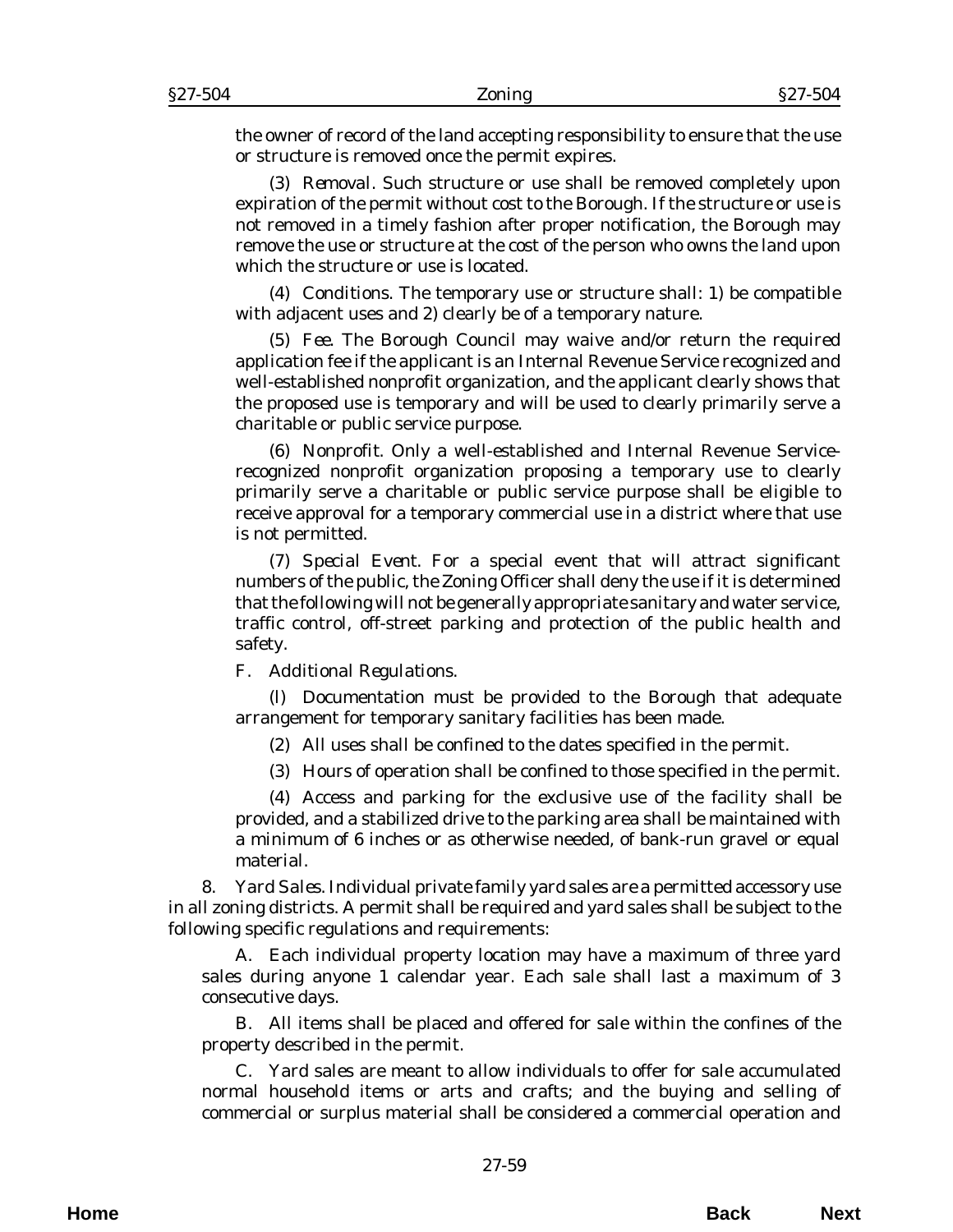shall be prohibited except in Districts where permitted and in accord with the requirements of this Chapter.

D. Signs for yard sales shall be permitted in accord with §27-506 of this Chapter.

9. *Pets, Keeping of.* The keeping of pets is a permitted accessory use in all districts subject to the standards in this Section and any other ordinance or standards adopted by the Borough.

A. *Type Permitted*. Only domesticated animals compatible with a residential character shall be permitted, including for example, dogs, cats, lizards, turtles, gerbils and fish. The keeping of bears, exotic cats, wolves, wolf-dog hybrids, venomous snakes and other wild animals, and the keeping of pigeons, chickens, ducks, geese, and similar fowl shall not be permitted in the Borough.

B. *Dogs and Cats*. The combined maximum number of dogs and cats over 3 months of age shall be six. Any number in excess of six and commercial breeding shall be considered a kennel subject to regulation by this Chapter.

C. *Rabbits*. A maximum of two rabbits may be kept as pets provided such animals are kept within the principal building or within a secure fenced or caged area not less than 30 feet from any property line. The keeping of more than a combined total of two such animals shall be considered a livestock operation regulated by §27-824.

D. *Bees*. Any area intentionally used for the outdoor keeping of bees shall be a minimum of 150 feet from all lot lines and shall be well marked.

E. *Nuisances*. The keeping of any animals shall not create a public nuisance, health hazard or safety hazard. The person responsible for the animal shall collect and properly dispose of all pet fecal matter.

(*Ord. 4/13/1998*, 4/13/1998, §503)

#### **§27-505. Off-Street Parking and Loading**.

1. *Availability of Facilities*. Off-street parking, loading, and unloading facilities shall be provided to lessen congestion in the streets. The facilities required herein shall be available throughout the hours of operation of the particular business or use for which such facilities are provided. As used herein, the term "parking space" includes either covered garage space or uncovered parking lot space located off the public rightof-way.

2. *Size and Design of Parking Spaces*. Parking shall be provided in accord with an overall parking plan prepared in accord with generally accepted design standards and which takes into consideration access design and control, size and shape of the parking area, types off vehicles using the parking area, traffic patterns and other applicable considerations. The net parking space per vehicle shall be not less than nine 9 feet wide and 18 feet long. Garages and carports not in the public right-of-way may be considered parking spaces. Notwithstanding the above, all parking spaces shall be ample in size for the vehicles for which use is intended.

3. *Lighting*. Any lighting used to illuminate any off street parking shall be so arranged as to reflect the light away from adjoining premises and public right-of-ways. (See also §27-701.8.)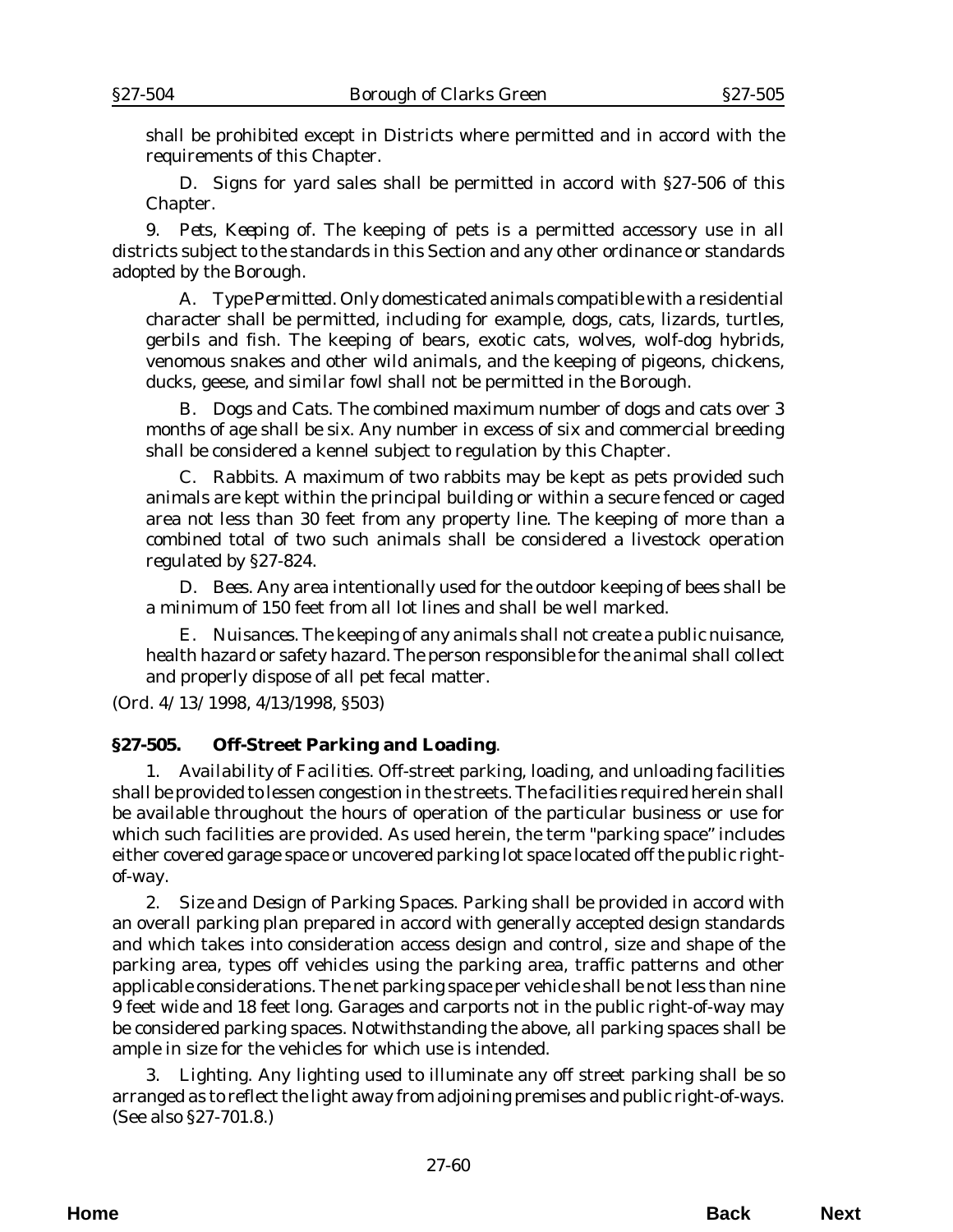4. *Public Rights of Way*. Parking, loading and unloading of vehicles shall not be permitted on public right-of-ways, except in designated areas and in accord with Borough parking regulations. No parking area shall be designed which requires or encourages parked vehicles to be backed into a public street, except for single-family and two-family dwellings with access onto a local street or parking court.

5. *Off-Street Parking in NC and C Districts*. Off-street parking and loading for new nonresidential uses in new structures in the NC and C Districts shall be provided to the rear of the principal structure. In the case of a change in use in the NC and C Districts which requires additional parking, existing on-site parking may be used as necessary to meet the minimum requirements. Off-street parking and loading areas for nonresidential uses in the NC and C Districts shall be permitted only in the NC and C Districts aid shall not be permitted in other zoning districts. [*Ord. 2-2000*]

6. *Number of Spaces to Be Provided*.

A. Any structure or building not exempted by §27-505.5 and which is hereafter erected, converted, or enlarged for any of the following uses, or any open area hereafter used for commercial purposes, shall be provided with off-street parking spaces adequate to serve such use but with not less then the minimum spaces, as set forth in the following Table, which spaces shall be readily accessible to the uses served thereby. Fractional numbers of parking spaces shall be increased to the next whole number.

B. For projects involving more than one use and/or structure the total number of parking spaces required shall be determined by summing the number of spaces for each individual use.

C. Additional parking for the handicapped shall be provided in accord with §27-505.16.

D. Should the applicant provide evidence that the number of parking spaces required by this Section is not necessarily required to meet the immediate needs of the proposed use, the number of spaces provided may be reduced as a conditional use by a maximum of 50% provided sufficient and suitable area is dedicated to future parking to meet the normal standards in this Section and the applicant shall agree in writing o install the parking at the direction of the Borough Council. Reserve parking areas shall be included in the calculation of lot coverage area. Parking facilities used jointly by two or more principal uses may be considered for a parking reduction. (See §27-505.12.)

| <b>USE</b>                                                                                                                              | <b>PARKING SPACES REQUIRED</b> |
|-----------------------------------------------------------------------------------------------------------------------------------------|--------------------------------|
| A. Dwellings                                                                                                                            | 2 per dwelling unit            |
| B. Homes for handicapped or infirm, nursing<br>homes, group care homes, halfway houses and<br>similar uses                              | 3 per every 5 beds             |
| C. Hotels, motels, boarding and tourist homes,<br>bed and breakfast establishments and other uses<br>providing overnight accommodations | 1.1 per bedroom                |
| D. Sales and rental of goods, merchandise and equipment                                                                                 |                                |

1. Retail establishments 1 per 200 SFGFA open to the public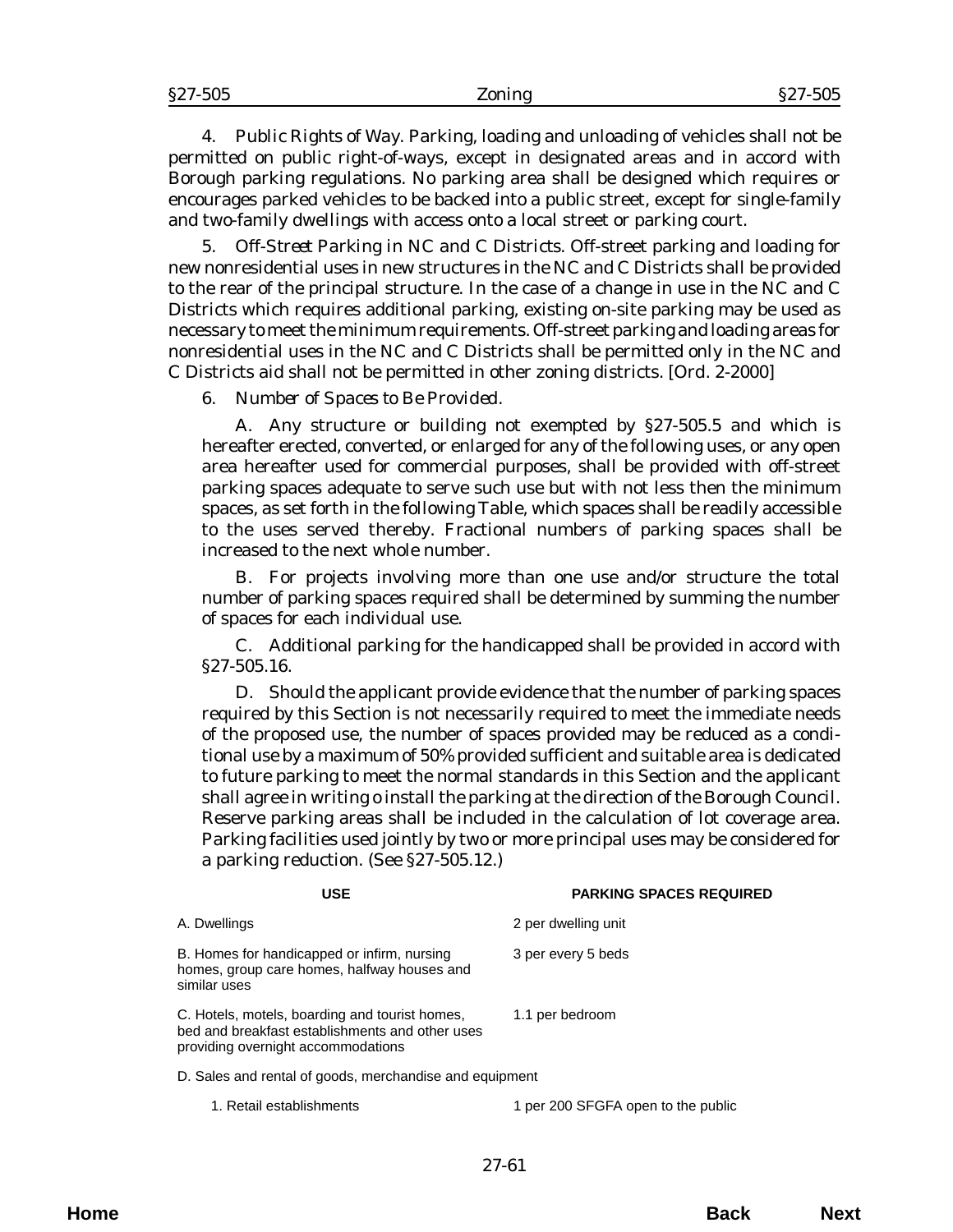| USE                                                                                                             | <b>PARKING SPACES REQUIRED</b>                                                                                               |  |
|-----------------------------------------------------------------------------------------------------------------|------------------------------------------------------------------------------------------------------------------------------|--|
| 2. Wholesale establishments                                                                                     | 1 per 800 SFGFA                                                                                                              |  |
| E. Offices, research facilities and services not primarily related to goods                                     |                                                                                                                              |  |
| 1. Serving customers or clients on premises<br>such as attorneys, physicians, insurance                         | 1 per 200 SFGFA                                                                                                              |  |
| 2. Drive-in banks                                                                                               | 1 per 200 SFGFA open to the public plus reservoir<br>lane capacity equal to 5 spaces per drive-in<br>window                  |  |
| 3. Serving little or few customers or clients on<br>premises, such as corporate offices                         | 1 per 250 SFGFA                                                                                                              |  |
| 4. Funeral homes                                                                                                | 1 per 100 SFGFA open to the public                                                                                           |  |
| F. Manufacturing, processing, renovating,<br>assembling goods, merchandise and equipment                        | 1 per 600 SFGFA                                                                                                              |  |
| G. Educational, cultural, religious, social, fraternal uses                                                     |                                                                                                                              |  |
| 1. Public schools                                                                                               | 1.75 per classroom for elementary and middle<br>schools; and 5 per classroom for high schools                                |  |
| 2. Trade and vocational schools, colleges                                                                       | 1 per 100 SFGFA open to the public                                                                                           |  |
| 3. Churches, synagogues and temples                                                                             | 1 per every 4 seats used for services                                                                                        |  |
| 4. Libraries and museums, social, fraternal<br>clubs and lodges; and similar uses                               | 1 per 300 SFGFA open to the public                                                                                           |  |
| H. Recreational, amusement and entertainment                                                                    |                                                                                                                              |  |
| 1. Bowling alleys, skating rinks, indoor<br>athletic or exercise facilities and similar uses                    | 1 per every 3 persons of fully utilized design<br>capacity (if measurable in such fashion), otherwise<br>1 per 200 SFGFA     |  |
| 2. Movie theaters, stadiums and similar uses<br>with seating accommodations                                     | 1 per every 4 seats                                                                                                          |  |
| 3. Public and private outdoor recreation<br>facilities such as golf courses, swimming<br>pools and similar uses | 1 per 200 SFGFA open to the public plus 1 per<br>every 3 persons of fully utilized design capacity                           |  |
| I. Hospitals, clinics and other medical treatment<br>facilities                                                 | 1 per bed or 1 per 200 SFGFA, whichever is<br>greater                                                                        |  |
| J. Restaurants, bars, taverns and other eating<br>establishments                                                | 1 per 50 SFGFA open to the public plus reservoir<br>lane capacity equal to 5 spaces per drive-in<br>window                   |  |
| K. Vehicle related uses                                                                                         |                                                                                                                              |  |
| 1. Sales, service, repair                                                                                       | 1 per 250 SFGFA                                                                                                              |  |
| 2. Gas sales                                                                                                    | 1 per 250 SFGFA plus sufficient parking area at<br>pumps which does not interfere with other required<br>spaces              |  |
| 3. Car wash                                                                                                     | 1 per 100 SFGFA plus 2 reservoir spaces in front<br>of each stall for self-serve and 5 reservoir spaces<br>for conveyor type |  |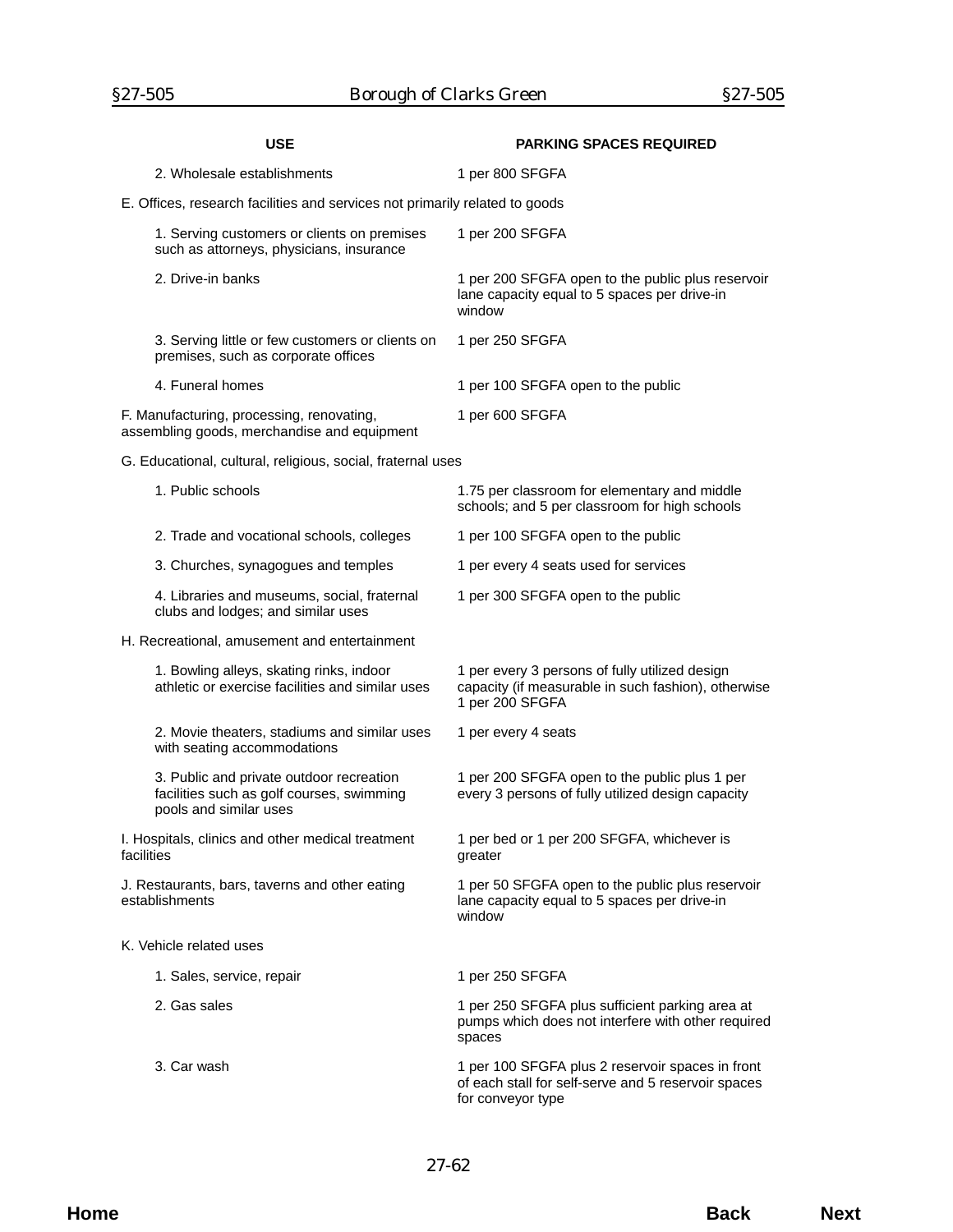| USE                             | <b>PARKING SPACES REQUIRED</b>     |
|---------------------------------|------------------------------------|
| L. Warehousing and storage      | 1 per 4,000 SFGFA                  |
| M. Miscellaneous uses           |                                    |
| 1. Veterinary                   | 1 per 200 SFGFA open to the public |
| 2. Nursery schools and day care | 1 per 150 SFGFA open to the public |
| 3. Greenhouses                  | 1 per 200 SFGFA open to the public |
| 4. Emergency services           | 1 per 200 SFGFA open to the public |
| 5. Post office                  | 1 per 200 SFGFA open to the public |

Note: SFGFA means "square feet of gross floor area." Gross floor area is the sum of the total horizontal areas of the several floors of a building measured from exterior face of exterior walls, or from the centerline of a wall separating two buildings, but not including interior parking spaces, loading space for vehicles, or any space where the floor-to-ceiling height is less than 6 feet.

For uses not specifically provided above, the Borough Council, with the recommendation of the Planning Commission, shall determine the required number of spaces based upon the similarity of the proposed use the uses provided.

7. *Loading and Unloading Areas*. In addition to the required off-street parking spaces the developer of any building erected, converted or enlarged in any district for commercial, office building, hotel, motel, restaurant, manufacturing, wholesale, hospital or other nonresidential uses, to provide adequate off street areas for loading and unloading of vehicles. The applicant shall provide, to the satisfaction of the Borough, documentation of the types and frequency of vehicles servicing the proposed use. Each required space shall meet the following dimensions:

| <b>Largest Type of Truck</b><br><b>Service</b>          | <b>Minimum Width</b><br>(feet) | <b>Minimum Length</b><br>(feet) |
|---------------------------------------------------------|--------------------------------|---------------------------------|
| <b>Tractor trailer</b>                                  | 12                             | 55 with 12 ft. clear height     |
| Trucks other than tractor trailers,<br>pick-ups or vans | 10                             | 25                              |
| Pick-up truck or van                                    | 9                              | 18                              |

8. *Access to Off Street Parking and Loading Areas*. There shall be adequate provisions for ingress and egress to all parking and loading spaces designed for use by employees, customers, delivery services, sales people and/or the general public. Access to and from all street parking, loading and vehicle service areas along public rights-ofway shall consist of well-defined crate or common entrances and exits and shall comply with the following provisions:

A. *Width*. Unless otherwise required by PennDOT for access to a state road, the width of the driveway/access way onto a public street at the edge of the cartway shall be as follows:

| <b>WIDTH</b> | 1-Way Use | 2-Way Use |
|--------------|-----------|-----------|
| Minimum      | 12 feet   | 20 feet   |
| Maximum      | 35 feet   | 50 feet   |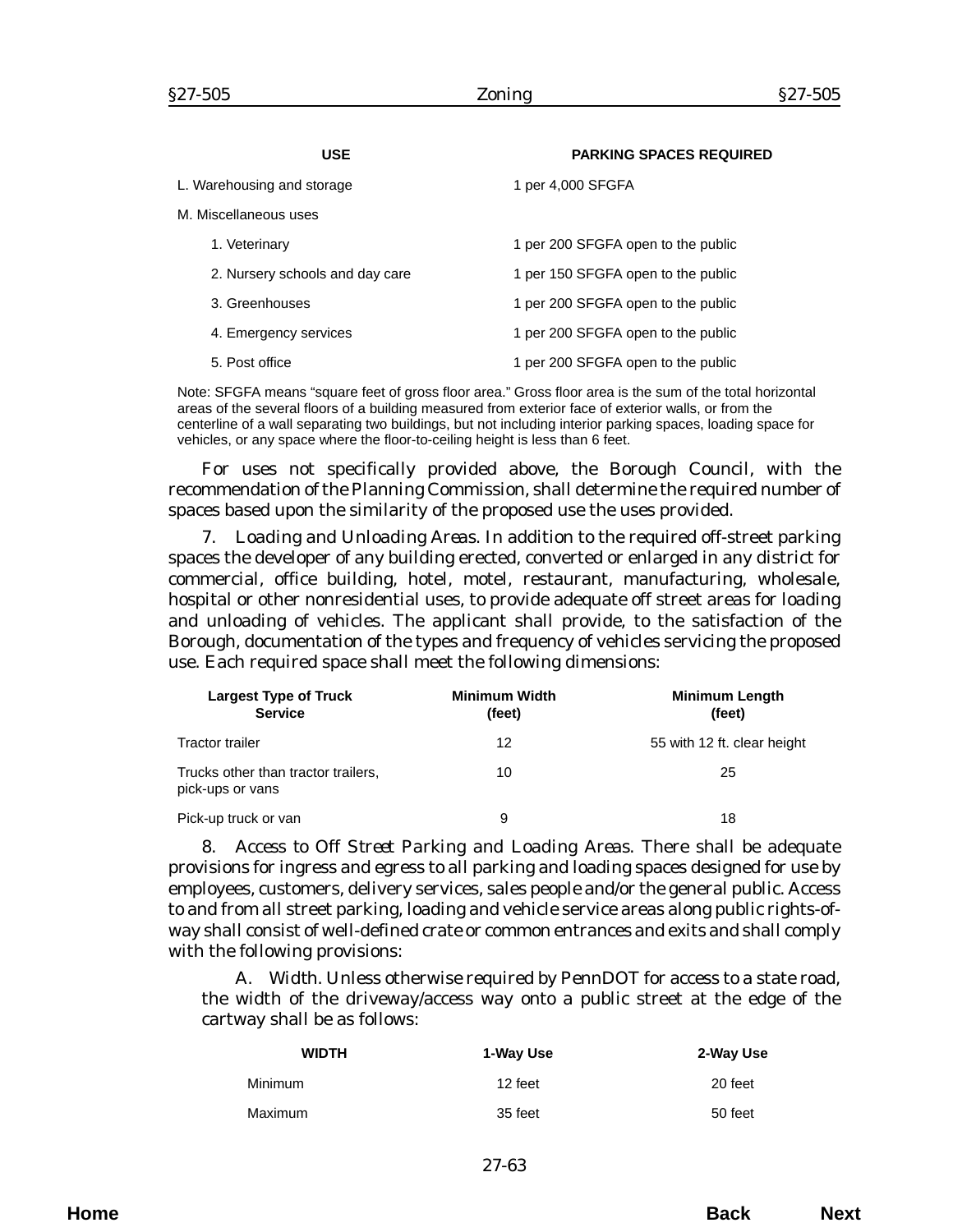B. *Controlled Access.* Each entrance and exit shall be clearly defined with curbing, fencing, landscaping or vegetative screening so as to prevent access to the area from other than the defined entrance and exit.

C. *Distance Between Nonresidential Driveways*. In no case shall one entrance or exit be located within 50 feet of any other on the same property or adjoining property along the same public right-of-way.

D. *Distance From Intersections*. At a minimum, the following distance shall be maintained between the centerline of any driveway/access way and the centerline of any street intersecting the same street as the driveway/access way:

| <b>Type of Street</b> | <b>Minimum Separation Distance</b> |
|-----------------------|------------------------------------|
| State                 | 75 feet                            |
| <b>Borough</b>        | 50 feet                            |

E. *Highway Occupancy Permit*. A Borough or State highway occupancy permit, as applicable, shall be required for any new or escalated access to any public street or any other regulated activity within the right-of-way.

9. *Parking and Loading Area Buffers*. All parking and loading areas and parallel circulation and service lanes serving any nonresidential or multi-family use shall be separated from any public road right-of-way or adjoining property lines by a buffer area not less than 3 feet in width unless adjoining uses share parking in accord with §27- 505.12. In the case of adjoining R-1, R-2, or R-1-A Districts, the buffer shall be increased to 10 feet. Buffers shall be improved in accord with §27-505.12.

A. *Measurement*. The width of the buffer shall be measured from the curb line or from the legal right-of-way line after development if no curbs will be provided.

B. *Uses Prohibited*. The buffer area shall be maintained in natural vegetative ground cover and shall not include:

(1) Fences. [*Ord 2-1999*]

(2) Parking, storage or display of vehicles.

(3) Items for sale or rent.

C. *Uses Permitted*. The buffer area may include the following:

(1) Pervious stormwater facilities. [*Ord. 2-1999*]

D. *Sidewalks*. If sidewalks exist or will be provided, the buffer area may be provided between the sidewalk and the street or between the sidewalk and the paving.

E. *Clear Sight Triangles*. All required clear sight triangles at intersections shall be maintained.

10. *Surfacing*. Off-street parking and loading areas and driveways/access ways shall be graded for proper drainage and shall be surfaced so as to provide a durable and dustless surface, and in the case of nonresidential uses shall be comprised of a concrete or bituminous concrete surface. All such facilities shall be constructed in accord with accepted standards to assure durability.

11. *Off-Lot Parking*. Required parking may be provided on a different lot than on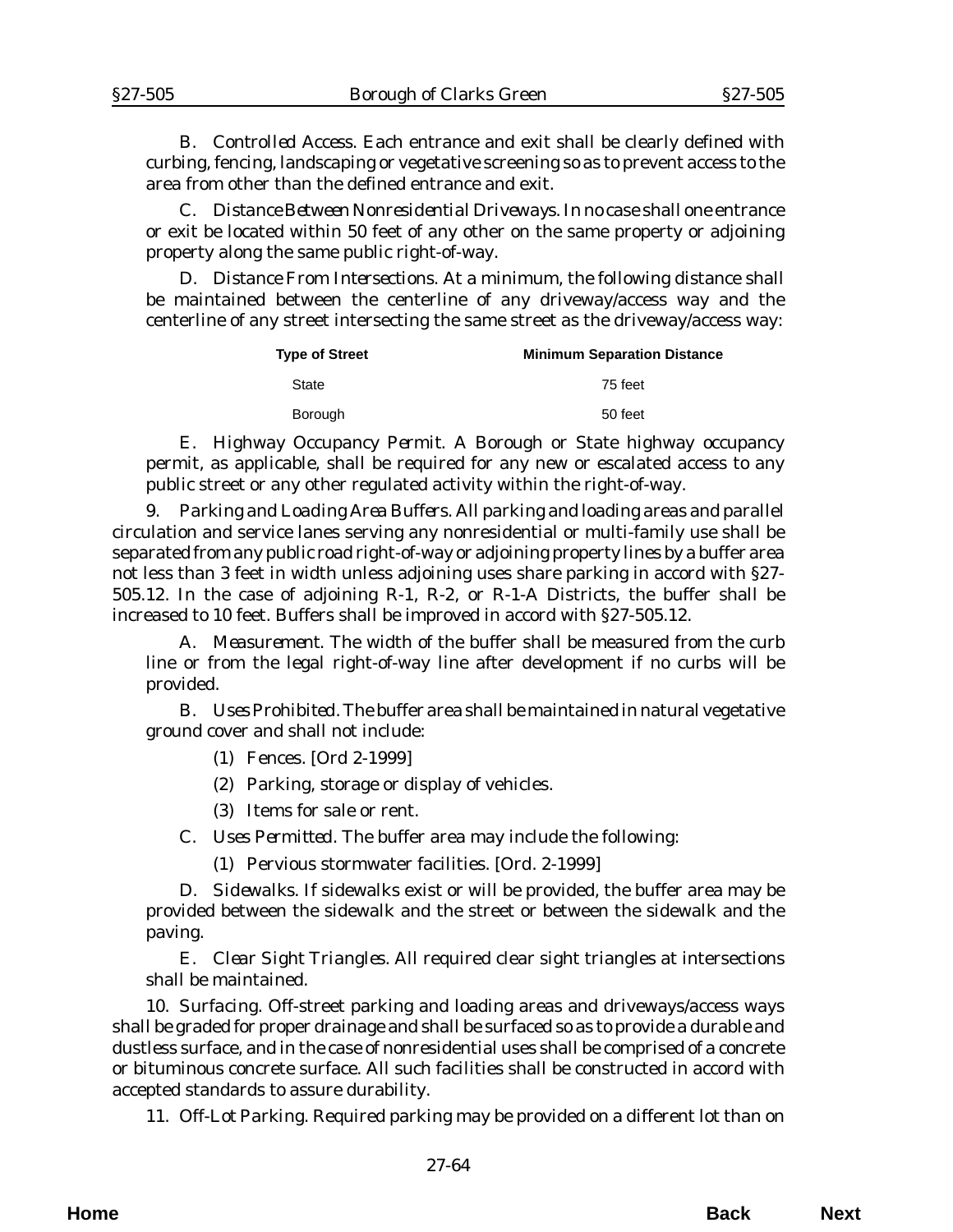the lot on which the principal use is located, provided the parking is not more than 200 feet from the principal use lot. Off-lot parking areas shall be permitted only in a district where the principal use is permitted. Both parcels shall be under the same control, either by deed or long-term lease, as the property occupied by such principal use, and the owner shall be bound by covenants of record filed in the office of the County Recorder of Deeds requiring the owner and his or her heirs and assigns to maintain the required number of off-street parking spaces during the existence of said principal use.

12. *Joint Use Parking*. In cases where two principal uses share a common property line, shared parking facilities maybe utilized. The arrangement for joint-use parking shall be provided by deed restriction for the portion of each parcel included in the shared arrangement. The joint-use parking area may span the common property line thereby eliminating the setback required in §27-505.9. The standards in §27-505.6 for number of spaces to be provided shall apply to joint-use parking. To the extent that principal uses operate at different times, the same spaces may be credited to both uses. (Example: If a church parking lot is generally occupied only to 10% of capacity on days other than a Sunday, another development not operating on a Sunday could make use of the unused church lot spaces on weekdays.)

13. *Existing Parking Areas.* No existing parking area or any off-street parking shall be eliminated, reduced in size or otherwise altered so that any use is served by less parking than is required by this Chapter.

14. *Parking for Residential Use*. Off-street parking shall be provided in accord with this Section for all residential uses in all Districts.

#### 15. *Handicapped Parking*.

A. *Number of Spaces.* Any lot including four or more off-street parking spaces shall include a minimum of one handicapped space. The number of handicapped spaces shall be provided in accord with Table 505.15-1, unless a revised regulation is established under the Federal Americans With Disabilities Act (ADA).

B. *Location.* Handicapped parking spaces shall be located where access to the use is via the shortest reasonable accessible distance. Curb cuts with an appropriate slope shall be provided as needed to provide access from the handicapped spaces.

#### **TABLE 505.15-1**

| Total # of Required Spaces on Parking | Required Minimum # / % of Lot Handicapped<br><b>Parking Spaces</b> |
|---------------------------------------|--------------------------------------------------------------------|
| 4 to 25                               |                                                                    |
| 26 to 50                              | 2                                                                  |
| 51 to 75                              | 3                                                                  |
| 76 and more                           | 4                                                                  |

C. *Minimum Size*. Each required handicapped parking space shall be a minimum of 8 feet by 18 feet. In addition, each space shall be adjacent to an access aisle 5 feet in width. Such access aisle may be shared by two handicapped spaces by being placed between the spaces. In order to provide for van accessibility, one of every eight required handicapped spaces shall have an adjacent access aisle of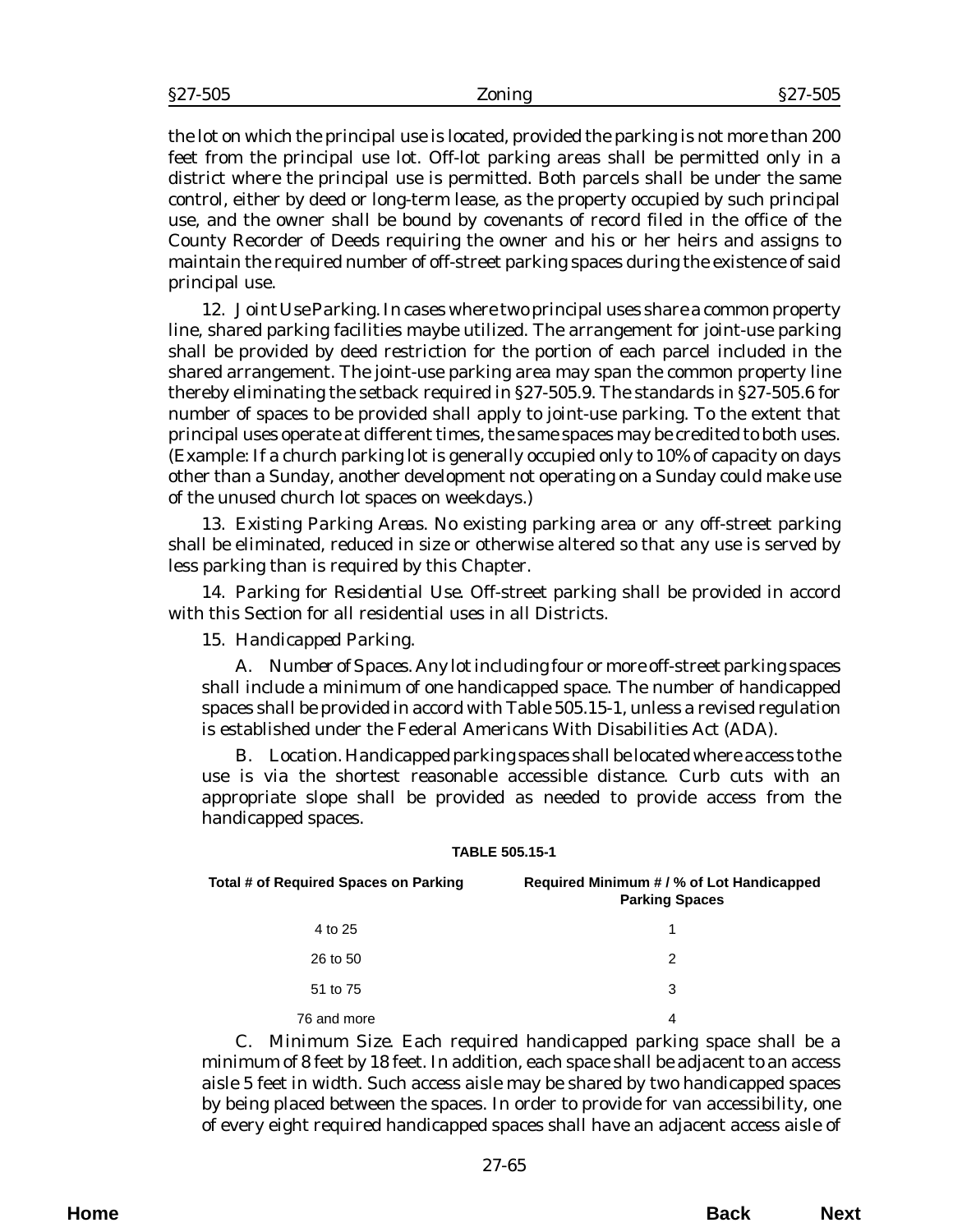8 feet in width instead of 5 feet.

D. *Slope*. In accord with ADA requirements, handicapped parking spaces shall be located in areas of less than 2% slope in all directions.

E. *Marking*. All required handicapped spaces shall be well-marked by clearly visible signs and/or pavement markings.

17. *Parking of Commercial Vehicles*. The purpose of this Section is to prevent the character of residential areas from being harmed by nuisances, hazards and visual blight.

A. *Definitions*. For the purposes of this §27-505.17, the following terms shall have the following meanings:

(1) *Commercial Vehicle*. A motor vehicle that has a gross vehicle weights of greater than 6,000 pounds and is primarily used for business purposes including, but not limited to, making service calls, transporting equipment used in a business or in accomplishing physical work as part of a business (such as hauling material).

(2) *Tractor of a Tractor-Trailer*. A truck with a minimum of three axles that is primarily intended to pull a trailer, as defined below, and not primarily to carry goods itself.

(3) *Trailer of Tractor-Trailer*. A commercial vehicle with a length of 20 feet or more that is not self-propelled, that is intended to haul materials, vehicles, goods, gases or liquids and that is intended to be pulled by a tractor (as defined above), and that is not a "recreational vehicle."

(4) *Heavy Equipment*. Any wheeled or tracked equipment not typically associated with a residential use including, but not limited to, tractors, backhoes, loaders, excavators, compressors, drilling equipment, and similar equipment.

B. *Commercial Vehicles in a Residential District*.

(1) In any R-1, R-2 or R-1-A District, a maximum of one commercial vehicle (as defined above) may be parked for more than 8 hours in any 48-hour period on private property. Such vehicles shall be permitted only if used by residents of the property as a means of transportation between their home and work. No commercial vehicle in any R-1, R-2 or R-1-A District shall have a gross vehicle weight of over 15,000 pounds if parked outside of an enclosed building.

(2) In any R-1, R-2 or R-1-A District, the engine of a tractor of a tractortrailer shall not be idled for more than 10 minutes on the property between the hours of 10:00 p.m. and 6:00 a.m. or be repaired.

(3) No heavy equipment or trailer of a tractor-trailer shall be parked, stored, maintained or kept in any R-1, R-2 or R-1-A District.

(4) See the requirements of the Vehicle Code, Title 75, Pa.C.S.A., that require vehicles parked on a public street to have current registration.

(*Ord. 4/13/1998*, 4/13/1998, §504; as amended by *Ord. 2-1999*, 5/10/1999, §4; and by *Ord. 2-2000*, 8/14/2000, §9)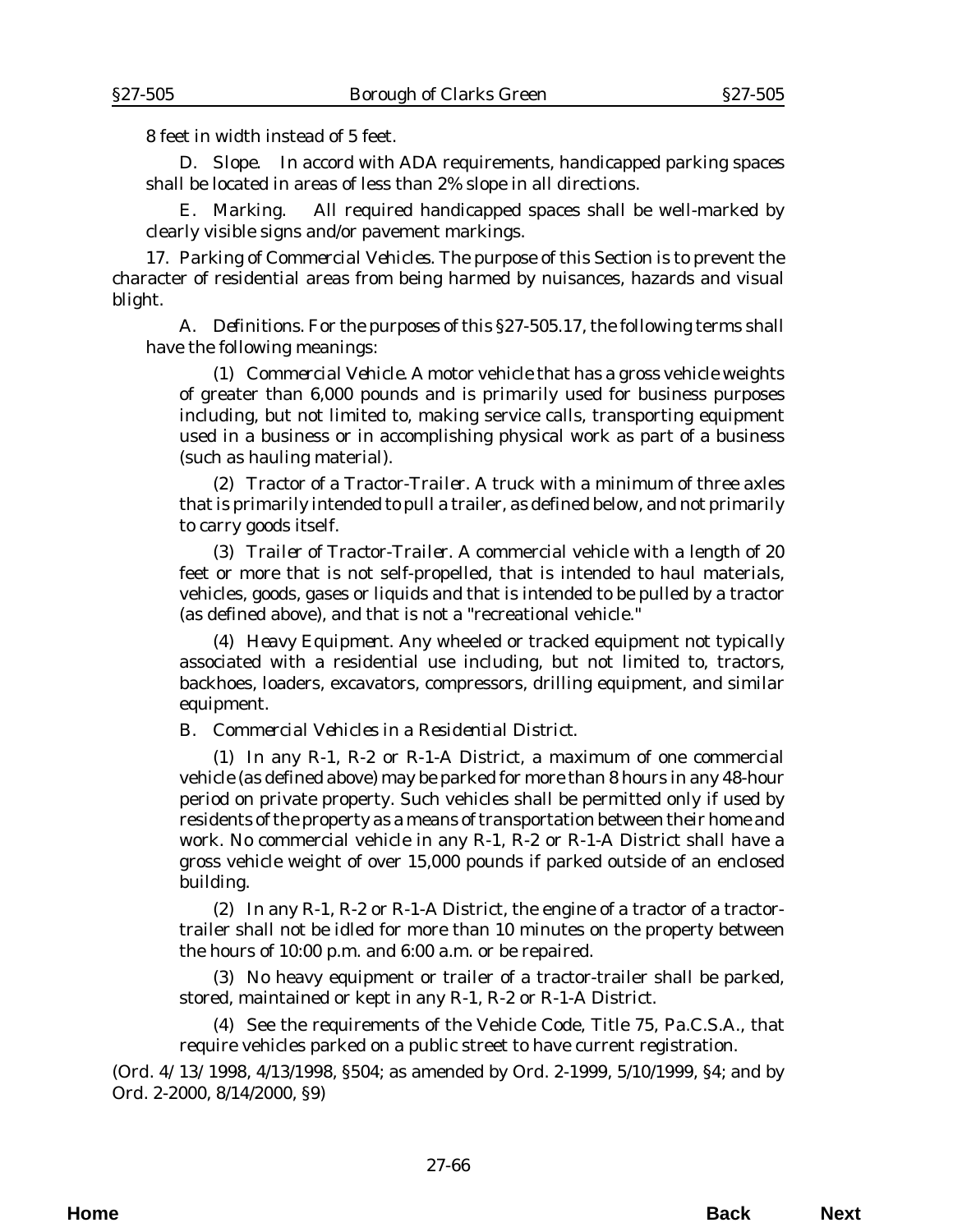#### §27-506 Zoning §27-506

### **§27-506. Signs**.

1. *Permits Required*. No sign shall be erected, altered or relocated except in conformity with this Chapter and until a permit, if required, for same has been issued by the Zoning Officer. For the purpose of this Section, "alter" shall include any change in size or height, and "relocate" shall include any change in the physical location of the sign. The painting, changing of parts and preventive maintenance of signs shall not require a permit.

2. *Signs Requiring No Permits*. The following signs shall be permitted in all Districts and no permits shall be required.

A. *Awning, Canopy, and Marquee Signs*. Signs, not exceeding an aggregate gross surface area of 4 square feet, indicating only the name of the activity conducted on the premises on which the sign is to be located and/or a brief generic description of the business being conducted by the activity. Advertising material of any kind is strictly prohibited on signs affixed to awnings, canopies, and marquees.

B. *Civic and Religious*. Civic and religious organization signs indicating only the organization insignia, name, meeting place, and time. Such signs shall not exceed 2 square feet for each exposed surface and 4 square feet aggregate gross surface area.

C. *Directional or Instructional Signs*. Signs, not exceeding 4 feet in aggregate gross surface area, which provide direction or instruction to guide persons to facilities intended to serve the public, providing that such signs contain no advertising of any kind. Such signs include those identifying rest rooms, public telephones, public walk-ways, affiliation with motor clubs, acceptance of designated credit cards, and other similar signs providing direction or instruction to persons using a facility, but not including those signs accessory to parking areas. Advertising material of any kind is strictly prohibited on directional and instructional signs.

D. *Temporary Real Estate Signs*. Temporary real estate signs advertising the sale, lease, or rent of the premises upon which such sign is located shall be subject to the following:

(1) *Number*. There shall be not more then one temporary real estate sign for each zoning lot except that where a lot abuts two or more streets, additional signs, one oriented to each abutting street, shall be permitted.

(2) *Area*.

(a) *Residential Areas*. In all residential areas, temporary real estate signs shall not exceed 6 square feet in gross surface area of 12 square feet.

(b) *Nonresidential Areas*. In nonresidential areas, temporary real estate signs shall not exceed 16 square feet in gross surface area for each exposed face, nor exceed an aggregate gross surface area of 32 square feet.

(3) *Location*. Temporary real estate signs shall be located only upon the premises for sale, lease, or rent. Such signs may be located in any required yard, but shall not extend over any lot line or within 15 feet of any point of vehicular access from a zoning lot to a public roadway.

(4) *Height*. Temporary real estate signs shall not project higher than 15

**Home Back Next**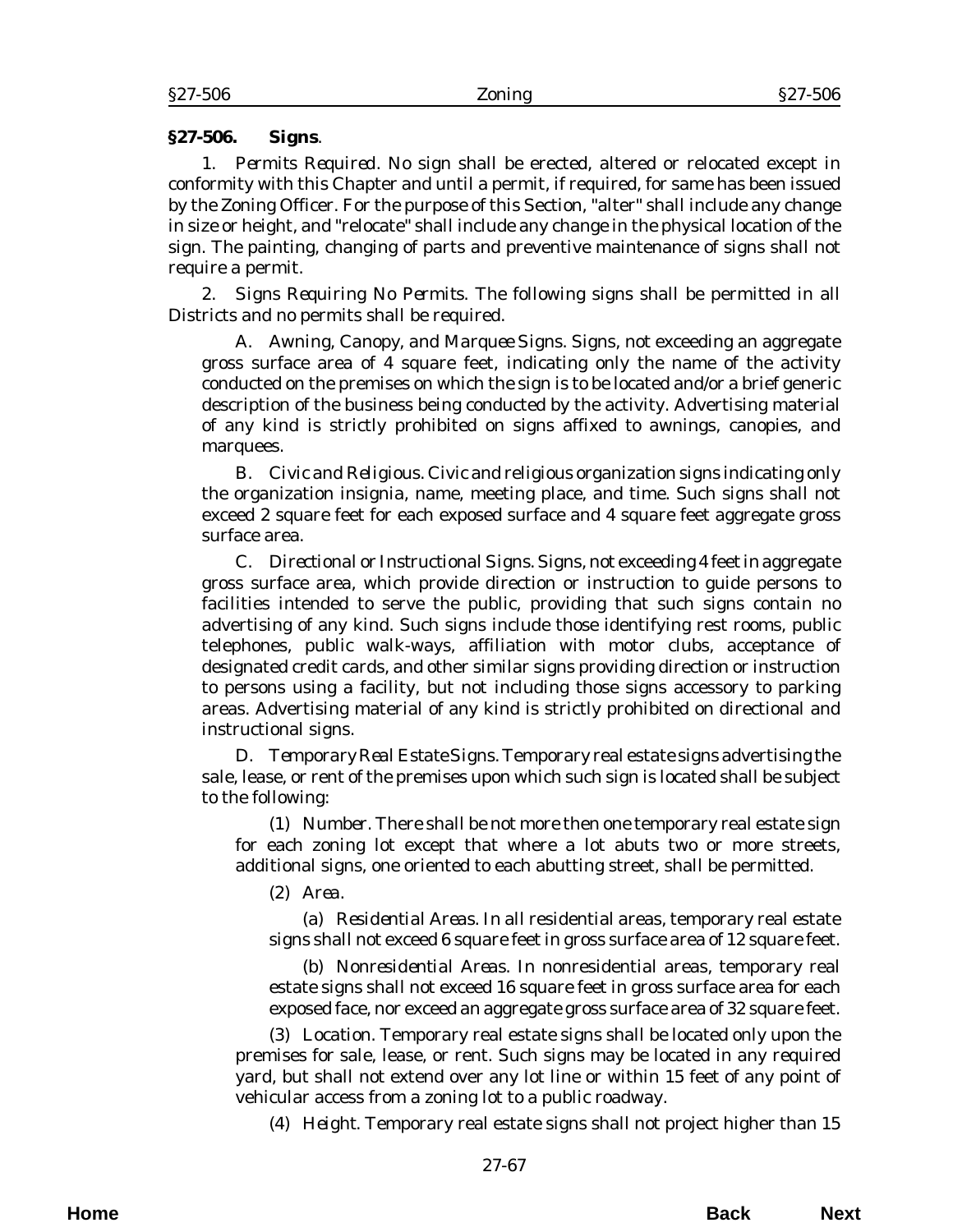feet, as measured from base of sign or grade of the nearest adjacent roadway, whichever is higher.

(5) *Special Conditions*. Temporary real estate signs shall be removed within 7 days of the sale or lease of the premises upon which the sign is located.

E. *Non-Commercial Signs*. Flags, emblems, and insignia of political, professional, religious, educational, or fraternal organizations providing that such flags, emblems, and insignia are displayed for non-commercial purpose.

F. *Governmental Signs*. Governmental signs for control of traffic and other regulatory purposes, street signs, warning signs, railroad crossing signs, and signs of public service companies indicating danger and aids to services or safety which are erected by, or at the order of a public officer or employee in the performance of the officer's or employee's duties.

G. *Holiday Decorations*. Signs or other materials temporarily displayed on traditionally accepted civic, patriotic, or religious holidays related to observance of the civic, patriotic, or religious holiday.

H. *Interior Signs*. Signs which are not visible from the exterior of the building and which are fully located within the interior of any building or stadium, or within an enclosed lobby or court of any building, and signs located within the inner or outer lobby court or entrance of any theater.

I. *Memorial Signs*. Memorial plaques or tablets, grave markers, statutory, or other remembrances of persons or events that are non-commercial in nature.

J. *Name and Address Plates*. Signs identifying single-family and two-family dwellings, not exceeding 2 square feet in gross surface area for each exposed face nor exceeding an aggregate gross surface area of 4 square feet, indicating the name of the occupant and the address of the premises.

K. *No Trespassing, No Hunting, No Fishing, No Dumping, No Parking, No Towing, and Other Similar Signs*. No trespassing, no hunting, no fishing, no dumping, no parking, towing and other similar signs, as set forth in the Vehicle Code, Title 75, Pa.C.S.A., and its regulations and as set forth the Crimes Code, Title 18, Pa.C.S.A, and its regulations, not exceeding 2 square feet in gross surface area for each exposed face nor exceeding an aggregate gross surface area of 4 square feet.

L. *Parking Lot Directional and Instructional Signs*.

(1) *Directional Signs*. Signs designating parking area entrances and exits limited to one sign for each entrance and/or exit and not exceeding 4 square feet in gross surface area for each exposed face. Parking lot directional signs shall not project higher than 5 feet in height, as measured from the established grade of the parking area to which such signs are accessory.

(2) *Instructional Signs*. Signs designating the conditions of use or identity of parking areas and not exceeding 8 square feet in gross surface area for each exposed face nor exceeding an aggregate gross surface area of 16 square feet. Parking lot instructional signs shall not project higher than 10 feet for wall signs and 7 feet for ground signs, as measured from the established grade of the parking area(s) to which such suns are accessory.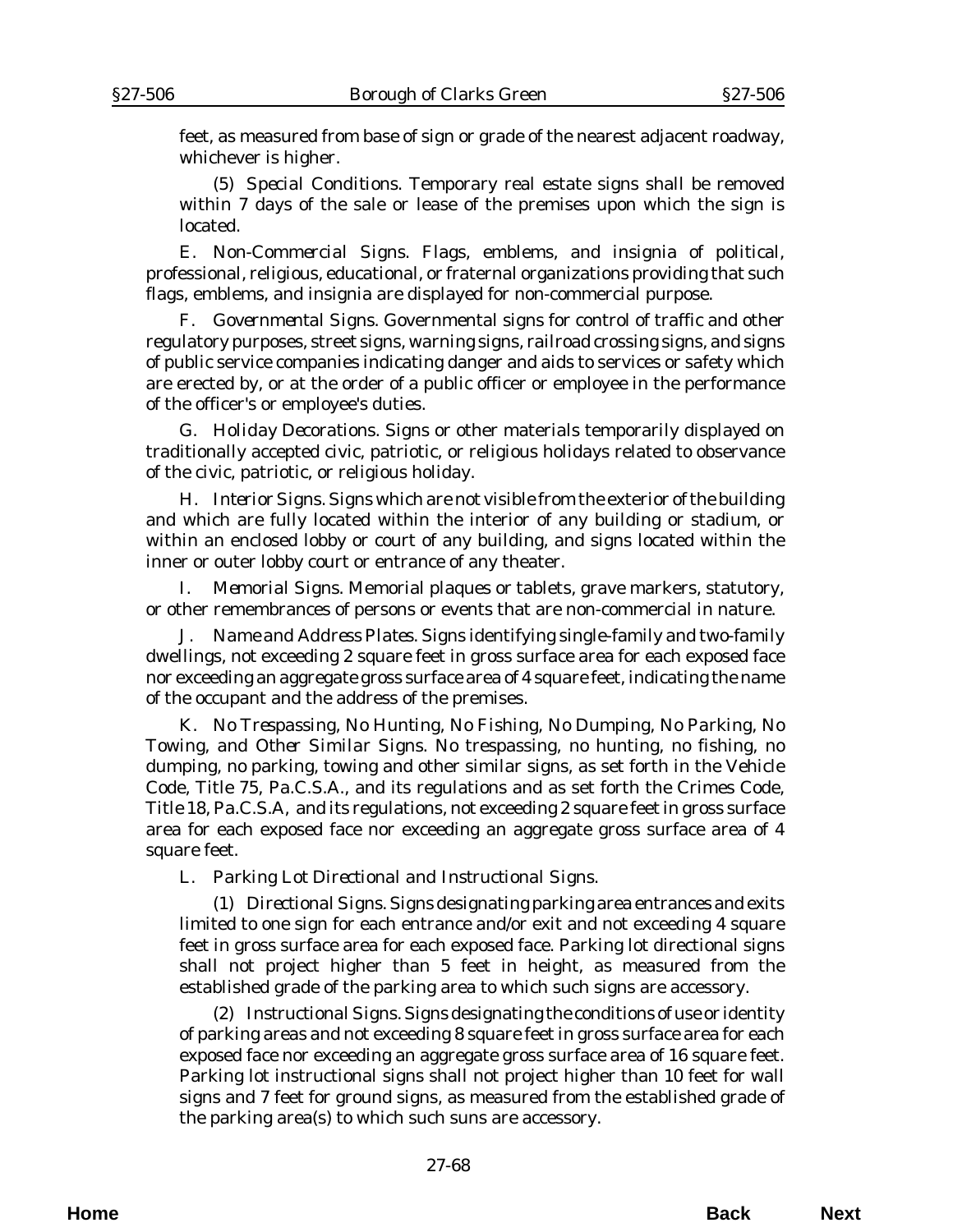M. *Patron Advertising Signs*. Signs erected on the perimeter of an organizational sponsored youth athletic field for the sole purpose of sponsoring or contributing to the organized youth athletic sport. Signs erected for this purpose shall be one sided with a maximum of 32 square feet of gross aggregate surface area. Sponsors advertising on score boards may not exceed 25% of the surface area of the score board.

N. *Plaques*. Plaques, nameplates, or memorial signs, directly attached or affixed to the exterior walls of a building, not exceeding 4 square feet in aggregate gross surface area.

O. *Public Notices*. Official notices posted by public officers or employees in the performance of the officer's or employee's duties.

P. *Public Signs*. Signs required by governmental bodies or specifically authorized for a public purpose by any law, statute, or ordinance. Such public signs may be on any type, number, area, height, location, or illumination as required by law, statute, or ordinance.

Q. *Signs on Vehicles*. Signs placed on or affixed to vehicles and/or trailers where the sign is incidental to the primary use of the vehicle or trailer. However, this is not in any way intended to permit signs placed on or affixed to vehicles and/or trailers, which are parked on a public right-of-way, public property, or private property so as to be visible from a public right-of-way where the apparent purpose is to advertise a product or direct people to a business or activity located on the same or nearly property.

R. *Symbols or Insignia*. Religious symbols, commemorative plaques of recognized historical agencies, or identification emblems of religious orders or historical agencies not exceeding 2 square feet in gross surface area for each exposed face not exceeding 4 square feet in aggregate gross surface area.

S. *Vending Machine Signs*. Permanent, non-flashing signs on vending machines, gasoline pumps, ice or mills containers, or other similar machines indicating only the contents of such devices, the pricing of the contents contained within, directional or instructional information as to use, and other similar information as to the use, and other similar information not exceeding 4 square feet in gross surface area for each exposed face not exceeding an aggregate gross surface area of 8 square feet on each machine.

T. *Warning Signs*. Signs warning the public of the existence of danger, but containing no advertising material; to be removed within 3 days upon the subsidence of danger. Such warning signs may be of any type, number, area, height, location, or illumination as deemed necessary to warn the public of the existence of danger.

U. *Window Signs*. Signs displayed in windows shall not exceed 25% of the window area of the building but not a total area of 40 square feet and shall not advertise any business, service or product not located, provided or sold on the premises.

3. *General Sign Regulations.* The following regulations shall apply to all signs:

A. With the exception of billboards, a sign shall be permitted only in connection with the permitted use on the premises.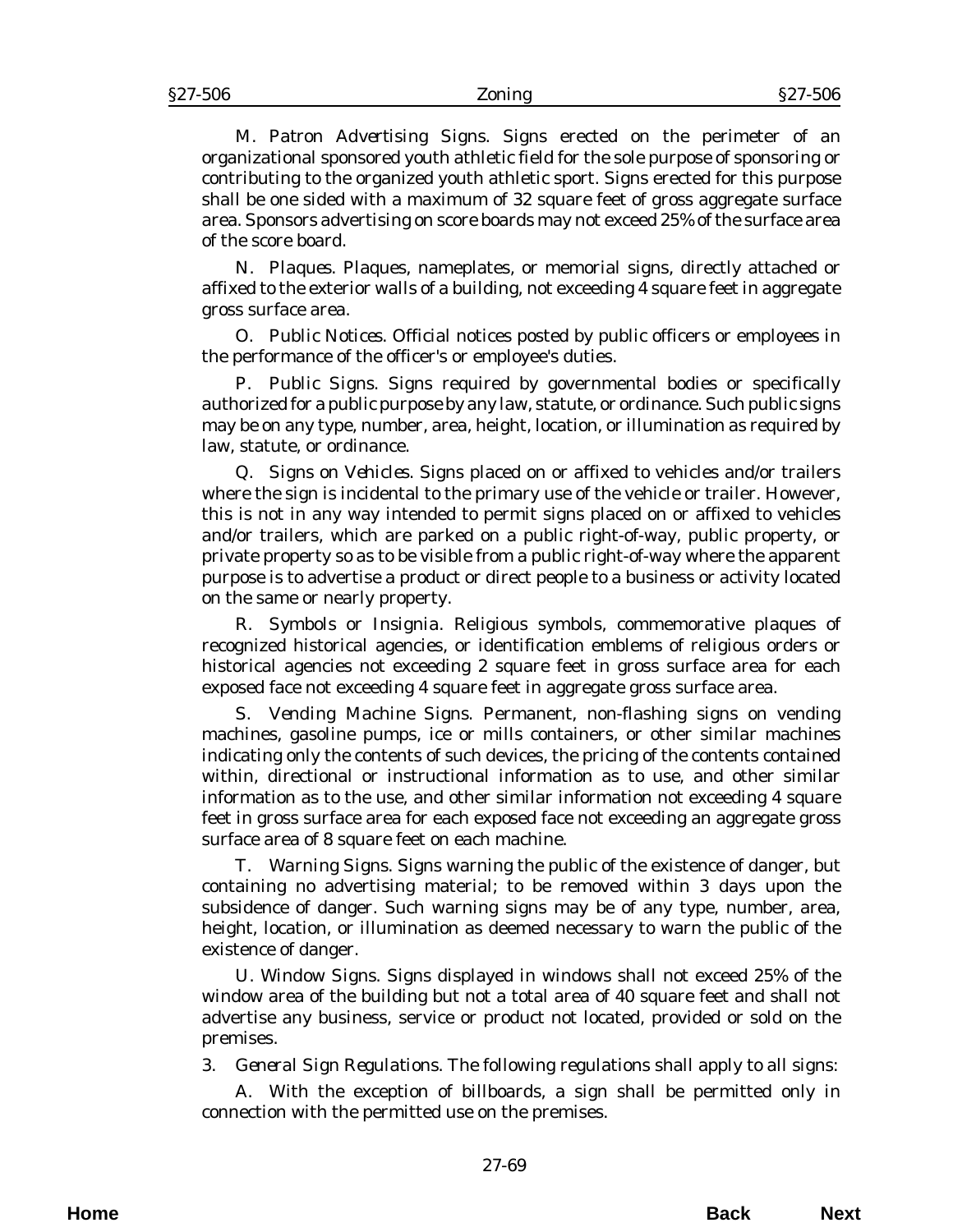B. All signs shall be removed when the reasons for their erection no longer apply. The Zoning Officer may identify such signs and notify the property owner of the violation and establish a reasonable time period for the removal of the sign. If such sign is not removed within said time period, the property owner shall be subject to the fines and penalty provisions for violation of this Chapter.

C. Signs shall not be permitted on the roof or above the roof line of the building to which they are attached.

D. Banners, pennants, streamers, balloons and other gas-filled figures, and similar displays shall not be permitted.

E. Signs other than official traffic signs shall comply with the required side yard setbacks as established for principal structures in the subject Zoning District.

F. Signs other than official traffic signs shall not project into, onto, or over any public sidewalk, right-of-way or alley and shall not be erected, installed, maintained or replaced so as to be a hazard to the users of a public sidewalk, rightof-way or alley.

G. No signs shall be erected, installed, or maintained in a location which will constitute an obstruction to vision or endanger the safety of the traveling public.

H. No sign, except a public sign, visible from a public street, shall use the words "stop," "danger," or any other word, phrase, symbol or character which could be interpreted by a motorist as being a public safety warning or traffic sign.

I. No sign shall be so constructed, erected, or located which would create a safety hazard by obstructing the visibility of a motorist or pedestrian proceeding along the public way or entering or leaving a parking lot or any road intersection.

J. No revolving sign or any other type of moving animated or electronic message sign shall be permitted with the exception of barber poles and time and temperature indicators.

K. No sign shall be attached to any tree, fence, or other object not specifically intended for sign support except for "no trespassing" signs, legal warning or other private signs not exceeding 2 square feet in surface area. No sign shall be attached to any utility pole.

L. Freestanding signs and sign structures shall not exceed a height of 15 feet from the average natural grade measured to the top of the sign.

M. All signs, with the exception of permitted temporary signs, shall be permanently attached to the ground or a structure. Portable signs shall not be permitted except in accord with §27-506.9 and §27-506.11 of this Chapter.

N. Signs shall be constructed of durable material and be maintained in good condition.

O. Signs shall be illuminated only by a steady, stationary (excepting for indicators of time and temperature), shielded light source directed solely at the sign, or internal to it, without causing glare for motorists, pedestrians or neighboring premises. No interior or exterior light shall be permitted that by reason of intensity, color, location, movement or direction of its beam may interfere with public safety. This shall include flashing, oscillating, and spot lights when improperly placed. No sign shall resemble traffic signals.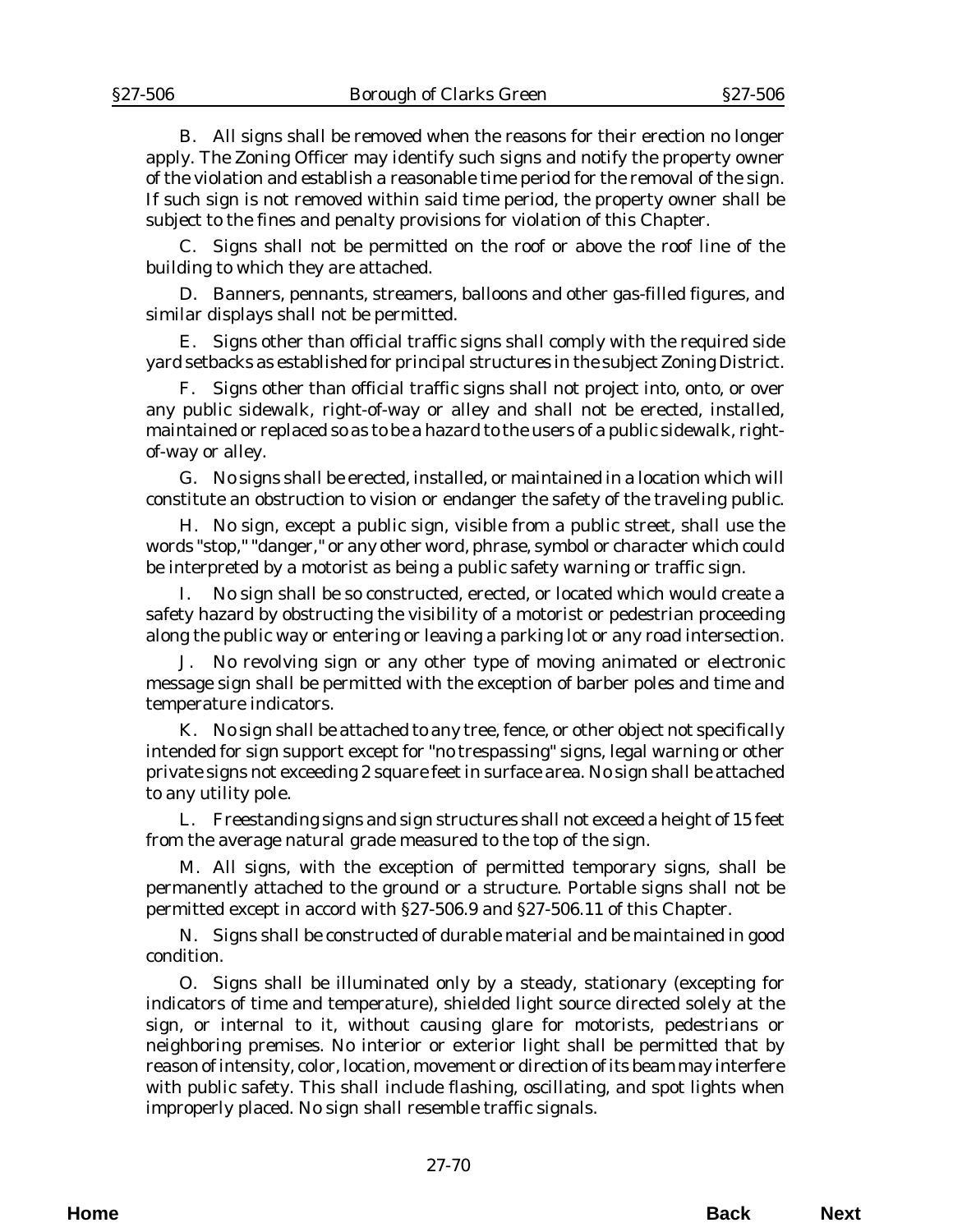P. Signs placed on or affixed to vehicles and/or trailers which are parked on a public right-of-way, public property or private property, so as to be visible from a public right-of-way where the apparent purpose is to advertise a product or direct people to a business or activity located on the same or other property shall not be permitted.

4. *Business and Institutional Signs*. Freestanding, overhanging and facade signs shall be permitted for the identification of any business, profession, manufacturing or other commercial establishment (hereinafter referred to as "business"); or any public or semi-public use, school, church, hospital or similar institution (hereinafter referred to as "institution"), which is permitted in accord with this Chapter. Such signs may only be placed on and maintained by the said owner, lessee or occupant of land upon which is located the main office or principal place of "business" or "institution" or where a branch office, store, warehouse or other principal permitted facility is maintained by said owner, lessee or occupant. In the case of freestanding and overhanging signs, advertising material may be shown on each side of the sign.

A. *Freestanding and Facade Signs*. Not more than one freestanding sign *or* one facade sign shall be permitted along each road frontage of the subject parcel. The surface area of each sign face of a freestanding sign shall not exceed 2 square feet for each lineal foot of horizontal building facade length along the road frontage, but not to exceed 40 square feet. A facade sign shall only be attached to the facade of the building which abuts a public road right-of-way, shall be attached directly to and in the same plane of the facade and shall not project more than 6 inches from the facade. The total aggregate surface area of the facade sign shall not exceed 10% of the facade area along the road frontage, but not to exceed a maximum of 40 square feet.

B. *Overhanging Signs*. Overhanging signs shall not be permitted.

C. *Facade Sign*. In addition to the signs permitted in subsection .A and subsection .B, "business" or "institution" signs may be attached to the facade principal structure.

D. *Sign Text*. The text on any sign permitted by this Section shall not contain information or advertising for any product not sold or any service not provided on the premises.

E. *Canopy and Awning*. In addition to the other signs permitted by this Section, a canopy or awning shall be permitted provided the lowest part of the canopy or awning is not less than 8 feet above the sidewalk and bears no text or other advertising except the name of the "business" or "institution," and shall be fully supported by attachment to the building and no posts to the sidewalk or which encroach on the sidewalk or into any public road right-of-way shall be permitted.

F. *Bulletin Boards*. One bulletin board sign, not to exceed 12 square feet in surface area for each sign face, shall be permitted for schools, churches, public buildings and similar institutional uses. Said sign to be used solely for the display of information applicable only to the subject use.

G. *Directional Signs*. Signs giving directions to a public or semi-public use not located on Abington Road or Grove Street, provided that the sign surface area does not exceed 4 square feet. Such signs shall be limited to one per establishment and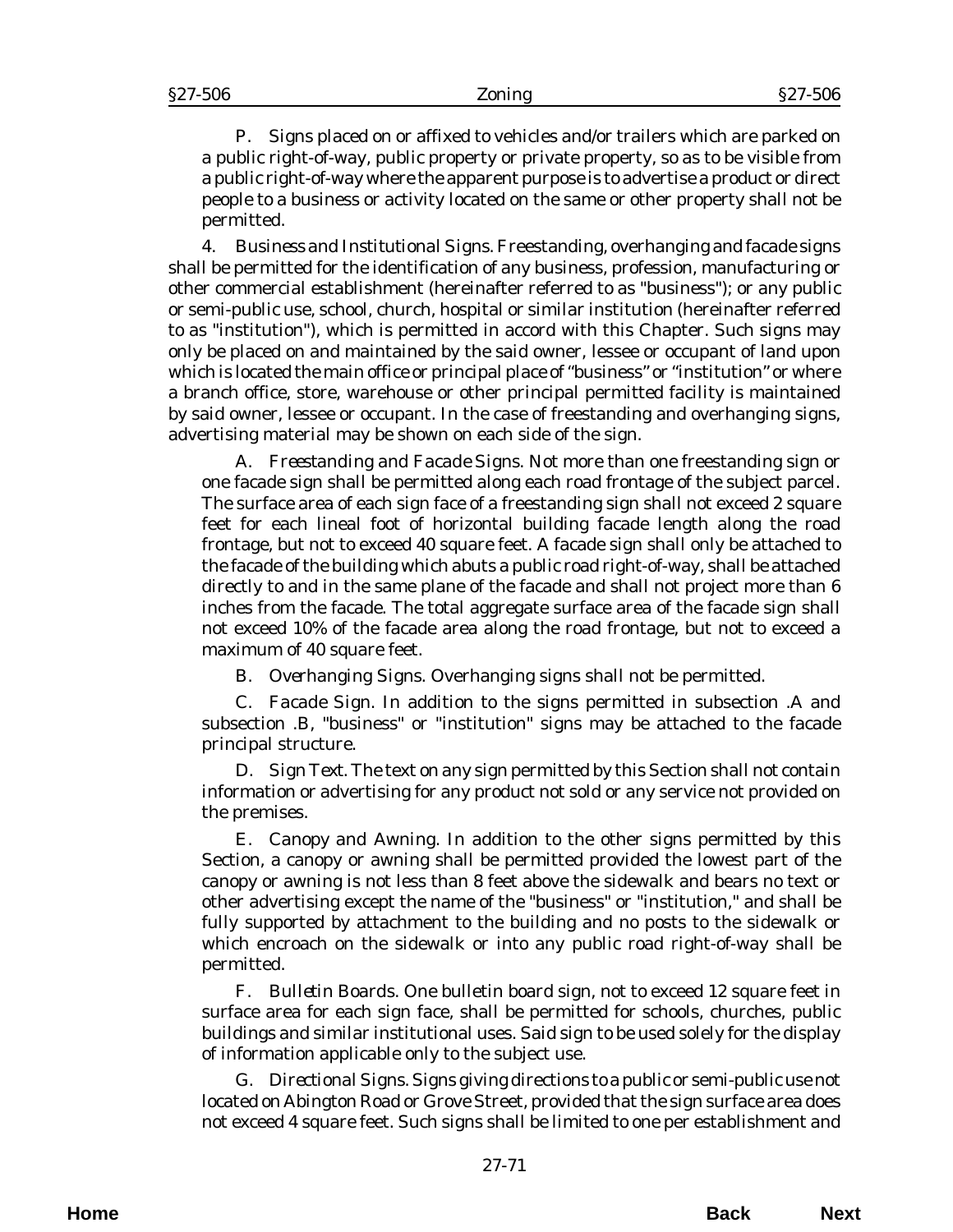the written permission of the property owner upon whose premises the sign is erected shall be required.

5. *Billboards*. The following regulations shall apply to all billboards:

A. Billboard shall comply with all applicable State and Federal regulations governing outdoor advertising.

B. Billboards shall be permitted in the C-General Commercial District only.

C. A billboard may only be erected on a lot or parcel of property which fronts on East Grove Street.

D. Not more than one billboard shall be erected on any lot or parcel of property; and in no case shall a billboard be located closer than 300 feet to any other billboard.

E. No billboard shall exceed 200 square feet in surface area.

F. All billboards shall maintain a side yard setback of not less than 25 feet; and shall be located not less than 30 feet, nor more than 75 feet, from the adjoining public road right-of-way line.

G. No billboard shall be attached to or erected on any other building or structure.

6. *Home Occupation Signs*. Home occupation or nameplate signs displaying the name and address of the occupant or the profession or activity of the occupant of a dwelling unit shall be permitted provided that not more than one such sign shall be erected for on any premises. The surface area of each sign face shall not exceed 2 square feet; and the sign shall meet the setback requirements for principal structures in the subject district.

7. *Residential Development and Multi-Family Project Signs.* The following signs shall be permitted:

A. Free-standing real estate signs for advertising the sale or rental of the premises upon which the sign is erected, provided that the sign surface area does not exceed 32 square feet, that there shall be no more than one such sign on any one lot on the same street frontage. For the purpose of this Chapter, multi-family dwelling units shall not be advertised by such real estate signs for more than 12 months after building construction is completed.

B. Directional signs, not to exceed a surface area of 2 square feet, erected within the project to direct persons to a rental office or sample apartment.

C. Facade signs to identify the individual buildings within the project, provided such signs do not exceed 6 square feet and are limited to one per building and are attached to the building facade.

8. *Shopping Center or Multiple Commercial or Institutional Occupant Signs*.

A. One free standing sign identifying the multiple occupant building is permitted on the premises of such project and one sign identifying each business or profession located in the building is permitted provided the total sign surface area does not exceed 32 square feet. All such signs shall be attached to the same frame.

B. In addition, one sign for each occupant of the building may be attached to the principal stricture provided such signs do not exceed 6 square feet and are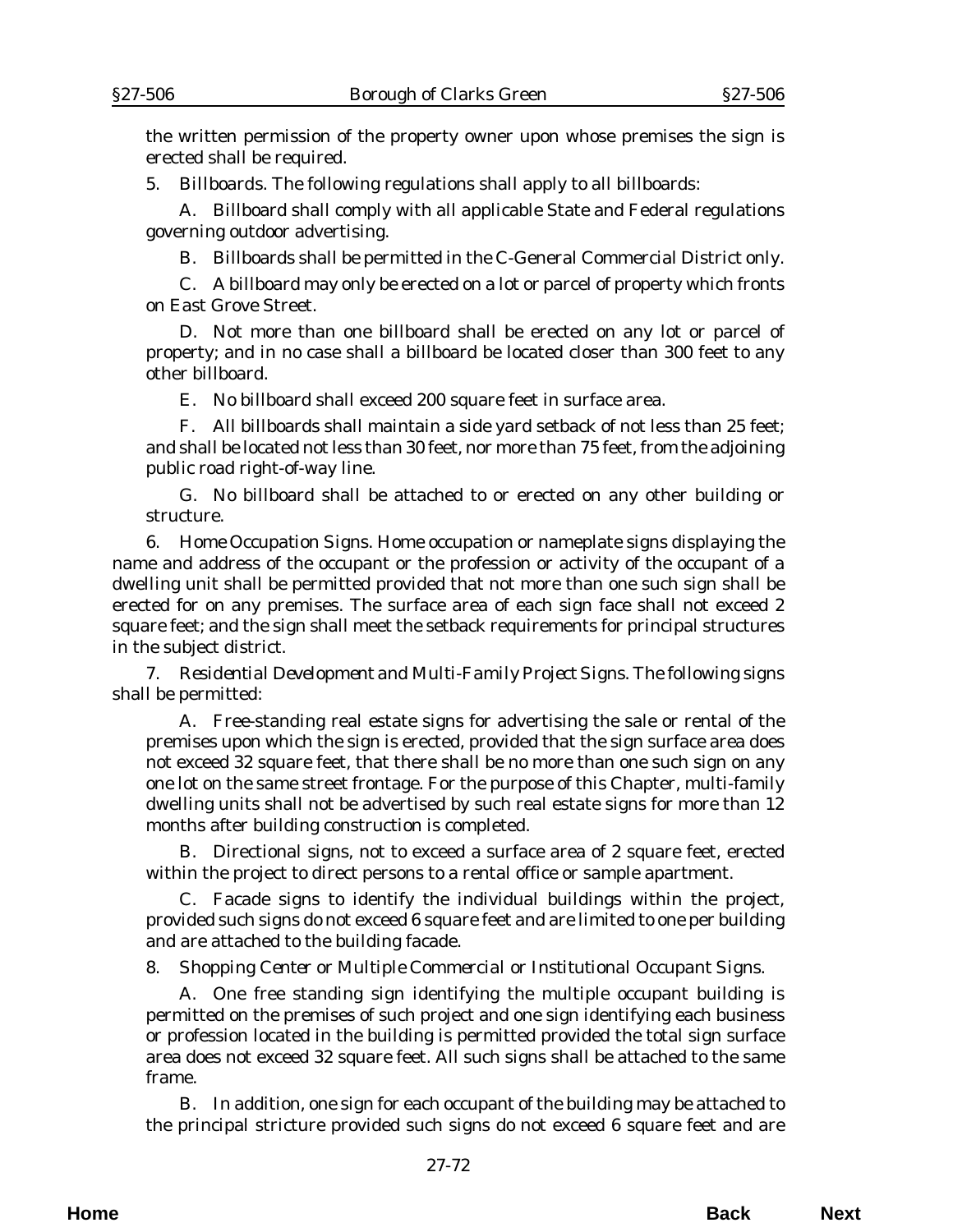limited to one per building and are attached to the building facade.

9. *Temporary Sign and Displays*. Banners, pennants, streamers, balloons and other gas-flied figures, and similar displays shall be permitted for activities conducted by charitable groups or government agencies. Banners shall not exceed 32 square feet in total surface area. Such signs shall not be erected more than 1 week prior to the activity and shall be permitted for the length of the activity, but in no case exceeding 21 days. Temporary signs announcing a campaign, drive or event of a civic, nonprofit, educational or religious organization, provided such sign shall not exceed 120 square feet in sign surface area. Such signs shall not be erected more than 2 weeks prior to the function and shall be removed immediately upon the completion of the function. All such signs shall also comply with any requirements of PennDOT.

10. *Political Signs.* The erection of political campaign signs advertising a candidate for a governmental election shall be permitted in any district in accord with the standards in this Section. All such signs shall be removed within 7 days following the election for which the signs were erected.

11. *Sandwich Board Signs*. Sandwich board signs shall not be permitted.

## 12. *Non-Conforming Signs*.

A. *Legal, Non-Conforming Signs*. Any sign lawfully existing or under construction on the effective date of this Chapter, which does not conform to one or more of the provisions of this Chapter, may be continued in operation and maintained indefinitely as a legal non-conforming sign subject to compliance with the requirements of subsection .12.B.

B. *Maintenance and Repair of Legal Non-Conforming Signs*. Normal maintenance of legal non-conforming signs, including changing of copy, necessary repairs, and incidental alterations which do not extend or intensify the nonconforming features of the sign, shall be permitted. However, no alteration, enlargement, or extension shall be made to a legal non-conforming sign unless the alteration, enlargement, or extension will result in the elimination of the nonconforming features of the sign. If a legal non-conforming sign is damaged or destroyed by any means to the extent of 50% or more of its replacement value at the time, the sign may not be rebuilt to its original condition and may not continue to be displayed.

#### 13. *Removal of Certain Signs*.

A. *Non-Conforming Signs*. If the Zoning Officer shall find that any nonconforming sign, except for those legal non-conforming signs as specified in subsection .12 is displayed, he shall give written notice to the owners, agent, or person having the beneficial interest in the building or the premises on which such sign is located. Removal of the sign shall be effected within 10 days after receipt of the notice from the Zoning Officer. If such sign is not removed after the conclusion of such 10-day period, the Zoning Officer is hereby authorized to cause the sign to be removed forthwith at the expense of the owner, agent, or person having the beneficial interest in the building or premises on which such sign is located.

B. *Obsolete Signs.* Any sign, whether existing on or erected after the effective date of this Chapter, which advertises a business no longer being conducted or a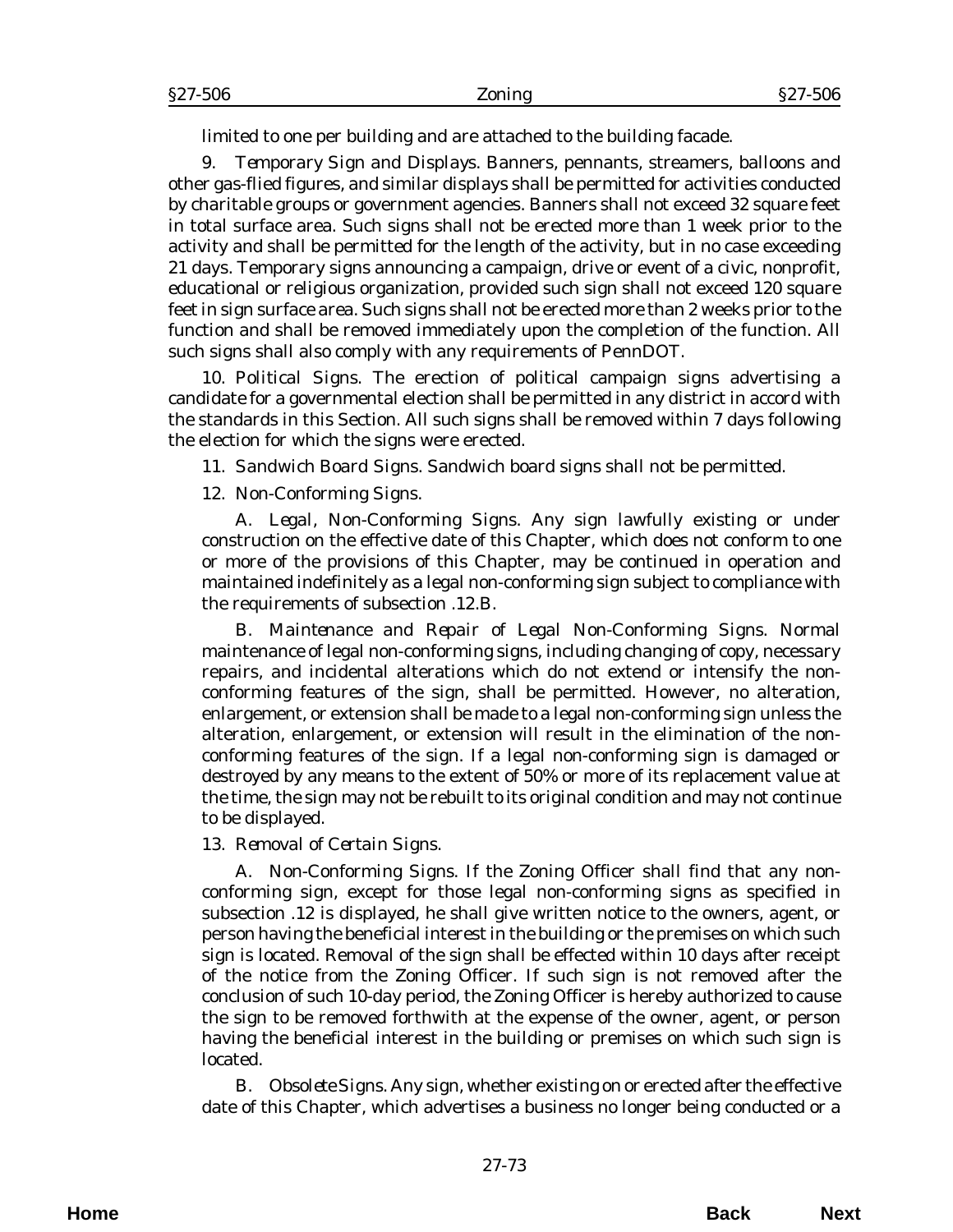product no longer being offered for sale in or from the premises on which the sign is located, shall be removed within 90 days upon the cessation of such business or sale of such product by the owner, agent, or person having the beneficial interest in the building or premises on which such sign is located. If the Zoning Officer shall find that any such sign advertising a business no longer being conducted or a product no longer being offered for sale in or from the premises on which the sign is located has not been removed within 90 days upon the cessation of such business or sale of such product, he shall give written notices to the owner, agent, or person having the beneficial interest in the building or the premises on which such sign is located. Removal of the sign shall be affected within 10 days after receipt of the notice from the Zoning Officer. If such sign is not removed after the conclusion of such 10-day period, the Zoning Officer is hereby authorized to cause the sign to be removed forthwith at the expense of the owner, agent, or person having the beneficial interest in the building or premises on which such sign is located.

C. *Unsafe Signs.* If the Zoning Officer shall find that any sign is unsafe or insecure, or is a menace to the public, he shall give written notice to the owner, agent, or person having the beneficial interest in the building or the premises on which such sign is located. Correction to the condition which caused the Zoning Officer to give such notice shall be effected within 10 days after receipt of the notice. If such condition is not corrected after the conclusion of such 10-day period, the Zoning Officer is hereby authorized to cause the sign to be removed forthwith at the expense of the owner, agent, or person having the beneficial interest in the building or premises on which such sign is located. Notwithstanding, the foregoing provisions, the Zoning Officer is authorized to cause any sign to be removed summarily and without notice, at the expense of the owner, agent, or person having the beneficial interest in the building or premises on which such sign is located, whenever the Zoning Officer determines that such sign is an immediate peril to persons or property.

14. *Temporary Yard or Garage Sale, Open House, or Auction Signs*. Temporary yard sale or garage sale, open house, or auction signs advertising the sale of items and the sales location shall be subject to the following:

A. *Number*. There shall not be more then three such signs for each location of a sale.

B. *Area*. In all zoning districts no such sign shall exceed 4 square feet in size.

C. *Location*. Such signs may not be located within the street or road right-of way. No sign may be placed on a utility or municipality owned pole or structure. Such signs shall be self-supported and shall not create a public hazard.

D. *Height.* Such signs shall not exceed 30 inches in height.

E. *Timing*. Such signs may be erected no sooner than 7 days before the sale and must be removed no later than 3 days after the sale. No such sign shall remain erected for a period longer than 10 days.

6. *Sidewalks*. In cases where sidewalks exist in the Borough, all development, including but not limited to, residential and commercial uses and new construction, additions to existing structures, and reconstruction, shall only be undertaken in such manner as to preserve the existing sidewalks or to reconstruct to Borough standards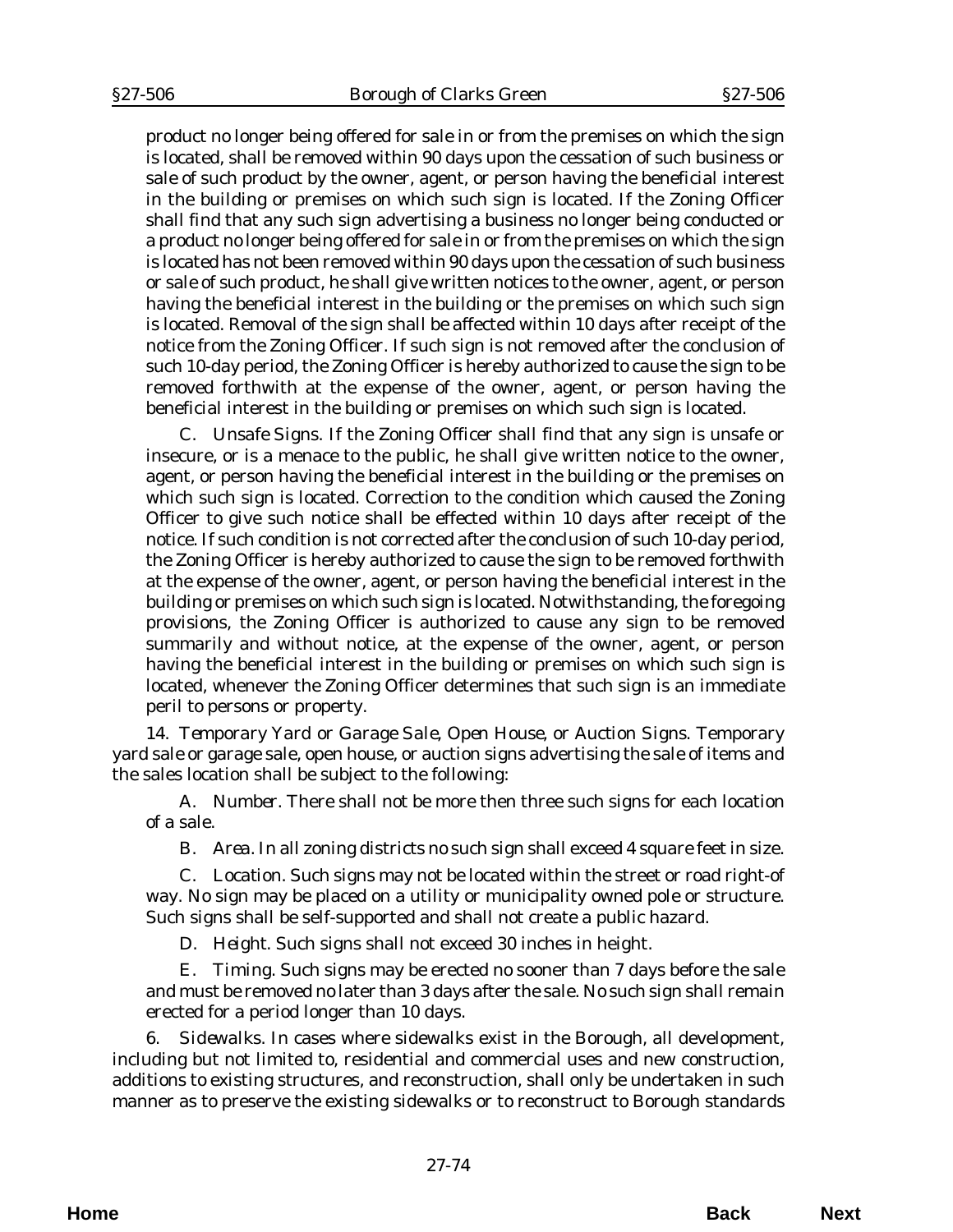any sidewalks which are disturbed. (*Ord. 4/13/1998*, 4/13/1998, §505)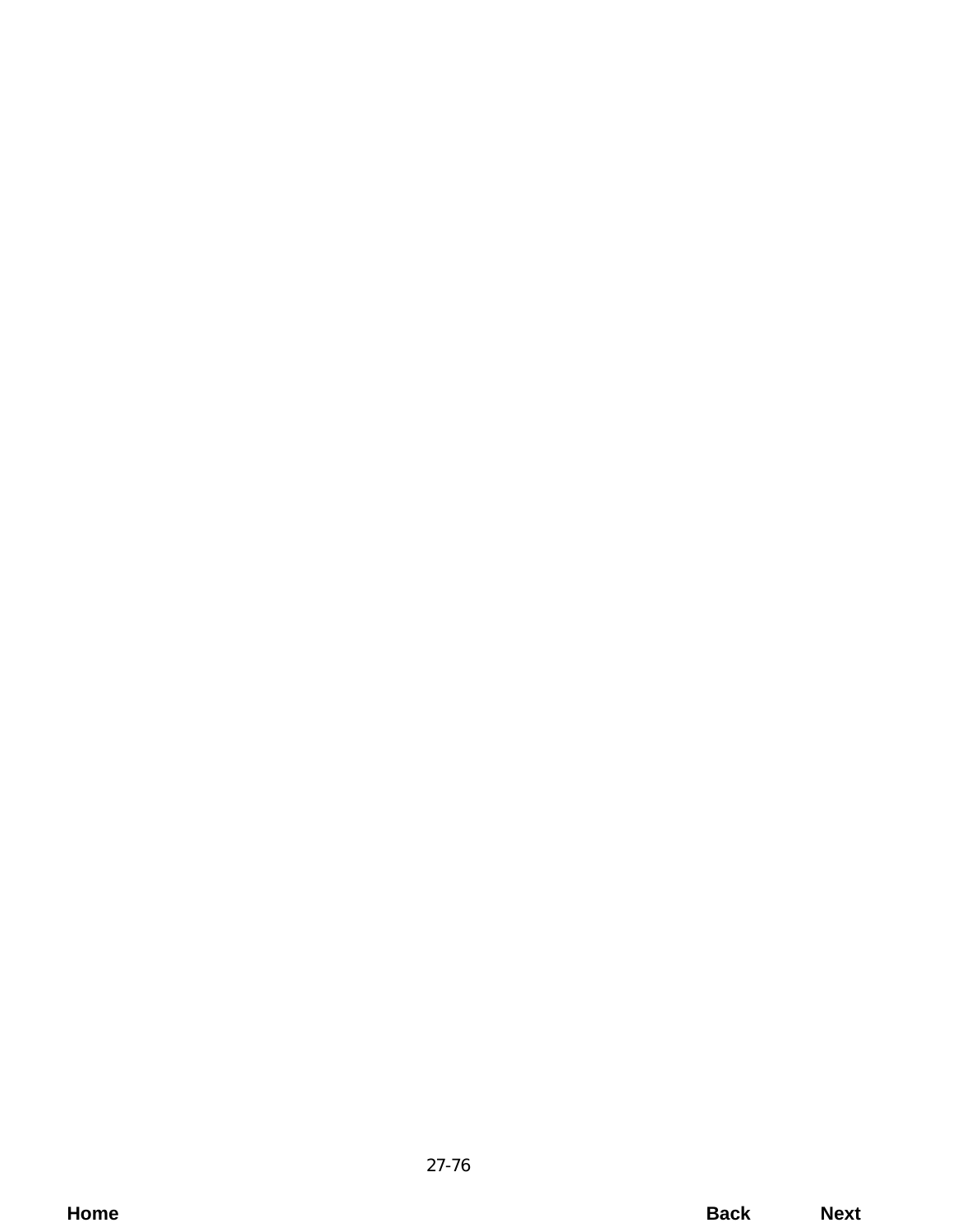## **Part 6**

# **Residential Standards**

## **§27-601. Cluster Residential Development**.

Cluster residential development is permitted in the R-1-A District and, in addition to the other applicable criteria in this Chapter, the following standards shall apply:

A. *Applications*. Cluster development applications shall be processed concurrently with the subdivision approval procedures set forth in the Borough Subdivision and Land Development Ordinance [Chapter 22] and all applicable development requirements of said ordinance shall apply.

B. *Minimum Size*. A minimum parcel size of 2 acres shall be required and all lands, including open space, proposed for a cluster development shall be contiguous.

C. *Individual Lots and Density*. Individual building lots may be reduced to a size of 5,000 square feet; however, the overall density on the parcel shall be maintained as required by this Chapter. The number of units permitted shall be determined by one of the following two methods:

(1) The applicant shall submit a subdivision plan for the parcel as if it were to be developed in accord with all the standards and requirements in this Chapter and the Borough Subdivision and Land Development Ordinance [Chapter 22] for a normal (i.e., non-cluster) single-family residential subdivision served by the Borough water supply and the Borough sewage disposal system. Any lot which, due to slope, soil, wetlands or other limitation, does not contain a suitable area for erecting a dwelling and associated improvements using normal development and building practices, shall not be considered a "buildable lot" for the purposes of this Section; and such determination shall be made by the Borough.

(2) Deduct the following areas:

(a) Land contained within public rights-of-way.

(b) Land contained within the rights-of-way of existing or proposed private streets and parking areas (where formal rights-of-way are not involved the width of the street shall be assumed as 50 feet wide).

(c) Land contained within the boundaries of easements previously granted to public utility corporations providing electrical or telephone service, and any petroleum products pipeline rights-of-way; and any petroleum products pipeline and railroad rights-of-way.

(d) The area of water bodies including lakes, ponds and streams (measured to the normal high water mark on each side), wetlands; quarries; areas with slope in excess of 24% or greater; and areas used for improvements, from the total area of the project parcel and multiply the remainder by one unit per 1 acre.

- D. *General Planning Criteria*.
	- (1) Individual lots, buildings, streets, and parking areas shall be designed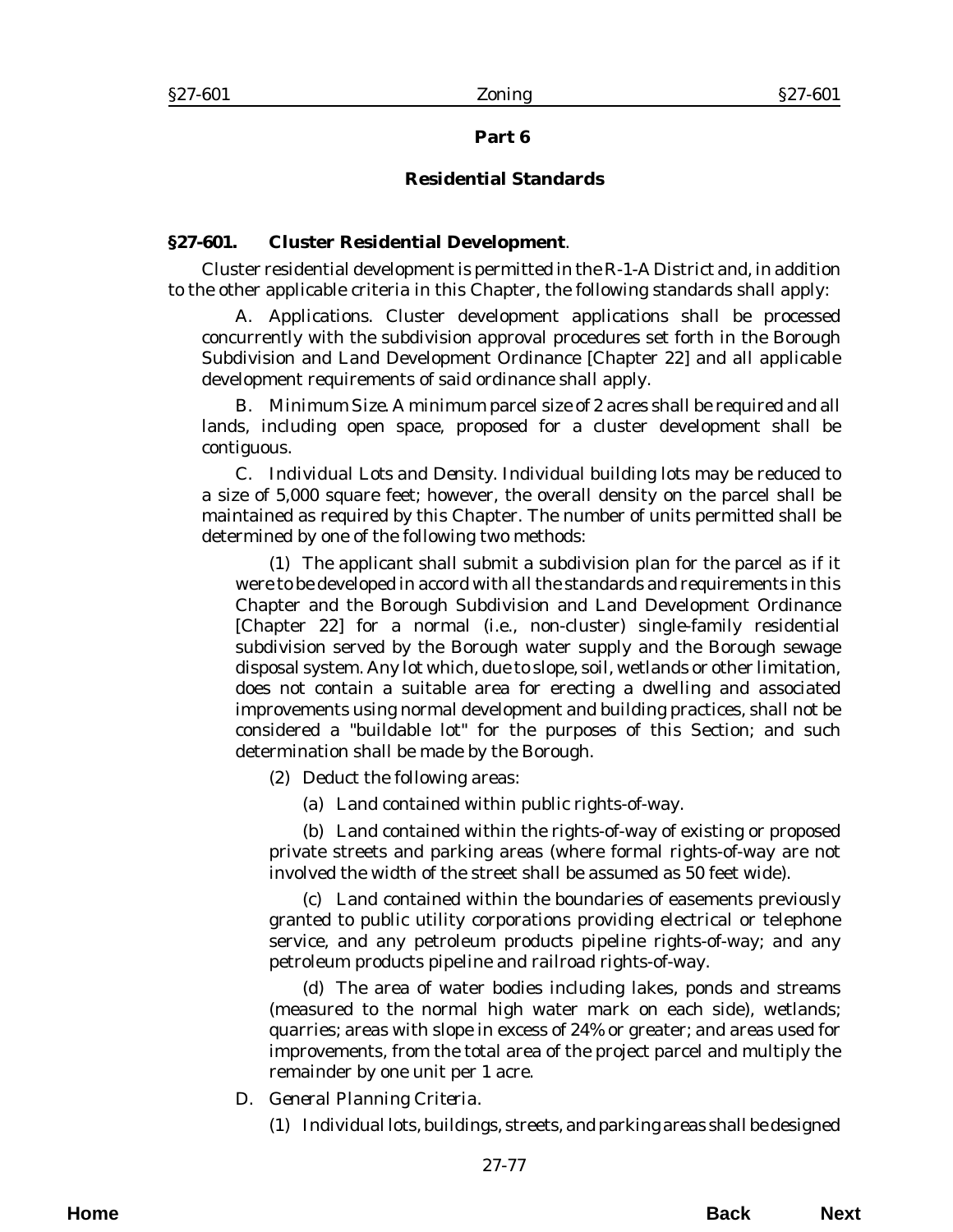and situated to minimize alteration of the natural site features.

(2) Cluster open space shall include irreplaceable natural features located in the tract (such as, but not limited to, stream beds, significant stands of trees, individual trees of significant size, and rock outcroppings).

(3) Individual lots, buildings, and units shall be arranged and situated to relate to surrounding properties, to improve the view from and the view of buildings, and to lessen area devoted to motor vehicle access.

(4) Diversity and originality in lot layout shall be encouraged to achieve the best possible relationship between development and the land.

(5) Special attention shall be given to stormwater management due to existing stormwater problems in the Borough; and special controls may be required.

E. *Open Space and Improvements*. All areas of a cluster development not conveyed to individual lot owners and not occupied by required or proposed development improvements shall be dedicated in perpetuity as permanent open space to be used for the sole benefit and enjoyment of the residents of the development.

(1) *Open Space Characteristics*.

(a) A minimum of 25% of the gross area of the project parcel shall remain as open space and the location and configuration of the open space shall be suitable for recreation purposes and shall be approved by the Borough.

(b) The buffer area required by subsection .J shall be considered open space for the purposes of this Section.

(c) Open space areas shall be part of the project parcel and shall be contiguous and shall be maintained as open space and may not be separately sold, subdivided, developed or used to meet open space requirements for other developments.

(d) At least 50% of the open space shall be usable for active recreation purposes and shall not include wetlands, quarries, slopes in excess of 24% or otherwise unusable areas. Open space areas shall be dedicated and preserved as follows.

(2) *Dedication and Ownership*. Ownership and maintenance of open space, common property and improvements shall be in accord with Part 10 of this Chapter.

F. *Minimum Lot Dimensions*. Minimum lot dimensions shall comply with the Schedule of Development Standards in Part 4 of this Chapter.

G. *Water Supply*. The cluster development shall be served by the Borough public water supply system.

H. *Sewage Disposal*. The cluster development shall be served by the Borough sewage disposal system.

Lot Access. Access for individual building lots shall be provided by development roads only and no individual driveways shall be permitted to encroach upon any public road right-of-way.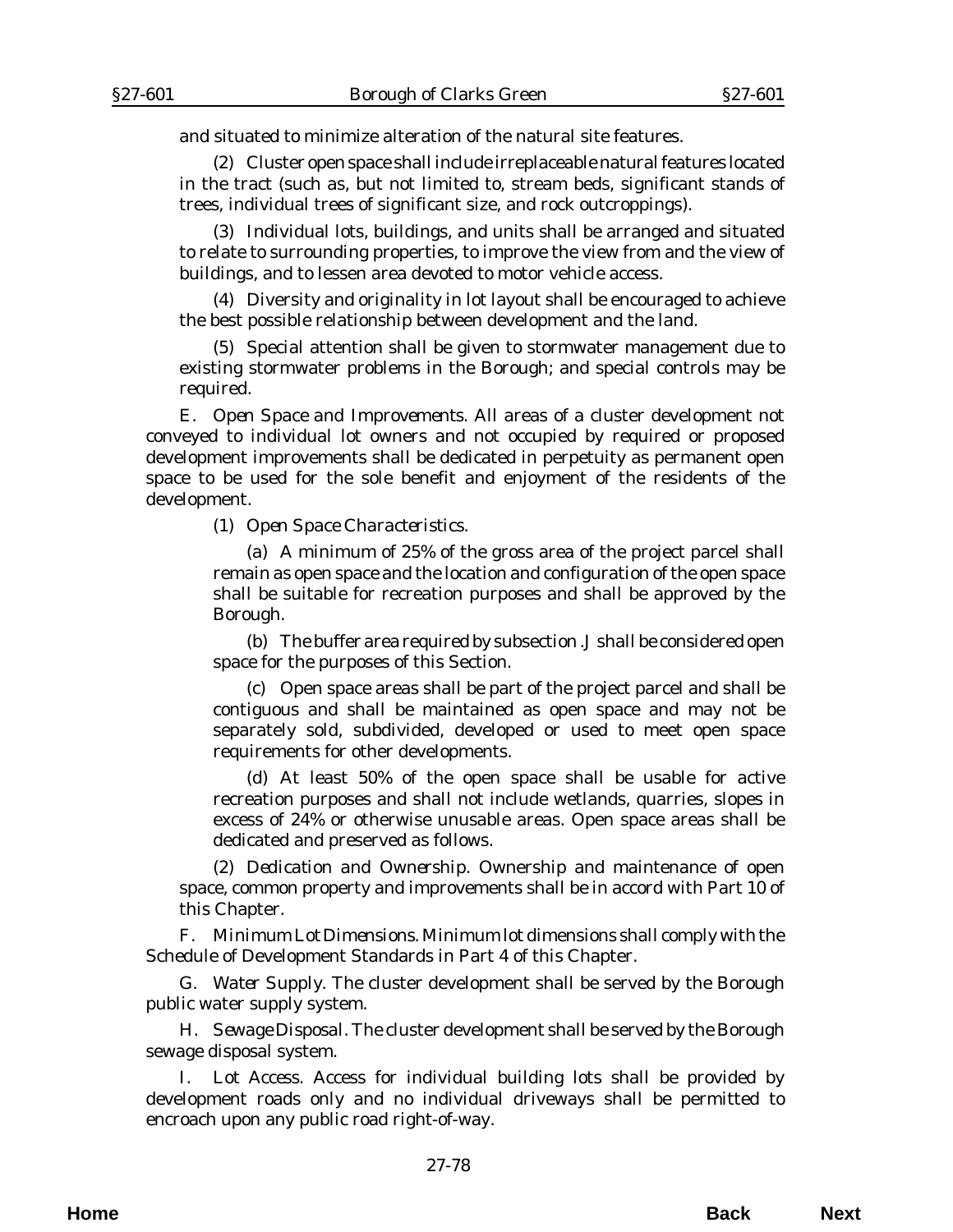J. *Buffer.* A buffer area of 50 feet shall be provided between individual building lots and exterior property lines and/or any public road right-of-way.

K. *Accessory Structures*. Setbacks for accessory structures shall meet the setbacks for principal structures.

(*Ord. 4/13/1998*, 4/13/1998, §601)

### **§27-602. Two-Family Dwellings**.

Where permitted by the schedule of uses, two-family dwellings shall comply with the requirements of this Section and other applicable standards in this Chapter.

A. *Unit Size*. Each unit in a two-family dwelling shall contain a minimum of 700 square feet of habitable indoor heated floor area.

B. *Common Wall*. In cases where a two-family dwelling is a duplex involving a common (i.e., party) wall and common property line, said wall shall be located on the common property line separating the adjoining lots. The area of each lot shall not be less than 50% of the minimum lot size required in the Schedule of Development Standards in Part 4 of this Chapter and minimum lot dimensions shall also comply with the Schedule of Development Standards in Part 4 of this Chapter.

C. *Over/Under Units*. In cases where the two-family dwelling consists of two dwelling units constructed with one unit located on the second floor above a first floor dwelling unit, the lot size and minimum lot dimensions shall comply with the Schedule of Development Standards in Part 4 of this Chapter. If such a two-family dwelling is proposed on two or more separate lots of record, said lots shall be combined into one lot prior to the issuance of a zoning permit.

D. *Conversions*. See §27-604 of this Chapter.

(*Ord. 4/13/1998*, 4/13/1998, §602)

#### **§27-603. Multi-Family Dwellings**.

Multi-family projects are permitted in certain districts in accord with the Schedule of Uses in order to provide the opportunity for the development of a variety of housing types in the Borough.

A. *Procedure*. Multi-family projects shall be considered major subdivisions and land developments subject to the Borough Subdivision and Land Development Ordinance [Chapter 22]. This "major subdivision" classification shall apply to all subdivision of property in connection with the development, regardless of whether or not the same are connected with building development, and the approvals required shall be requested and acted upon concurrently as one subdivision. Application for preliminary approval of multi-family dwelling projects, accordingly, will be made to the Borough Planning Commission in the manner provided in the Subdivision and Land Development Ordinance [Chapter 22]. The developer shall also submit all information required by said Ordinance [Chapter 22] in addition to the following additional information:

(1) *Site Plan*. A proposed site plan showing all necessary information to include at a minimum, location of all buildings and improvements including roads, parking areas, planting strips, signs, overall grading plan with storm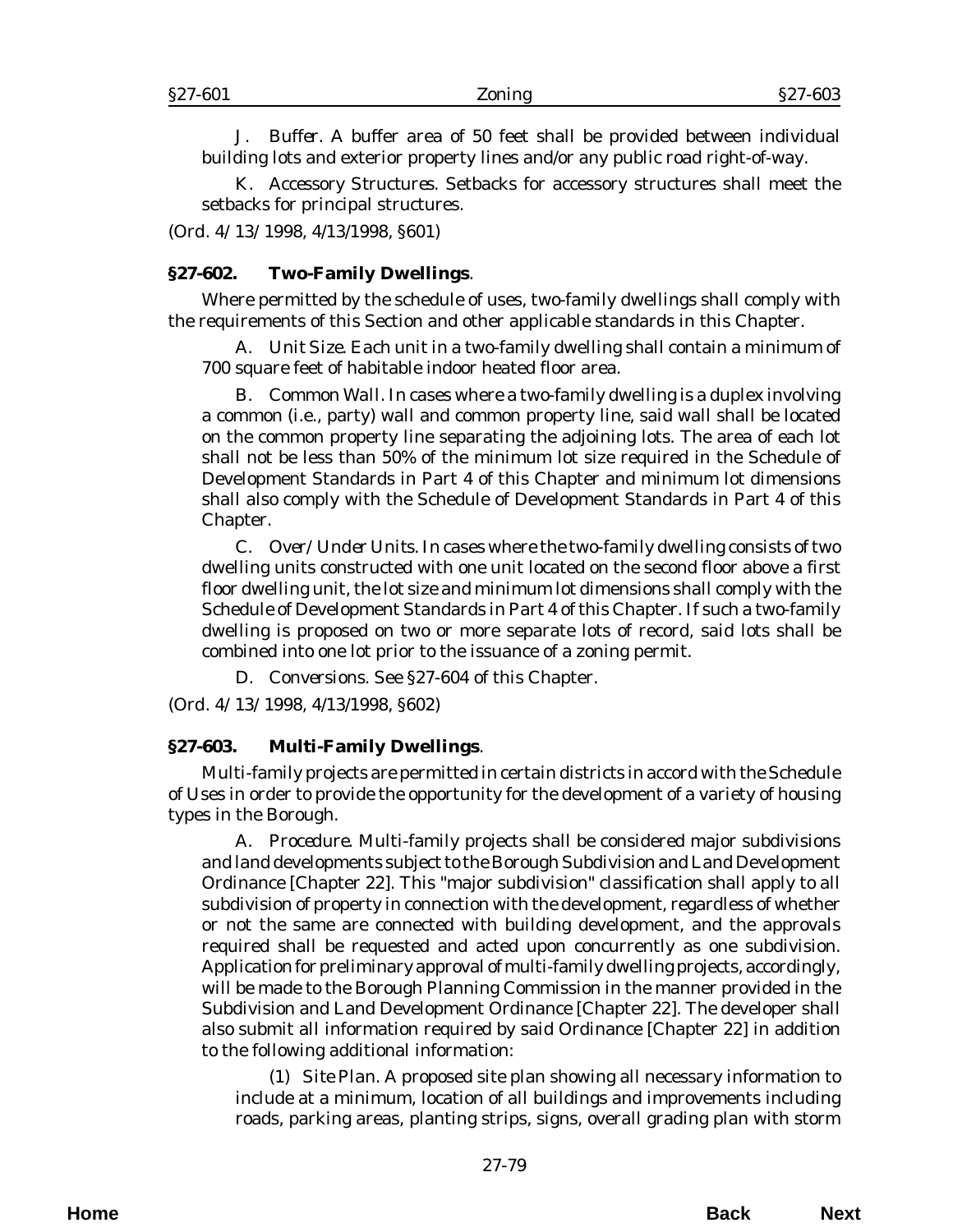drainage facilities, water supply and distribution systems, sewage treatment and collection systems and the specific areas provided as open space pursuant to the requirements of this Chapter. Building layouts, floor plans and profiles shall also be provided indicating building dimensions, numbers, and sizes of units, common ownership or use areas, lighting and such other information as shall be required to determine compliance with the design, standards contained herein and any other building standards which may be applicable in the Borough. Setbacks from property lines, improvements, and other buildings shall also be specifically shown.

(2) *Open Space*. A schedule or plan, and proposed agreements) either with the Borough or a property owner's association for the purpose of dedicating, in perpetuity, the exclusive use and/or ownership of the open space required by this Chapter to the prospective dwelling owners or occupants. Such agreement may be incorporated in the applicant's proposed covenants and restrictions, but shall in any event, provide to the satisfaction of the Borough that maintenance and use of the property, regardless of ownership, be restricted to either (1) activities intended for the sole benefit of the occupants of the particular project proposed or, (2) permanent open space as hereinafter provided.

(3) *Procedure*. The application package shall be processed on a schedule concurrent with requirements for review and approval of other preliminary plans pursuant to the Borough Subdivision and Land Development Ordinance [Chapter 22].

B. *Bulk and Density Standards*. All land proposed for a particular multifamily dwelling project shall be part of the same parcel and contiguous. The following standards shall apply:

| <b>STANDARD</b>                                                                    | Garden<br><b>Apartments</b> | <b>Townhouses</b> | <b>Apartment</b><br><b>Buildings</b> |
|------------------------------------------------------------------------------------|-----------------------------|-------------------|--------------------------------------|
| Minimum size for project parcel (sq. ft.)                                          | 25,000                      | 25,000            | 25,000                               |
| Density – minimum square feet of land area per DU                                  | 4,200                       | 4,200             | 4,200                                |
| Minimum habitable indoor heated floor area per DU<br>(sq.fit.)                     | 600                         | 700               | 600*                                 |
| Maximum number of DU's per building                                                | 12                          | 8                 | 15                                   |
| Minimum lot dimensions (feet)<br>lot width<br>lot depth                            | 100<br>175                  | 100<br>175        | 100<br>175                           |
| front yard<br>rear yard<br>side yard (each) (townhouses - applies to end<br>units) | 25<br>50<br>10              | 25<br>50<br>10    | 25<br>50<br>10                       |
| Maximum lot depth to width ratio                                                   | 3:1                         | 3:1               | 3:1                                  |
| Maximum building height<br>number of stories<br>feet                               | 3<br>35                     | 3<br>35           | 3<br>35                              |
| Maximum lot coverage (percent)                                                     | 50                          | 60                | 60                                   |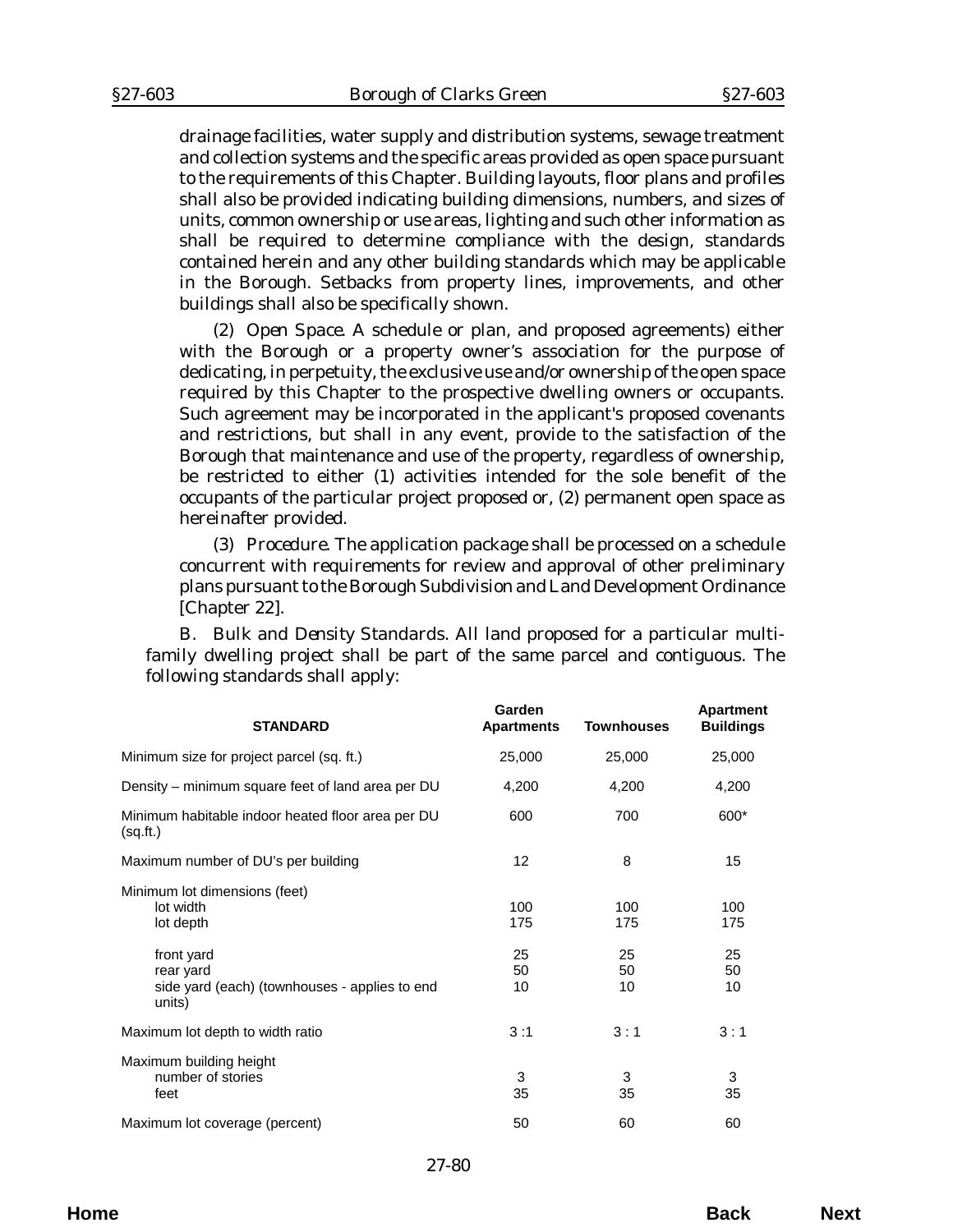| <b>STANDARD</b> | Garden<br>Apartments | <b>Townhouses</b> | Apartment<br><b>Buildings</b> |
|-----------------|----------------------|-------------------|-------------------------------|
|                 |                      |                   |                               |

#### **ADDITIONAL STANDARDS FOR TOWNHOUSES PROPOSED FOR SALE**

| Minimum lot size expansion of the control of the size of the control of the control of the matrix of the matrix of the set of the matrix of the set of the set of the set of the set of the set of the set of the set of the s |  |
|--------------------------------------------------------------------------------------------------------------------------------------------------------------------------------------------------------------------------------|--|
|                                                                                                                                                                                                                                |  |
| Minimum front and rear yard setback entitled in the content of the set of the front of the rear metal of the rear                                                                                                              |  |
|                                                                                                                                                                                                                                |  |
|                                                                                                                                                                                                                                |  |

DU= dwelling unit

\*May be reduced to 450 sq. ft. for units specifically limited to persons over 55 years old and their spouses and/or the physically handicapped

C. *Design Criteria*. The following design criteria shall apply to multi-family projects:

(1) *Road/Parking Setbacks*. No structure in a multi-family project shall be constructed within 15 feet of the edge of the shoulder of any access road to or through the development or within 5 feet of any parking area.

(2) *Road Standards*. Access roads through the development shall comply with the street requirements of the Borough Subdivision and Land Development Ordinance [Chapter 22] for minor roads.

(3) *Building Orientation*. Walls containing main window exposures or main entrances shall be oriented to ensure adequate light and air. All principal multi-family structures shall be separated by a distance as may be required by any applicable building code, but in no case less than 25 feet. No building group shall be so arranged that any building is inaccessible by emergency vehicles.

(4) *Buffers*. Buffers, not less than 8 feet in width shall be provided in accord with §27-701.A of this Chapter where multi-family structures adjoin existing one-family dwellings, two-family dwellings or any R-1 District, or any right-of-way of any arterial street abutting the rear of the project. In all cases, a landscaping plan shall be prepared and submitted by the developer for approval by the Borough.

(5) *Pedestrian Access*. Walkways of such design and construction as approved by the Borough shall be provided from all buildings and/or units to their respective parking area and shall meet the requirements for sidewalks as set forth in the Borough Subdivision and Land Development Ordinance [Chapter 22].

(6) *Trash Storage*. Exterior storage areas for trash and rubbish shall be screened from public view on three sides and shall be contained in covered, vermin-proof containers. Interior storage areas for trash shall at all times be kept in an orderly and sanitary fashion.

(7) *Architectural Renderings*. Preliminary architectural renderings, models or photos shall be provided for multi-family dwelling projects.

(8) *Townhouses*. The following additional standards shall apply to townhouses: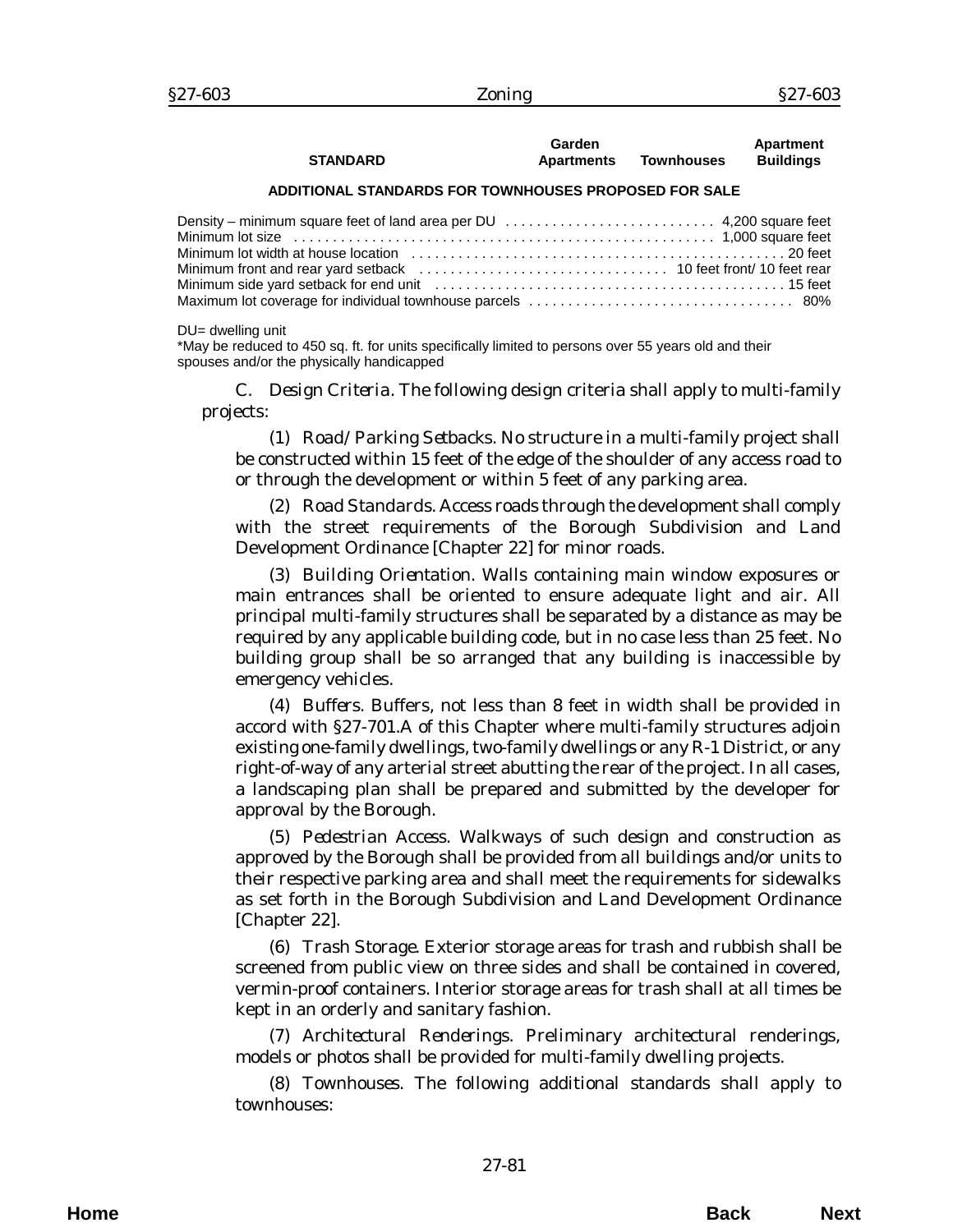(a) *Facade Changes*. A minimum of two changes in the front wall plane with a minimum offset of 4 feet shall be provided for every attached grouping of townhouses. This can be met by varying setbacks between an attached garage and a dwelling, or varying setbacks among different dwellings or varying setbacks along the front of a dwelling, or dwellings set back farther than attached private garages.

(b) *Width*. Each townhouse dwelling unit shall have a minimum width of 18 feet.

D. *Nonresidential Use.* Nonresidential uses and home occupations which employ other than unit residents shall not be permitted in a multi-family dwelling. Such ancillary facilities as laundry areas, service buildings, recreational facilities and the like for the use of the residents of the project shall be permitted.

E. *Conversions of Existing Structures*. Conversions of any existing structures to multi-family dwelling use, regardless of whether such conversions involve structural alteration, shall be subject to the provisions of this §27-603, including but not limited to §27-603.B. (See also §27-604.)

F. *Common Property Ownership and Maintenance*. In cases where the ownership of common property is involved, evidence of arrangements for the continuous ownership and maintenance of same shall be provided by the developer for approval by the Borough in accord with Part 10 of this Chapter. The developer shall also submit evidence of compliance with the Pennsylvania Condominium Law or an attorney's opinion that said law does not apply to the subject project.

(*Ord. 4/13/1998*, 4/13/1998, §603)

## **§27-604. Conversion to Dwellings**.

The conversion of any building to a residential use or the conversion of any dwelling to accommodate additional dwelling units shall comply with the standards in this Section and the other requirements applicable to the dwelling type to which conversion is proposed.

A. *General Requirements*. The conversion of any building into a dwelling or the conversion of any dwelling so as to accommodate an increased number of dwelling units, or families, shall be permitted only within a district in which a new building for similar occupancy would be permitted under this Chapter, and only when the resulting occupancy will comply with the requirements governing new construction in such district with respect to dwelling unit, living space, lot coverage, dimensions of yards and other open spaces, off-street parking, and other applicable standards.

B. *Structural Alterations*. If the proposed project involves structural alterations, the preliminary plan shall include a certification of a registered architect or engineer that the existing building is structurally sound and that the proposed conversion will not impair its structural integrity.

(*Ord. 4/13/1998*, 4/13/1998, §604)

## **§27-605. Group Homes**.

Group homes shall be permitted in any lawful dwelling unit in accord with this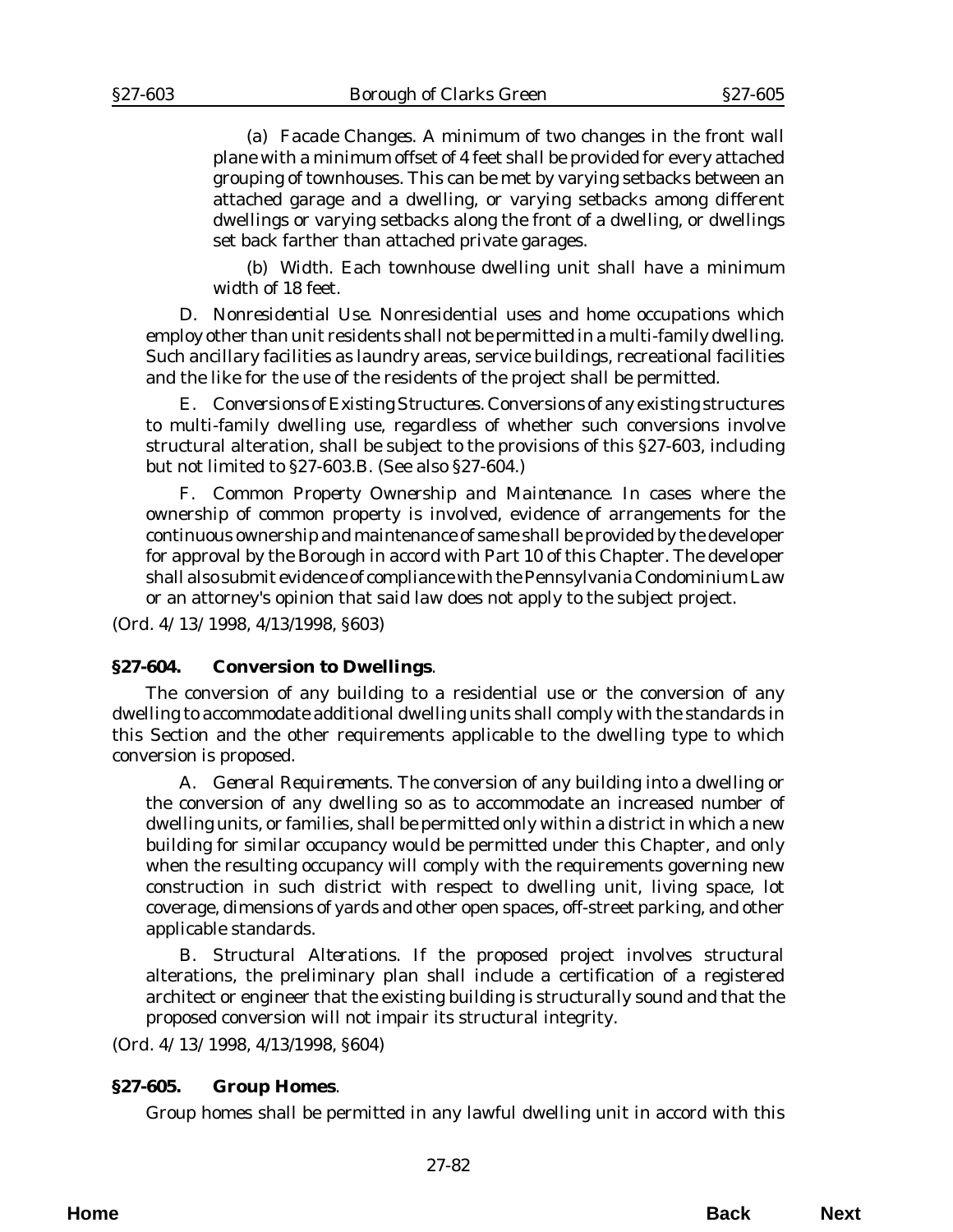Section and other applicable standards of this Chapter.

A. *Definition*. See definition in Part 3.

B. *Supervision*. There shall be adequate supervision as needed by an adequate number of person(s) trained in the field for which the group home is intended.

C. *Certification*. The use shall be licensed or certified under an applicable State, County or Federal program for group housing, if applicable. A copy of any such license or certification shall be filed with the Borough, and shall be required to be shown to the Zoning Officer in the future upon request. The group home shall notify the Borough within 14 days if there is a change in the type of clients, the sponsoring agency, the maximum number of residents or if an applicable certification/license expires, is suspended or is withdrawn.

D. *Registration*. The group home shall register its location, general type of treatment/care, maximum number of residents and sponsoring agency with the Zoning Officer annually. Such information shall be available for public review upon request.

E. *Counseling*. Any medical or counseling services provided on the lot shall be limited to residents and a maximum of three nonresidents per day.

F. *Parking*. One off-street parking space shall be provided for each employee on duty at any one time, and every two residents of a type reasonably expected to be capable of driving a vehicle. Off-street parking areas of more than five spaces shall be buffered from adjacent existing single-family dwellings by a planting screen meeting the requirements of §27-701.A of this Chapter.

G. *Appearance*. If the group home is within a residential district, the building shall be maintained and/or constructed to ensure that it is closely similar in appearance, condition and character to the other residential structures in the area. No exterior signs shall identify the type of use.

H. *Number of Residents*. The following maximum number of persons shall reside in a group home, including the maximum number of employees/supervisors and/or care providers routinely in the group home at any point in time:

(1) Single-family detached dwelling with minimum lot area of 10,000 square feet and minimum building setbacks from all "residential lot lines" of 10 feet: eight total persons.

(2) Any other lawful dwelling unit: 6 total persons.

(*Ord. 4/13/1998*, 4/13/1998, §605)

## **§27-606. Reserved**.

(*Ord. 4/13/1998*, 4/13/1998, §606; as amended by *Ord. 2-2003*, 9/8/2003, §5)

## **§27-607. Mobile Home Parks**.

Mobile home parks are considered conditional uses in the R-2 District and shall comply with the requirements of this Section and the applicable standards in the Subdivision and Land Development Ordinance [Chapter 22]. In cases where the standards in this Section and the Subdivision and Land Development Ordinance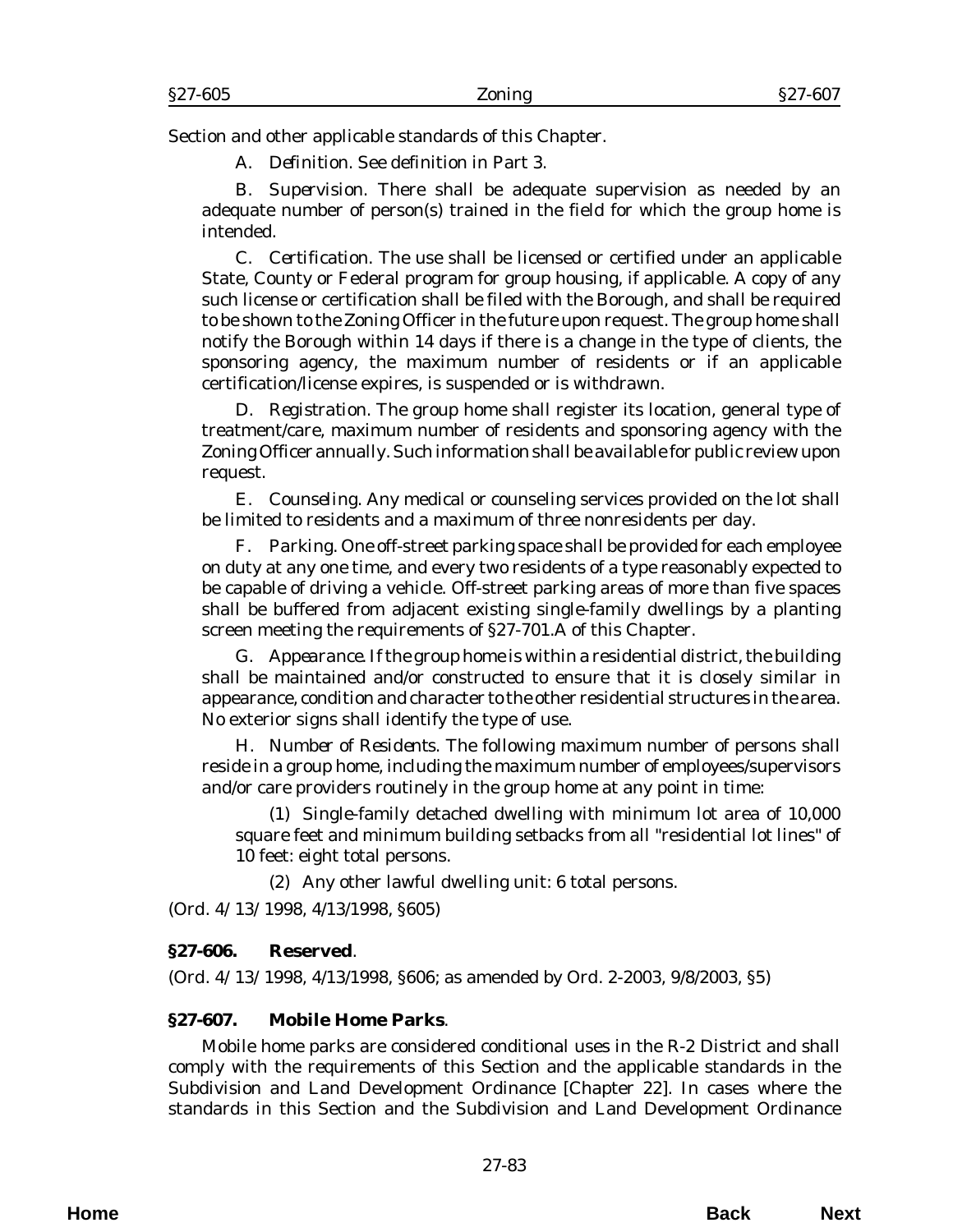[Chapter 22] conflict, the standards in this Section shall apply.

A. *Sale or Long Term Lease*. Applications for development of mobile home parks in which mobile home lots or spaces are proposed for sale or longer term lease (exceeding 12 months) shall meet all requirements and standards for a single-family residence, residential subdivision as set forth in this Chapter and other applicable Borough ordinances.

B. *Rental or Short Term Lease*. Applications for development of new mobile home parks or expansions of existing mobile home parks that are proposed to be held under single ownership and to provide mobile home sites on a maximum 12 month lease period or rental basis only, shall meet the design standards and required improvements set forth in this Section.

C. *Procedures*. A mobile home park or expansion of a mobile home shall be considered a land development as defined by the Pennsylvania Municipalities Planning Code and a conditional use application for the development of a mobile home park shall be processed in accord with all the procedures established by the Borough Subdivision and Land Development Ordinance [Chapter 22] for major subdivisions and land developments in addition to the requirements of §27-1108 of this Chapter.

D. *Parcel Size, Density- Home Sites*. The minimum parcel size for a mobile home park shall be 5 acres and the overall density of a mobile home park, shall not exceed eight units per acre. Each mobile home site shall have a minimum area of 5,000 square feet for exclusive use of the occupants of the mobile home placed upon the lot. Minimum lot widths and depths shall be 50 feet. Each mobile home lot shall be defined by metes and bounds on a survey and shall be shown as such on the development plan, and markers shall be installed at each corner of every lot.

E. *Slope*. The longitudinal gradient and cross slope of any mobile home lot shall not exceed 5%, except for terracing at the periphery, and the minimum slope in any direction shall be 1%.

F. *Mobile Home Placement*. Each mobile home lot shall be improved to provide a permanent foundation for the placement and tie-down of the mobile home, thereby securing the structure against uplift, sliding, rotation and overturning. See §27-608.

G. *Soil and Ground Cover*. All areas of a mobile home park disturbed during the development process and not covered by improvements shall be stabilized and protected with such vegetative growth as necessary to prevent soil erosion and the emanation of dust during dry weather. Such vegetation shall be maintained by the park owner in such condition as to provide continued soil protection.

H. *Stormwater/Drainage*. Mobile home parks shall be designed to insure that all surface water is drained in a safe and efficient manner away from mobile home sites.

I. *Buffers and Screening*. A buffer area shall be provided around the mobile home park. No mobile home lot shall be located closer than 25 feet to any public road right-of-way or closer than 25 feet to any other exterior property line. All mobile home parks shall be required to provide screening such as fences, or plant materials along the property boundary line separating the park and any adjacent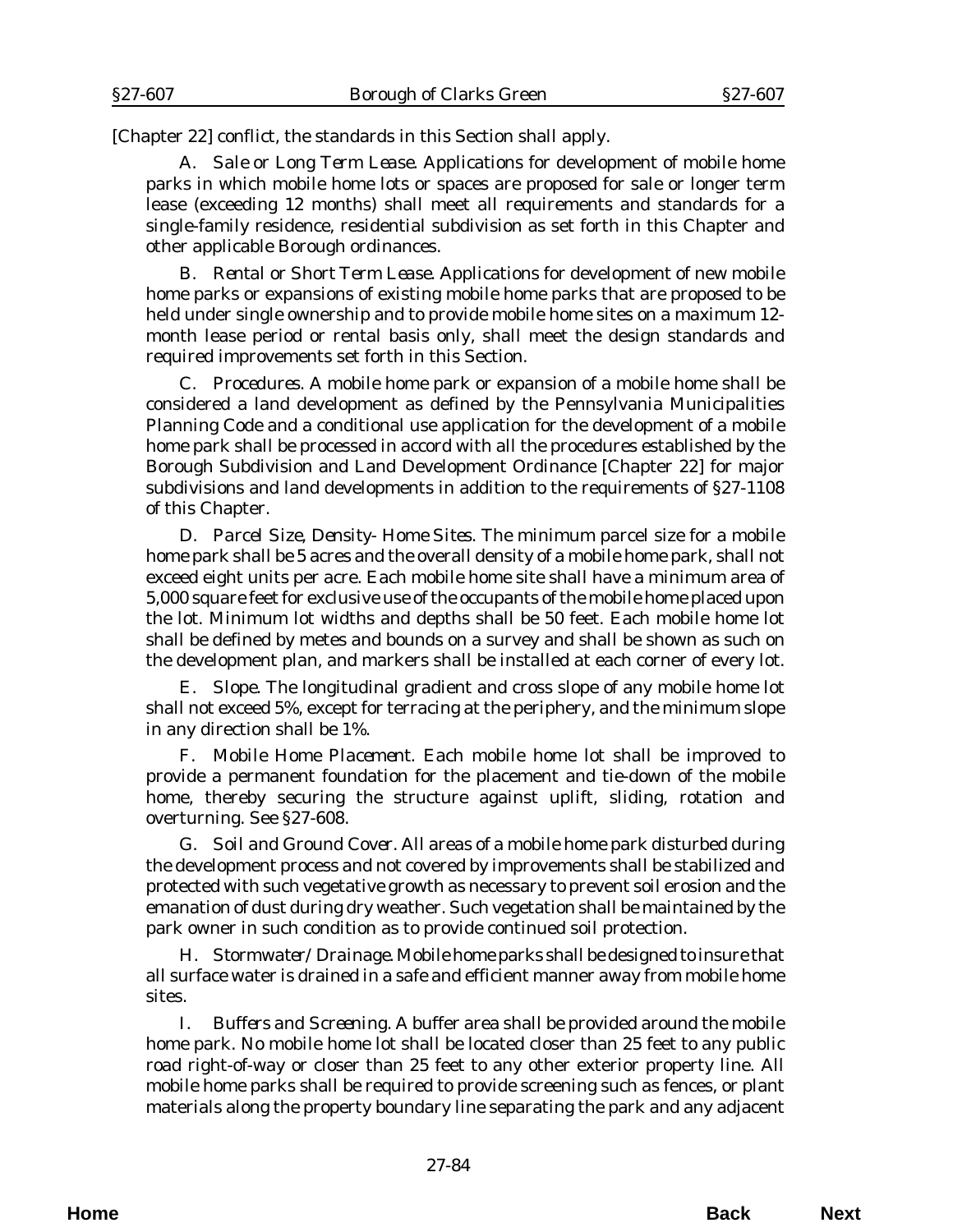use. Plantings shall provide an effective screen to a height of 5 feet at the time of planting and an effective screen to a height of 8 feet within 5 years. These buffer strips shall be properly maintained at all times.

## J. *Streets Parking and Access*.

(1) *Streets*. Mobile home park streets shall be provided, designed and constructed in accord with the standards for mobile home park streets in the Subdivision and Land Development Ordinance [Chapter 22].

(2) *Parking*. Parking shall not be permitted on roads or drives within the mobile home park, but shall be restricted to designated parking areas either at each mobile home site or at a common location. Off-street parking for two motor vehicles shall be provided at each mobile home lot and off street, common parking areas for additional vehicles of park occupants and guests shall be provided at a rate not less than one space per five mobile home lots. These spaces shall be improved to a grade not greater than 8% and shall be paved with a minimum 6 inches depth of select material approved by the Borough Engineer.

(3) *Access.* There shall generally be at least two points of ingress and/or egress in each mobile home park from any one public right-of-way (emergency accesses excepted) and all driveways to individual units along a public rightof-way shall front on an interior access drive.

(4) *Lot Frontage*. Mobile home sites and parking spaces shall have direct access to and frontage on the interior park street system. Mobile home sites and parking spaces shall not front or have access directly to public roads or streets or to private roads or streets passing through the mobile hone park and providing access to other parcels or developments.

(5) *Illumination*. All mobile home parks shall be furnished with lighting units so spaced and equipped with luminaries placed at such mounting heights, as will provide adequate levels of illumination for the safe movement of pedestrians and vehicles at night.

(6) *Curbs and Gutters.* Curbs and sidewalks shall be provided and constructed according to the basic standards of the Borough Subdivision and Land Development Ordinance [Chapter 22], however, curbs may be the rolled type and the width of sidewalks may be reduced to 3 feet.

K. *Recreation Area*. A common recreational area of land, consisting of 10% of the total area of the park shall be maintained within the park for the common use of park residents only. This area shall generally be suitable for active recreation and shall be of suitable configuration, with less than 10% percent slope and free of hazards to permit recreational use. Fifty percent of this area shall be designed, equipped and properly maintained for active recreational use in the mobile home park. Plans for development of the recreational area and facilities shall be submitted by the applicant for approval by the Borough.

L. *Landscaping and Outdoor Living Requirements*.

(1) *Landscaping*. Screen planting shall be provided to adequately and effectively screen objectionable views within a reasonable time; views to be screened including laundry drying yards, garbage and trash collection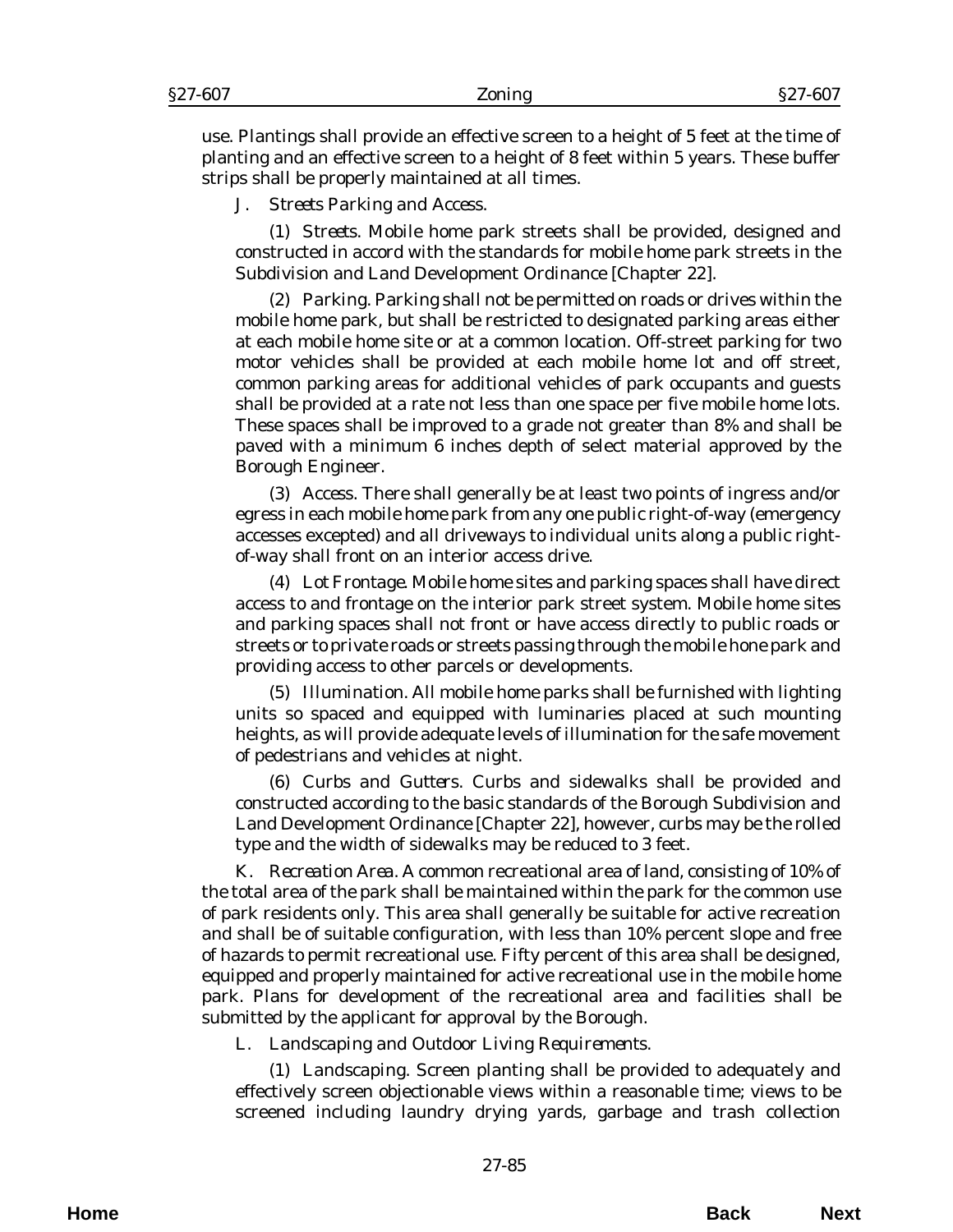stations, nonresidential uses, and rear yards of adjacent properties. Other plantings shall be adequate in size, quantity, and character to provide an attractive setting for the mobile homes and other improvements, to provide adequate privacy and pleasant outlooks for living units, to minimize reflected glare and to afford summer shade. An overall landscaping plan shall be submitted by the developer for approval by the Borough. All landscaping and associated vegetation shall be maintained in a good and healthy condition.

(2) *Private Area.* Private outdoor living and service space shall be provided for each mobile home and shall be partially paved or otherwise surfaced to provide a durable, mud and dust-free surface. The minimum area shall be not less than 300 square feet with the smallest dimension of 15 feet. The paved area shall be not less than 100 square feet with the smallest dimension of 8 feet.

M. *Nonresidential Uses*. No part of any park shall be used for - purposes, except such uses that are required for the direct servicing and well-being of park residents and for the management and maintenance of the park.

(*Ord. 4/13/1998*, 4/13/1998, §607)

## **§27-608. Mobile/Manufactured Homes on Individual Lots and In Mobile Home Parks**.

Mobile and manufactured homes on an individual lot or within a mobile home park shall:

A. Shall be constructed in accordance with the safety and construction standards of the U.S. Department of Housing and Urban Development. These standards supersede the BOCA Code for the actual constriction of the unit itself.

B. Shall have a site graded to provide a stable and well-drained area.

C. Shall have the hitch mechanisms removed. The wheels and axles shall be removed or screened from view.

D. Foundation. Shall be securely attached to the ground in such as way as to prevent overturning, shifting or uneven settling of the home. This shall involve the following method, unless the applicant proves to the satisfaction of the Zoning Officer that another appropriate method will be used that (1) is recommended by the manufacturer of the home or by the manufacturing housing industry or (2) is specified by any future applicable building code.

(1) The foundation system shall consist of 10-inch diameter concrete piers, concrete footing perpendicular to the main longitudinal frame, or equivalent and shall be installed from ground level to below the frost line (36 inches minimum). This foundation system shall be placed on 8-feet centers (unless a different length is specified by the manufacturer) along each of the two main longitudinal frames for each section of the home with no more than 3-feet overhang at each end of the section.

(2) One-half inch diameter by 12-inch long eye bolts, unshaped bars or equivalent metal bars shall be cast in place at each corner and at two midpoints in the concrete piers, concrete footing, slab or equivalent. Concrete blocks shall be used to support the home on the foundation system and wood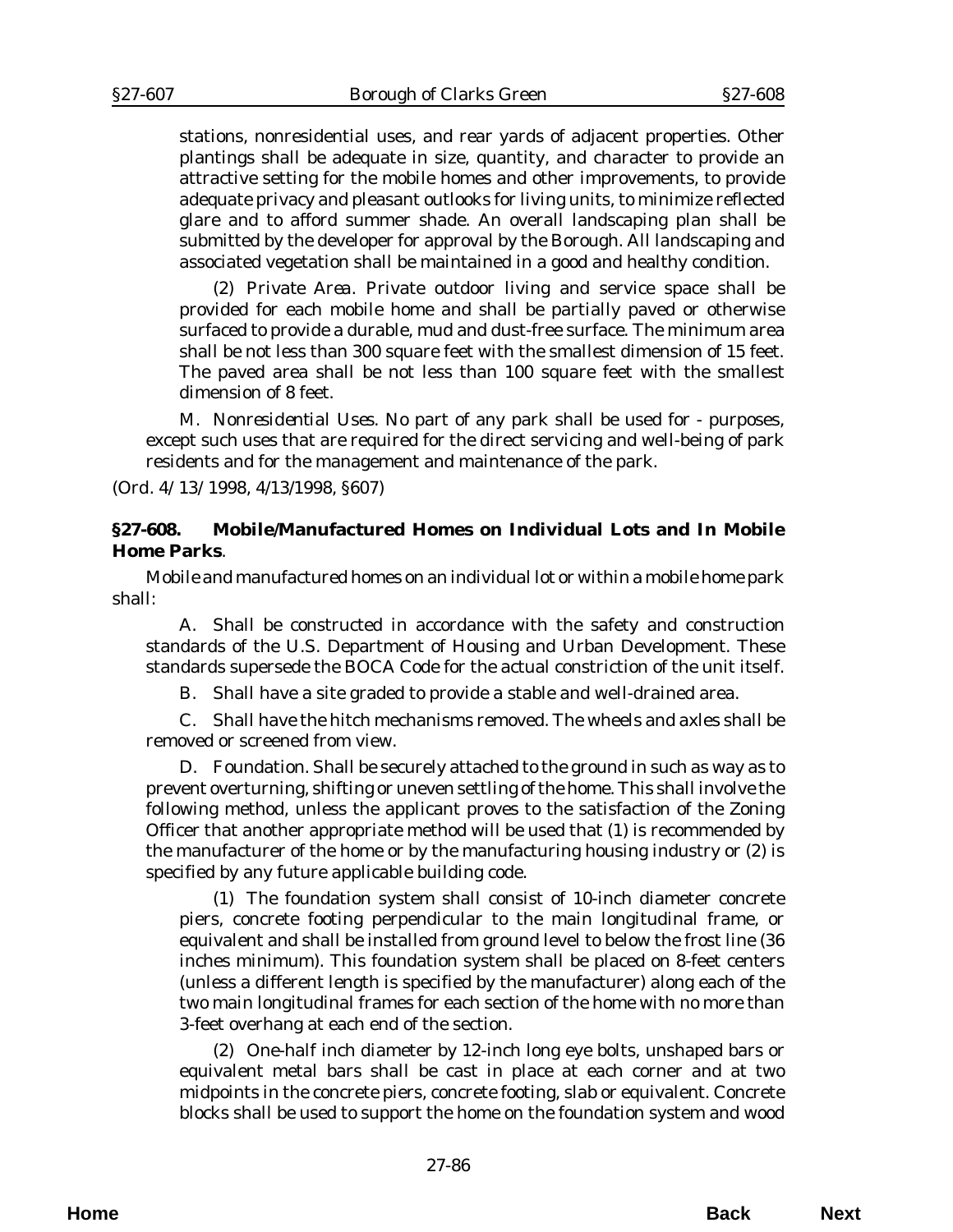shims maybe used for final leveling. The concrete support blocks shall not be wider than the support foundation.

(3) The mobile/manufactured home shall be securely anchored or tied down with cable and turn buckles or equivalent connecting the frame to the cast in place abates on at least four comers and two midpoints. The tie down shall also be in accordance with the manufacturers' recommendations furnished with each home.

(4) Mobile homes shall not be placed more than 4 feet above the supporting area.

E. Shall be enclosed from the bottom of the home to the ground or stand using industry-approved skirting material compatible with the home, or if a slab foundation is used, masonry walls underneath the home with soil backfill to result in the surrounding ground level being flush or one normal step height below the first floor elevation. If masonry walls are used, then an appropriate service access area shall be provided.

F. Homes shall have a pitched instead of a flat roof.

G. Shall be located with the longest side facing the public street.

H. Mobile/manufactured homes placed on individual lots shall be a minimum of 800 square feet of habitable indoor heated floor area.

(*Ord. 4/13/1998*, 4/13/1998, §608)

# **§27-609. Bed and Breakfast Establishments**.

Bed and breakfast establishments are considered conditional uses in certain districts as set forth in the Schedule of Uses and shall comply with the following standards in addition to all other applicable standards this Chapter.

A. Adequate off-street parking is provided in accord with §27-504 of this Chapter with the minimum number of parking spaces provided as follows: one space for each rentable room; one space for each nonresident employee, and two spaces for the dwelling unit.

B. Not more than five rentable rooms are provided in the establishment.

C. The owner/manager of the bed and breakfast must reside on the premises.

D. Not more than two nonresident employees shall be permitted.

(*Ord. 4/13/1998*, 4/13/1998, §610)

# **§27-610. Principal Entrance to Residences**.

The principal entrance to any single-family dwelling, two-family dwelling, townhouse, garden apartment building or apartment building shall front on the road right-of way side of the lot on which the structure is located.

(*Ord. 4/13/1998*, 4/13/1998, §611)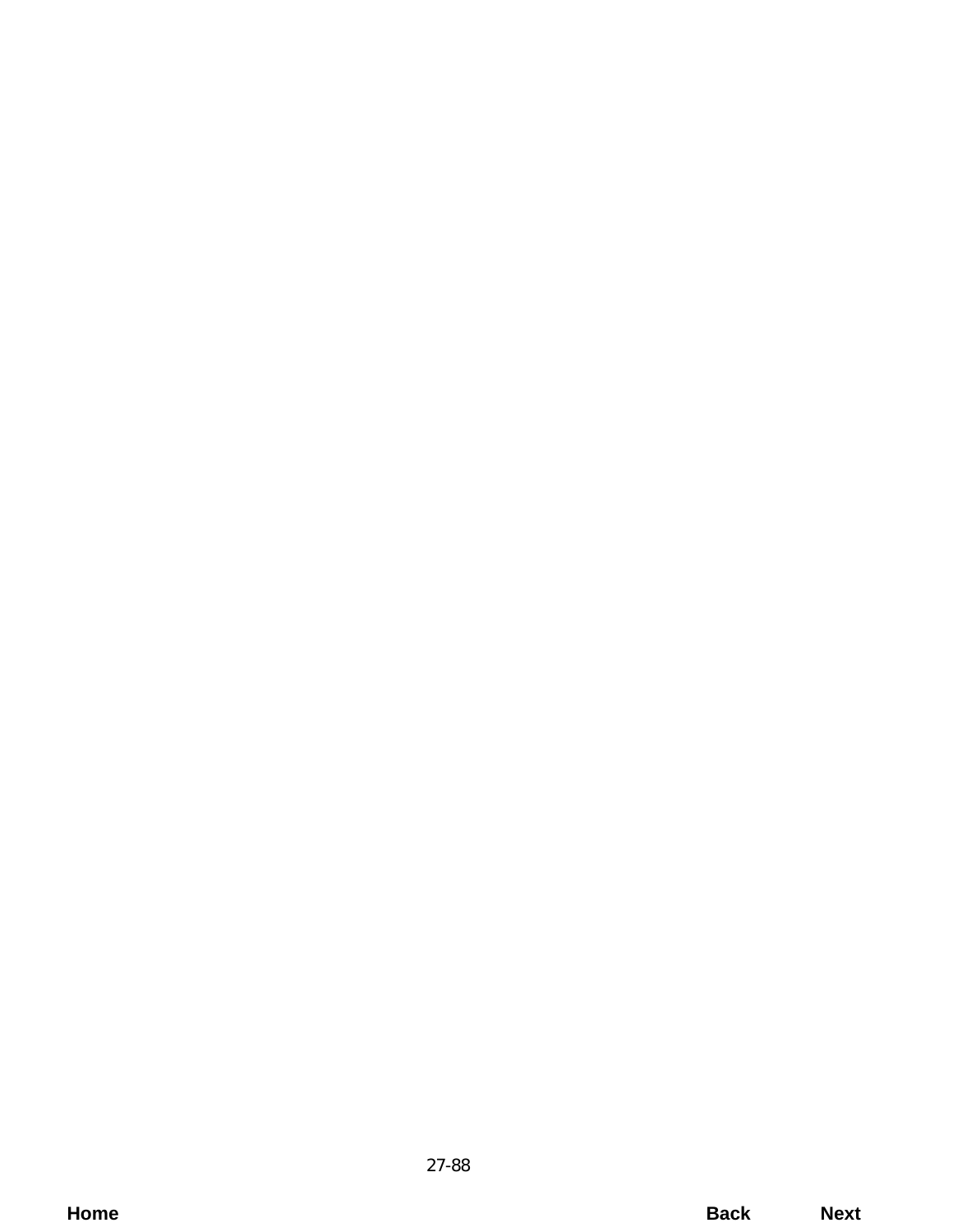# **Part 7**

# **Performance Standards and Environmental Protection**

# **§27-701. Performance Standards Applicable to All Nonresidential Uses in All Districts**.

The intent of this Chapter is to regulate the development and operation of all development in the Borough and to protect the environment and the public health, safety and general welfare. The following performance standards shall apply to all commercial, manufacturing and other uses.

# A. *Yards and Buffers*.

(1) Unless otherwise regulated by this Chapter, where a commercial or manufacturing use is proposed contiguous to any existing residential use or any R-1, R-2, or R-1-A District, the minimum size of the abutting yard shall be increased by 50% and a landscaped buffer not less than 10 feet in width shall be provided in accord with this Section.

(2) In the case of conditional uses and special exceptions, landscaped buffers may be required by the Borough in any yard in order to assure the protection of adjoining uses by providing:

(a) In determining the type and extend of the buffer required, the Borough shall take into consideration the design of the project structure(s) and site, topographic features which may provide natural buffering, existing natural vegetation, and the relationship of the proposed project to adjoining areas.

(b) The width of the required buffer, as determined by the Borough, shall not be less than 10 feet.

(c) A mix of ground cover and shrubbery vegetation and canopy trees, of such variety compatible with the local climate, may be required so that a dense screen not less than 6 feet in height will be formed within 3 years of planting.

(d) Berms and landscaped walls or fences, compatible with the principal building design, may be incorporated in the required buffer. Front yard buffers shall be provided in the same manner to a height of not less than 4 feet; however, all clear sight triangles shall be maintained,

(e) In any case, special consideration shall be given to existing residential uses and sites where residential uses are likely to be developed. In cases where the adjoining use is a commercial use, or when two or more adjacent properties are developed under a common site plan, the width and density of the buffer may be reduced if the Borough shall determine that the proposed use and adjoining users are not incompatible.

(f) Design details of buffers shall be included on the site plan, and buffers shall be considered "improvements" for the purposes of guaranteeing installation in accord with the requirements for "land developments" in the Borough Subdivision and Land Development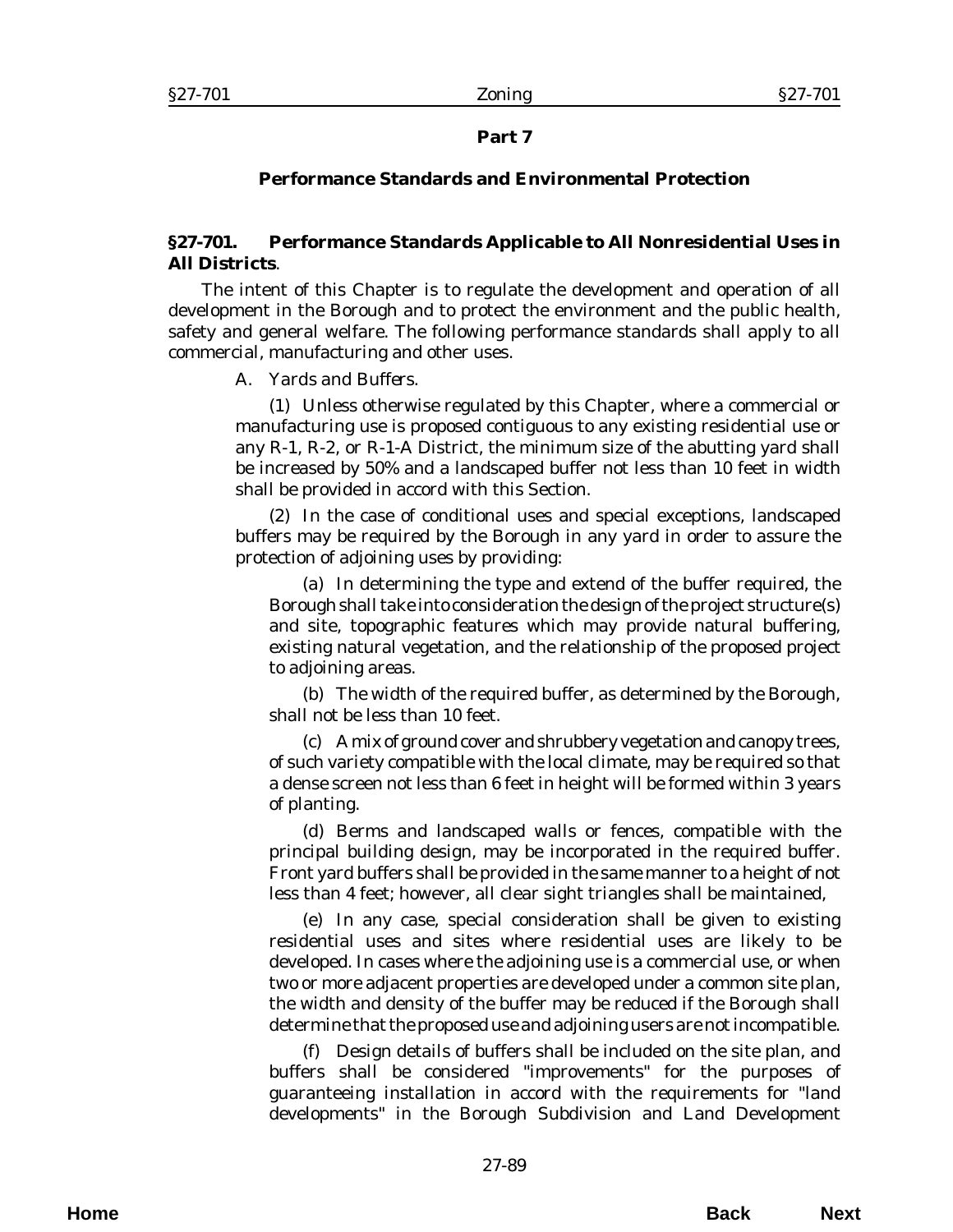Ordinance [Chapter 22]. It shall be the responsibility of the property owner to maintain all buffers in good condition and replace any dying or dead plants or deteriorating landscape material.

B. *Landscaping*. A landscaping plan for the proposed project shall be prepared by the developer for review and approval by the Borough. Landscaping shall be considered an improvement for the purposes of regulation by the Borough Subdivision and Land Development Ordinance [Chapter 22]. The landscaping plan shall include the overall design of the landscaping proposed, the type and size of vegetation to be utilized, and details of installation. Landscaping shall be installed to the following minimum standards:

(1) All disturbed areas of the site shall be included in the landscaping plan, and those areas immediately adjacent to buildings and walkways shall be given extra consideration.

(2) Adequate pedestrian walkways shall be provided for access from parking areas and to common use areas and shall be an integral part of the landscaping and shall be consistent with the architectural type of the project and shall be a minimum of four feet in width.

(3) Plants shall be of a type which are proven successful in the Borough's climate.

(4) Where landscaping is required to serve as a buffer (e.g., between the project and adjoining properties or between buildings and parking areas) the plants used shall be of the evergreen type and of adequate size to provide an effective buffer within a reasonable number of years.

(5) The variety of landscape materials shall be consistent with building architecture and the surrounding area and plant type shall be appropriate for the size and location of the space it is to occupy.

(6) All unusable areas in and around parking areas shall be landscaped.

(7) Attractive natural features of the site, including mature trees, shall be preserved to the greatest extent possible.

(8) Plastic landscape materials shall not be used. All trees to be planted shall have a trunk diameter of at least 1 inch as measured 1 foot above the ground.

(9) Ground cover shall be spaced to allow for complete fill-in within 1 year of the date of planting.

(10) All shrubs not used for ground cover shall be at least 5 gallons in size.

(11) Adequate soil preparation in accord with accepted landscape industry practices shall be required.

(12) All landscaping shall be maintained in good growing condition by the property owner.

C. *Operations and Storage*. Facilities and operations of the principal use including the storage of raw material, finished products, fuel, machinery and equipment and any other materials or supplies shall be enclosed and carried out within a building. This shall not apply to the display (but not servicing or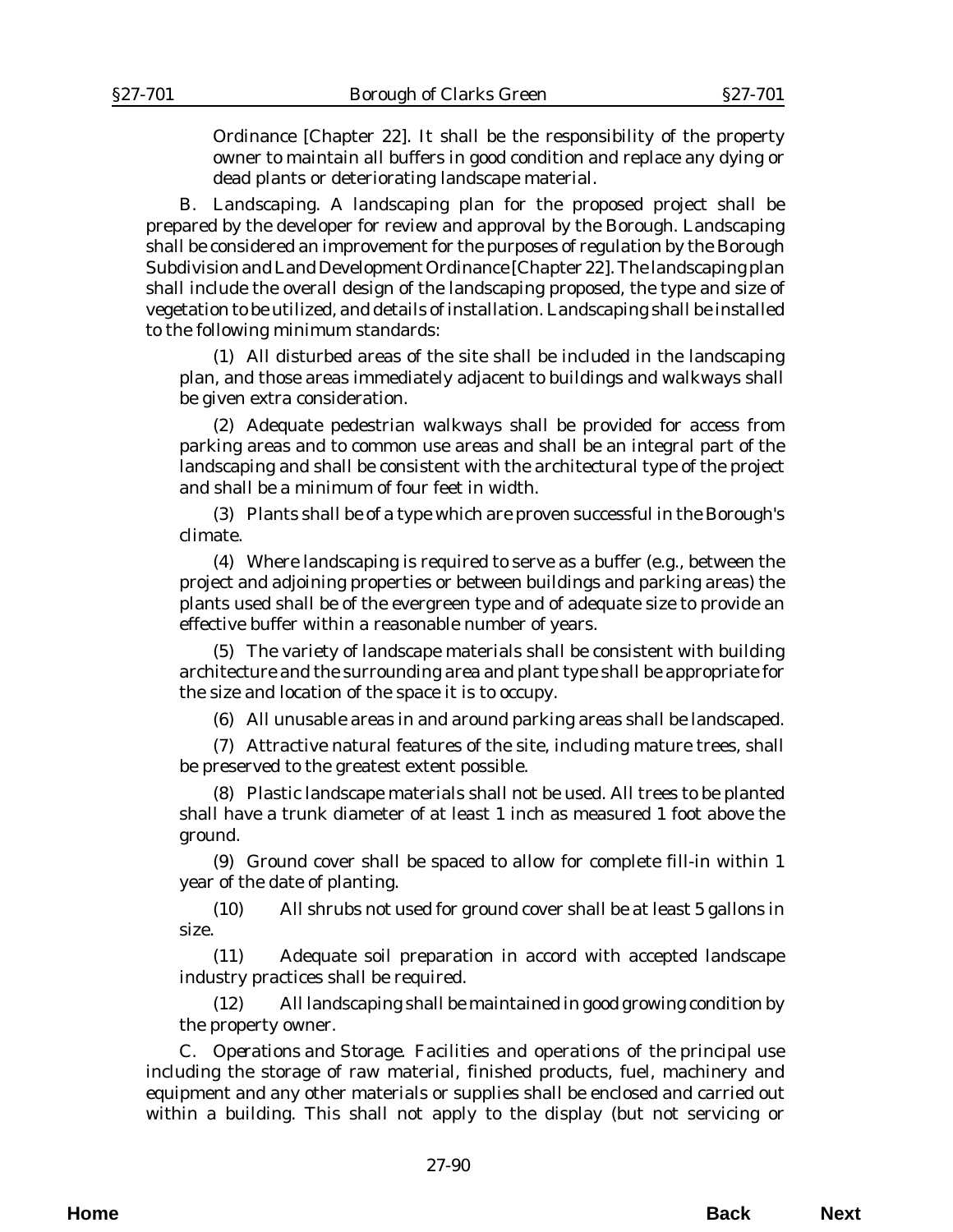repairing) of automobiles and other vehicles for sale by an approved dealer; however, vehicles shall not be permitted in any front, side or rear yard. Storage of materials, supplies or products in motor vehicles, truck trailers or other containers normally used to transport materials shall not be permitted.

D. *Fire and Explosion Hazards*. All activities involving any manufacturing, production, storage transfer or disposal of, inflammable and explosive materials shall be provided with adequate safety devices against the hazard of fire and explosion and adequate firefighting and fire suppression equipment and devices standard in the industry shall be required. Burning of waste materials in open fires is prohibited. The relevant provisions of Federal, State and local laws and regulations shall also apply. Details of the potential hazards and details of planned safety and accident response actions shall be provided by the developer for review by the local fire company(s). In the case of conditional uses and special exceptions, larger setbacks, additional buffer areas or fencing may be required by the Borough if the nature of the proposed use as determined by the Borough so requires.

E. *Radioactivity or Electric Disturbance*. No activities shall be permitted which emit dangerous radioactivity, electrical disturbance or electromagnetic radiation adversely affecting the operation of any person or any equipment other than that of the creator of such disturbance. All applicable Federal regulations shall apply.

F. *Noise*. The maximum sound pressure level radiated by any use or facility at any lot line shall not exceed the values in the designated octave bands listed in Table 1, after applying the corrections shown in Table 2. The sound pressure level shall be measured with a sound level meter and associated octave band analyzer conforming to standards prescribed by the American Standards Association, Inc., as designated by the Borough Council.

(1) *Maximum Levels*. Maximum permissible sound pressure levels at the lot line for noise radiated continuously from any facility or activity between the hours of 9:00 p.m. and 7:00 a.m. shall be as listed in Table 1.

| Table 1                                                        |                                                             |                                                            |  |
|----------------------------------------------------------------|-------------------------------------------------------------|------------------------------------------------------------|--|
| <b>Sound Pressure Level</b><br>(decibel re 0.0002)<br>dyne/cm) | Type of Operation<br>OR.<br><b>Character of Noise</b>       | Correction<br>in<br>Decibels                               |  |
| 69                                                             | Day time operation only                                     | +5                                                         |  |
| 60                                                             | Noise source operation less<br>than:                        |                                                            |  |
| 56                                                             | a. 20% of any 1-hour period                                 | $a. +5^*$<br>$b. +10*$                                     |  |
| 51                                                             | c. 1% of any 1-hour period                                  | c. $+15^*$                                                 |  |
| 42                                                             | Noise of impulsive character                                | -5                                                         |  |
| 40                                                             |                                                             |                                                            |  |
| 38                                                             | Noise of periodic character<br>(hum, scream, screech, etc.) | -5                                                         |  |
| 35                                                             | *Apply only one of these corrections                        |                                                            |  |
|                                                                |                                                             | Table 2<br>b. 5% of any 1-hour period<br>(hammering, etc.) |  |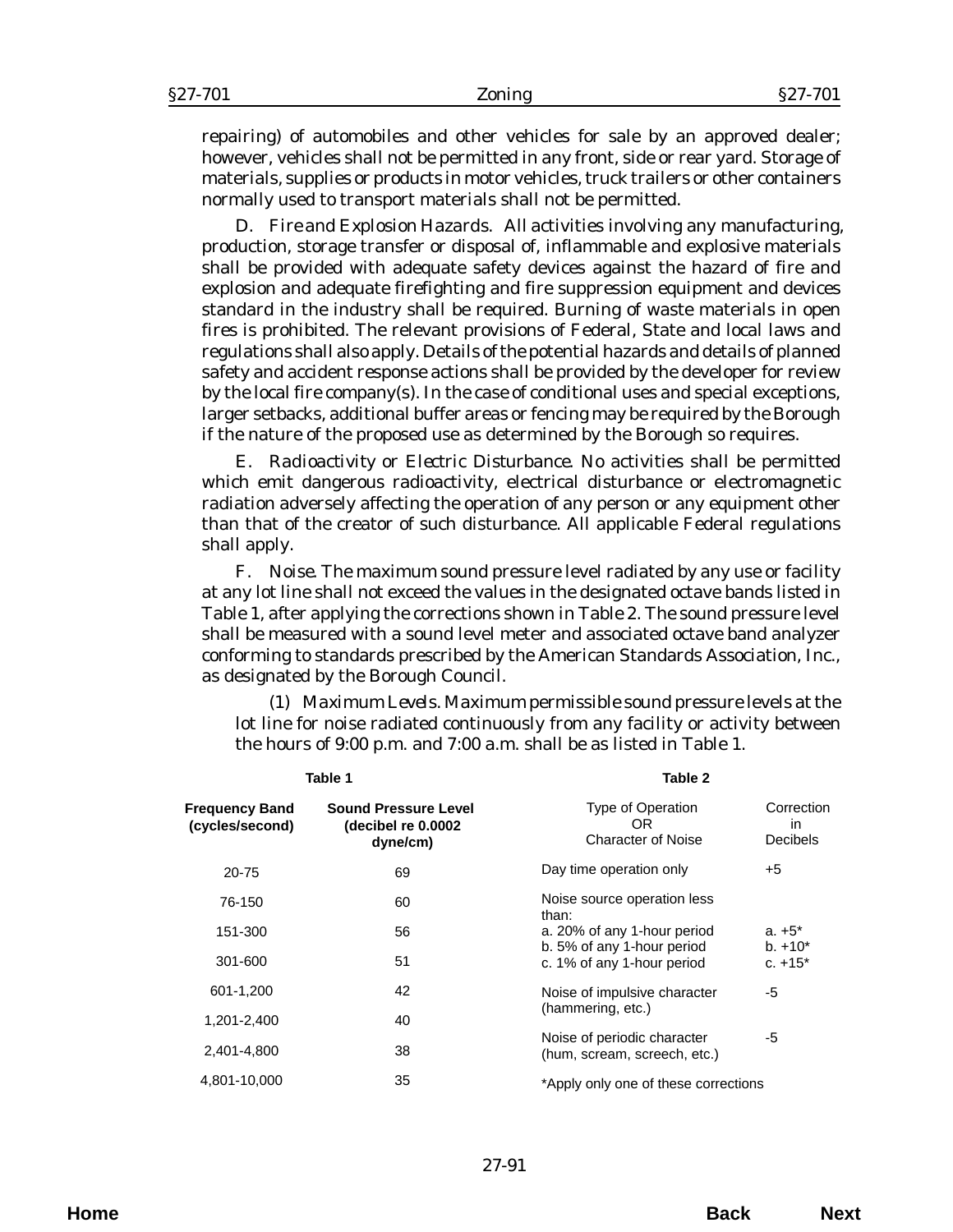(2) *Corrections*. If the noise is not smooth and continuous, and is not radiated between the hours of 9:00 p.m. and 7:00 a.m., one or more of the corrections in Table 2 shall be applied to the decibel levels in Table 1.

(3) *Exemptions*. The maximum permissible sound levels of this Section shall not apply to any of the following noise sources:

(a) Sound needed to alert people about an emergency or building, equipment, or facility security alarms.

(b) Repair or construction work to provide electricity, water or other public utilities between the hours of 7:00 a.m. and 9:00 p.m., except for emergency repairs which shall not be restricted by time.

(c) Household power tools and lawn mowers between the hours of 7:00 a.m. and 9:00 p.m.

(d) Construction operations (including occasional blasting in construction) and repairs of public facilities between the hours of 7 a.m. and 9 p.m., except for emergency repairs which shall not be restricted by time.

(e) Agricultural activities, but not exempting kennels.

(f) Motor vehicles when used on public streets in accord with State regulations.

(g) Railroads and aircraft.

(h) Public celebrations, specifically authorized by the Borough, the County, State or Federal government body or agency.

(i) Unamplified human voices.

(j) Routine ringing of bells or chimes by a place of worship or municipal clock.

(4) *Professional Studies and Costs*. If the Zoning Hearing Board determines that professional analysis is required to enforce this Section for a particular situation, the owner shall reimburse the Borough for such reasonable costs of such analysis. In addition, the Zoning Officer may base a determination under this Section on a written study prepared and certified by a qualified professional and submitted by an affected party. Any such study shall state the methods used and the credentials of the involved professional(s).

G. *Vibration*. No vibration shall be permitted which is detectable without instruments at or beyond the property line. No use shall generate any vibration which is capable of causing damage to buildings, structures, equipment alignment, or structural soundness. This requirement shall not apply to occasional blasting conducted in accord with applicable regulations that may be necessary during construction of streets, structures and utilities.

H. *Lighting and Glare*. Lighting shall be controlled in both height and intensity to maintain community character. Lighting design should be an inherent part of the project design. The standards of the Illuminating Engineering Society shall be used as a guideline for the said design. The applicant shall provide the specifications of the proposed lighting and its arrangement on the site; and all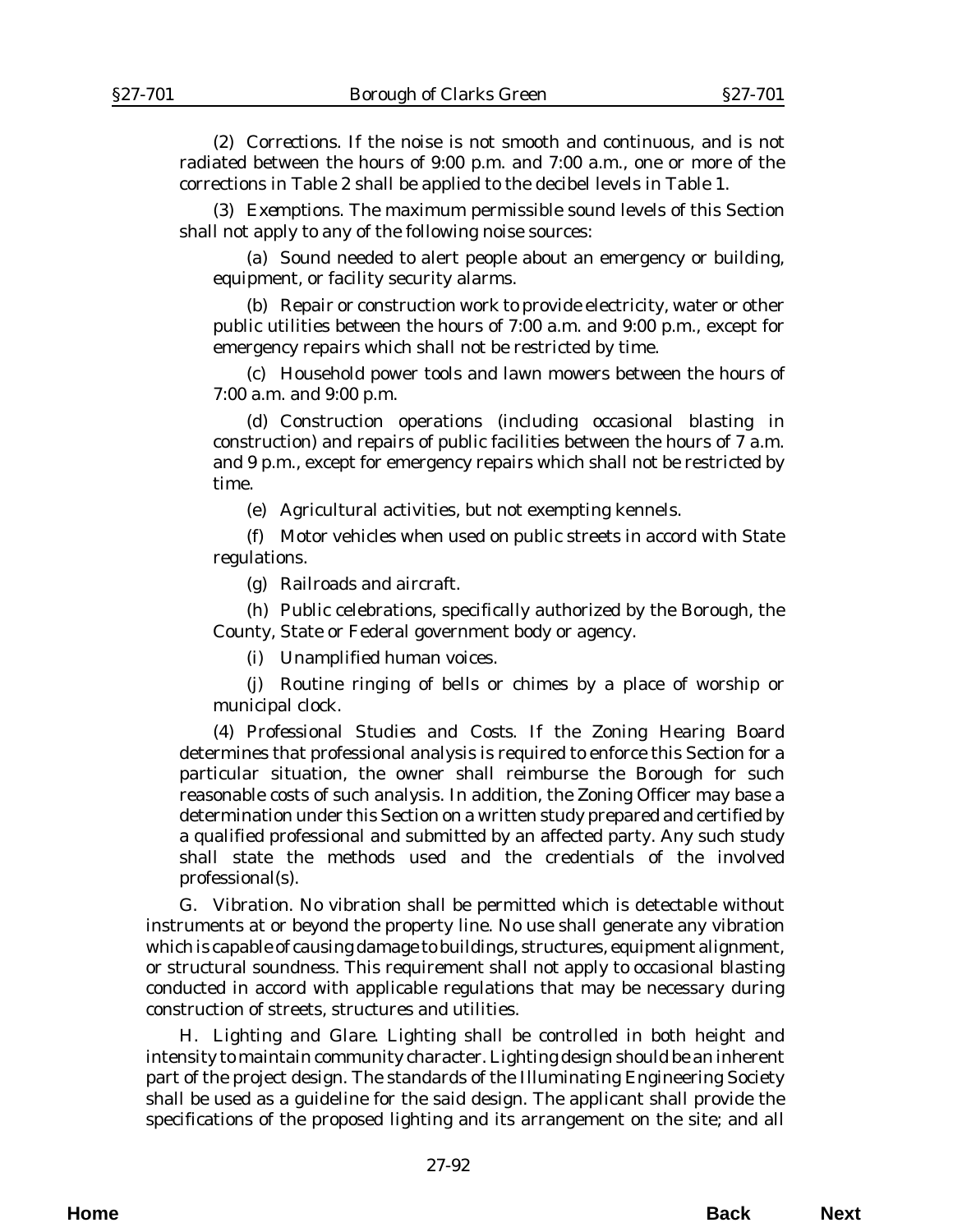required lighting shall be considered improvements for the purpose of regulation by the Borough Subdivision and Land Development Ordinance [Chapter 22].

(1) *Exemption*. This Section shall not apply to street lighting that is owned, financed or maintained by the Borough or State.

(2) *Areas to be Lighted*. All access ways, off street parking areas and areas of intensive pedestrian use shall be adequately lighted for safety purposes. Appropriate lighting fixtures shall be provided for walkways and to identify steps, ramps, and directional signs.

(3) *Shielding*. No light source shall be exposed to the eye except those covered by globes or diffusers so that the lights are fully shielded to project the light below the horizontal plane of the lowest point of the fixture. Other lighting shall be indirect or surrounded by a shade to hide visibility of the light source.

(4) *Glare*. No direct or sky-reflected glare, whether from overhead lighting, floodlights or from high-temperature processes such as combustion or welding or otherwise, shall be permitted so as to be visible at the property line.

(5) *Nuisances*. The intensity, height and shielding of lighting shall provide for adequate and proper safety, and shall not be a nuisance or hazard to drivers and residents of the Borough.

(6) *Height*. The maximum height of light standards shall not exceed the maximum building height of the district but in no case greater than 35 feet. This limitation shall not apply to lights needed for air safety nor lights intended solely to illuminate an architectural feature of a building.

(7) *Type*. The use of mercury vapor lighting shall be prohibited.

(8) *Flashing*. Flashing, flickering or strobe lights are prohibited, except for non-advertising seasonal lights between October 25 and January 10.

I. *Odors*. No emission shall be permitted of odorous gases or other odorous matter in such quantities as to be readily detectable without instruments at the property line of the parcel from which the odors are emitted.

J. *Other Forms of Air Pollution*. No emission of fly ash, dust, fumes, vapors, gases and other forms of air pollution shall be permitted which can cause any damage to health, to animals, vegetation, or other forms of property, or which can cause any excessive soiling.

K. *Surface and Ground Water Protection*. All activities involving the possible contamination of surface or ground water shall be provided with adequate safety devices to prevent such contamination. Details of the potential hazards (including the groundwater characteristics of the area in which the use is proposed) and details of planned safety devices and contamination response actions shall be provided by the developer. The Borough may require a plan to be submitted for review and approval and may require security for insuring contamination response. Monitoring wells and water quality testing may also be required by the Borough. The developer shall also provide details about the use of ground water and any processes that could result in the depletion of ground water supplies. No use shall be permitted which would result in the depletion of ground water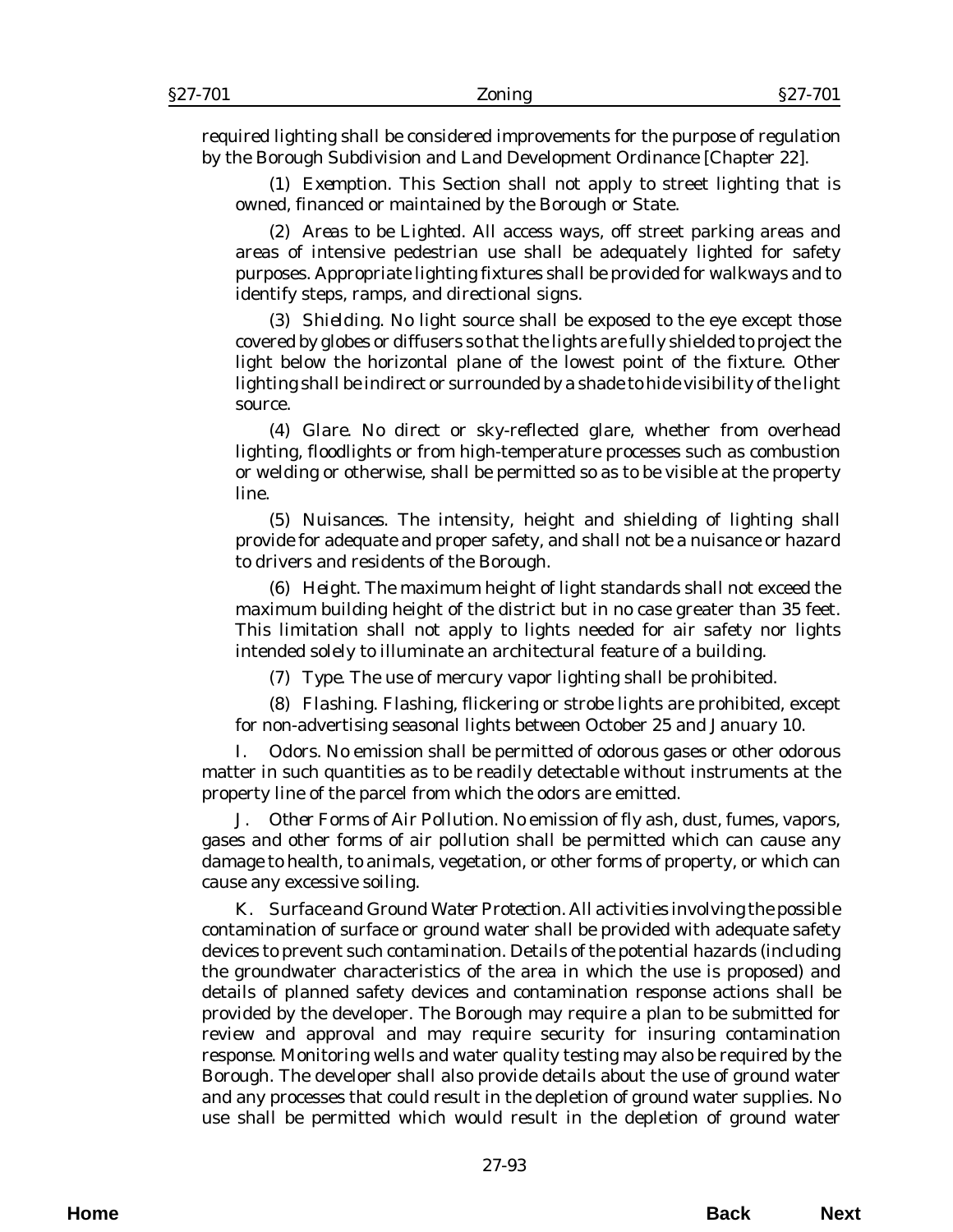supplies.

L. *Stormwater Management and Soil Erosion Control*. A stormwater management plan and soil erosion control plan may be required by the Zoning Officer, Planning Commission, Borough Council or Zoning Hearing Board, as the case may be, for review and approval. Said plan shall be prepared and implemented pursuant to the standards contained in the Borough Subdivision and Land Development Ordinance [Chapter 22] or other applicable Borough regulations and County Conservation District standards and shall be based on generally accepted engineering principles appropriate for the proposed use.

M. *Waste Materials*. No liquid, solid, toxic or hazardous waste shall be stored or disposed in any commercial area, either above or below ground level, except for the temporary storage thereof pending removal from the premises. Such temporary storage and handling of waste shall be in a designated area and shall be conducted in compliance with all applicable state and Federal regulations in order to prevent any water, soil or air contamination and shall be screened from view of adjoining properties and any public road right-of-way by fencing or other buffers. In addition, no waste discharge is permitted into any reservoir, sewage or stormwater disposal system, stream, open body of water or onto the ground.

N. *Handicapped Access*. Access for handicapped persons to all uses shall be provided in accord with all applicable State and Federal requirements.

O. *Architectural Rendering; Building Design*. Applications which include the exterior renovation of structures or the construction of new structures shall include an architectural rendering to enable the Borough to assess the effect of the renovation or construction on the character of the district. The Zoning Officer, Planning Commission, Borough Council or the Zoning Hearing Board, as the case may be, may require documentation from the applicant demonstrating that the project will comply with all other applicable local, state and Federal regulations, and zoning approval may be conditioned on the issuance of all required permits, certifications and authorizations, including but not limited to the Pennsylvania Department of Transportation, the Pennsylvania Department of Environmental Protection, the Pennsylvania Department of Labor and Industry, the Federal Emergency Management Agency and the U.S. Environmental Protection Agency. [*Ord. 3-2005*]

(*Ord. 4/13/1998*, 4/13/1998, §701; as amended by *Ord. 3-2005*, 10/10/2005)

## **§27-702. Placement and Screening of Waste Containers**.

1. *Screening*. All trash dumpsters shall be screened on three of four sides (not including the side it is to be emptied from) as needed to screen the dumpster from view from public streets or dwellings on abutting lots. A solid wooden fence, brick wall, evergreen plants or structure designed to be architecturally compatible with the principal building shall be used for such screening.

2. *Setback from Dwellings*. If physically possible, solid waste containers of a capacity over 15 cubic feet shall be kept a minimum of 15 feet from any window or door of a dwelling or commercial building on an abutting lot.

3. *Food Sales*. Any use that involves the sale of ready-to-eat food for consumption outside of a building shall provide at least one outdoor solid waste receptacle for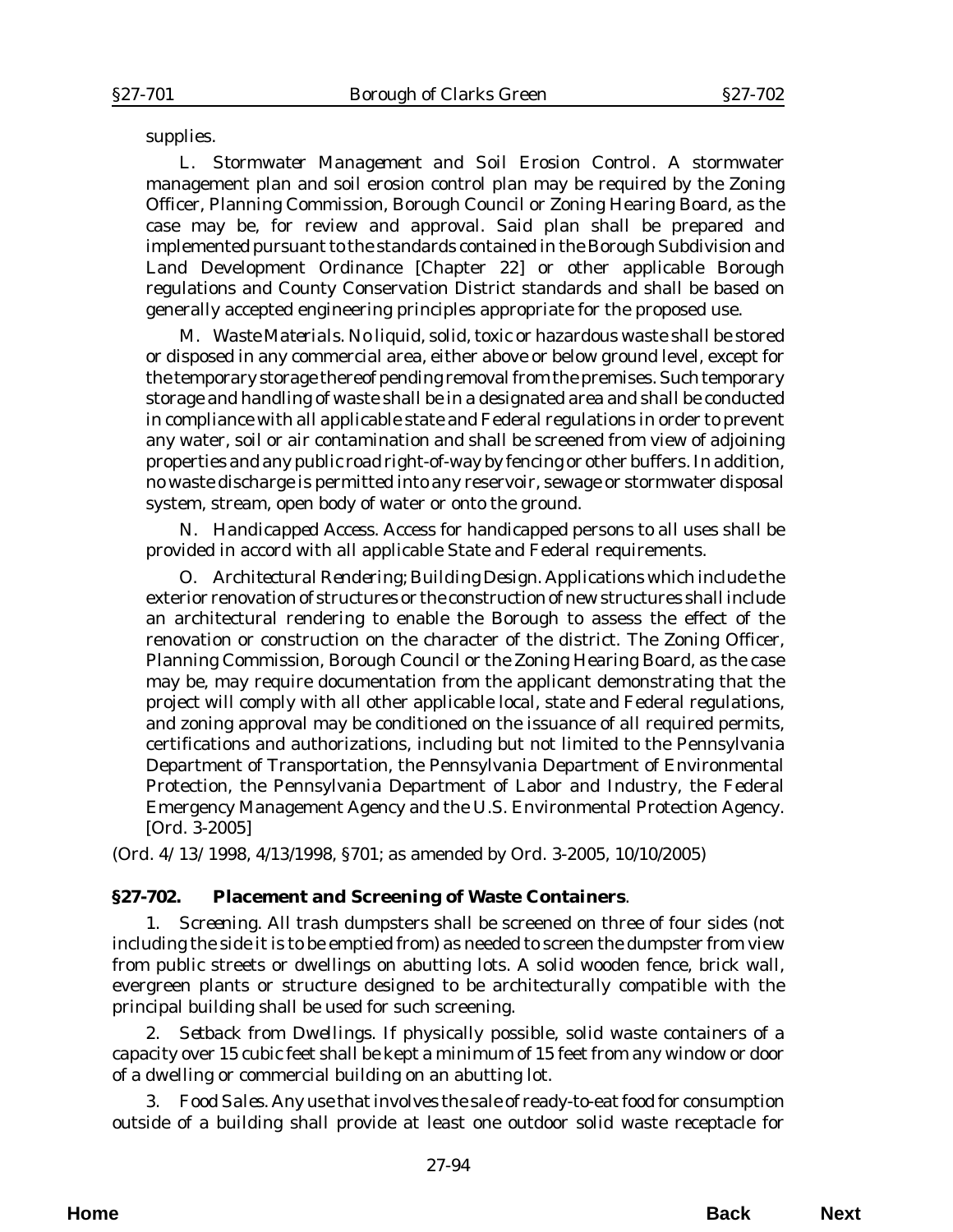customer use at a convenient location outside of the main exit door of the property. The operator of such use shall be responsible for regular emptying and maintenance of such receptacle.

4. *Enclosed Containers*. Solid waste receptacles stored outdoors shall be adequately enclosed and covered to control the attraction of rodents and insects. (*Ord. 4/13/1998*, 4/13/1998, §702)

## **§27-703. Environmental Impact Statement**.

The intent of this Section is to provide the identification of environmental and community impacts and means of mitigation of impacts of development projects in the Borough. The Borough Council, Planning Commission, or Zoning Hearing Board, as the case may be, may, based upon the nature of a project and potential impacts on the Borough, require the developer to prepare and submit to the Borough an environmental impact statement (EIS). The requirements of this Section may be applied to any proposed conditional use or special exception, which for reasons of location, design, existing traffic or other community or environmental considerations, as determined by the Borough, warrants the application of the study required contained herein in order to determine what conditions should be required to mitigate any adverse effects of the proposed use. The Borough Council, Planning Commission, or Zoning Hearing Board, as the case maybe, may waive certain components of the EIS should such components be deemed unnecessary for certain uses.

A. *Purpose of EIS*. The purpose of this EIS is to disclose the environmental consequences of a proposed action for consideration by the Borough for the determination of approval or denial of the project, and, if the project is approved, for establishment of conditions of approval. This requirement is made in order to protect the natural environment with respect to water quality, water supply, soil erosion, pollution of all kinds, flooding and waste disposal and to preserve trees and vegetation, to protect water courses, air resources and aquifers.

B. *Contents of EIS*. An environmental impact statement shall include a description of the proposed use including location relationship to other projects or proposals with adequate data and detail for the Borough to assess the environmental impact. The EIS shall also include a comprehensive description of the existing environment and the probable future effects of the proposal. The description shall focus on the elements of the environment most likely to be affected as well as potential regional effects and ecological interrelationships. At a minimum, the EIS shall include an analysis of the items listed below regarding the impact of the proposed use and the mitigation of any such impacts; and said proposal shall comply with all other standards included in this Chapter and other Borough ordinances:

- (1) *Soil Types*.
	- (a) U.S.D.A. soil types (show on map).
	- (b) Permeability of soil on the site.

(c) Rate of percolation of water through the soil for each soil type on the parcel.

(2) *Surface Waters*.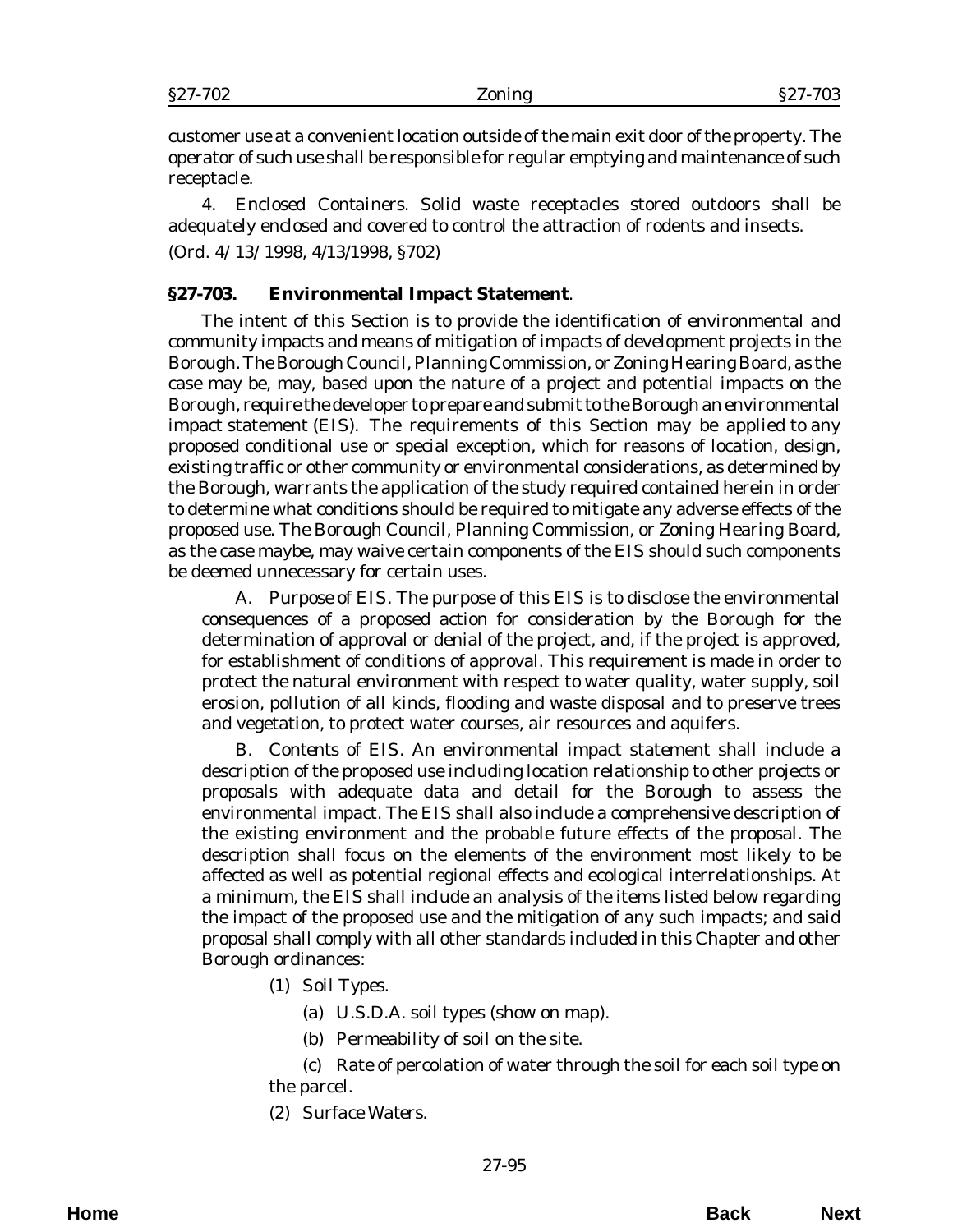(a) Distance of site from nearest surface water and head waters of streams.

- (b) Sources of runoff water.
- (c) Rate of runoff from the site.

(d) Destination of runoff water and method of controlling down stream effects.

(e) Chemical additives to runoff water on the site.

(f) Submission of an erosion and sediment control plan meeting the requirements of the Pennsylvania DEP and the Lackawanna County Conservation District.

(g) Said information shall be set forth in a stormwater management plan meeting the requirement of the Borough Subdivision and Land Development Ordinance [Chapter 22] or other Borough requirements.

- (3) *Ground Cover Including Vegetation and Animal Life*.
	- (a) Extent of existing impervious ground cover on the site.
	- (b) Extent of proposed impervious ground cover on the site.
	- (c) Type and extent of existing vegetative cover on the site.
	- (d) Extent of proposed vegetative cover on the site.
	- (e) Type of animal life and effect on habitat.
- (4) *Topographic and Geologic*.
	- (a) Maximum existing elevation of site.
	- (b) Minimum existing elevation of site.
	- (c) Maximum proposed elevation of site.
	- (d) Minimum proposed elevation off site.

(e) Description of the topography of the site and any special topographic features and any proposed changes in topography.

- (f) Surface and subsurface geology.
- (5) *Ground Water*.
	- (a) Average depth to seasonal high water table.
	- (b) Minimum depth to water table on site.
	- (c) Maximum depth to water table on site.
	- (d) Quality.
- (6) *Water Supply*.
	- (a) The source and adequacy of water to be provided to the site.
	- (b) The expected water requirements (gpd) for the site.
	- (c) The uses to which water will be put.
- (7) *Sewage Disposal.*

(a) Sewage disposal system (description and location on the site, of system).

(b) Expected content of the sewage effluent (human waste, pesticides,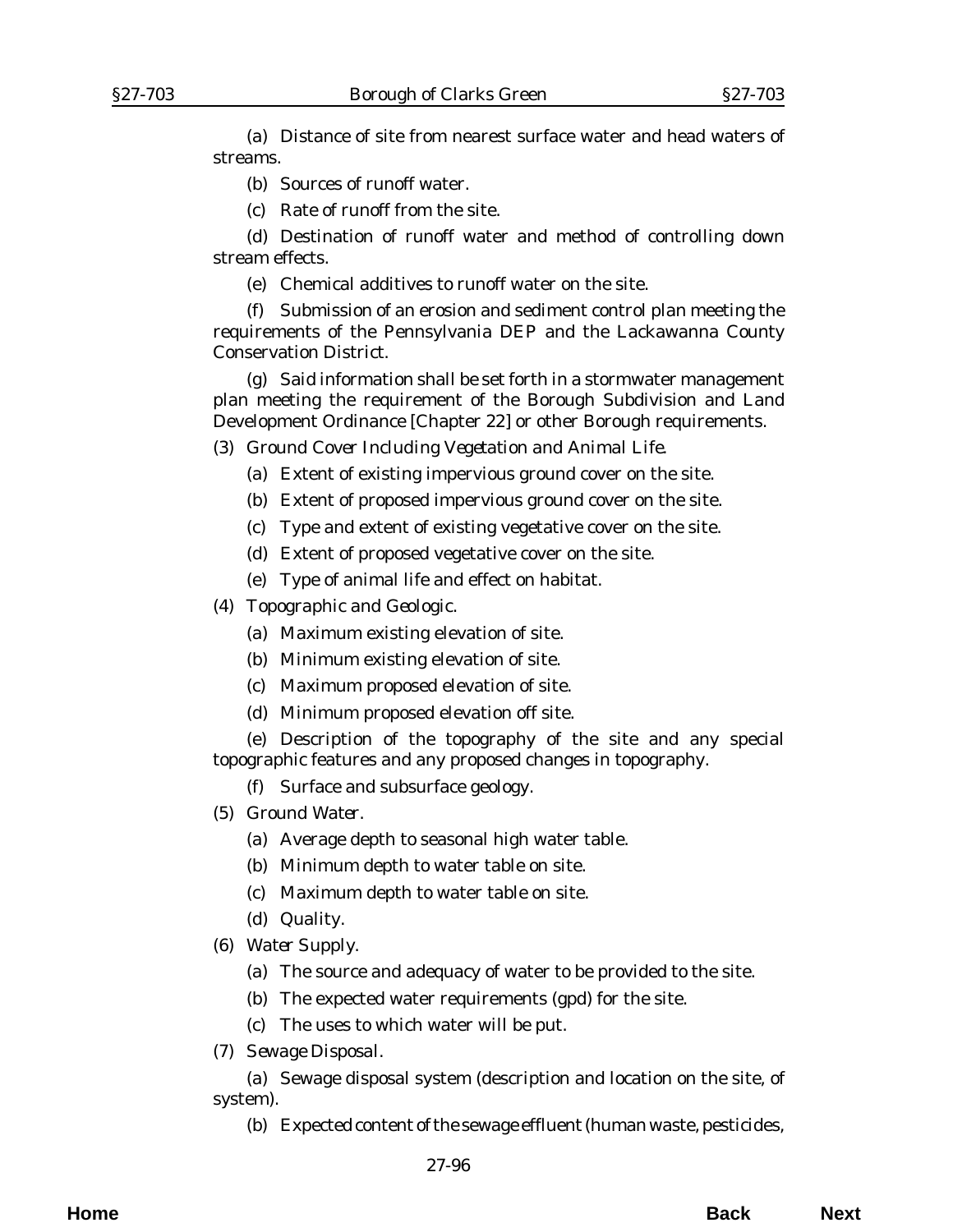detergents, oils, heavy metals, other chemicals).

(c) Expected daily volumes of sewage.

(d) Affected sewage treatment plant's present capacity and authorized capacity.

(8) *Solid Waste*.

(a) Estimated quantity of solid waste to be developed on the site during and after construction.

(b) Method of disposal of solid waste during and after construction.

(c) Plans for recycling of solid waste during and after construction.

(9) *Air Quality.*

(a) Expected changes in air quality due to activities at the site during and after construction.

(b) Plans for control of emissions affecting air quality.

(10) *Noise*.

(a) Noise levels above existing levels expected to be generated at the site (source and magnitude) during and after construction.

(b) Proposed method for control of additional noise on site during and after construction.

## (11) *Land Use and Community Character*.

(a) Past and present use of the site with particular attention to storage or disposal of toxic or hazardous waste.

(b) Adjoining land uses and character of the area.

(12) *Critical Impact Areas*.

(a) Any area, condition or feature which, is environmentally sensitive, if disturbed during construction would adversely affect the environment.

(b) Critical impact areas include, but are not limited to, stream corridors, streams, wetlands, slopes greater than 15%, highly acid or highly erodible soils, areas of high water table, and mature stands of native vegetation and aquifer recharge and discharge areas.

(13) *Historic Resources*. Identification of structures or sites of historic significance and probable effect of project.

(14) *Transportation Network*. Existing network traffic volumes and capacities and need for improvements required by project.

(15) *Law Enforcement*. Existing law enforcement capabilities of the Borough and State. Assess the impact of the proposed development on said law enforcement agencies along with actions proposed to mitigate any burdens created by the development.

(16) *Fire Protection*. Existing fire protection capabilities of the Borough and mutual aid fire companies. Assess the impact of the proposed development on said companies along with actions proposed to mitigate any burdens created by the development.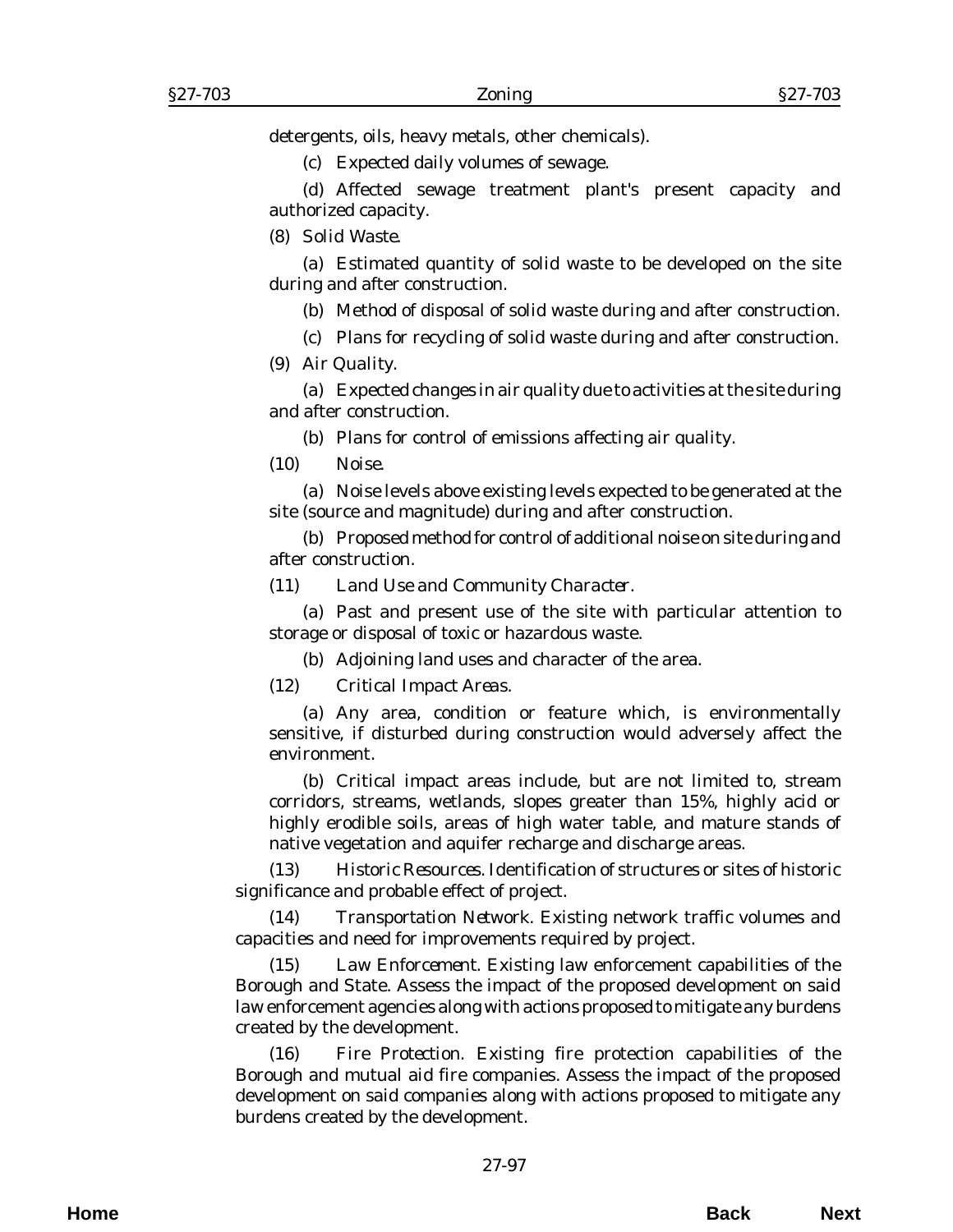(17) *Additional Requirements*. In addition to the above requirements, the Planning Commission and/or Borough Council or the Zoning Hearing Board may require such other information as may be reasonably necessary for the Borough to evaluate the proposed use for its effect on the community.

C. *Additional Considerations*. The following shall also be addressed:

(1) A description of alternatives to the proposed use.

(2) A statement of any adverse impacts which cannot be avoided.

(3) Environmental protection measures, procedures and schedules to minimize damage to critical impact areas during and after construction.

(4) A list of all licenses, permits and other approvals required by municipal, County or State law and the status of each.

(5) A listing of steps proposed to minimize environmental damage to the site and region during and after construction.

D. *Qualifications*. The EIS shall be prepared by a professional architect, landscape architect, planner, engineer or other, qualified individual whose qualifications have been previously approved by the Borough Council.

E. *Procedures for Evaluating the Environmental Impact Statement Shall be as Follows:*

(1) Upon receipt of the application, the Secretary shall forward the EIS to the Borough Engineer and any other agency or firm which the Borough may desire for consultation.

(2) The above mentioned agencies shall review the applicant's EIS and shall report its comments to the Planning Commission and Borough Council or Zoning Hearing Board.

(3) The Planning Commission and/or Borough Council or Zoning Hearing Board may require the opinion of experts in their review of the EIS.

(4) Fees for the costs of such consultation as described in subsections (1) and (3) above shall be paid by the applicant.

(5) Copies of the environmental impact statement shall be on file and available for inspection in the Borough office.

(6) The Planning Commission shall evaluate the proposed project and the EIS and recommend action on same to the Borough Council or Zoning Hearing Board.

(*Ord. 4/13/1998*, 4/13/1998, §703)

## **§27-704. Special Conservation Standards**.

All uses permitted by this Part shall be subject to the following special conservation performance standards which shall apply to any lands that are characterized as steep slopes, wetlands or floodplains. The procedures and standards are as follows:

A. *Steep Slope Areas*. Steep slopes shall be defined as slopes in excess of 25% grade as determined by the Zoning Officer, from United States Geological Survey topographic maps or USDA Natural Resources Conservation Service maps. In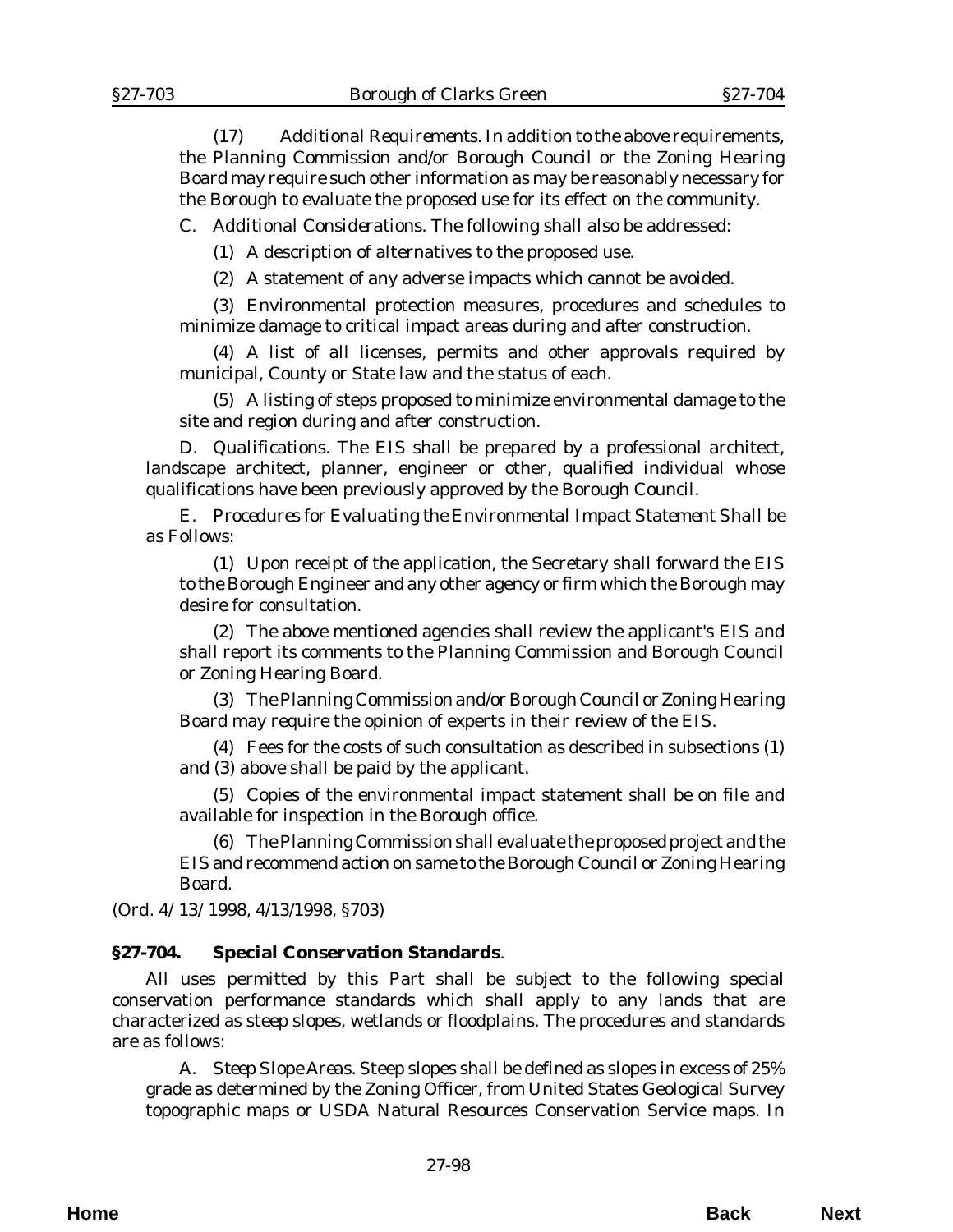cases where the slope cannot be specifically determined by said means, the Zoning Officer may require the applicant to provide certification from a professional engineer or registered land surveyor of the slope in question. Slope shall be measured at the points where any earth will be disturbed or where structures or other improvements are proposed. Any use or development of such steep slope areas shall be considered a conditional use, and in reviewing applications for use of sites partially or wholly included within an area identified as steep-sloped, the Borough Council and Planning Commission shall be satisfied that the following performance standards have been or will be met:

(1) An accurate map prepared by a registered surveyor in the Commonwealth of Pennsylvania has been submitted showing property boundaries, building and drive locations, contours at two foot intervals and any areas to be graded. The proposed location of other factors shall also be shown including streams, wetlands, areas subject to landslides and extent of vegetative cover.

(2) A grading and drainage plan has been prepared showing existing and proposed ground surfaces, plans for drainage devices, plans for walls or cribbing, etc., map of the drainage area affected, computation of the amount of runoff expected, an erosion control plan and schedule for completion of work.

(3) Impervious surfaces are kept to a minimum.

(4) No finished grade where fill is used shall exceed a 50% slope.

(5) Where fill is used to later support structures, a minimum compaction of 90% percent of maximum density shall be achieved.

(6) No more than 2,500 square feet of area may be totally cleared for building purposes including house, garage, accessory structures, driveway or other impervious areas.

(7) At least 50% of the area to be used for any building or construction purposes shall be less than 15% slope.

(8) Soils characterized by the Natural Resources Conservation Service as highly susceptible to erosion shall be avoided.

(9) Roads and utilities shall be installed along existing contours to the greatest extent possible.

(10) Any steep slope areas also characterized by seasonal high water tables shall be avoided.

(11) Natural vegetation shall be preserved to as great a degree as possible.

(12) In cases where structures are proposed, the applicant shall submit plans to the Zoning Officer detailing how the limitations of slope will be mitigated by the design of the structure(s).

B. *Wetlands*. If the Borough determines that wetlands may be present or may be impacted by the proposed development, the Borough may require wetlands, as defined and regulated by the Pennsylvania Department of Environmental Protection, the U.S. Army Corps of Engineers and the U.S. Fish and Wildlife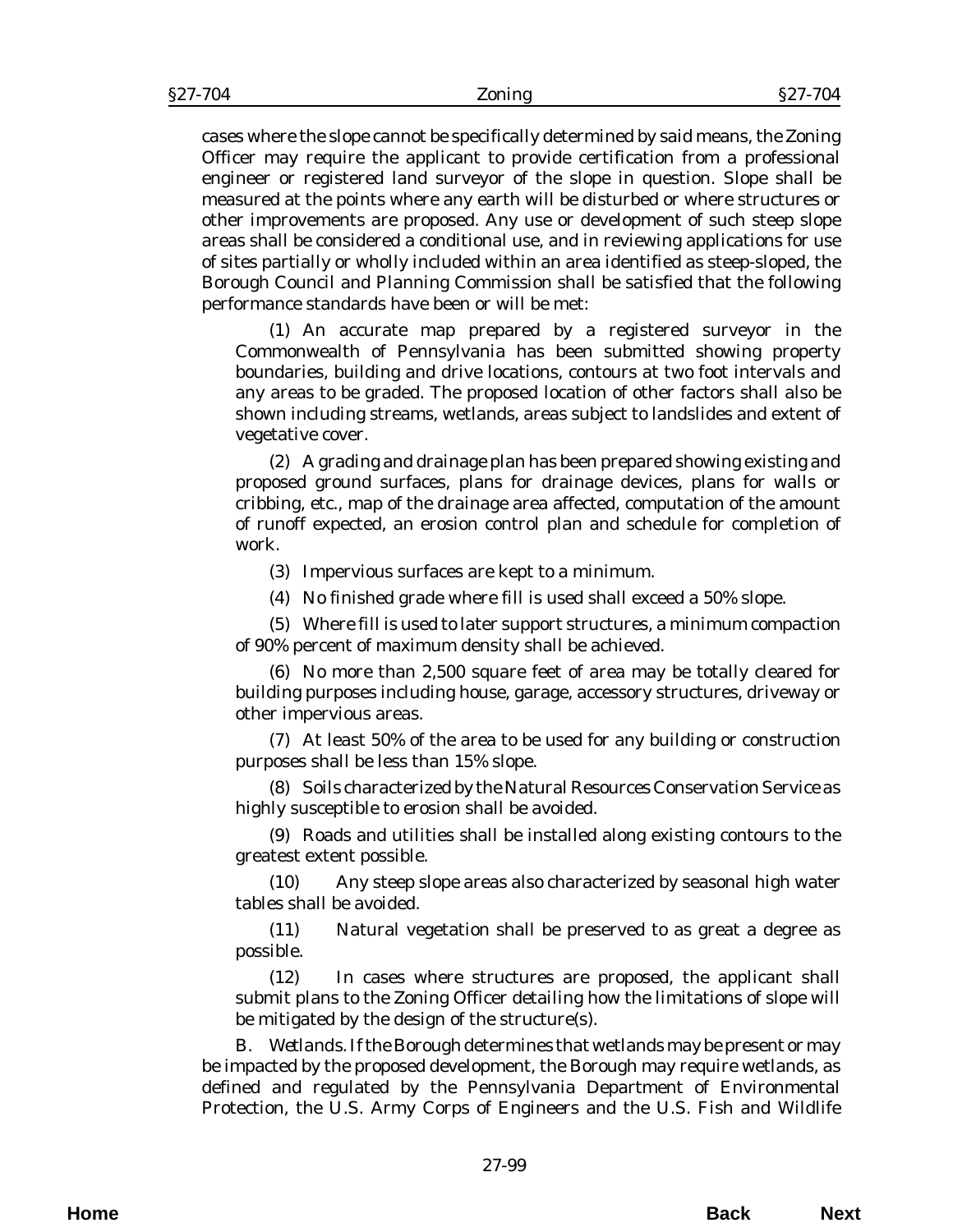Service, to be delineated on any application proposing a new use or expanded use of land. The applicant shall be responsible for said delineation and shall warrant that said wetlands have been properly delineated. If no wetlands are present, the applicant shall provide a certified statement to that effect. No development shall be undertaken by the applicant except in accord with all State and Federal wetland regulations; and the applicant shall provide to the Borough evidence of such compliance. No zoning approval granted by the Borough shall in any manner be construed to be an approval of compliance by the applicant with any State or Federal wetland regulations. The Borough shall have no liability or responsibility to the applicant or any other person for compliance with said regulations.

C. *Floodplain*. Floodplain shall be governed by *Ord. 7-1978*, 9/11/1978 [Chapter 8].

(*Ord. 4/13/1998*, 4/13/1998, §704)

## **§27-705. Earth Disturbance**.

1. *Intent.* The intent of this Section is to regulate earth disturbance, minimize stormwater runoff and protect soil resources and water quality.

2. *Permit*. Any activity, except in cases where zoning or subdivision and land development approval has been otherwise granted, which will result in the initial or cumulative earth disturbance of more than 2,500 square feet of land area shall require a zoning permit.

3. *Plan*. The applicant shall include with the application for a zoning permit, a plan setting forth the details of the earth disturbance or clear cutting activity and including any additional information deemed necessary by the Borough to determine compliance.

4. *Soil Erosion and Sedimentation and Stormwater Control*. Any earth disturbance or clear cutting activity shall comply with §27-701.M of this Chapter and no earth disturbance or clear cutting shall be permitted within 25 feet of any water body or stream.

5. *Revegetation/Reforestation*. The plan shall include provisions for the revegetation and stabilization of any disturbed areas.

(*Ord. 4/13/1998*, 4/13/1998, §705)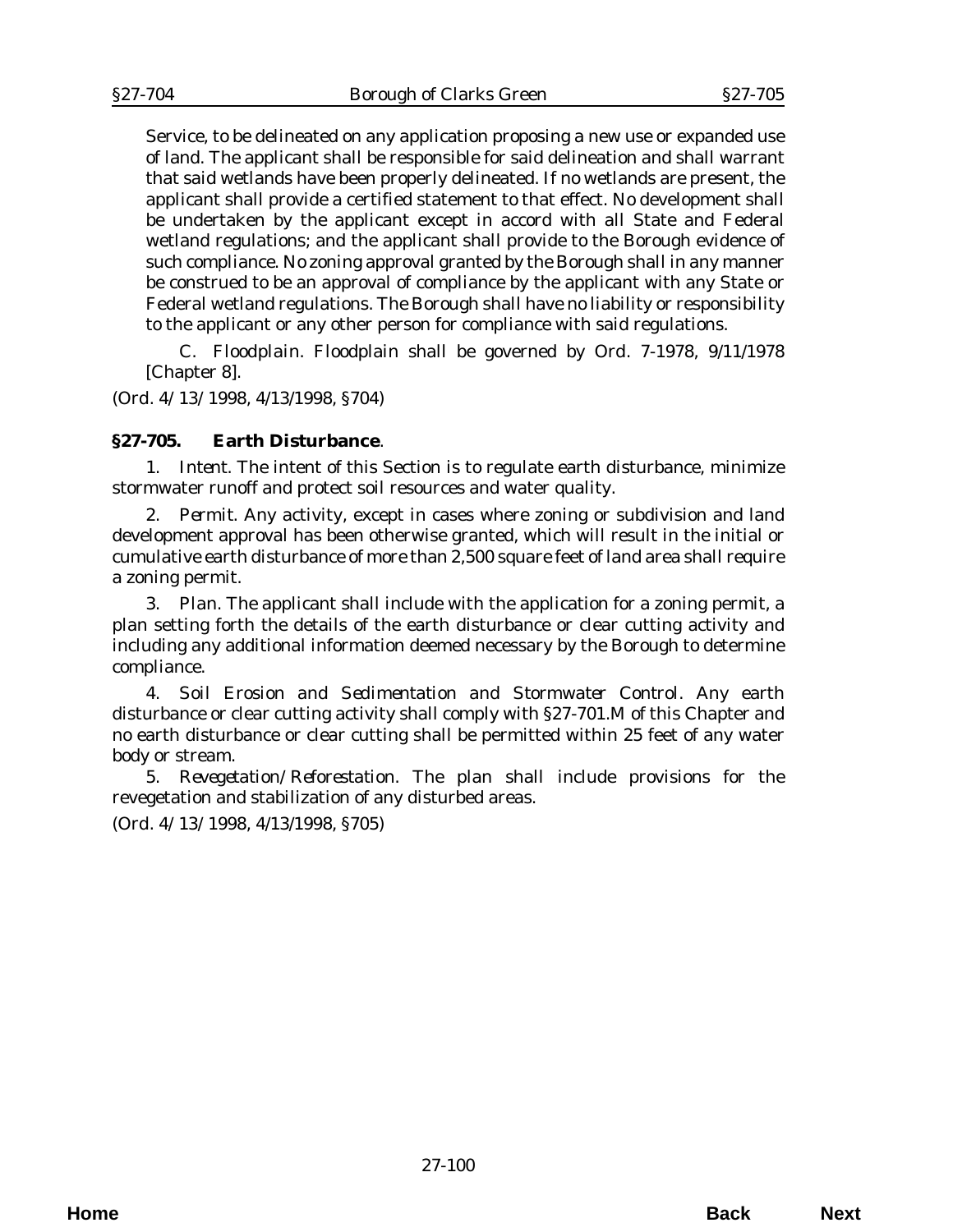## **Part 8**

### **Standards for Specific Uses**

#### **§27-801. Adult Businesses**.

1. *Findings.* In adopting these standards which apply to adult businesses, the Borough Council has made the following findings in regard to the secondary effects on the health, safety and welfare of the citizens of the Borough. The findings are based on evidence concerning the adverse secondary effects of adult uses on the community presented in hearings and in reports made available to the Borough Council, and on findings incorporated in the cases of *City of Renton v. Playtime Theaters, Inc.,* 475 U.S. 41 (1986), *Young v. American Mini Theaters,* 427 U.S. 50 (1976), and *Northend Cinema, Inc., v. Seattle*, 585 P. 2d 1153 (Wash. 1978), and on studies in other communities including, but not limited to, Phoenix, Arizona; Minneapolis, Minnesota; Saint Paul, Minnesota; Manatee County, Florida; Houston, Texas; Indianapolis, Indiana; Amarillo, Texas; Los Angeles, California; Austin Texas; Seattle, Washington, Oklahoma City, Oklahoma; Beaumont, Texas; and New York City, New York; and also on findings found in the *Report of the Attorney General's Working Group on the Regulation of Sexually Oriented Businesses*, June 6, 1989, State of Minnesota.

A. The concern over sexually transmitted diseases is a legitimate health concern of the Borough which demands reasonable regulation of adult businesses and adult uses in order to protect the health and well-being of the citizens.

B . Certain employees of sexually oriented business regulated by this Chapter as adult theaters and cabarets engage in higher incidents of certain types of sexually oriented behavior at these businesses than employees of other establishments.

C. Sexual acts occur at sexually oriented businesses, especially those which provide private or semi-private booths or cubicles for viewing films, videos, or live sex shows, as regulated by this Chapter as adult book stores, adult novelty shops, adult video stores, adult motion picture theaters, or adult arcades.

D. Offering and providing such space, encourages such activities, which create unhealthy conditions.

E. Persons frequent certain adult theaters, adult arcades, and other sexually oriented businesses for the purpose of engaging in sex within the premises of such sexually oriented businesses.

F. At least 50 communicable diseases may be spread by activities occurring in sexually oriented businesses including, but not limited to, syphilis, gonorrhea, human immunodeficiency virus infection (AIDS), genital herpes, hepatitis B, non B amebiasis, salmonella infections and shigella infections; and, the incidence of many of these diseases is on the increase.

G. Sanitary conditions in some sexually oriented businesses are unhealthy, in part, because the activities conducted there are unhealthy, and, in part, because of the unregulated nature of the activities and the failure of the owners and the operators of the facilities to self-regulate those activities and maintain those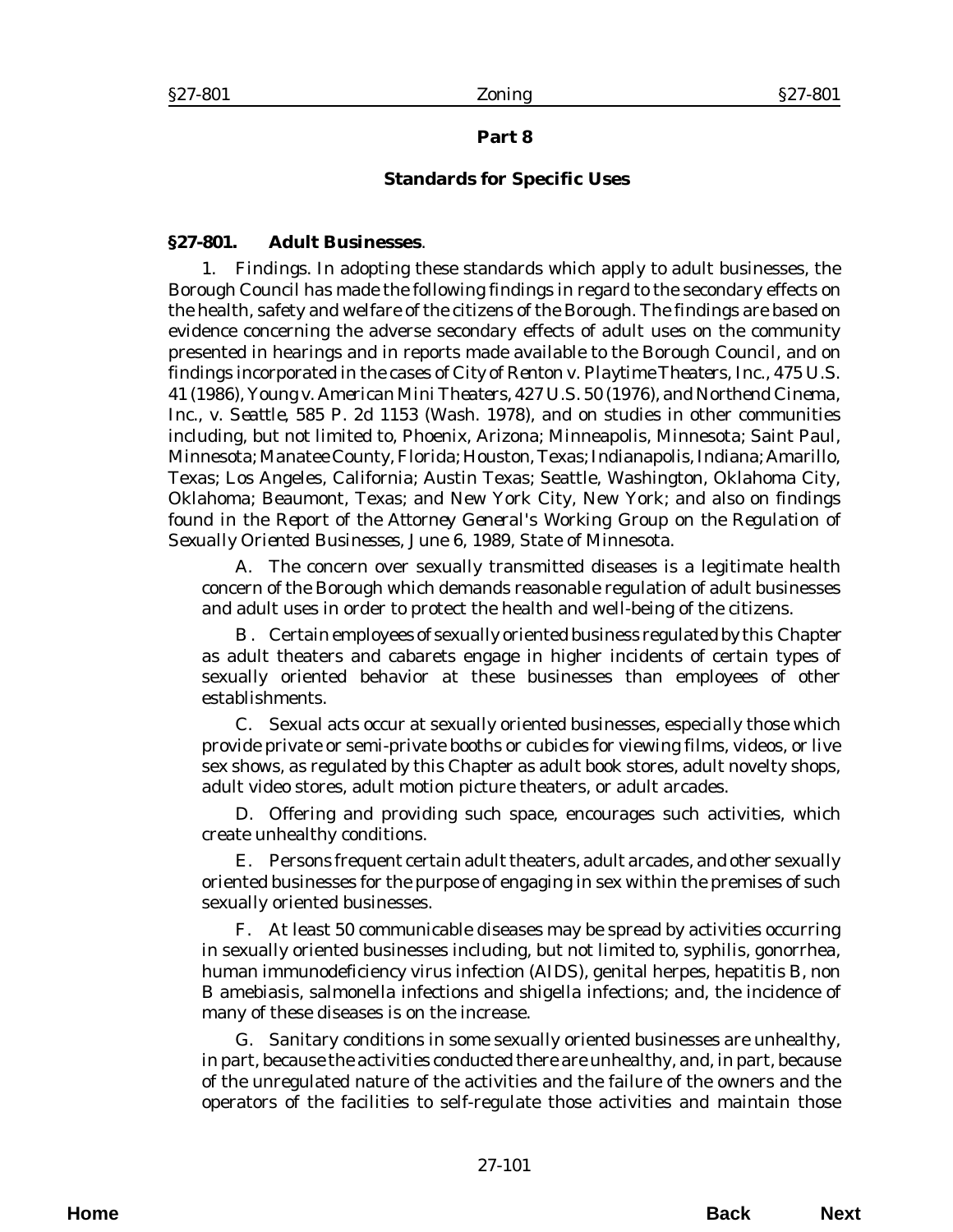facilities.

H. Classifying adult businesses as conditional uses is a reasonable means of accountability to ensure that operators of adult businesses comply with reasonable regulations and conditions, and to ensure that operators do not knowingly allow their establishments to be used as places of illegal sexual activity or solicitation.

I. There is convincing documented evidence that adult businesses, because of their very nature, have a deleterious effect on both the existing businesses around them and the surrounding residential areas adjacent to them, causing increased crime, the downgrading of property values, and the decline of the overall character of the community. A number of municipal studies, including the 1986 Austin, Texas, study, have demonstrated this.

J. It is generally recognized that adult businesses, due to their nature, have serious objectionable operational characteristics, particularly when they are located in close proximity to each other, thereby contributing to neighborhood blight and downgrading the quality of life in the adjacent area. A number of municipal studies, including the 1986 Austin, Texas, study, have demonstrated this.

K. The Borough desires to minimize and control these adverse secondary effects and thereby protect the health, safety and welfare of the citizenry; protect the citizens from increased crime; preserve the quality of life; preserve property values and the character of the surrounding community.

2. *Intent*. It is the intent of this Section to:

A. Regulate adult business in order to promote the public health, safety and welfare by minimizing the secondary effects on the community which are associated with such businesses, and which include difficulties for law enforcement, trash disposal, deleterious effects on business and residential property values, increased crime (particularly the corruption of morals of minors and prostitution), and drive residents and businesses to move elsewhere.

B. Designate a zoning district where adult businesses are permitted, and establish reasonable, content, neutral standards applicable to such uses.

C. Have neither the purpose nor effect of imposing a limitation or restriction on the content of any communicative materials including sexually oriented or adult materials.

D. Not totally restrict or deny access by adults to sexually oriented materials or adult materials protected by the First Amendment of the Bill of Rights of the U.S. Constitution.

E. Not deny access by the distributors and exhibitors of sexually oriented entertainment to their intended market.

F. Not condone or legitimize the distribution of obscene material, or to encourage any violation of the Pennsylvania Crimes Code or Pennsylvania Obscenity Code.

3. *Conditional Use in the C District*. Adult businesses are classified as conditional uses in the C-Commercial District, which provides an area for the development of such uses away from areas with concentrated residential development.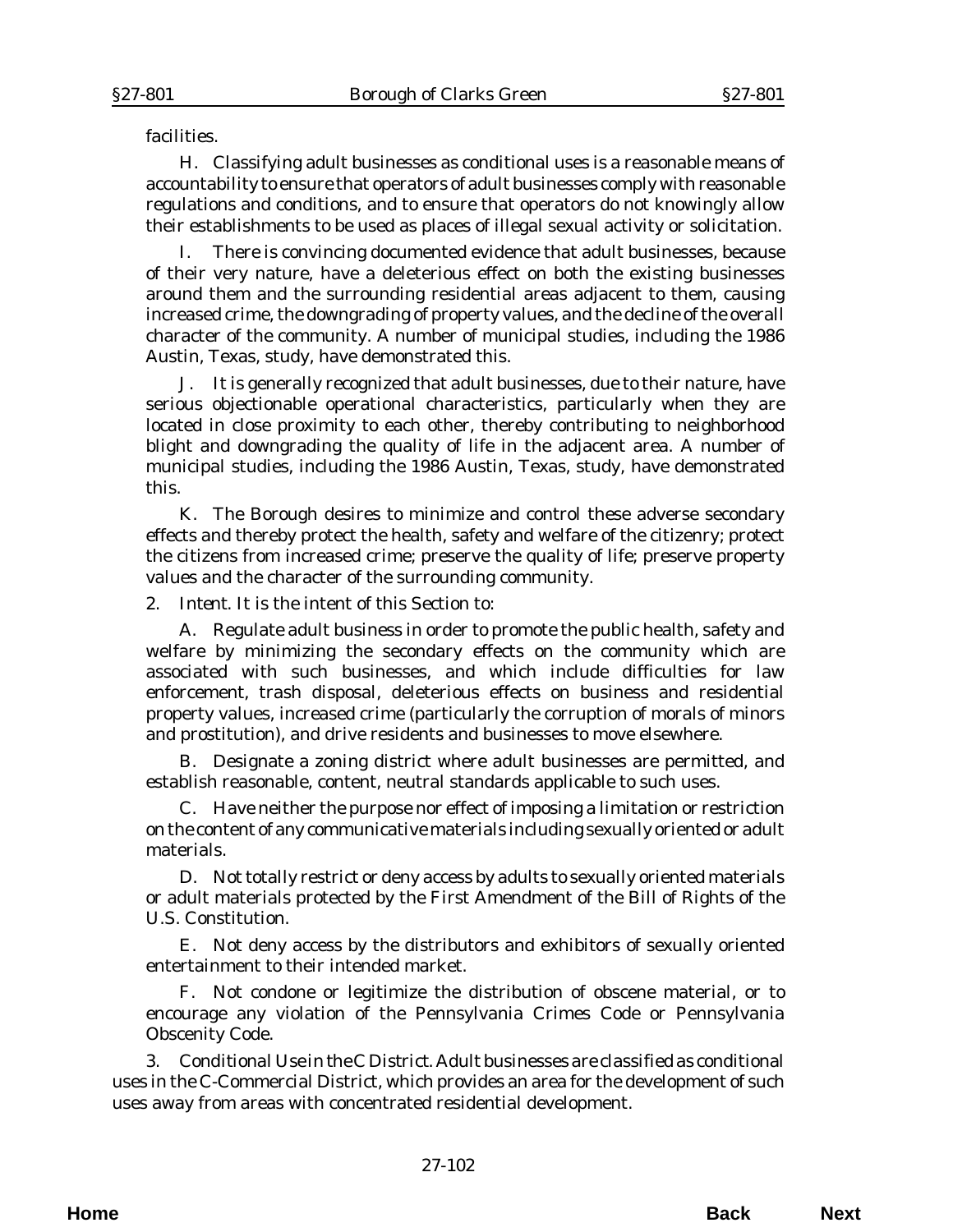4. *Standards*. In addition to the other applicable general standards and the conditional use criteria contained in this Chapter, the following standards shall apply to adult businesses:

A. *Setback.* Adult businesses shall not be located less than:

(1) 25 feet from any property line or public road right-of-way.

- (2) Not less than 50 lineal feet from any:
	- (a) Residence or residential district.
	- (b) Group care facility.

(c) Commercial enterprises catering primarily to persons under 18 years of age.

- (d) Health facility.
- (e) Any establishment that sells alcoholic beverages.

(3) And, not less than 100 lineal feet from any:

- (1) Church or synagogue.
- (2) Public or private school.
- (3) Public or semi-public building or use.
- (4) Public park or public recreation facility.

B. *Similar Businesses.* Adult businesses shall not be located within 200 lineal feet of any existing adult business.

C. *Measurement*. The setback distances established in this Part A shall be as measured from the nearest edge of the building used for the subject use, measured in a straight line (without regard to intervening structures or objects) to the nearest lot line of the premises of a use from which the required setback applies.

D. *Extension*. An existing, lawful adult business may be expanded as a conditional use once in total floor area by a maximum of 25% beyond the floor area that lawfully existed in such use at the time of adoption of this part of the Chapter. Such extension shall comply with the requirements of §27-907 and other applicable requirements of Part 9.

E. *Limit of One Use*. It shall be a violation of this Chapter for any person to cause or permit the operation, establishment, or maintenance of more than one adult business in the same building, structure or portion thereof; or an increase of floor area of any adult business in any building, structure, or portion thereof that contains another adult business.

F. *Nonconformity*. Any adult business lawfully operating on the date of enactment of this Chapter that is in violation of any of the provisions of this Part shall be deemed a nonconforming use. Such nonconforming uses shall not be increased, enlarged, altered or extended, except as permitted in subsection .E above. The use may be changed to a conforming use. However, under no circumstances shall a non-conforming use as defined and regulated by this Chapter be changed to any type of adult business.

G. *Location of New Neighboring Uses*. An adult business lawfully operating as a conforming use shall not be rendered a nonconforming use if, subsequent to the grant or renewal of an adult business permit, a use from which an adult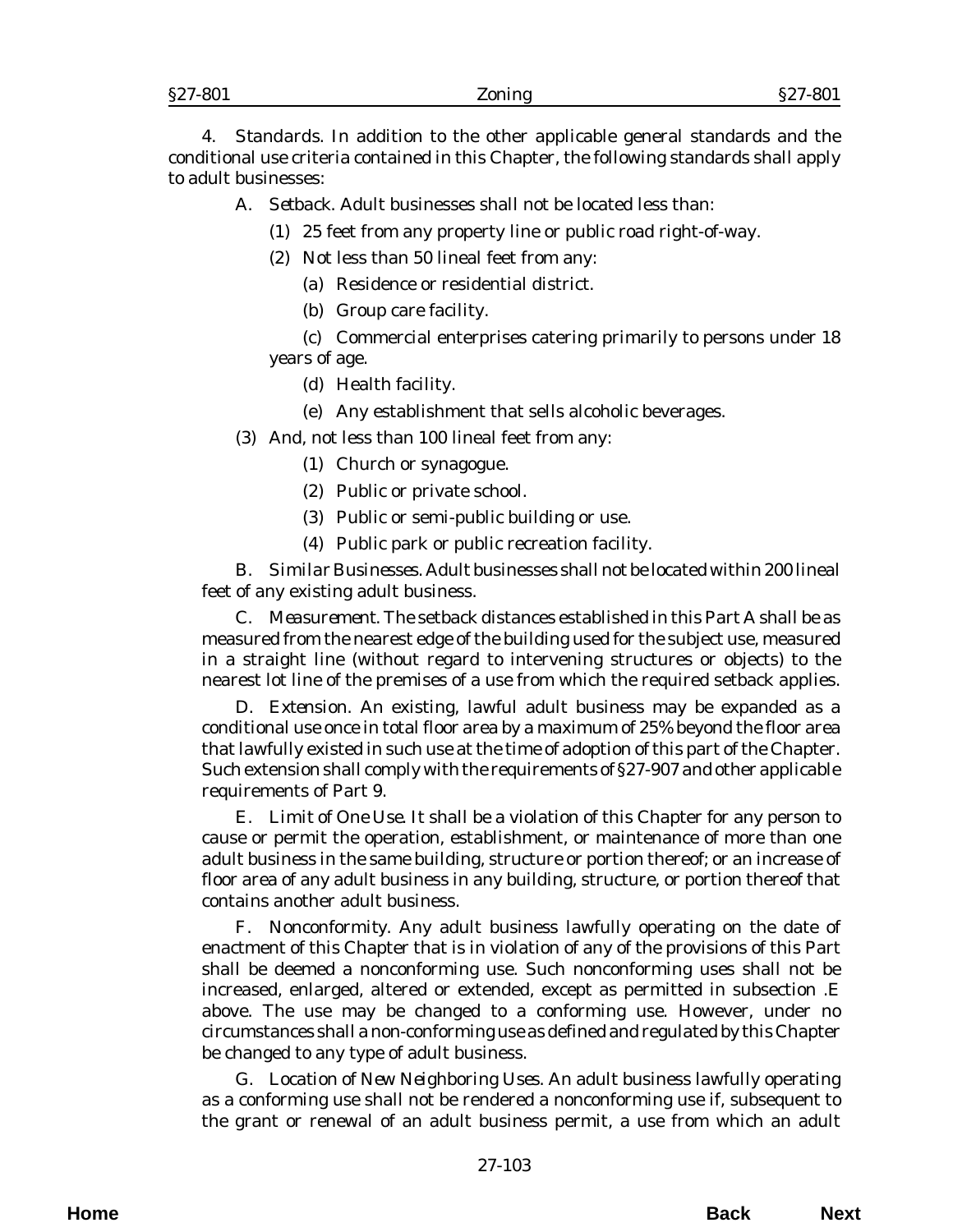business is required to provide a setback under subsection .A above is developed within the required setback distance. This provision applies only to the renewal of a valid permit, and does not apply when the application for a permit is submitted after a permit has expired or the permit has been revoked.

H. *Visibility and Signs*. No sexually explicit material, signs, display, silhouette, or word shall be visible at any time from outside of the building. Exterior signs shall comply with the provisions of §27-505 of this Chapter; however, said signs shall be limited to a maximum of 50% of the size permitted for other business by §27-505. Content of such signs shall be limited to only the text of the name of the business and the hours of operation. Window signs shall not be permitted.

I. *Exemption for Modeling Class*. It is a defense to prosecution under this Part that a person appearing in a state of nudity did so in a modeling class operated:

(1) By a proprietary school licensed by the State, or an academically accredited college or university.

(2) By a private college or university which maintains and operates educational programs in which credits are transferable to a college, junior college or university supported entirely or partly by taxation.

(3) In a structure:

(a) Which has no sign visible from the exterior of the structure and no other advertising that indicates a nude person is available for viewing.

(b) Where, in order to participate in a class, a student must enroll at least three days in advance of the class.

(c) Where no more than one nude model is on the premises at any one time.

(4) By an organization which qualifies under  $\S501(c)(3)$  of the U.S. Internal Revenue Code as a nonprofit organization or foundation.

(*Ord. 4/13/1998*, 4/13/1998, §801)

#### **§27-802. Commercial Communication Devices**.

The following regulations shall apply to commercial communication devices (CCD) including, but not limited to, cellular phone antennae, antennae for communication service regulated by the Pennsylvania Public Utility Commission, other commercial antennae and associated facilities, and certain antennae accessory to residential structures. Such antennae and associated facilities shall be permitted only in the districts as provided on the Schedule of Uses.

1. *Purposes*.

A. To accommodate the need for communication devices while regulating their location and number in the Township in recognition of the need to protect the public health, safety and welfare.

B. To minimize the adverse visual effects of communication devices and support structures through proper design, siting and vegetative screening.

C To avoid potential damage to adjacent properties from communication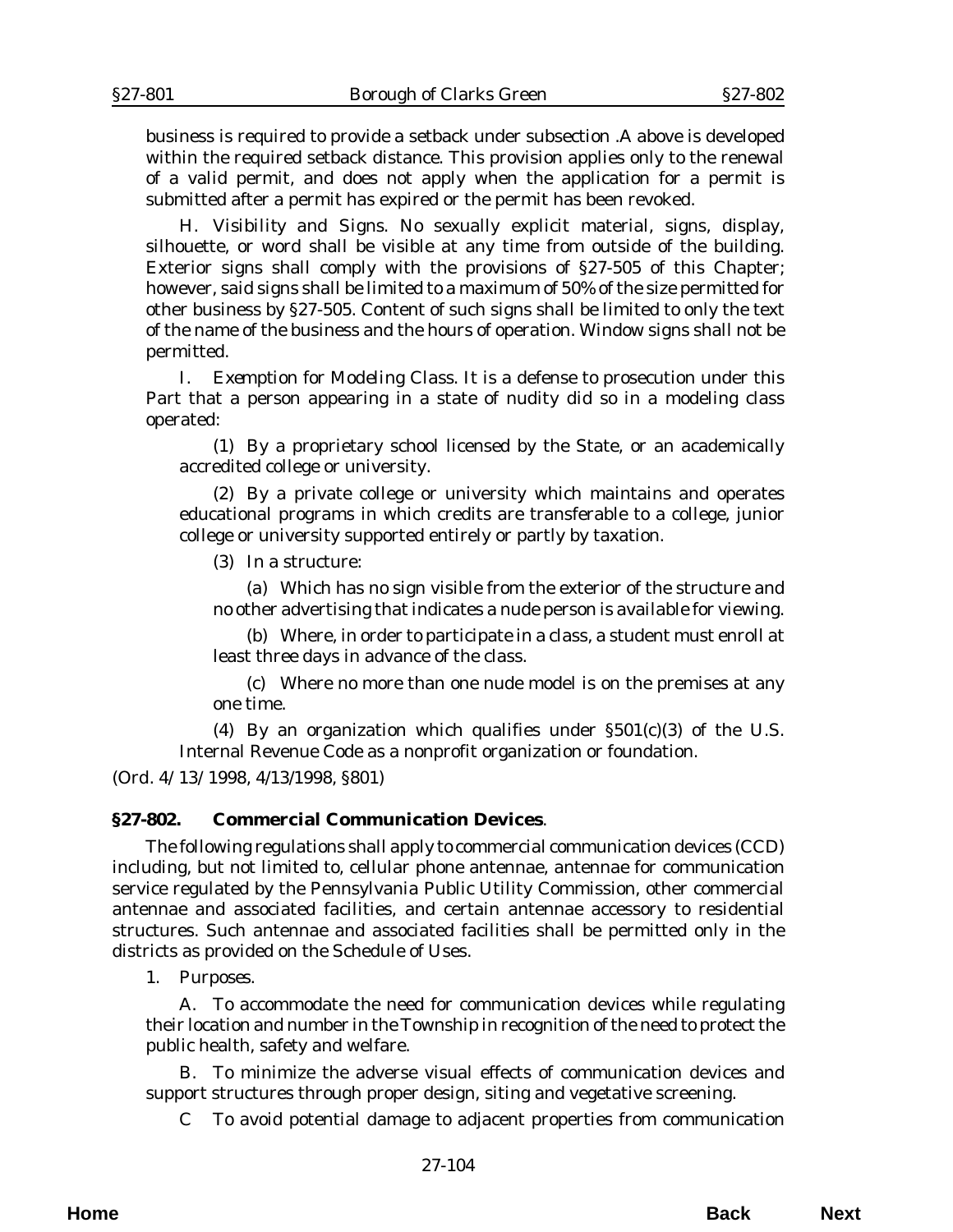device support structure failure and falling ice, through engineering and proper siting of support structures.

D To encourage the joint use of any commercial communication device support structures and to reduce the number of such structures needed in the future.

2. *Use Regulations*.

A. *Existing Tall Structures*. A CCD site with a CCD that is attached to an existing communications tower, smoke stack, water tower, or other tall structure where the height of the CCD does not exceed the height of the existing structure by more than 10 feet shall be permitted in the C Districts as accessory uses and conditional use approval shall not be required. In any case, a permit shall be required for every CCD installed at any location. The applicant shall provide the following information:

(1) Evidence from a Pennsylvania registered professional engineer certifying that the proposed installation will not exceed the structural capacity of the building or other structure, considering wind and other loads associated with the antenna location.

 (2) Detailed construction and elevation drawings indicating how the antennas will be mounted on the structure for review by the Township for compliance with the applicable requirements.

(3) Evidence of agreements and/or easements necessary, to provide access to the building or structure on which the antennas are to be mounted so that installation and maintenance of the CCD and associated equipment can be accomplished.

B. *New Structures*. A CCD site with a CCD that is either not mounted on an existing structure, or is more than 10 feet higher than the structure on which it is mounted shall require conditional use approval in accord with this Part and shall be permitted only in the C District.

C. *Associated Use*. All other uses ancillary to the CCD (including a business office, maintenance depot, vehicle storage, etc.) are prohibited from the CCD site, unless otherwise permitted in the zoning district in which the CCD site is located. This shall not prohibit the installation as accessory structures of equipment containers not intended for human occupancy to house only equipment necessary for the operation of the CCD.

D. *CCD Accessory to Residential Structures*. No communications device support structure accessory to a residential structure shall exceed a height of 75 feet.

E. *CCD as a Second Principal Use*. A telecommunications facility shall be permitted on a property with an existing use subject to the following land development standards:

(1) The telecommunications facility shall be fully automated and unattended on a daily basis, and shall be visited only for periodic maintenance.

(2) The minimum lot area, minimum setbacks and maximum height required by this Chapter for the CCD shall apply, and the land remaining for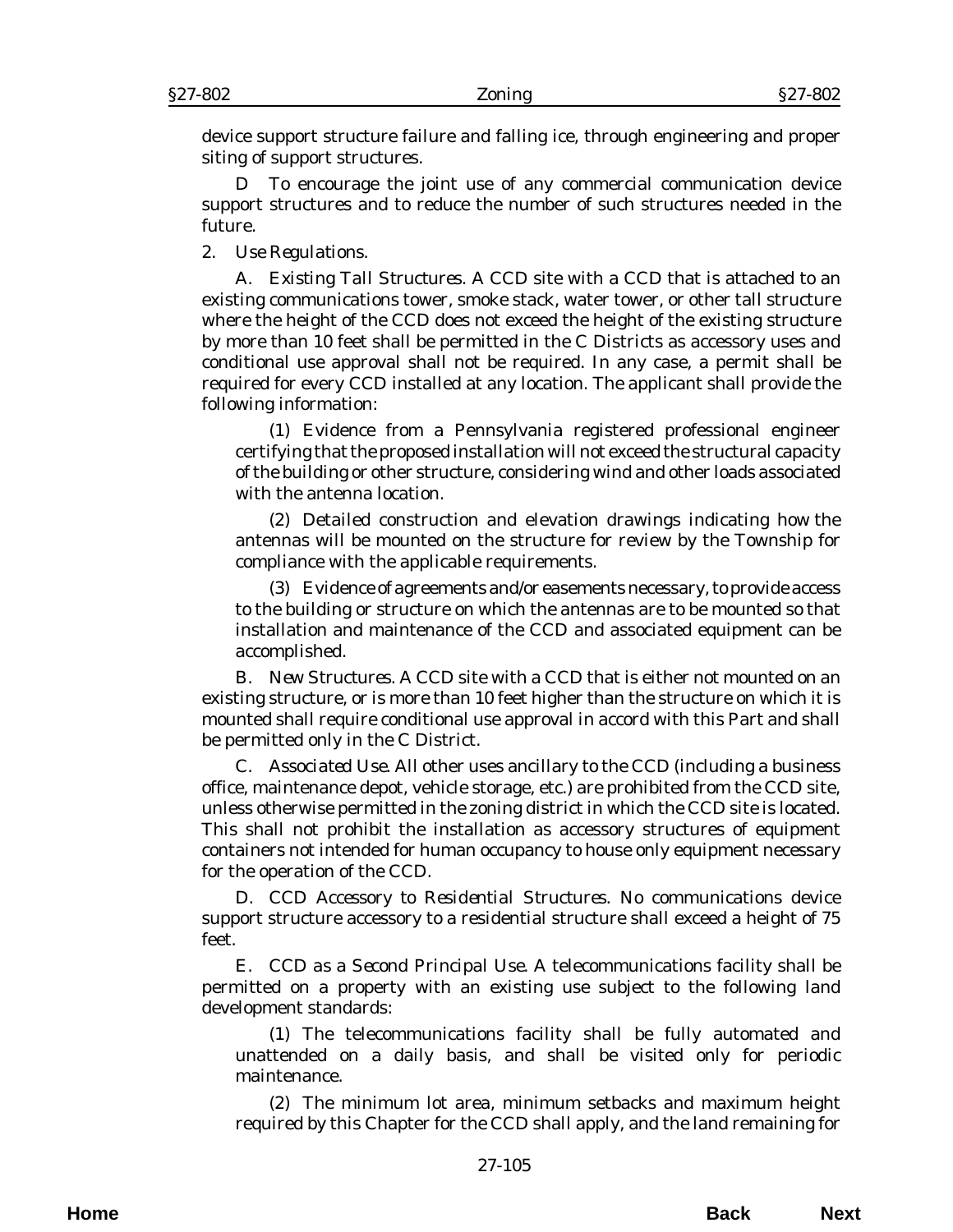accommodation of the existing principal use(s) on the lot shall also continue to comply with the minimum lot area and other requirements.

(3) Tile vehicular access to the equipment building shall, whenever feasible, be provided along the circulation driveways of the existing use.

(4) The applicant shall present documentation that the owner of the property has granted an easement or other legal interest for the land for the proposed facility and that vehicular access is provided to the facility.

### 3. *Standards*.

A. *Location Requirement and Number*. The applicant shall demonstrate, using technological evidence, that the CCD must go where it is proposed, in order to satisfy its function in the company's grid system. The number of CCD to be installed at a site by an applicant may not exceed the current minimum necessary to ensure the adequacy of current service required by the Federal Communications Commission (FCC) license held by that applicant. The applicant must document the need for the additional CCD to ensure the adequacy of current service.

B. *Co-location; New Tower*. If the applicant proposes to build a tower (as opposed to mounting the CCD on an existing structure) the Township may require the applicant to demonstrate that it contacted in writing the owners of tall structures within a 1-mile radius of the site propose asked for permission to install the CCD on those structures, and was denied for reasons other than economic ones, This would include smoke stacks water towers, tall buildings, CCD support structures of other cellular phone companies, other communications towers (fire police etc.) and other tall structures. The Township may deny the application to construct a new tower if, the applicant has not made a good faith effort to mount the CCD on an existing structure thereby documenting that there exists no other support structure which can reasonably serve the needs of the owner of the proposed CCD. A good faith effort shall demonstrate that one or more of the following reasons apply to a particular structure:

(1) The proposed equipment would exceed the structural capacity of the existing structure and its reinforcement cannot be accomplished at a reasonable cost.

(2) The proposed equipment would cause radio frequency interference with other existing equipment for that existing structure and the interference cannot be prevented at a reasonable cost.

(3) Such existing structures do not have adequate location, space, access or height to accommodate the proposed equipment or to allow it to perform its intended function.

(4) Addition of the proposed equipment would result in electromagnetic radiation from such structure exceeding applicable standards established by the Federal communications commission governing human exposure to electromagnetic radiation.

(5) A commercially reasonable agreement could not be reached with the owners of such structures.

C. *CCD Height*. The applicant shall demonstrate that the CCD is at the minimum height required to function satisfactorily. No CCD that is taller than this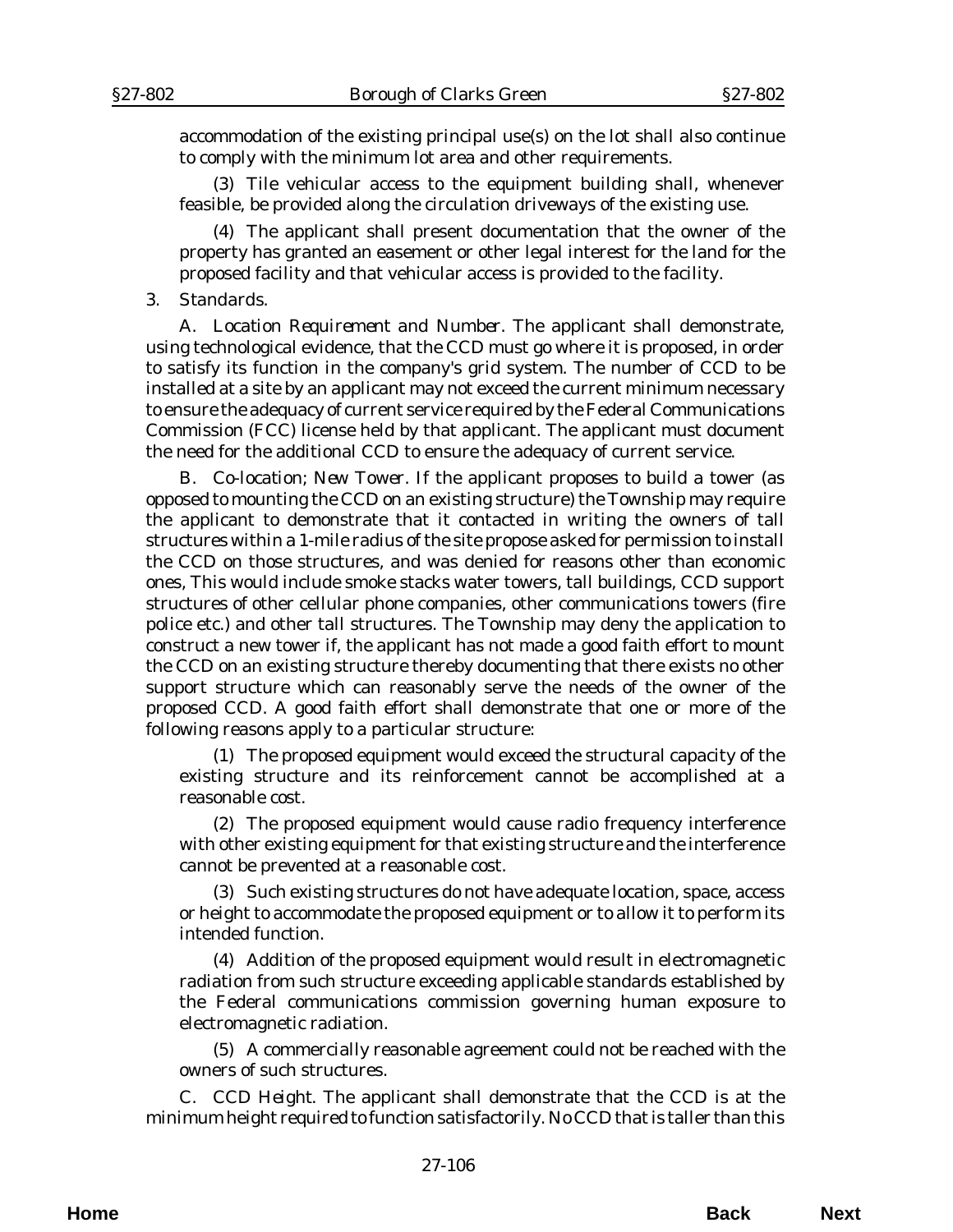minimum height shall be approved. No communications device support structure accessory to a residential structure shall exceed a height of 75 feet.

D. *Parcel Size; Setbacks*. If a new CCD support structure is constructed (as opposed to mounting the CCD on an existing structure) or if the CCD height exceeds the height of the existing structure on which it is mounted by more than 10 feet, the minimum parcel size and setbacks in this subsection shall apply.

(1) *Separate Parcel.* If the CCD is manned and/or the parcel on which the CCD and support structure is a separate and distinct parcel, the zoning district minimum lot size shall apply and the setback for equipment containers, other accessory structures and guy wire anchors shall be a minimum of 30 feet. In any case, the lot shall be of such size that all required setbacks are satisfied.

(2) *Lease License or Easement*. If the CCD is unmanned and the land on which the CCD and support stricture is leased, or is used by license or easement, the setback for any part of the CCD, the support structure, equipment containers, other accessory structures, and guy wire anchors shall be a minimum of 30 feet from the line of lease, license or easement. In any case, the lease, license or easement area shall be of such size that all required setbacks are satisfied.

(3) *CCD and Support Structure Setbacks.* The distance between the base of the support structure and any adjoining property line (not lease, license or easement line) shall be not less than the height of the structure and any attachments thereto.

E. *CCD Support Structure Safety*. The applicant shall demonstrate that the proposed CCD and support structure are safe and the surrounding areas will not be negatively affected by support structure failure, falling ice or other debris, electromagnetic fields, or radio frequency interference.

(1) All support structures shall be fitted with anti-climbing devices, as approved by manufacturers.

(2) The applicant shall submit certification from a Pennsylvania registered professional engineer that a proposed CCD and support structure will be designed and constructed in accordance with the current "Structural Standards for Steel Antenna Towers and Antenna Supporting Structures," published by the Electrical Industrial Association/Telecommunications Industry Association and applicable requirements of any applicable building code.

(3) Within 45 days of initial operation, the owner and/or operator of the CCD and support structure shall provide a certification from a Pennsylvania registered professional engineer that the CCD and support structure comply with all applicable regulations.

F. *Fencing.* A fence shall be required around the CCD support structure and other equipment, unless the CCD is mounted on an existing structure. The fence shall be a minimum of 8 feet in height.

G. *Landscaping*. Landscaping may be required to screen as much of the support structure as possible, the fence surrounding the support structure, and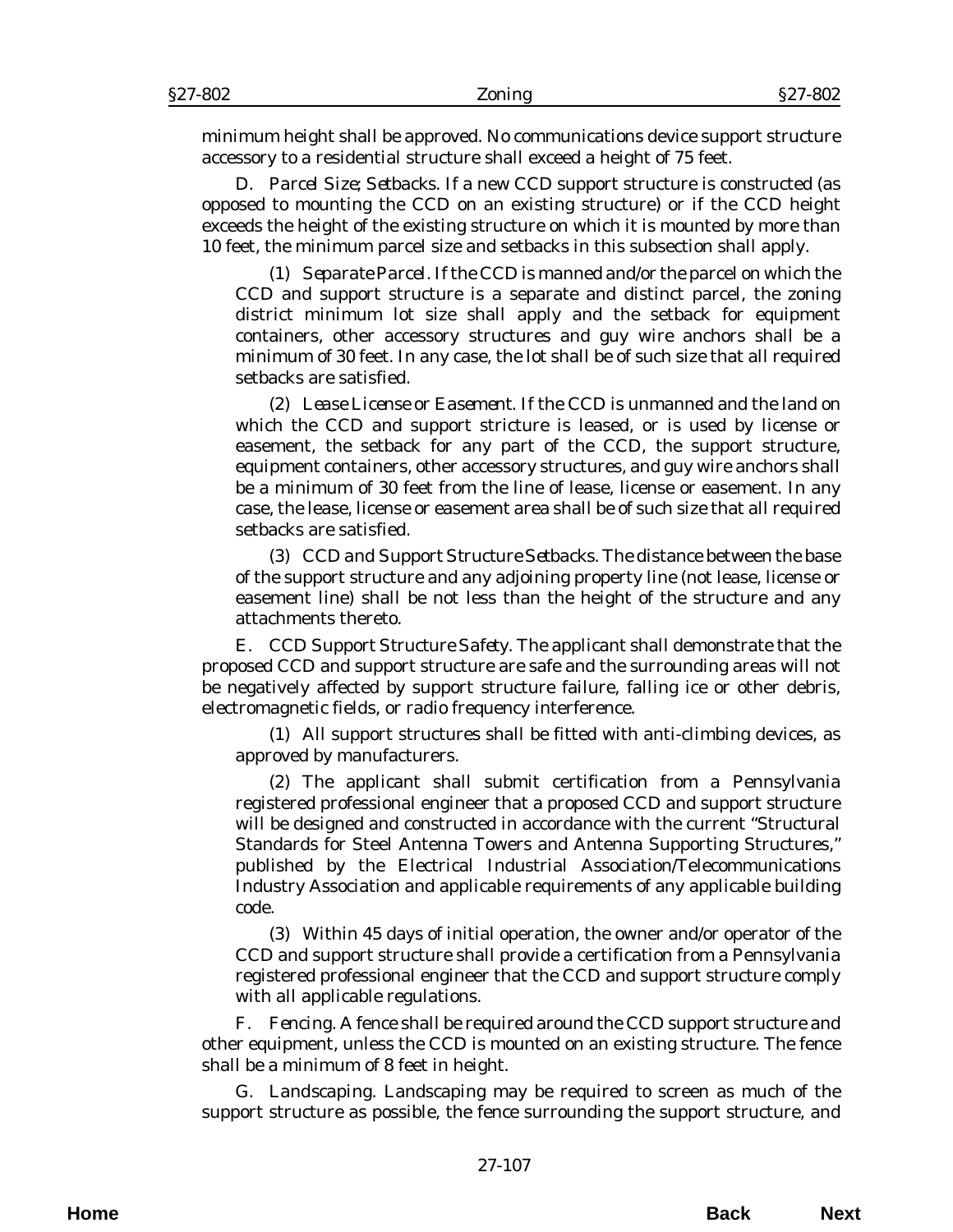any other ground level features (such as a building), and in general buffer the CCD site from neighboring properties. The Township may permit any combination of existing vegetation, topography, walls, decorative fences or other features instead of landscaping, if the same achieves the same degree of screening as the required landscaping. If the CCD is mounted on an existing structure, and other equipment is housed inside an existing structure, landscaping shall not be required. In addition, existing vegetation on and around the site shall be preserved to the greatest extent possible.

H. *Co-location; Other Uses*. In order to reduce the number of CCD support structures needed in the community in the future, the proposed support structure shall be required to accommodate other users, including but not limited to other cellular phone companies, and local fire, police, and ambulance companies. The applicant shall provide evidence of written contact with all wireless service providers who supply service within the Township for the purpose of assessing the feasibility of co-located facilities. The proposed structure, if evidenced by need as determined by the Township, shall be constructed to provide available capacity for other providers should there be a future additional need for such facilities.

I. *Licenses; Other Regulations; Insurance*. The applicant must demonstrate that it has obtained the required licenses from the Federal Communications Commission, the Pennsylvania Public Utility Commission and other agencies The applicant shall also document compliance with all applicable state and Federal regulations. The applicant shall submit the name address and emergency telephone number for the operator of the CCD; and a certificate of insurance evidencing general liability coverage in the minimum amount of \$1,000,000 per occurrence and property damage coverage in the minimum amount of \$1,000,000 per occurrence covering the CCD and support structure.

J. *Access; Required Parking*. Access to the CCD and support structure shall be provided by means of a public street or easement to a public street The easement shall be a minimum of 20 feet in width and shall be improved to a width of at least 10 feet with a dust-free all weather surface for its entire length. If the CCD site is fully automated adequate parking shall be required for maintenance workers. If the site is not automated, the number of required parking spaces shall equal the number of people on the largest shift.

K. *Color and Lighting; FCC and PennDOT Notice*. CCD support structures under 200 feet in height should be painted silver or have a galvanized finish retained, in order to reduce the visual impact. Support structures may be painted green up to the height of nearby trees. Support structures 200 feet in height or taller, those near airports or those which are otherwise subject to Federal Aviation Administration (FAA) regulations shall comply with the said regulations. No CCD support structure may be artificially lighted except in accord with Federal Aviation Administration (FAA) requirements. The applicant shall provide a copy of the response to Notice of Proposed Construction or Alteration forms submitted to the Federal Aviation Administration (FAA) and PennDOT Bureau of Aviation, and the CCD shall comply with all FAA and PennDOT requirements.

L. *Communications Interference*. The applicant shall document that the radio, television, telephone or reception of similar signals for nearby properties will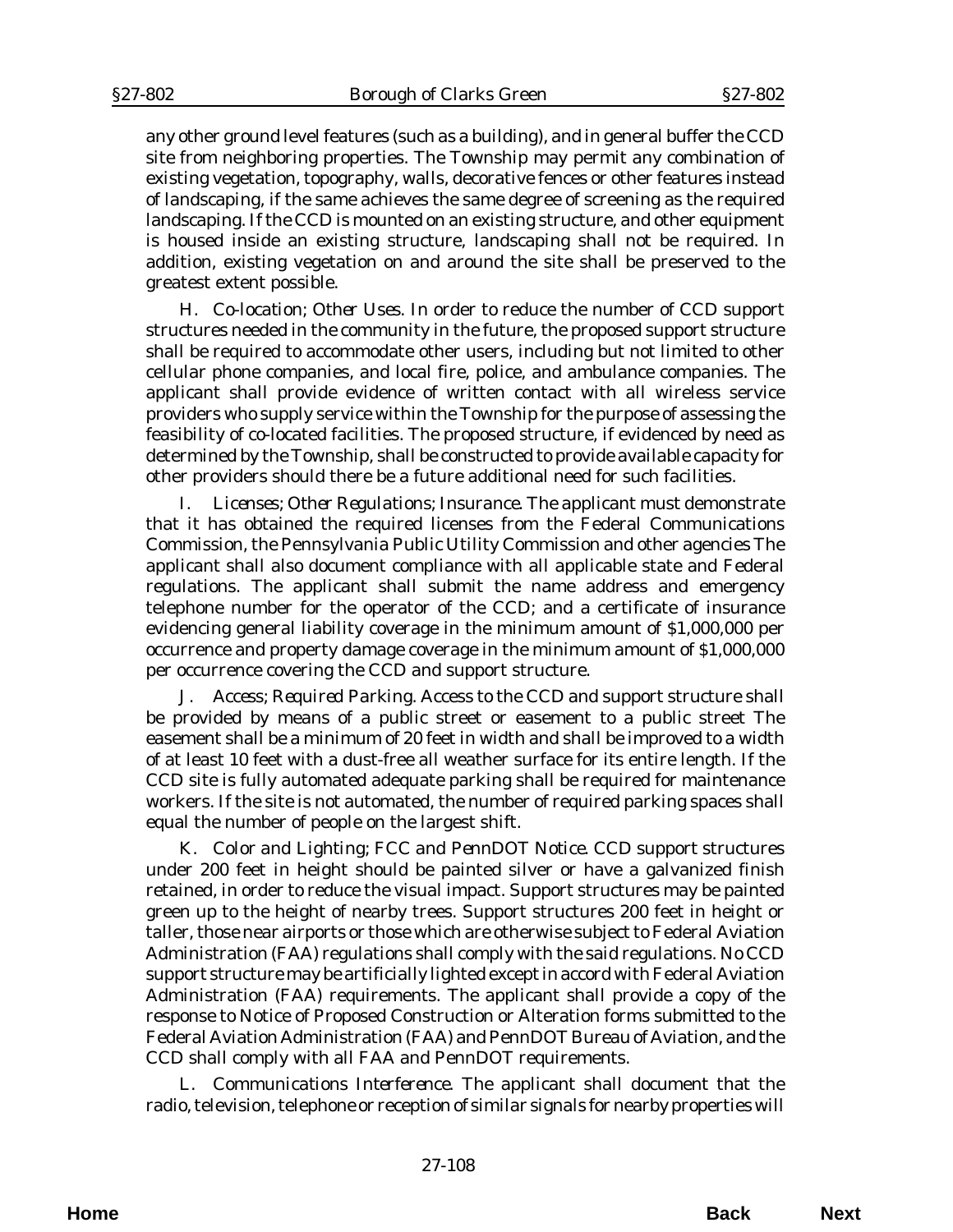not be disturbed or diminished.

M. *Historic Structures*. A CCD shall not be located on a building or structure that is listed on a historic register or within 500 feet of such a structure.

N. *Discontinued Use.* Should any CCD cease to be used as a communications facility, the owner or operator or then owner of the land on which the CCD is located, shall be required to remove the same within one year from the abandonment of use. Failure to do so shall authorize the Township to remove the facility and assess the cost of removal to the foregoing parties. The Township may also file a municipal lien against the land to recover the costs of removal and attorney's fees.

O. *Site Plan.* A full site plan shall be required for all CCD sites, showing the CCD, CCD support structure, building, fencing, buffering, access, and all other items required in the Township Subdivision and Land Development Ordinance [Chapter 22]. The site plan shall not be required if the CCD is to be mounted on an existing structure and the CCD does not exceed the height of the existing structure by more than 10 feet.

(*Ord. 4/13/1998*, 4/13/1998, §809)

#### **§27-803. Vehicle Related Uses**.

Vehicle related uses shall be considered conditional uses in the C-2 District and, in addition to all other applicable standards, shall comply with the standards in this Section.

A. *Car Wash Facilities*. All car wash facilities shall be subject to the following specific regulations and requirements:

(1) The principal building housing the facility shall be located on the site to meet the requirements of this Section but in no case less than the minimum setback requirements of the district.

(2) Appropriate facilities for the handling of waste water from the washing activities shall be provided including the prevention of water being dripped into the adjoining road or street from freshly washed vehicles during periods of freezing weather.

(3) The facility shall have adequate means of ingress and egress to prevent adverse effects to either vehicular or pedestrian traffic. When a wash facility occupies a corner lot, the access driveways shall be located at least 75 feet from the intersections of the front and side street right-of-way lines.

(4) The site shall be sufficiently large to accommodate vehicles awaiting washing during peak periods, but in no case shall the waiting area for each stall accommodate less than three vehicles.

(5) Any wash facility located within 100 feet of any residential district shall not operate between the hours of 9:00 p.m. and 7:00 a.m.

B. *Gasoline Service Stations and Vehicle or Equipment Repair Operations*. All gasoline service stations and vehicle or equipment repair operations shall be subject to the following specific regulations and requirements:

(1) The principal building housing the facility shall be located on the site to meet the requirements of this Section, but in no case less than the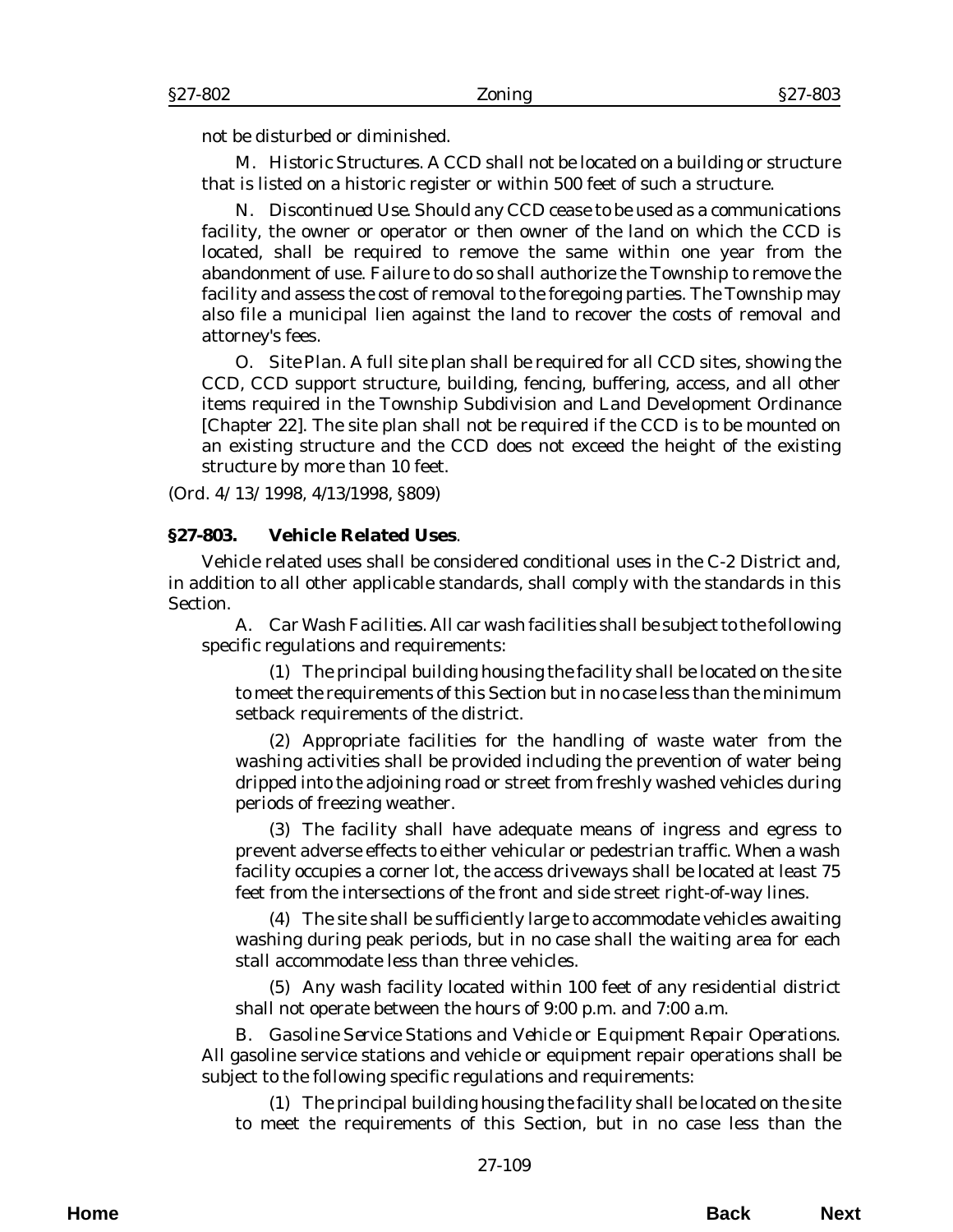minimum setback requirements of the district.

(2) All service and repair activities shall be conducted within a completely enclosed building where adequate measures shall be taken to minimize motor noise, fumes, and glare; except that minor servicing such as changing tires, sale of gasoline or oil, windshield washing and other similar normal activities may be conducted outside the said building.

(3) Only vehicles with current licenses and current registration waiting to be repaired or serviced or waiting to be picked up by the vehicle owner may be stored outdoors. If a legitimate, bonafide, service station stores more than three vehicles per service stall outdoors, it shall comply with the junk regulation set forth in this and other Borough ordinances.

(4) No area on the lot which is required for the movement of vehicles in and about the buildings and facilities shall be used for complying with the offstreet parking requirements of this Chapter.

(5) All new or used tires and parts shall be stored within a completely enclosed building or area contained by a solid fence to provide screening. Used tires and parts shall not be stored on the premises in excess of what would normally accumulate in a week of normal operation.

(6) Gasoline pumps and other service appliance may be located in the required front yard but shall not be situated closer than 30 feet from the road or street right-of-way line. Any aboveground storage tanks shall not be placed in the front setback area.

(7) No vehicles shall be stored within 5 feet of any adjoining residential zoning district or residential property.

(8) The supports for any gas island, canopy shall not be less than 15 feet from a road right-of-way or property line and the canopy overhang shall be not less than 5 feet from and road right-of-way or property line.

(9) All major repair, welding, auto body, painting and similar work shall be performed within a building with a fume collection and ventilation system that directs noxious fumes away from any adjacent buildings. All such systems shall meet all required State and Federal health and safety standards.

C. *Vehicle or Equipment Sales Operations*. All vehicle or equipment display and sales operations of new and used automobiles, trucks, motorcycles, mobile homes, recreation vehicles, boats, and travel trailers and other vehicles and equipment shall be subject to the following specific requirements:

(1) All principal and accessory buildings and structures shall be in accord with the yard setback, building height and lot coverage requirements of the district.

(2) No new and used cars, trucks, motorcycles, mobile homes, recreation vehicle and travel trailers or other equipment or vehicles shall be stored within 5 feet of any adjoining residential zoning district or residential property.

(3) Activities which are normally accessory to such sales operations, such as engine tune-up and repairs, body repairs, painting, undercoating and other similar activities shall be conducted in accord with the applicable standards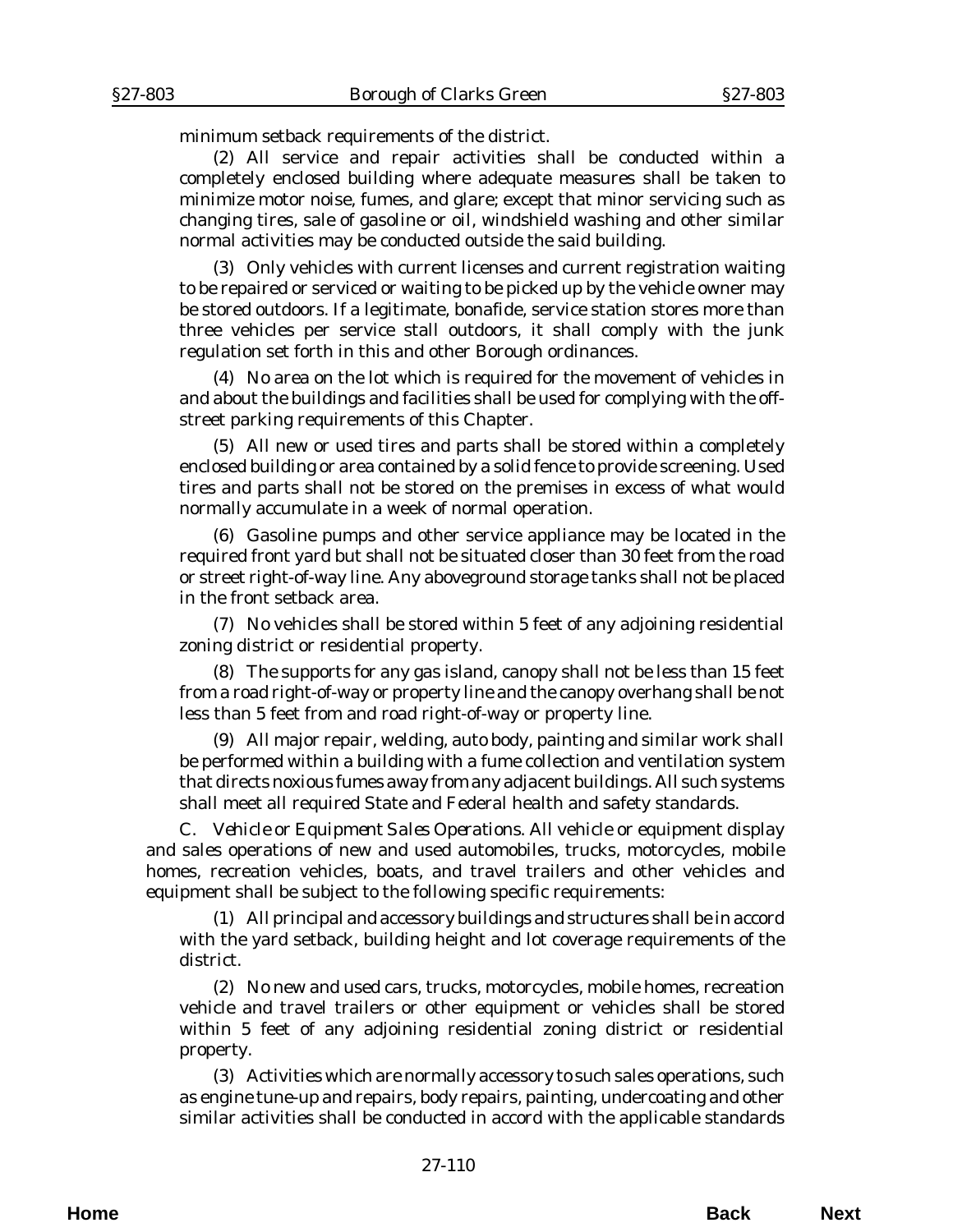in subsection .B above.

(4) In addition to vehicles for sale, only vehicles with current license and current registration waiting to be repaired or serviced or waiting to be picked up by the vehicle owner may be stored in any exterior area. If a legitimate, bonafide, service station stores more than four vehicles per service stall in exterior areas, it shall comply with the junkyard regulations set forth in this Chapter. Proof of current license and current registration or ownership of any vehicle will be required upon demand by the Zoning Officer.

(5) No area on the lot which is required for the movement of vehicles in and about the buildings and facilities shall be used for complying with the offstreet parking requirements of this Chapter.

(6) All new or used tires and parts shall be stored within a completely enclosed building or area contained by a solid fence to provide screening. Used tires and parts shall not be stored on the premises in excess of what would normally accumulate in a week of normal operation.

(*Ord. 4/13/1998*, 4/13/1998, §856)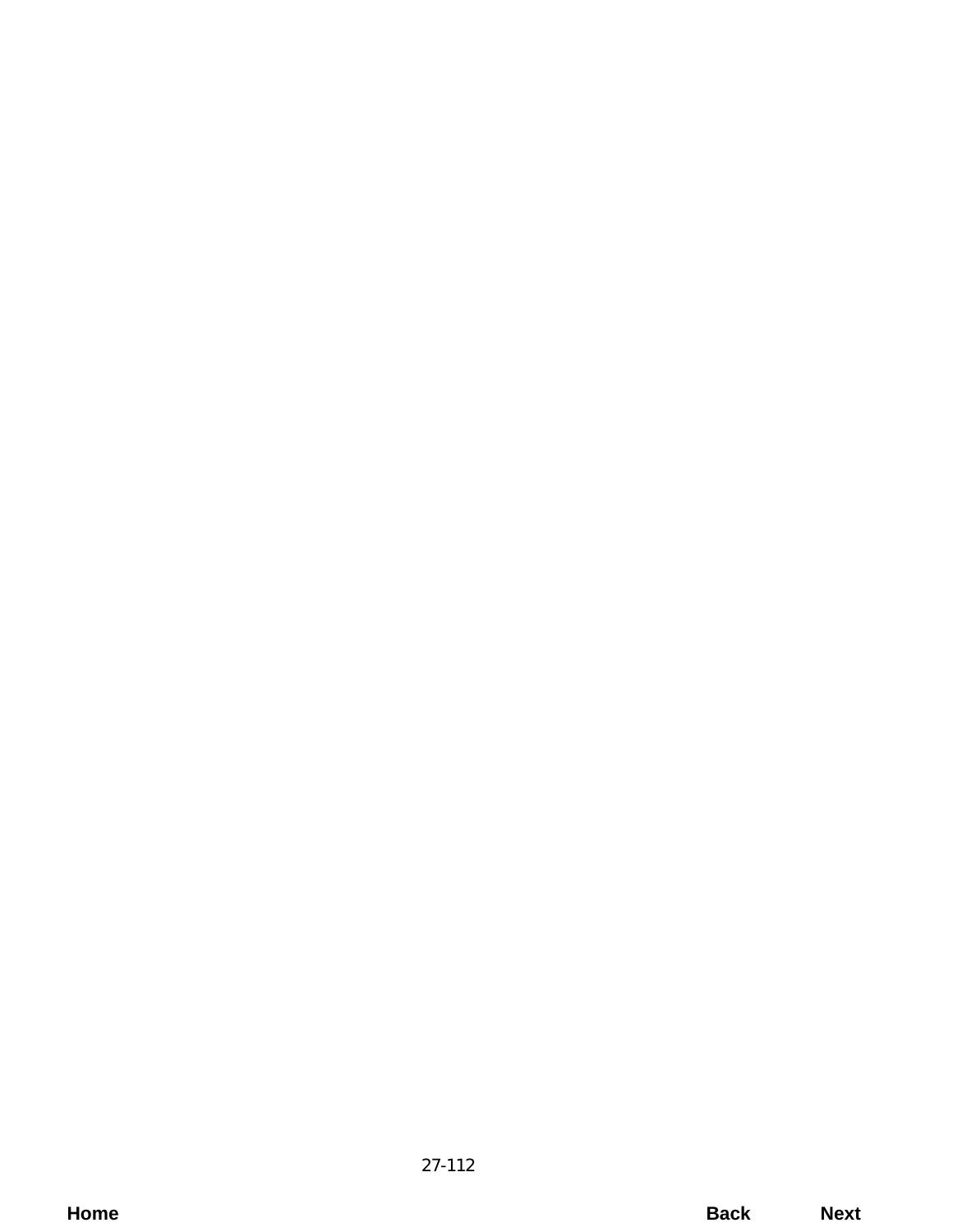## **Part 9**

# **Nonconformities**

# **§27-901. Purpose, Applicability, Registration, and Continuation and Change**.

1. *Purpose.* It is the purpose of this Part to recognize that if, prior to the adoption of the original Borough of Clarks Green Zoning Ordinance, as amended, reenacted and replaced, property was used for a then lawful purpose or in a then lawful manner which the Zoning Ordinance [this Chapter] would render thereafter prohibited and nonconforming, such property is generally held to have acquired a vested right to continue such nonconforming use or nonconforming structure. Nevertheless, this does not preclude the Borough from regulating the change, alteration, reconstruction, reestablishment, extension, destruction and abandonment of nonconforming uses in accord with the Pennsylvania Municipalities Planning Code and general case law.

2. It is also the purpose of this Part is to limit the injurious impact of nonconforming uses and/or structures on other adjacent properties within a particular district and the community as a whole, while recognizing that the change, alteration, reconstruction, reestablishment, or extension of non-conforming uses and/or structures may not be contrary to the public interest or the general purpose of this Chapter, when failure to allow such change, alteration, reconstruction, reestablishment, or extension would itself lead to neighborhood or district deterioration.

3. It is further the purpose of this Part to prescribe those standards which are to be applied by the Borough determining the reasonableness of a proposal to change, alter, reconstruct, reestablish or extend a non-conforming use.

A. *Applicability*. The provisions and protections of this Part shall apply only to those nonconforming lots, structures and uses which legally pre-existed the applicable provisions of this Chapter, as amended, reenacted and replace, or which are recognized by §27-903 or §27-904 of this Part. Any lot, structure or use created, constructed or established after the effective date of the original Zoning Ordinance, as amended, reenacted and replaced, which does not conform to the applicable requirements shall be considered an illegal lot, structure or use subject to the penalties prescribed by this Chapter, and the said lot, structure or use shall not be entitled to any of the protections afforded to legal, pre-existing nonconforming lots, structures or uses.

B. *Registration*. It shall be the responsibility of the party asserting a nonconformity to provide the evidence that the nonconformity is legal. A property owner may request a written statement of nonconformity from the Zoning Officer after providing sufficient evidence. The Zoning Officer may submit any application for a certificate of nonconformance to the Planning Commission for the Commission's review and recommendation with regard to the evidence of nonconformity.

C. *Continuation and Change.* A lawful nonconforming lot, structure or use as defined by this Chapter may be continued and may be sold and be continued by new owners. Any expansion, alteration, extension or change in a nonconformity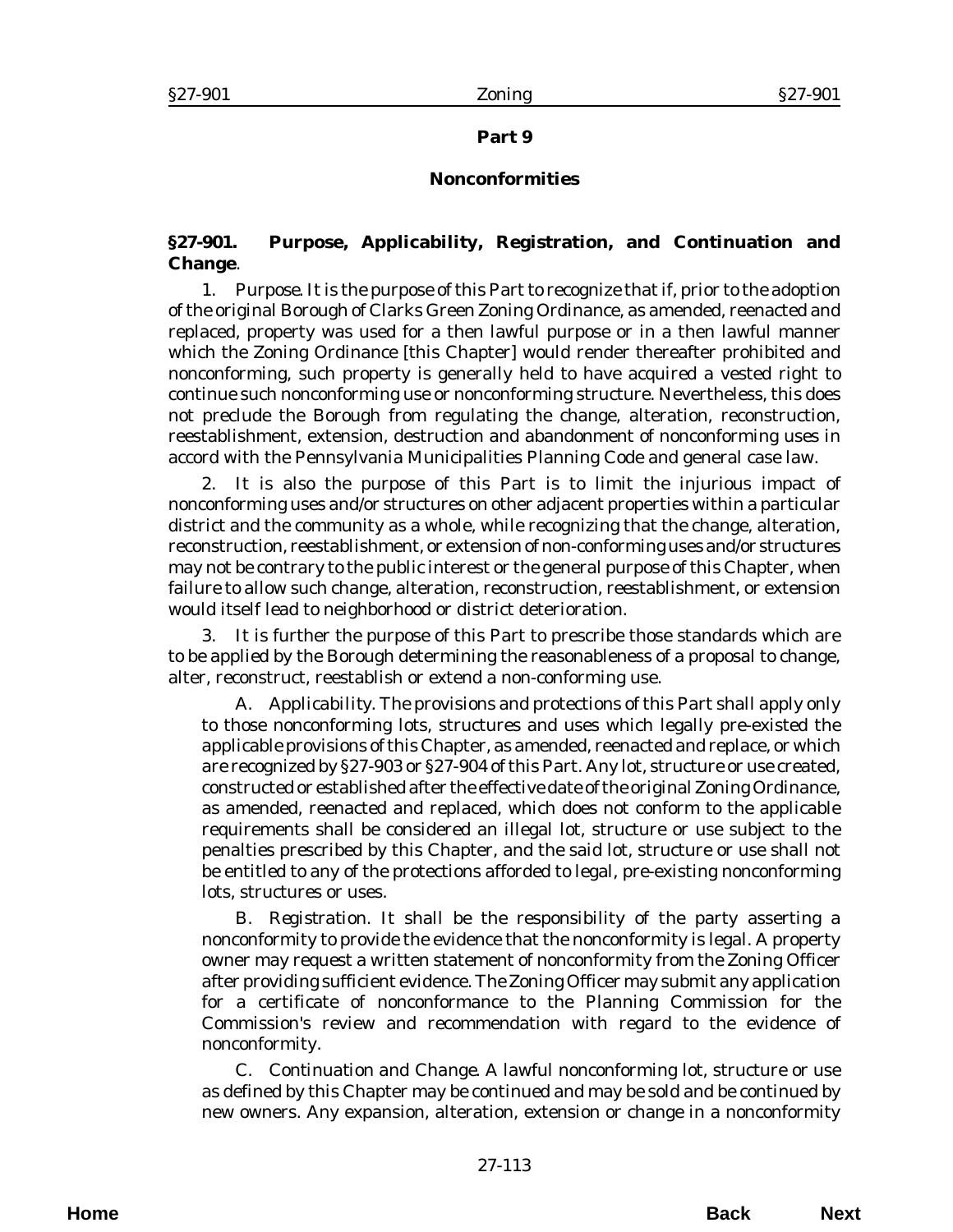shall only proceed in compliance with this Part. (*Ord. 4/13/1998*, 4/13/1998, §901)

### **§27-902. Definitions**.

*Nonconforming lot* - any lot which does not conform with the minimum width, depth and area dimensions specified for the district where such a lot is situated, such lot having been created and recorded in the office of the Lackawanna County Recorder of Deeds prior to the effective date of the original Borough of Clarks Green Zoning Ordinance, as amended, reenacted and replaced.

*Nonconforming structure* - a structure or part of a structure which does not comply with the applicable district limitations on structure size and location on a lot, where such structure lawfully existed prior to the enactment of the original Borough of Clarks Green Zoning Ordinance, as amended, reenacted and replaced; and including, but not limited to, nonconforming signs.

*Nonconforming structure alteration or expansion*- as applied to a nonconforming structure, a change or rearrangement in the structural parts or in the existing facilities, or an enlargement; whether by extending on a side or by increasing in height, or the moving from one location or position to another.

*Nonconforming structure reconstruction* - the rebuilding of a nonconforming structure damaged or destroyed by casualty to the exact or less nonconforming condition which existed prior to the casualty.

*Nonconforming use* - a use, whether of land or of a structure, which does not comply with the applicable use provisions in this Chapter or amendments hereto, where such use was lawfully in existence prior to the enactment of the original Borough of Clarks Green Zoning Ordinance, as amended, reenacted and replaced.

*Nonconforming use, change* - the conversion of a nonconforming use to a different use classification as enumerated on the Schedule of Uses of this Chapter.

*Nonconforming use, extension* -the expansion of a nonconforming use throughout the structure which the said use partially occupies; or the expansion of a nonconforming use onto property not already occupied by the said use.

*Nonconforming use, reestablishment* - the reopening or reinstitution of a nonconforming use which has been discontinued by the owner of the said use, such reopening effected prior to the abandonment of the nonconforming use as determined under the provisions of this Chapter.

(*Ord. 4/13/1998*, 4/13/1998, §902)

### **§27-903. Nonconformities Under Development**.

For the purposes of this Part, a building, structure or use, legally permitted, planned and substantially under construction in compliance with existing ordinances prior to the effective date of this Chapter, or any amendment hereto, and completed within a 1-year period after the effective date of this Chapter or amendment hereto, shall be considered nonconforming.

(*Ord. 4/13/1998*, 4/13/1998, §903)

### **§27-904. Nonconformities by Variance**.

27-114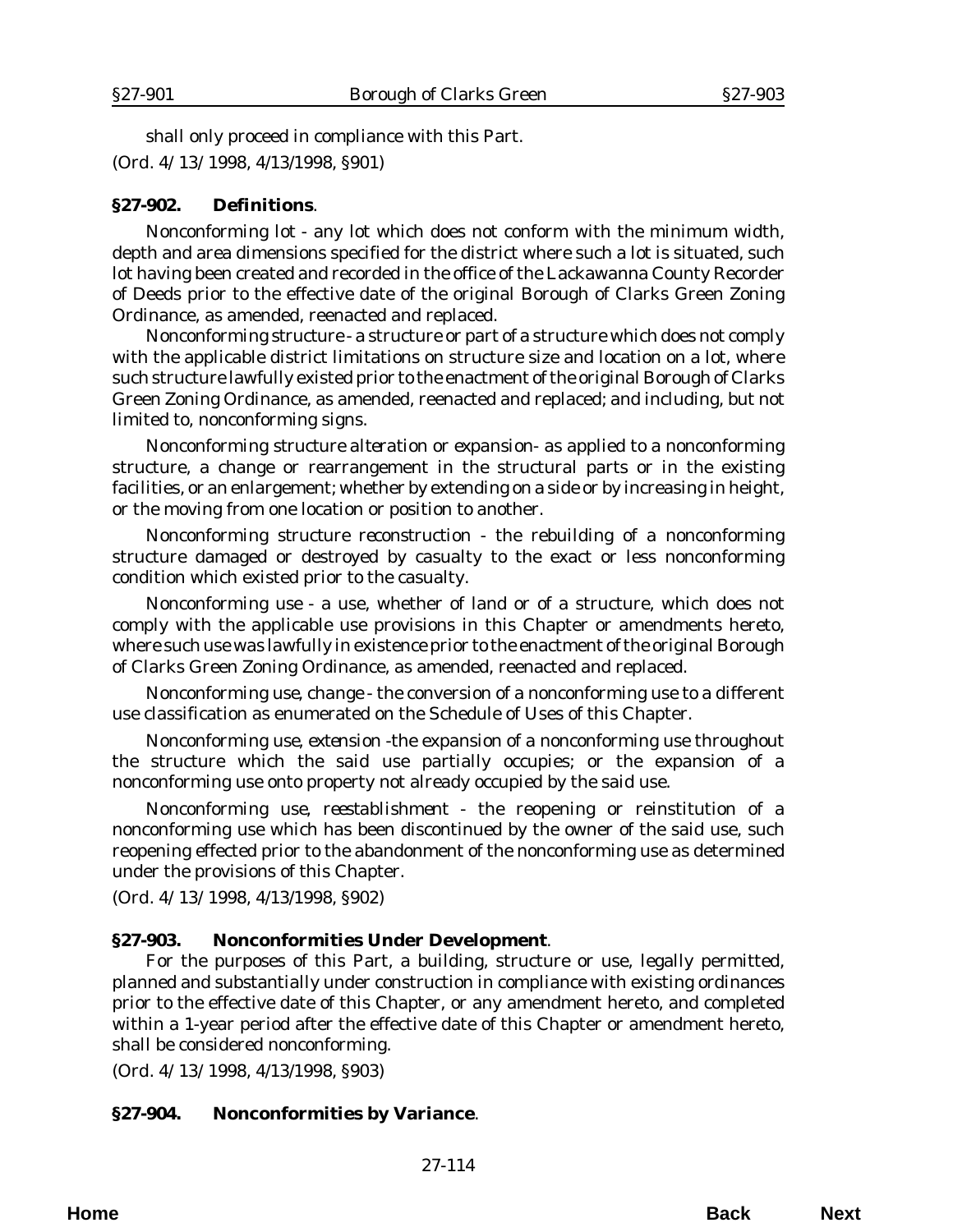Building, structure or use allowed by variance in a district where it is nonconforming with any regulations of this Chapter, as amended, reenacted and replaced, shall be considered nonconforming for the purposes of this Chapter.

(*Ord. 4/13/1998*, 4/13/1998, §904)

## **§27-905. Normal Maintenance and Repair Activities**.

Normal maintenance and repair, such as painting, replacement of siding, and similar activities is allowed, as well as those interior renovations which do not structurally alter the building or area or result in increased use of the building or area, or a change of nonconforming, or otherwise create more incompatibility with the surrounding permitted uses. Such maintenance and repair activities shall, however, comply with all other applicable standards and permit requirements of this Chapter.

(*Ord. 4/13/1998*, 4/13/1998, §905)

## **§27-906. Changes of Nonconforming Uses**.

1. *Conditional Uses*. All changes of nonconforming uses shall be considered conditional uses subject to the specific procedures and review criteria contained in Part 9 of this Chapter and the review factors in §27-912 of this Part. A nonconforming use may only be changed to a use of equal or less nonconformity (i.e., more, restrictive classification) as determined by the Planning Commission and Council in accord with classification of the uses in the Schedule of Uses of this Chapter. The general standard shall be that no change of a nonconforming use shall be permitted if such change will result in the establishment of a use which is materially different from the existing use in terms of negative affects on the community and the long term application of this Chapter to eliminate incompatible uses from specific zoning districts. For example, a change from a nonconforming retail store in R-1 District to a bank may be permitted; however a change to a manufacturing use would not be permitted.

2. *Conforming Changes and Conversions.* A change in a nonconforming use to a conforming use shall not be considered a conditional use unless the proposed use is classified as a conditional use by the Schedule of Uses in this Chapter. A change of a nonconforming use to a conforming use shall be considered an abandonment of the nonconforming use which shall not thereafter revert to a nonconforming use. The conversion of a nonconforming use to a nonconforming use of like classification shall not be considered a conditional use. For example, a nonconforming retail establishment selling groceries proposed for conversion to a shoe store would not be considered a change in nonconforming use.

3. *Other Standards*. All changes to nonconforming uses shall also be subject to all other applicable standards in this Chapter.

(*Ord. 4/13/1998*, 4/13/1998, §906)

## **§27-907. Extension of Nonconforming Uses**.

1. *Conditional Uses.* All extensions of nonconforming uses into more area of a structure or onto more area of property shall be considered conditional uses subject to the specific procedures and review criteria contained in Part 11 of this Chapter, and the review factors in §27-912 of this Part.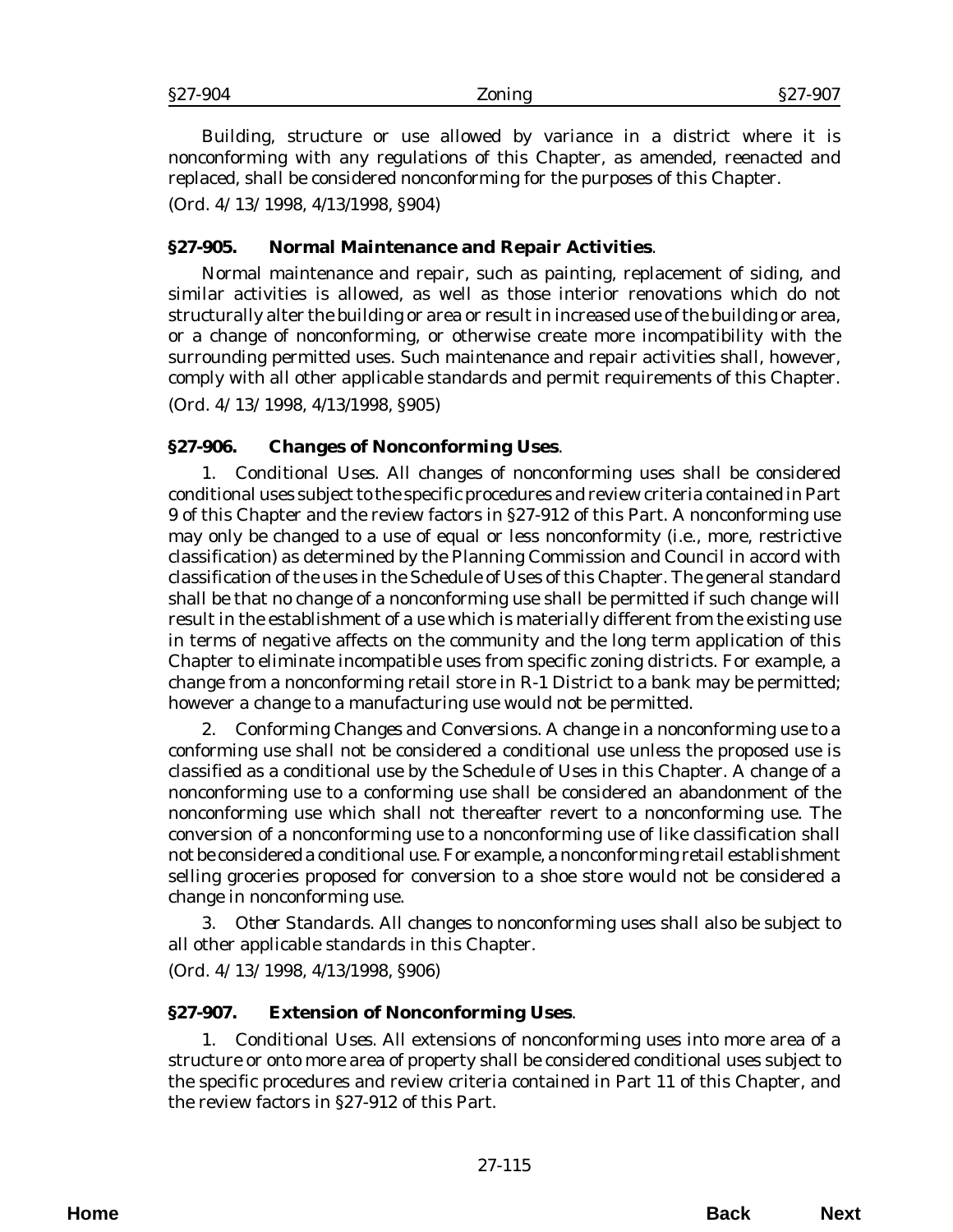2. *Extension onto Other Properties of Record in the Same Ownership*. A nonconforming use may only be extended onto a new property of record if that property is contiguous to the existing location, the properties were both under the same ownership as of the effective date of this Chapter, as amended, the owner has clearly exhausted the alternatives available for expansion on the existing property, and the use is not one which has been altogether prohibited as a new use under this Chapter.

3. *Extension Limitation*. A nonconforming use shall not be extended more than 25% beyond the area of land or structure legally occupied by the use.

4. *Prohibited Extensions*. Should the use proposed for extension be one which is specifically prohibited as a new use in the Borough or is a use judged by the Borough to be one similar to such a use or of such a nature as to impose health, safety or welfare concerns which cannot be satisfied by the imposition of the conditions permitted under this Chapter, the requested extension shall be denied. The Council shall consider past operating performance in making its decision.

(*Ord. 4/13/1998*, 4/13/1998, §907)

## **§27-908. Reconstruction**.

1. *Time Limit.* If any nonconforming structure or use (see subsection .4 below for exception) is damaged up to a maximum of 75% of its appraised fair market value as a result of a casualty it maybe restored or reconstructed to its pre-existing condition of nonconformity provided:

A. The application for a building permit is submitted within 12 months of the date of the casualty.

B. The nonconformity is not increased and no new nonconformity is created.

2. *Procedure; Permits*. All applicable permits for the reconstruction of a nonconforming use shall be required. Such reconstruction shall be considered a conditional use if the reconstruction involves a change or extension of use as regulated by §27-906 and §27-907 of this Chapter, respectively.

3. *Reconstruction Prohibited*. A nonconforming structure that has been damaged or destroyed by more than 75% of its appraised fair market value by any cause shall not be rebuilt in any nonconforming manner except as provided for dwellings in §27- 908.4.

4. *Dwellings*. A destroyed or damaged nonconforming building containing not more than two dwelling units may be reconstructed regardless of the percentage of destruction provided:

A. The application for a building permit is submitted within 18 months of the date of the casualty.

B. The nonconformity is not increased and no new nonconformity is created.

5. *Fair Market Value*. The applicant shall have the burden of proof to document the percent of the fair market value that was damaged. Such proof shall require an appraisal by a licensed real estate broker with substantial appraisal experience. Fair market value shall be as generally defined by real estate practice.

(*Ord. 4/13/1998*, 4/13/1998, §908)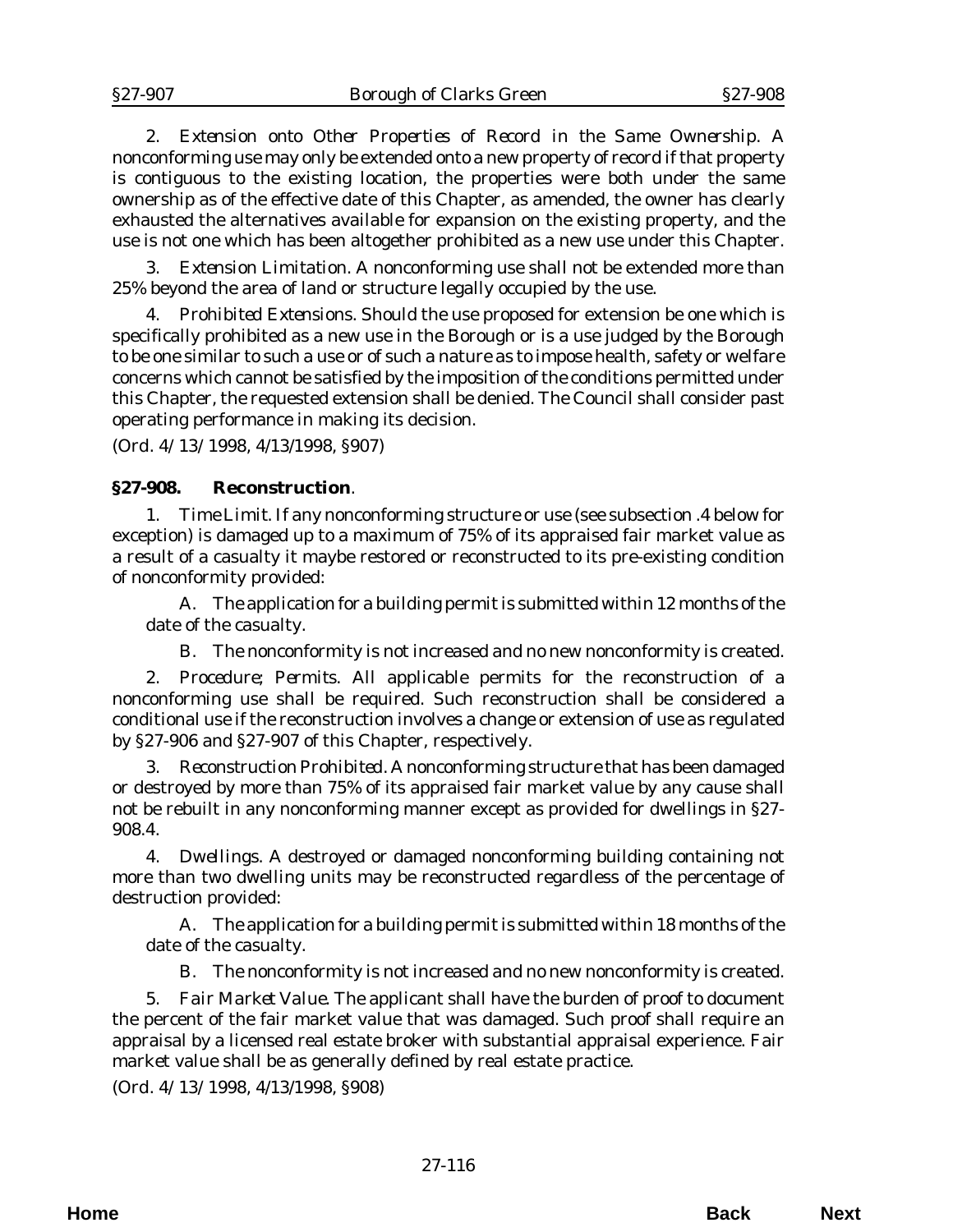## **§27-909. Abandonment of Nonconformities**.

1. *Abandonment*. If a non-conforming use of a structure or land is discontinued, razed, removed or abandoned for 12 months or more, subsequent use of such structure or land shall conform to the regulations of the zoning district in which it is located, except for reconstruction in accord with §27-908.

2. *Applicant Evidence*. The property owner shall be responsible to provide evidence that the nonconformity has not been abandoned.

(*Ord. 4/13/1998*, 4/13/1998, §909)

# **§27-910. Alterations and Expansions of Nonconforming Structures**.

1. *Alterations*. The alteration or expansion of nonconforming structures shall be permitted only in accord with this Section.

2. *Procedure; Permits*. All applicable permits for the alteration or expansion of a nonconforming structure shall be required. Such alteration or expansion shall be considered a conditional use if the alteration or expansion involves a change or extension of a nonconforming use as regulated by §27-906 and §27-907 of this Chapter respectively.

3. *Nonconforming Setbacks*. Should a building have a lawful nonconforming side or rear building setback, the structure may be altered to increase the height above such setback or to extend other portions of the building up to such nonconforming setback line provided no additional nonconformity is created and a variance is duly granted for the same by the Zoning Hearing Board. However, such additions shall not be permitted to any nonresidential structure which abuts a residential use.

4. *Increase in Area or Bulk Nonconformity*. In the case where a proposed alteration or expansion of a nonconforming structure will result in an increased nonconformity of setback, height, lot coverage or other area or bulk standard, a variance shall be required from the Zoning Hearing Board.

(*Ord. 4/13/1998*, 4/13/1998, §910)

# **§27-911. Use of Nonconforming Lots of Record**.

1. *Single-Family Dwelling*. A single-family dwelling may be erected or expanded on any lawful nonconforming lot of record in any district, provided:

A. *Front Yard.* The required front and side yard setback is maintained as required for the district in which the lot is located.

B. *Rear Yards*. No rear yard setback is reduced to less than 15 feet.

C. *Other Standards*. All other applicable standards in this Chapter are satisfied.

D. *Sewage Disposal*. Sewage disposal is provided in accord with applicable Borough and Pennsylvania DEP requirements.

2. *Commercial Uses*. A commercial use may be developed on any lawfully existing nonconforming lot where permitted by the Schedule of Uses provided:

A. *Adjoining Property.* The lot owner does not own adjoining property which can be combined to make the lot conforming.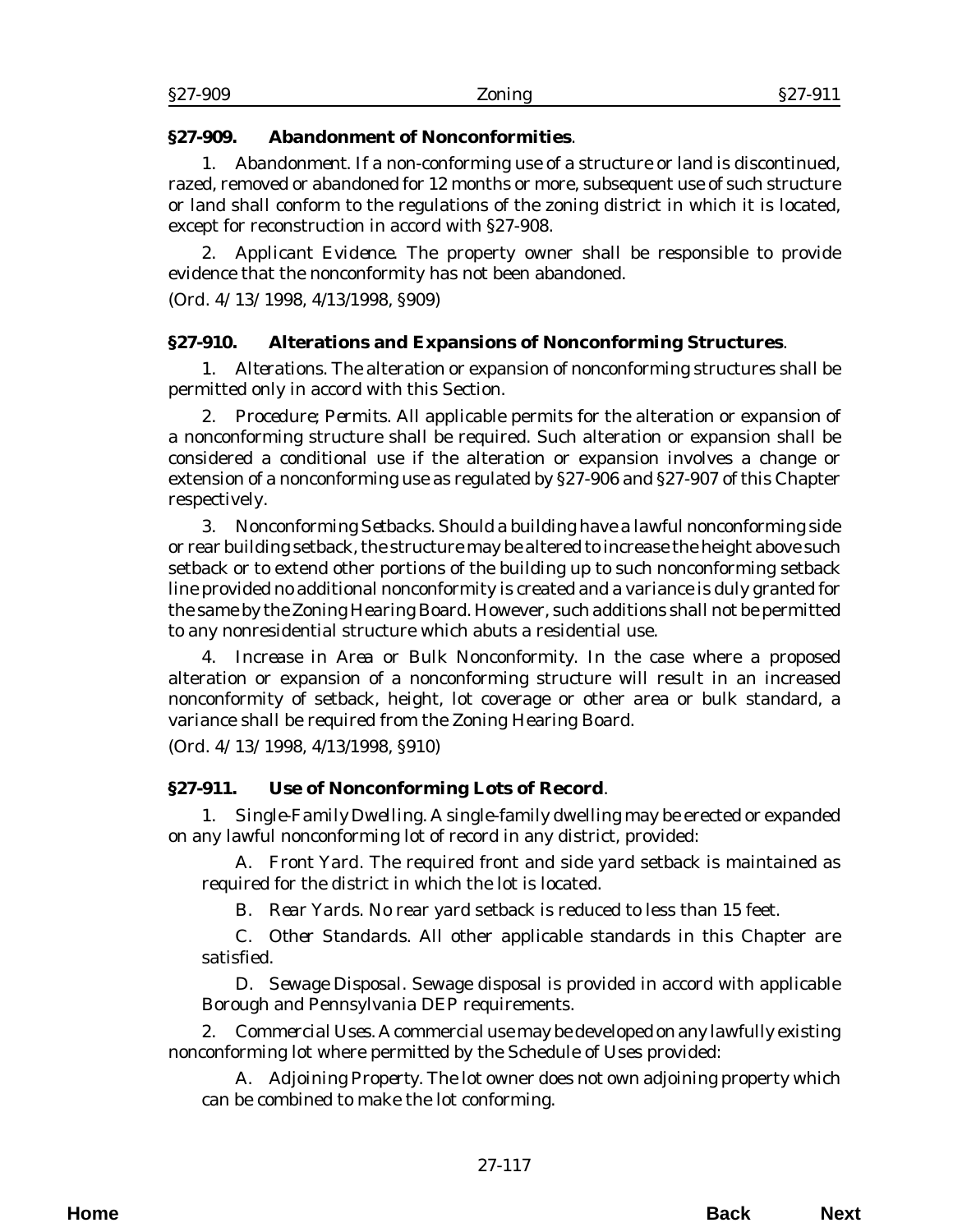B. *Setbacks*. All setbacks normally required in the district are maintained.

C. *Lot Size Requirement*. This Chapter does not require an increased lot size for the specific use.

D. *Other Standards*. All other applicable standards in this Chapter are satisfied.

E. *Sewage Disposal*. Sewage disposal is provided in accord with applicable Borough and Pennsylvania DEP requirements.

(*Ord. 4/13/1998*, 4/13/1998, §911)

### **§27-912. Review Factors**.

The Borough shall consider any nonconformity conditional use application in terms of the conditional use standards in §27-1108.4 and all other applicable standards of this Chapter; and the effect on the following factors:

A. Traffic generation.

B. Noise, dust, fumes, gases, odor, glare, vibration, fire and explosion hazards and other nuisances.

C. Amount and nature of outdoor storage.

D. Hours of operation.

E. Compatibility with the character of the surrounding neighborhood.

F. Potential of the expansion to reduce existing congestion and alleviate parking shortages by improved site design, addition of parking and improved loading areas.

(*Ord. 4/13/1998*, 4/13/1998, §912)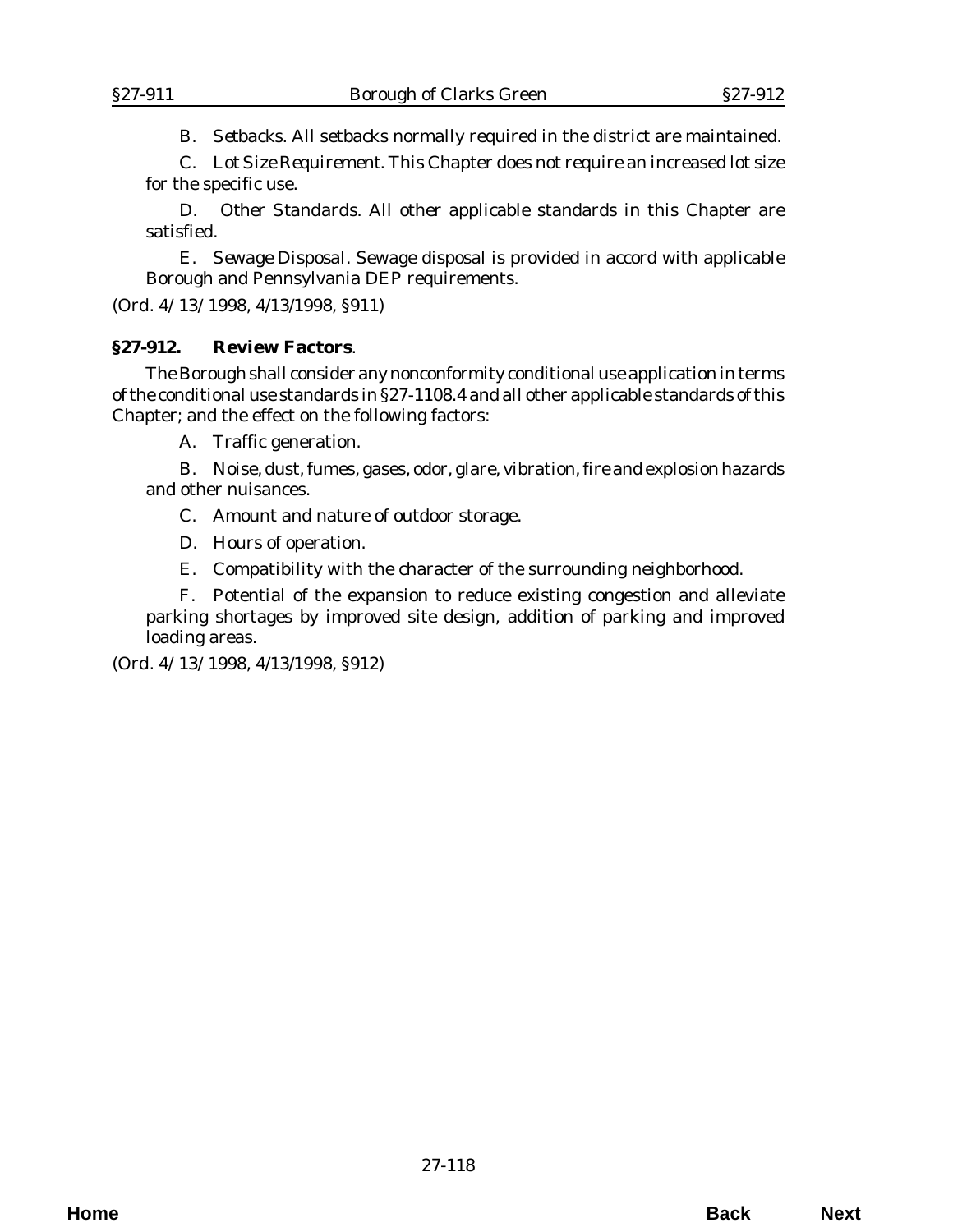# **Part 10**

# **Open Land, Recreation Land, Development Improvements and Common Facilities**

## **§27-1001. Purpose**.

The requirements of this Part are intended to assure in perpetuity the ownership, use and maintenance of common areas. The general principle shall be to assign ownership and maintenance responsibility to that entity which is best suited for the same and which will allocate any associated costs to the individuals which directly benefit from the use of the common area.

(*Ord. 4/13/1998*, 4/13/1998, §1001)

# **§27-1002. Plan and Legal Documents**.

The developer shall submit a plan and proposed legal documents for the purpose of dedicating, in perpetuity, the use, ownership and maintenance of the approved common area. The plan shall be approved by the Council with the recommendation of the Borough Solicitor. The provisions of the approved plan shall be incorporated into a development agreement with the Borough, deed covenants and restrictions or other legal document which will effect the plan and which can be enforced by the Borough.

(*Ord. 4/13/1998*, 4/13/1998, §1002)

# **§27-1003. Use and Restriction**.

The use of any common area shall be limited to those uses which are specifically permitted or required by the applicable sections of this Chapter and the Borough Subdivision and Land Development Ordinance [Chapter 22].

(*Ord. 4/13/1998*, 4/13/1998, §1003)

# **§27-1004. Development Plan Designations**.

The subdivision/land development plan which will be recorded following final approval of the development shall clearly show all common areas and specifically note the use, ownership and maintenance responsibility of the same. Reference to the legal document(s) governing the use, ownership and maintenance of common areas shall be noted on the plan. The plan shall also contain the following statement: Open land, recreation land, common facilities and development improvements shall not be sold separately or be further subdivided or developed, nor shall such land be used for density for any other development.

(*Ord. 4/13/1998*, 4/13/1998, §1004)

# **§27-1005. Methods for Use Dedication and Common Area Ownership and Maintenance.**

The use of common areas and common area ownership and maintenance shall be addressed by one or a combination of the methods which follow. In any case, the developer shall document to the satisfaction of the Borough Council that the chosen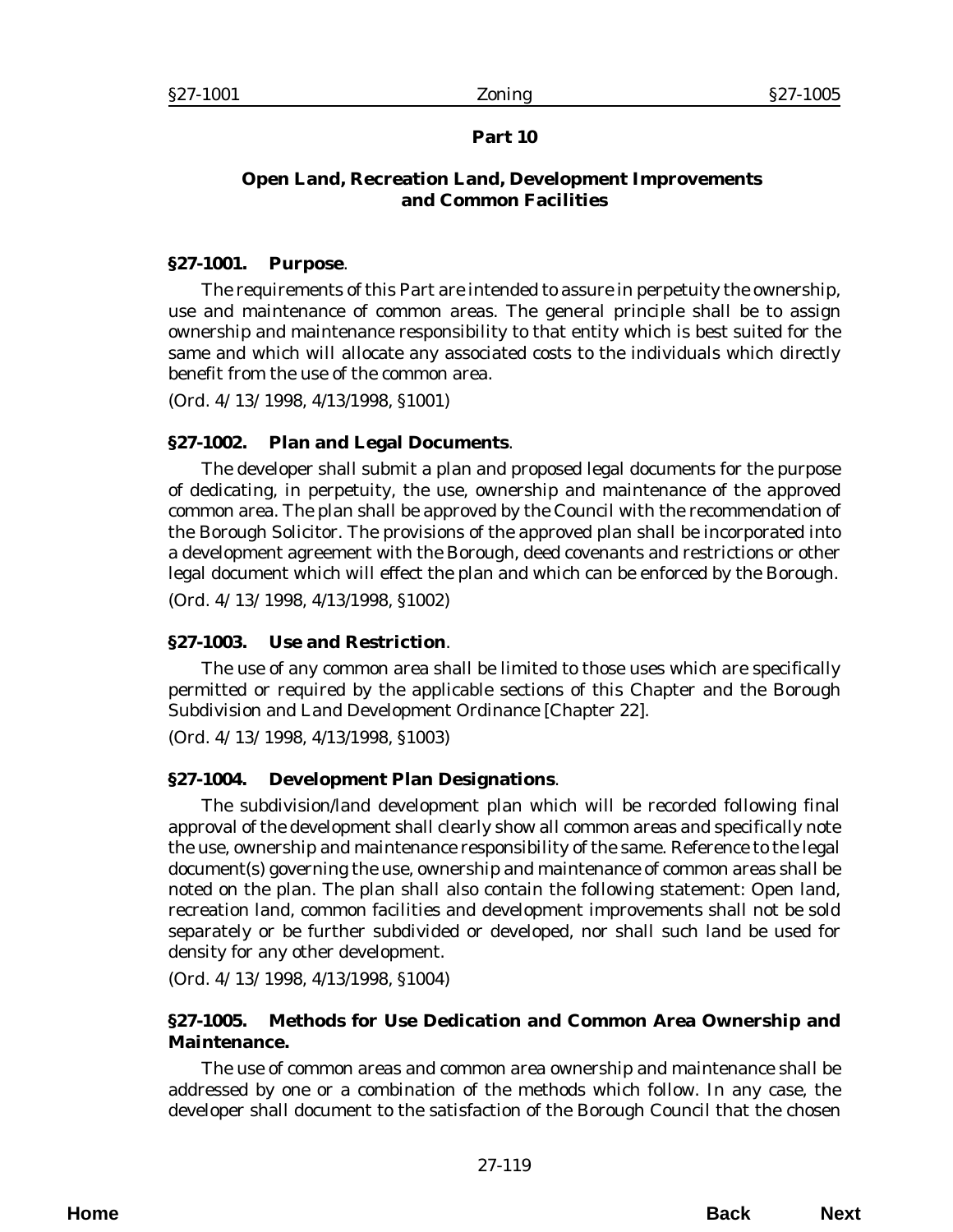method(s) will preserve the common area use rights established in accord with this Part and provide for the perpetual ownership and maintenance of all open land, recreation land, common facilities and development improvements. All methods shall establish a mechanism for the Borough to effect the use dedication and require operation and maintenance of common areas, should the means established by the developer fail to provide the same. All methods for use dedication and common area ownership and maintenance, and any combination of methods, and any change in method which may be proposed by the ownership and maintenance entity, shall be subject to the approval of the Council. Operation and maintenance provisions shall include, but not be limited to, capital budgeting for repair and/or replacement of development improvements and common facilities, working capital, operating expenses, casualty and liability insurance, and contingencies.

A. *Property Owners Association or Condominium Agreements*. All common areas may be owned and maintained by a property owners association (POA) or condominium agreements (CA) including all lot owners in the development provided:

(1) The POA/CA is established by the developer as a nonprofit corporation for the express purpose of ownership and maintenance of the common area, or as otherwise may be required by state statute.

(2) Participation in the POA/CA is mandatory for all lot owners.

(3) Provision is made for the maintenance of common areas during the lot sale period and the orderly transition of responsibility from the developer to the POA.

(4) The POA/CA is empowered to assess POA/CA members to fund the administration of the POA/CA and other costs associated with the common area responsibilities.

B. *Transfer to a Private Conservation Organization*. In the case of open land and recreation land, the landowner may transfer, fee simple title to the said areas, or parts thereof, to a private, nonprofit organization among whose purposes is the conservation of open land and/or, natural resources; provided that:

(1) The deed contains the necessary covenants and restrictions in favor of the Borough to effect the use dedication and common area ownership and maintenance standards of this Part and this Chapter.

(2) The organization proposed is a bona fide, operating and stable conservation organization with a perpetual existence, as approved by the Borough Council.

(3) The conveyance of title contains the necessary provisions for proper retransfer or reversion should the organization be unable to continue to execute the provisions of title.

(4) A maintenance agreement between the developer, organization and Borough is executed to the satisfaction of the Borough Council.

C. *Deed Restricted Private Ownership*. Deed restrictions on privately held lands used for agriculture or forestry enterprises may be used to preserve open land provided such restrictions include a conservation easement in favor of the Borough, with provisions for reversion to the Borough, POA or trustee holding the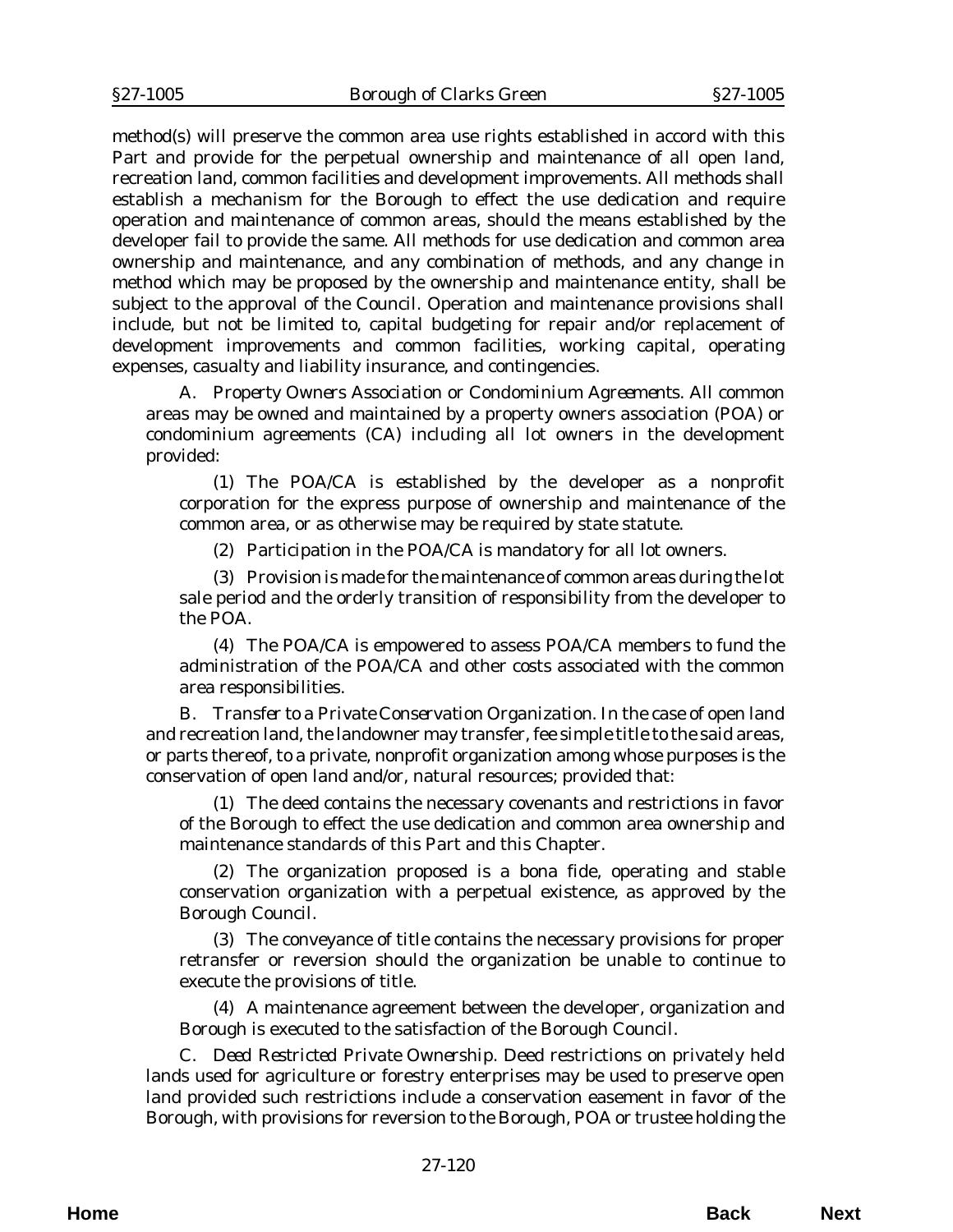remainder of the common area. Title to such restricted lands may be transferred to other parties for use as restricted by the deed.

D. *Deed or Deeds of Trust.* The landowner may provide, as approved by the Council, for the use, ownership and maintenance of common area by establishing a trust for the same via a deed or deeds The trustee shall be empowered to levy and collect assessments from the property owners for the operation and maintenance of the development.

E. *Conservation Easements Held by the Borough*. In the case of open lands and recreation lands, the Borough may, but shall not be required to, accept title to conservation easements on any such lands. In such cases, the land remains in the ownership of an individual, POA or condominium, while the development rights are held by the Borough.

F. *Fee Simple and/or Easement Dedication to the Borough.* In the case of open lands or recreation lands, the Borough may, but shall not be required to, accept in fee, the title to any such lands, or any interests (such as development rights or conservation easements) therein, for public use and maintenance, provided:

- (1) There is no consideration paid by the Borough.
- (2) Such land is freely accessible to the public.
- (3) The Borough agrees to and has access to maintain such lands.

(*Ord. 4/13/1998*, 4/13/1998, §1005)

## **§27-1006. Failure to Preserve Dedication of Use and Operation and Maintenance of Common Area**.

Should the method established for the dedication of use and operation and maintenance of common area fail to do so in reasonable order and condition in accord with the approved development plan, the Council shall have the right and authority to take all necessary legal action to effect such use dedication operation and maintenance. The action of the council shall be in accord with the following:

A. *Notice*. The Council shall serve written notice on assigned entity or the property owners in the development setting forth the details of the failure of the entity with regard to use dedication and operation and maintenance of common areas.

B. *Correction of Deficiencies*. The notice shall include a demand that the deficiencies be corrected in a reasonable period of time which shall be stated in the notice.

C. *Public Hearing*. A public hearing shall be conducted subsequent to the notice and shall be advertised in accord with the definition of "public notice" contained in this Chapter. At such hearing, the Council may modify the terms of the original notice as to the deficiencies and may extend the time for correction of the deficiencies.

D. *Failure to Correct*. In the event the deficiencies in the notice, as may have been modified at the public hearing, are not corrected in accord with the established time period, the Council may enter upon the common area and maintain the same and/or correct the deficiencies. The Council shall continue such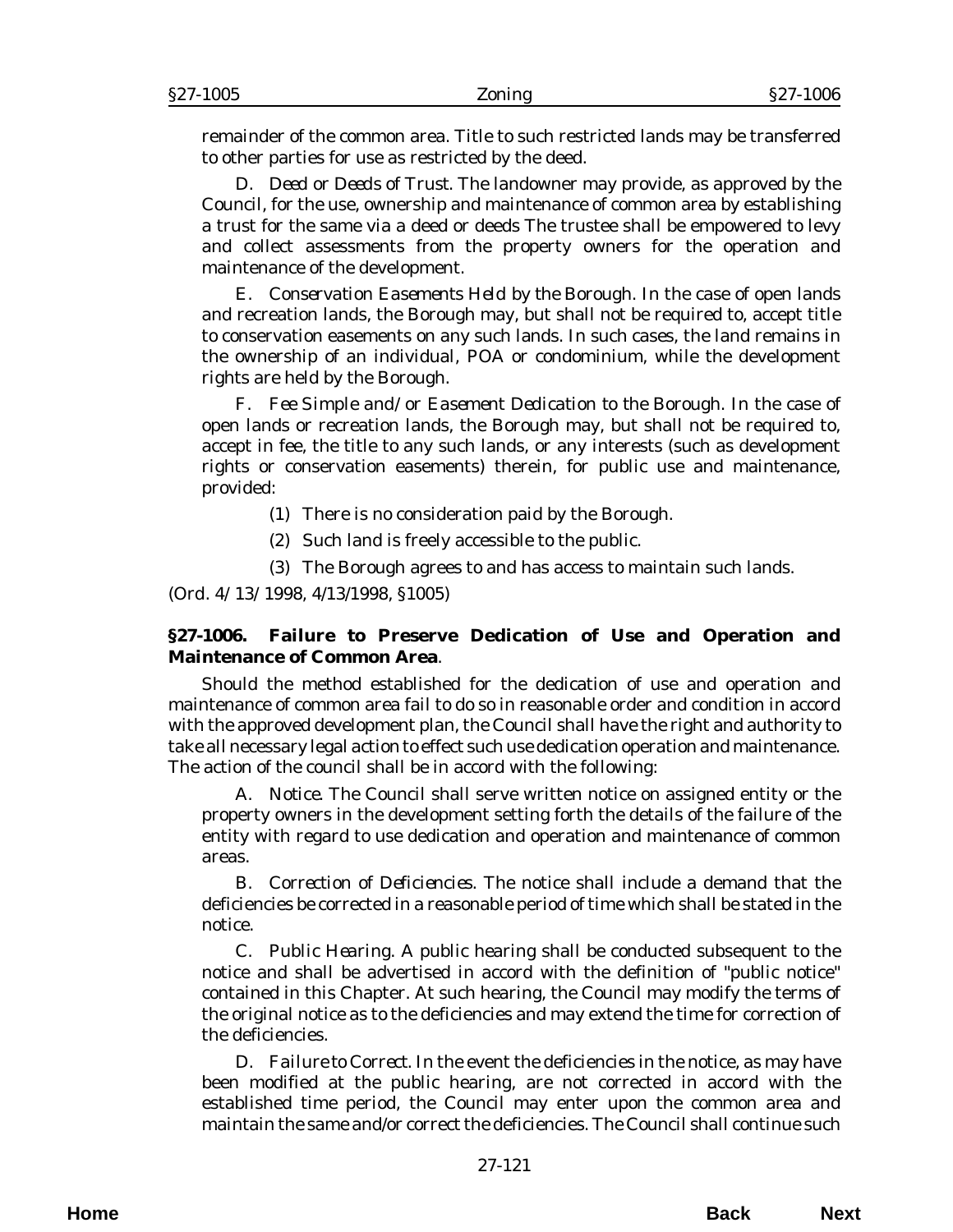action for such time as may be necessary to correct the deficiencies. Said action shall not constitute a taking or dedication of any common areas, nor vest in the public the right to use any common area.

E. *Reinstatement of Responsibility.* The responsibility of operation and maintenance shall not be reinstated to the assigned entity until such time as the entity has demonstrated to the Council that the proper steps have been effected to modify the terms of use dedication, operation and/or maintenance. To reorganize or replace the responsible entity so that use dedication and operation and maintenance established by the approved development plan will be assured.

F. *Appeal*. Any party to the action of the Council may appeal such action to court as provided for zoning appeals in the Pennsylvania Municipalities Planning Code, as amended.

G. *Public Costs*. The costs of the preservation of use dedication and the cost maintenance and operation of any open land conducted by the Borough in accord with this Part, and including any administrative and legal costs, shall be assessed ratably against the properties in the subject development which have a right of enjoyment and/or use of the common areas. The assessment shall be made a lien on the properties, and the Borough Council shall, at the time of the notice in subsection .A above, shall file the required notice of lien against the properties.

(*Ord. 4/13/1998*, 4/13/1998, §1006)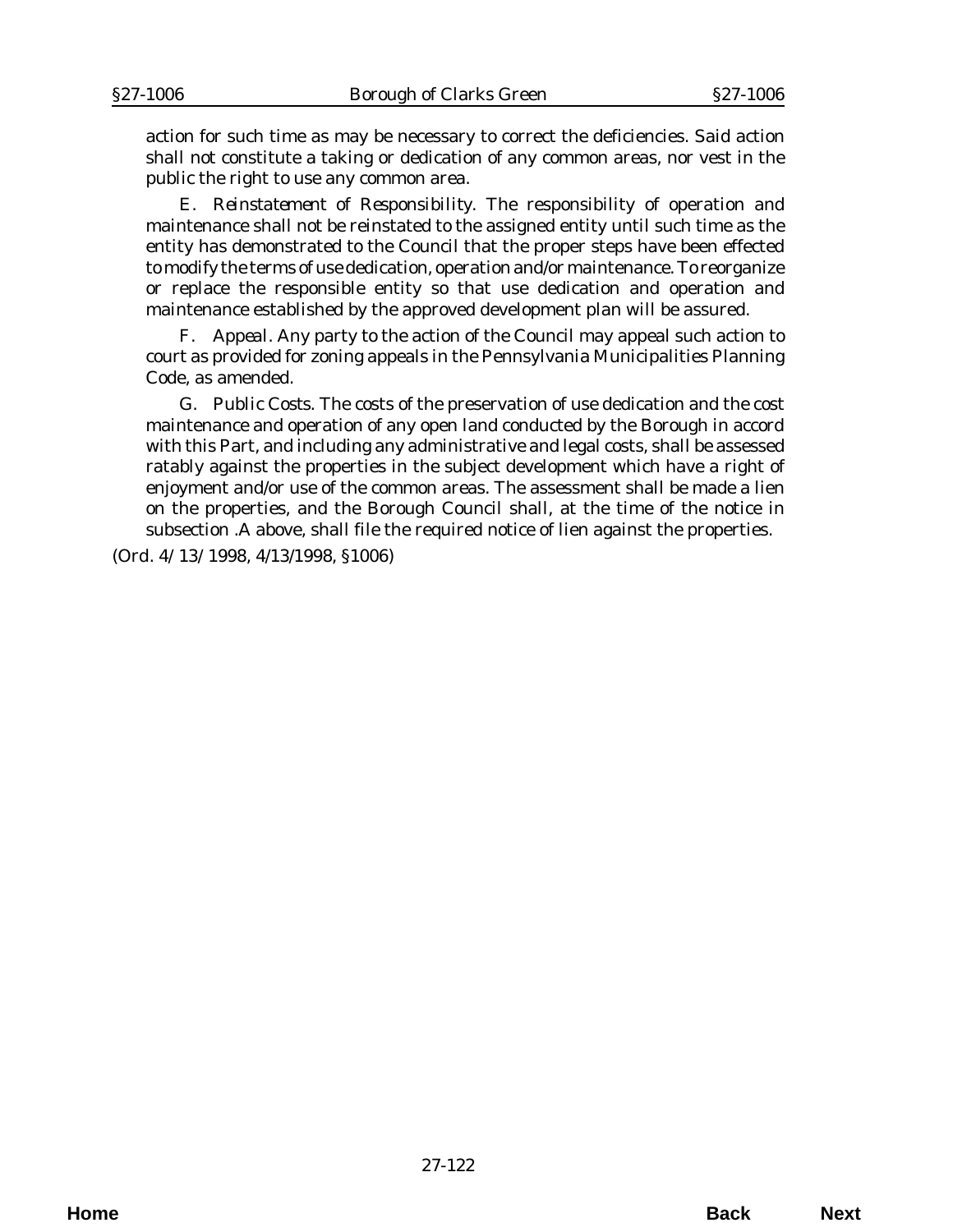## **Part 11**

# **Administration**

# **§27-1101. Applicability**.

1. *Conformance.* Any activity regulated by this Chapter shall only occur, be undertaken, or continue in conformance with the requirements of this Chapter.

2. *Authorization.* This Chapter regulates all matters and activities authorized by Article VI of the Pennsylvania Municipalities Planning code, as amended.

3. *Regulated Activities*. Any of the following activities or any other activity or matter regulated by this Chapter shall only be undertaken after the required permit or approval has been obtained in full compliance with this Chapter:

A. Erection, construction, movement placement or extension of a structure, building or regulated sign.

B. Change in the type of use or expansion of the use of a structure or area of land.

C. Creation of a lot or alteration of lot lines.

4. *Repairs and Maintenance*. Ordinary repairs, structural strengthening, facade improvements and maintenance to existing structures that do not infringe upon a required setback may be made without a zoning permit provided such activity involve 1) a change in use; 2) an expansion, construction or placement of a structure; 3) an increase in the number of dwelling units or boarding house units; 4) any other activity regulated by this Chapter.

(*Ord. 4/13/1998*, 4/13/1998, §1100)

## **§27-1102. General Procedure for Permits**.

1. *Principal Permitted Use*. After receiving a proper and complete application for a principal (permitted by right) use, the Zoning Officer shall either:

A. Issue the permit under this Chapter.

B. Refuse the permit, indicating at least one applicable reason in writing to the applicant or his/her representative. If specifically requested in writing by an applicant, reason(s) for a refusal shall then be stated in writing.

2. *Reviews*. Certain activities require review and/or approval of the Zoning Hearing Board and/or of the Borough Council, and/or the recommendations of the Planning Commission. In such case, the Zoning Officer shall not issue a zoning permit until such required review or approval occurs.

3. *Appeal*. See §27-1106.2 which describes processes to appeal actions of the Zoning Officer to the Zoning Hearing Board.

4. *Timing*. After a zoning permit has been received by the applicant, the applicant may undertake the action permitted by the permit under this Chapter provided the work complies with other Borough ordinances. However, it is recommended that applicants wait 30 days to begin construction if there is a possibility of an appeal by another party to have the permit revoked. Any commencement of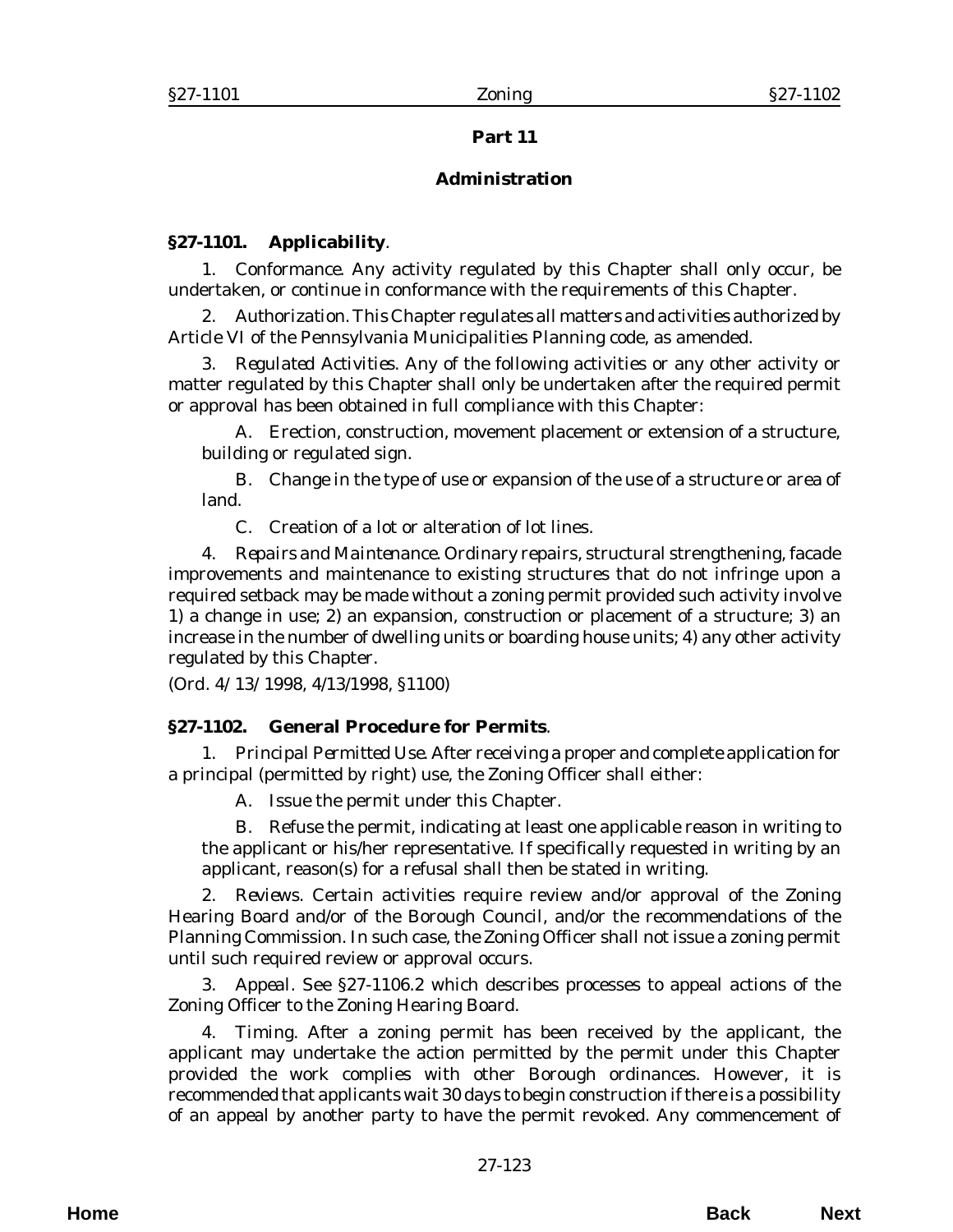construction or a use within this 30-day appeal period shall beat the risk of the applicant. (See occupancy permit process in §27-1103.7).

(*Ord. 4/13/1998*, 4/13/1998, §1101)

## **§27-1103. Permits and Certificates**.

### 1*. Applicability*. See §27-1101

2. *Types of Uses*.

A. *Principal Permitted Uses (Permitted by Right Uses).* If a use is listed as a principal permitted use by this Chapter and meets the requirements of this Chapter, the Zoning Officer shall issue a permit in response to a complete application.

B. *Special Exception Use or Application Requiring a Variance*. A permit under this Chapter for a use requiring a special exception or variance shall be issued by the Zoning Officer only upon the written order of the Zoning Hearing Board after a hearing.

C. *Conditional Use.* A permit under this Chapter for a conditional use shall be issued by the Zoning Officer only upon the written order of the Borough Council after the Planning Commission has been given an opportunity to review the application.

3. *Applications*.

A. *Applications*. Any request for a decision, interpretation or variance by the Zoning Hearing Board, application for a conditional use, or for a permit under this Chapter shall be made in writing on a form provided by the Borough and in accord with the procedures established by the Borough. Such completed application, with any required fees, and with any required site plans or other required information, shall be submitted to the Borough employee responsible for processing such application. The applicant is responsible to ensure that a responsible Borough official notes the date of the official receipt on the application.

B. *Number of Copies*. Unless waived by the Zoning Officer, five copies of a site plan, drawn to scale, shall be submitted if an application requires action by the Zoning Hearing Board or Borough Council, and two copies shall be submitted if action by the Zoning Hearing Board or Borough Council is not required.

C. *Information Required*. Any application to the Zoning Officer, Zoning Hearing Board, Planning Commission or Borough Council shall include the following information:

(1) In the case of an application involving the construction of any new structure or any addition to an existing structure, all of the information required in this Section shall be provided by the applicant. However, the Zoning Officer, Planning Commission, Borough Council, or the Zoning Hearing Board, as the case may be, may determine, as part of the review process, that certain information is not required for a particular application, and upon such determination, the specified information need not be provided by the applicant.

(2) In the case of an application which does not involve the construction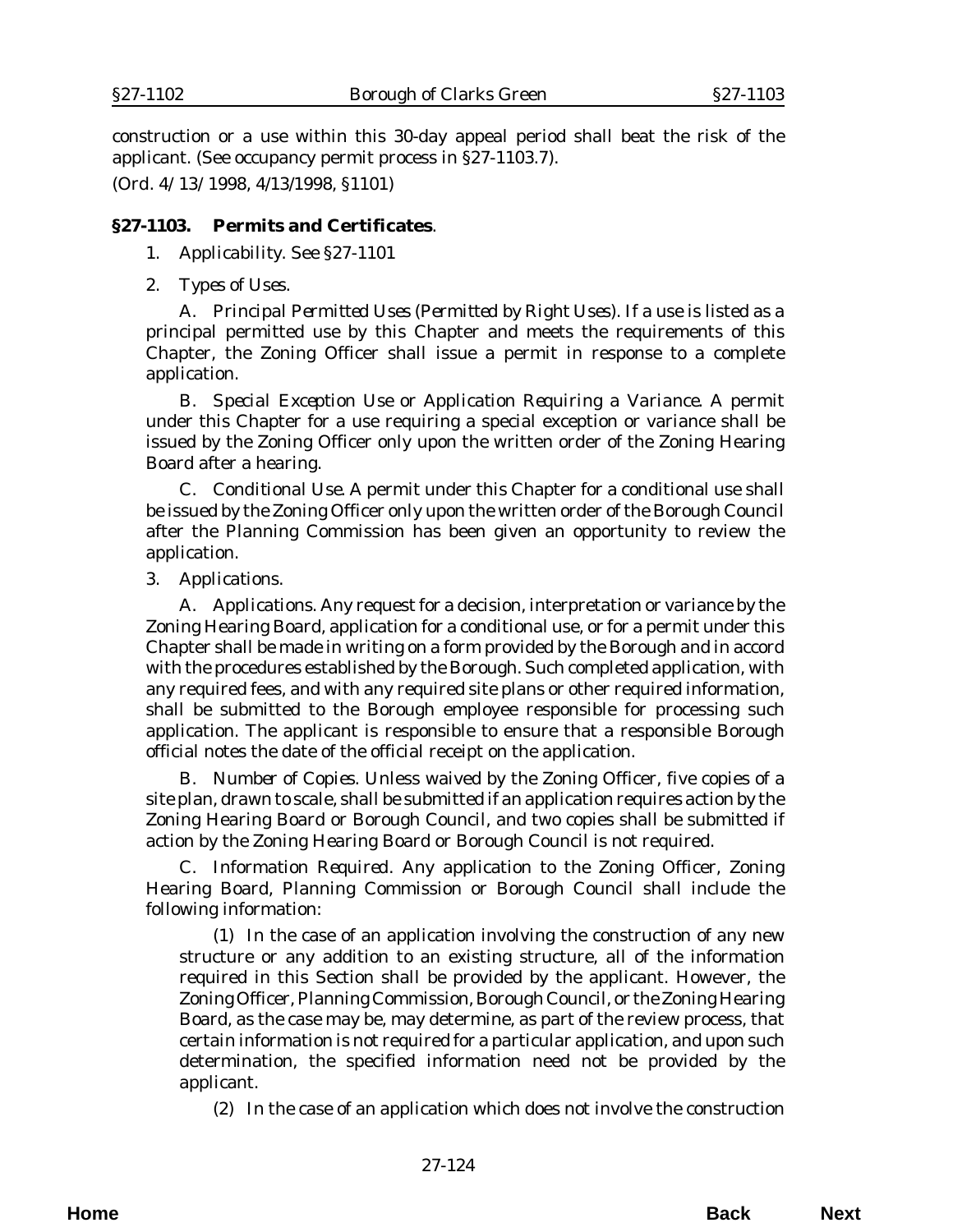of any new structure or any addition to an existing structure, a narrative providing details of the project shall be provided as required by this Section. However, a plot plan, as required by subsection (3)(f) which follows, shall not generally be required unless the Zoning Officer, Planning Commission, Borough Council, or the Zoning Hearing Board, as the case may be, deems such plot plan necessary to evaluate and make a decision on the application. The Zoning Officer, Planning Commission, Borough Council, or the Zoning Hearing Board, as the case may be, shall determine, as part of the review process, the type of information and level of detail of the plot plan if such plot plan is required.

(3) In any case, the Zoning Officer, Planning Commission, Borough Council, or the Zoning Hearing Board, as the case may be, may require any other additional information or any level of detail deemed necessary to determine compliance with this Chapter or to identify any impacts of the proposed use.

(a) Names and address of the applicant, or appellant, and the name and address of the owner of the affected property.

(b) A description of the existing and proposed use(s) of the property, including numbers of dwelling units, minimum square feet of proposed dwelling units and number of proposed business establishments, if any.

(c) A description of any proposed operations and storage in sufficient detail to indicate potential nuisances and hazards regarding noise, large truck traffic, glare, odors, dust, fire or toxic or explosive hazards or other significant public health and safety hazards.

(d) If a principal use is proposed within close proximity to dwellings, a description of hours of operation and proposed methods of storing garbage outdoors on-site.

(e) A listing of any specific sections of this Chapters being appealed, with the reasons for any appeal.

(f) A plot plan legible in every detail and drawn to scale but not necessarily showing precise dimensions, and including the following information:

1) Name of the development.

2) Name and address of land owner and/or land developer (if corporation give name of officers.)

- 3) Location map.
- 4) North arrow, true or magnetic.
- 5) Graphic scale.
- 6) Written scale.
- 7) Date plot plan was completed.

8) Names of adjacent property owners and tax map numbers, including those across adjacent roads.

9) Proposed and existing street and lot layout including street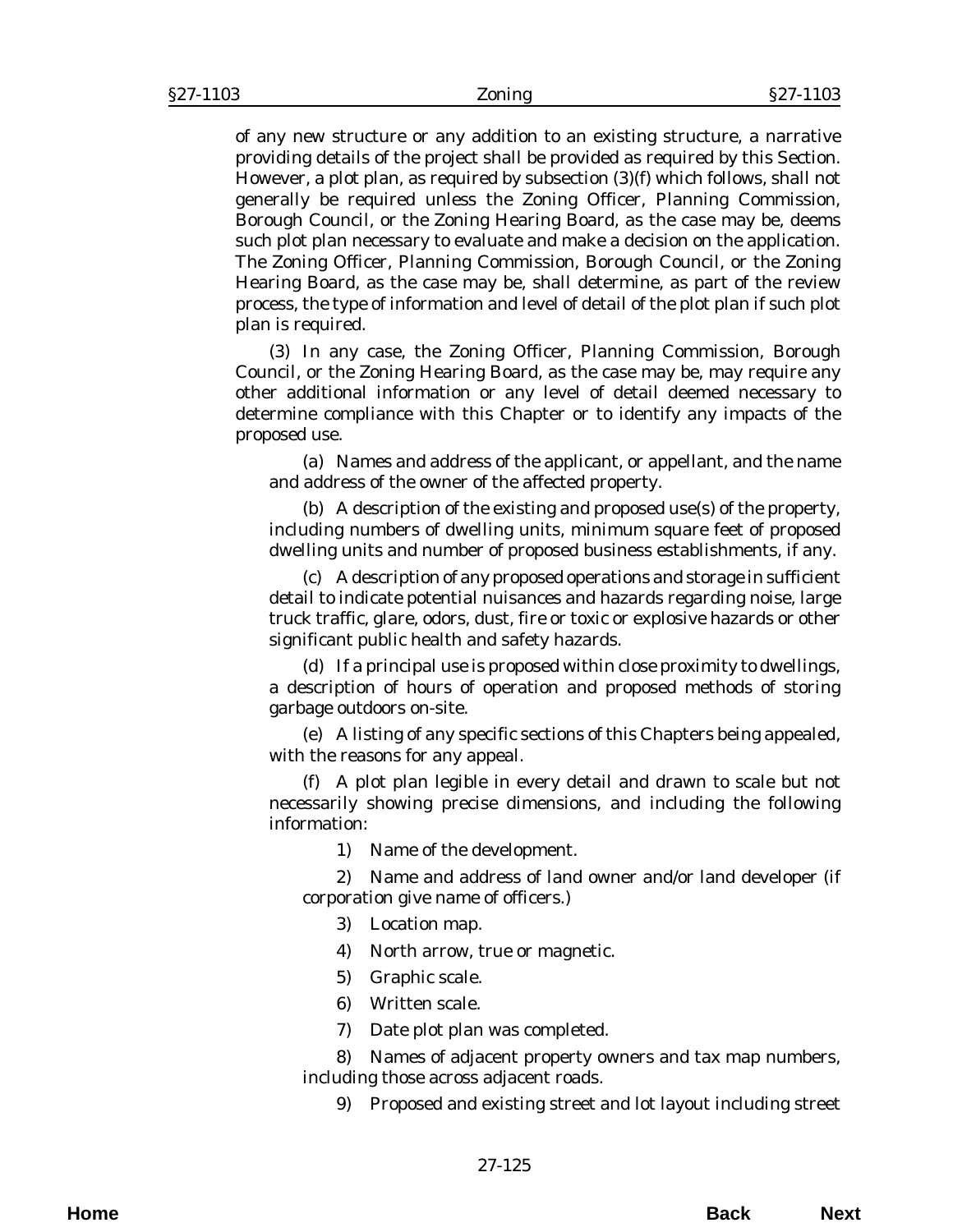names and right-of-way widths.

- 10) Existing and proposed man-made and/or natural features:
	- a) Water courses, lakes and wetlands (with names).
	- b) Rock outcrops, ledges and stone fields.

c) Buildings, structures, signs and setbacks required by this Chapter.

d) Approximate location of tree masses.

e) Utility lines, wells and sewage system(s).

f) Entrances, exits, access roads and parking areas including the number of spaces.

g) Drainage and stormwater management facilities.

- h) Plans for any required buffer plantings.
- i) Any and all other significant features.

(g) Location of permanent and seasonal high water table areas and 100 year flood zones.

(h) Tract boundaries accurately labeled.

(i) The total acreage of the tract and extent of the areas of the site to be disturbed and percentage lot coverage when the project is completed.

(j) Location and type of rights-of-way or other existing restrictive covenants which might affect the subdivision and/or development.

(k) A statement of the type of water supply and sewage disposal proposed.

(l) The present zoning district and major applicable lot requirements.

D. *Other Laws*. The Zoning Officer may withhold issuance of a permit under this Chapter if there is clear knowledge by him or her that such a use would violate another Borough, State or Federal law or regulation.

E. *Ownership.* No person other than a landowner or their specifically authorized agent or a tenant or lessee with written permission of the landowner shall submit a zoning application. (See definition of "landowner" in Part 3.)

F. *Advisory Reviews.* The Zoning Officer may submit a copy of any plan and application to any appropriate agencies and/or individuals (such as the Planning Commission, the Lackawanna County Regional Planning Commission, the County Conservation District or Borough Engineer) for review and comment.

G. *Subdivision Approval*. Applications for uses which also necessitate approvals under the Borough Subdivision and Land Development Ordinance [Chapter 22] shall be processed in the manner provided for plat approval under that Ordinance [Chapter 22]. Such applications shall also contain all information or data normally required for a submission under the Subdivision Ordinance [Chapter 22]. A zoning permit shall not be issued until the proposed use has been granted a preliminary approval under the Subdivision and Land Development Ordinance [Chapter 22]. However, no building or property shall be occupied or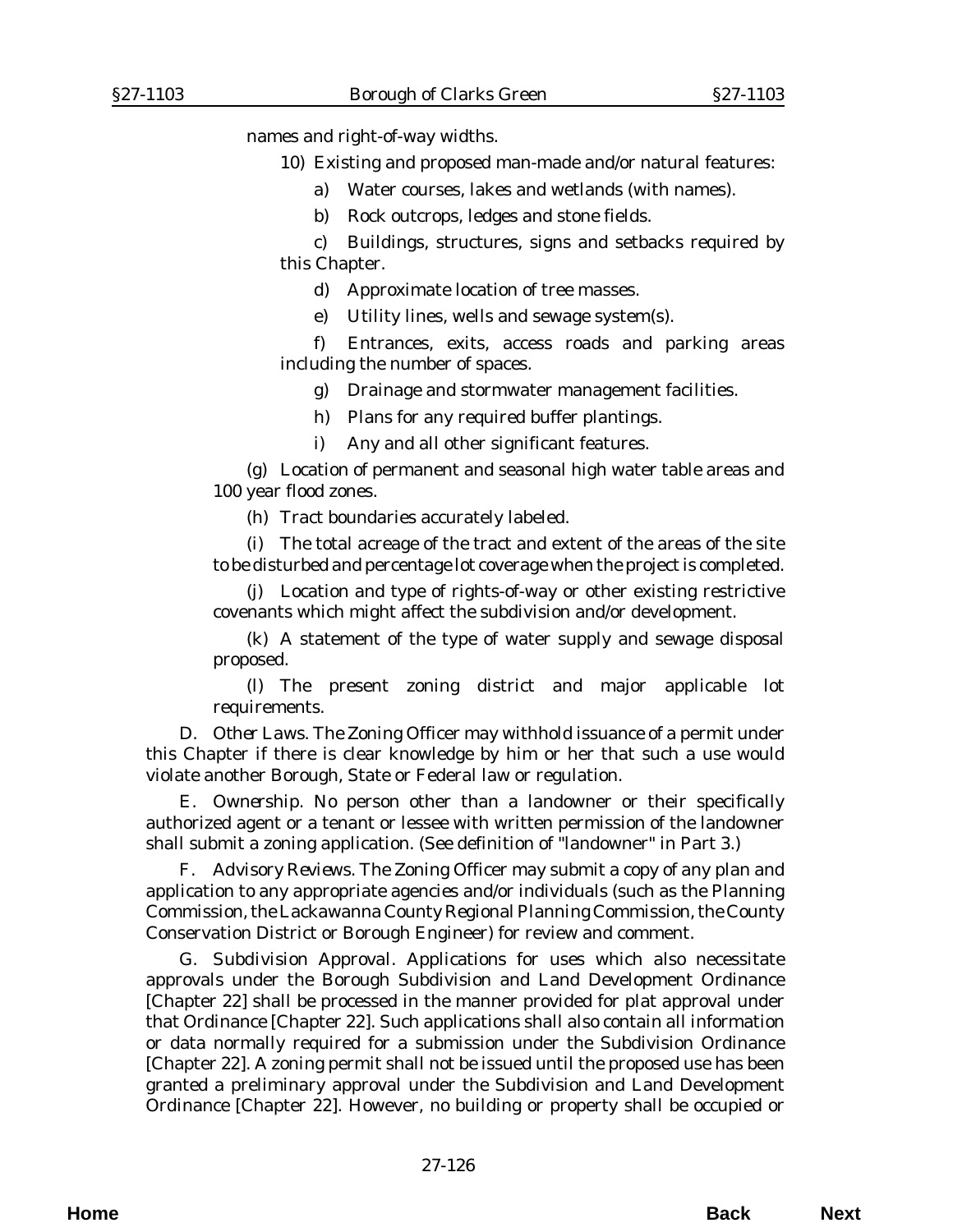used until final subdivision approval has been granted and a certificate of use has been properly issued pursuant to §27-1103.7 of this Chapter.

4. *Issuance of Permit*.

A. At least two copies of any permit required under this Chapter shall be made.

B. One copy of any such permit shall be retained in Borough files and one copy shall be retained by the applicant. A copy of any such permit shall be shown by the applicant to the Zoning Officer upon the Zoning Officer's request. One copy of a submitted site plan should be returned to the applicant after approval/disapproval, with such action certified on the plan with the signature of the Zoning Officer.

C. The Zoning Officer shall issue or deny a permit for a principal permitted within a maximum of 90 days after a complete, duly filed application and fees are submitted.

D. No owner, contractor, worker or other person shall perform building or construction activity of any kind regulated by this Chapter unless a valid zoning permit has been issued for such work, nor shall such persons conduct such work after notice that a zoning permit has been revoked.

#### 5. *Revocation of Permits*.

A. The Zoning Officer shall revoke a permit or approval issued under the provisions of this Chapter in case of:

(1) Any false statement or misrepresentation of fact in the application or on the plans on which the permit or approval was based (The Pennsylvania Crimes Code provides for penalties for providing false information to a municipal employee in the carrying out of his/her duties).

(2) Upon violation of any condition lawfully imposed upon a special exception, variance or conditional use.

(3) Any work being accomplished or land or structures being used in such a way that does not comply with this Chapter or an approved site plan or approved permit application.

(4) For any other just cause set forth in this Chapter.

B. If a zoning permit is revoked, the person holding the permit shall immediately surrender such permit and all copies to the Zoning Officer.

6. *Changes to Approved Plans*.

A. After the issuance of a permit and/or approval under this Chapter by the Borough, such approved application shall not be changed without the written consent of the Borough, as stated in subsection .B below.

B. Changes to an approval by the Zoning Hearing Board as a special exception use or by the Borough Council as a conditional use shall require reapproval of the changes by such bodies if the Zoning Officer determines that such changes affect matters that were within the scope of approval of such body. Such approval by the Hearing Board or the Council is not required for clearly minor technical adjustments or matters that are solely corrections of information that do not affect any of the significant features of the site plan or the intensity of the use,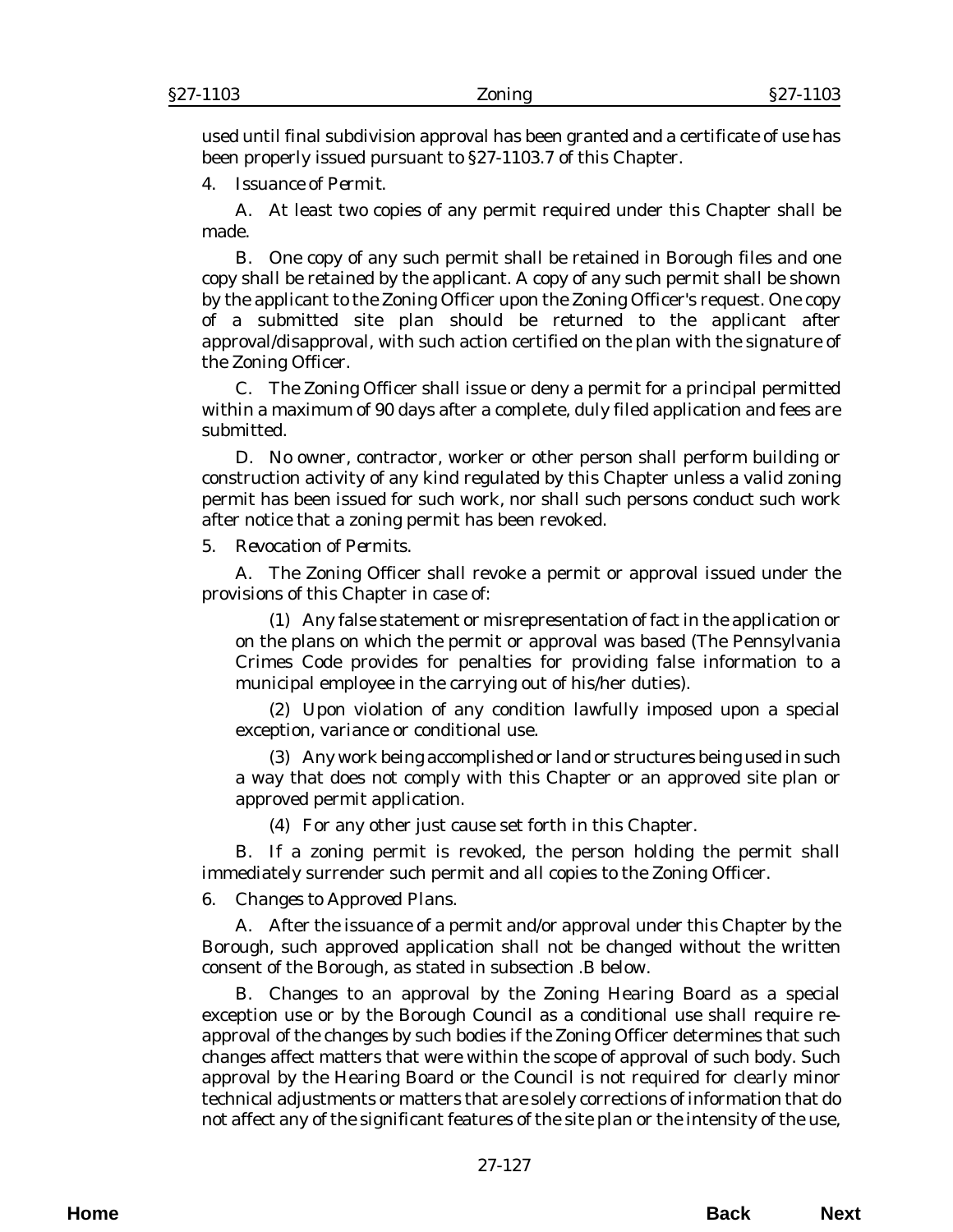as determined by the Zoning Officer.

C. A copy of such adjustment or correction shall be provided in writing to the Chairperson of the Planning Commission, the President of Borough Council or the Chairperson of the Zoning Hearing Board if the change concerns a plan approved by such bodies.

7. *Certificate of Use and Occupancy (or "Occupancy Permit").*

A. A certificate of use and occupancy shall be required by the Borough upon a change of use or completion of work authorized by a permit or approval under this Chapter. It shall be unlawful to use and/or occupy a structure, building and/or land or portions thereof until such certificate has been issued. A new certificate of use and occupancy shall be required if a change in use of the property is proposed, and then such certificate shall be issued only after all required approvals are obtained.

B. An application for such certificate shall be made on an official Borough form. If such use is in conformance with Borough ordinances and approvals, such certificate should be issued in duplicate within 10 days of a properly submitted and duly filed application. A minimum of one copy shall be retained in Borough records.

C. The Zoning Officer shall inspect such structure or land related to an application for such certificate. If the Zoning Officer determines, to the best of his/her current knowledge that such work conforms with this Chapter and applicable Borough codes, approvals and permits, then the certificate of use and occupancy shall be issued.

D. The applicant shall show a valid certificate of use and occupancy to the Zoning Officer upon request.

(*Ord. 4/13/1998*, 4/13/1998, §1102)

### **§27-1104. Fees**.

1. *Application Fees*. As authorized by §§617.2(e) and 908(1.1) of the Pennsylvania Municipalities Planning Code, the Council shall establish a uniform schedule of fees, charges and expenses, as well as a collection procedure, for zoning permits, conditional use permits, Zoning Hearing Board proceedings and other matters pertaining to this Chapter. Permits, certificates, conditional use permits, special exception permits and variances shall be issued only after fees have been paid in full, and the Zoning Hearing Board shall take no action on appeals until all fees have been paid in full.

2. *Stenographer Fees*. The appearance fee for a stenographer shall be shared equally by the applicant and the Borough. The cost of the original transcript shall be paid by the Borough if the transcript is ordered by the Borough or shall be paid by the person appealing the decision of the Borough if such appeal is made, and in either event the cost of additional copies shall be paid by the person requesting such copy or copies. In other cases the party requesting the original transcript shall bear the cost thereof.

(*Ord. 4/13/1998*, 4/13/1998, §1103)

## **§27-1105. Zoning Officer.**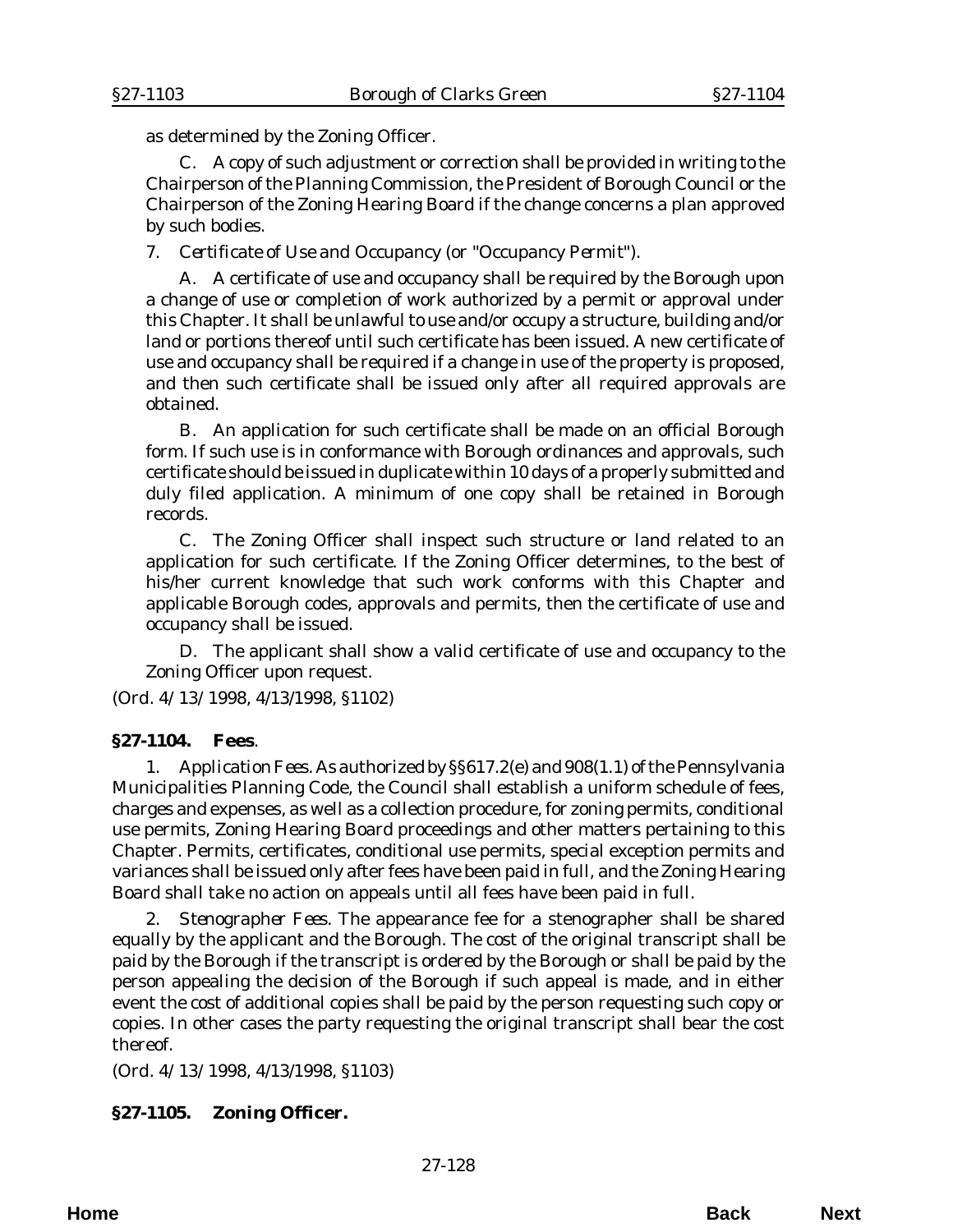1. *Appointment*. The Zoning Officer(s) shall be appointed by the Borough Council. The Zoning Officer(s) shall not hold any elective office within the Borough, but may hold other appointed offices not in conflict with the State Planning Code.

2. *Duties and Powers*. The Zoning Officer shall:

A. Administer this Chapter.

B. Provide information to applicants regarding required procedures.

C. Receive and examine all applications required under the terms of this Chapter, and issue or refuse permits within this Chapter.

D. Receive complaints of violation of this Chapter, and issue a written notice of violation to any person violating any provision of this Chapter.

E. Keep records of applications, permits, certificates, written decisions and interpretations issued, of variances and special exception granted by the Zoning Hearing Board, of conditional uses approved by the Borough Council, of complaints received, of inspections made, of reports rendered, and of notice or orders issued.

F. Make all required inspections and perform all other duties as called for in this Chapter.

G. Not have the power to permit any activity which does not conform to this Chapter, or all other ordinances of the Borough known to the Zoning Officer.

3. *Qualifications*. Pursuant to §614 of the Pennsylvania Municipalities Planning Code, the Zoning Officer shall meet the qualifications established by the Borough Council and shall be able to demonstrate to the satisfaction of the Borough Council a working knowledge of municipal zoning.

4. *Other Borough Officials.* Police officers, firefighters, construction inspectors, other Borough staff and Borough officials and the general public may report possible zoning violations to the Zoning Officer for his/her determination. All such reports shall be in writing.

(*Ord. 4/13/1998*, 4/13/1998, §1104)

## **§27-1106. Zoning Hearing Board.**

1. *Appointment and Qualifications*.

A. *Appointment.* The Borough Council shall appoint a Zoning Hearing Board, which shall have the number of members and alternate members with such powers and authority, and which shall conduct all proceedings as set forth in Part 9 of the Pennsylvania Municipalities Planning Code as enacted or hereafter amended.

B. *Recommended Qualifications.* Each Zoning Hearing Board member should:

- (1) Demonstrate a working knowledge of zoning prior to appointment.
- (2) Become familiar with the Pennsylvania Municipalities Planning Code.

(3) Attend at least one seminar and/or workshop pertaining to municipal planning and/or zoning within each calendar year.

C. *Vacancies.* The Board shall promptly notify the Borough Council of any vacancies which occur. Appointments to fill vacancies shall be only for the unexpired portion of a term.

D. *Removal of Members.* See §905 of the Pennsylvania Municipalities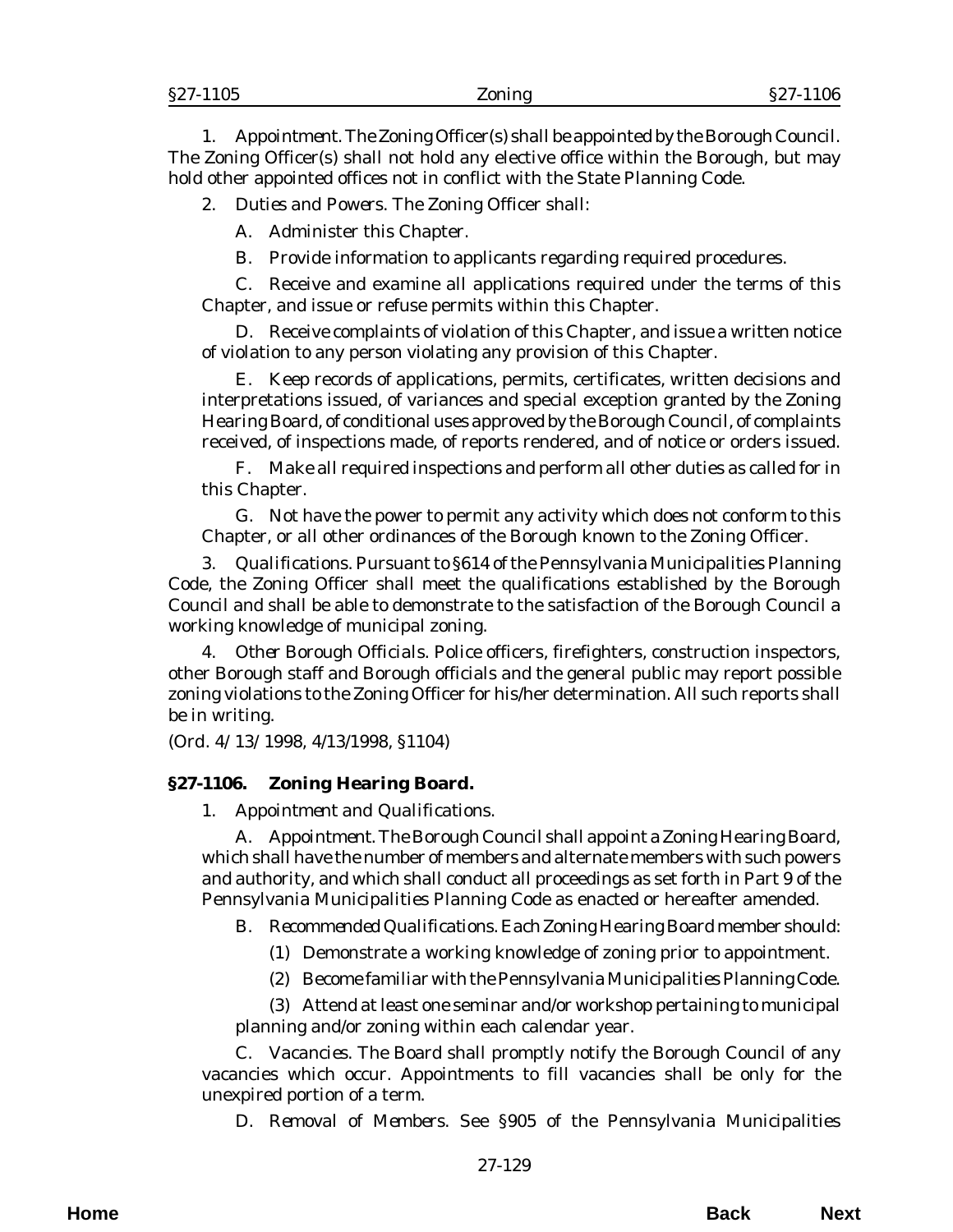Planning Code.

E. *Organization.* 

(1) *Officers*. The Board shall elect officers from its own membership. Officers shall serve annual terms and may succeed themselves.

(2) *Quorum.* For the conduct of any hearing and taking of any action a quorum shall be not less than a majority of all members of the Board, except that the Board may appoint a hearing officer from its own membership to conduct any hearing on its behalf and the parties may waive further action by the Board, as provided by the Pennsylvania Municipalities Planning Code. The quorum may be met by alternate members, serving as permitted by the Pennsylvania Municipalities Planning Code.

(3) *Rules.* The Board may make, alter, and rescind rules and forms for its procedure, consistent with all applicable Borough ordinances and State law.

## 2. *Jurisdiction*.

A. The Zoning Hearing Board shall have exclusive jurisdiction to hear and render final adjudications in the following matters:

(1) Substantive challenges to the validity of any land use ordinance, except those brought before the governing body pursuant to §609.1 (curative amendments) and §916.1(a) (2) (ordinance validity) of the Pennsylvania Municipalities Planning Code.

(2) Challenges to the validity of a land use ordinance raising procedural questions or alleged defects in the process of enactment or adoption which challenges shall be raised by an appeal taken within 30 days after the effective date of said ordinance. Where the ordinance appealed from is the initial zoning ordinance of the municipality and a Zoning Hearing Board has not been previously established, the appeal raising procedural questions shall be taken directly to court.

 (3) Appeals from the determination of the Zoning Officer, including, but not limited to, the granting or denial of any permit, or failure to act on the application therefor, the issuance of any cease and desist order or the registration or refusal to register any nonconforming use, structure or lot.

(4) Applications for variances from the terms of this Chapter pursuant to §910.2 of the Pennsylvania Municipalities Planning Code.

(5) Applications for special exceptions under this Chapter pursuant to §912.1 of the Pennsylvania Municipalities Planning Code and the requirements of this Chapter.

(6) Appeals from the Zoning Officer's determination under §916.2 (preliminary opinion) of the Pennsylvania Municipalities Planning Code.

(7) Appeals from the determination of the Zoning Officer or Municipal Engineer in the administration of any land use ordinance or provision thereof with reference to sedimentation and erosion control and stormwater management insofar as the same relate to development not involving subdivision and land development applications.

(8) The Zoning Hearing Board shall not, under any circumstances, have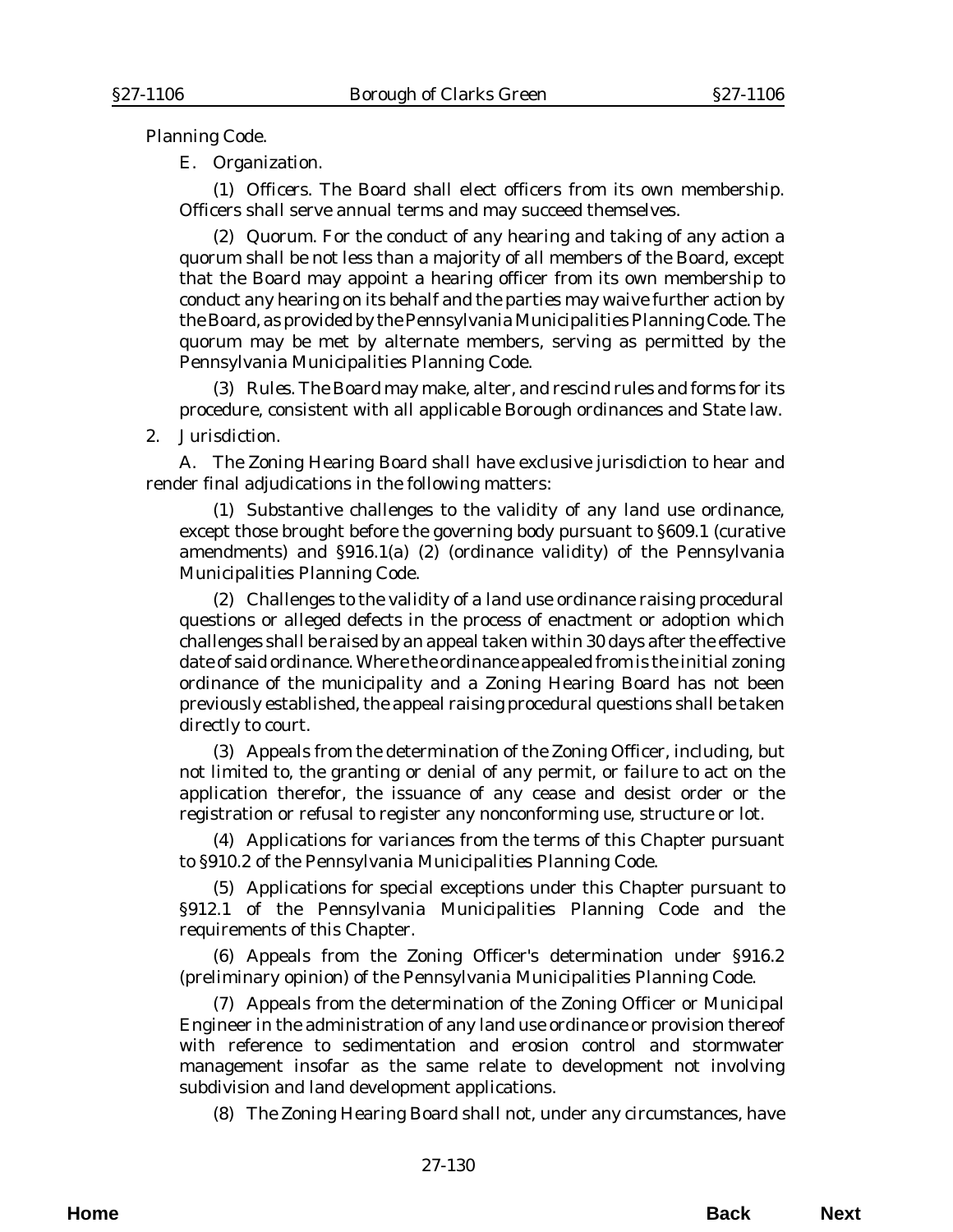the authority to order any specific change in or amendment to the Zoning Map or to allow any use of property substantially different from those permitted under the Schedule of Use Regulations for the particular district.

(*Ord. 4/13/1998*, 4/13/1998, §1105)

### **§27-1107. Zoning Hearing Board; Hearings and Decisions.**

The Zoning Hearing Board shall conduct hearings and make decisions in accordance with §908 of the Pennsylvania Municipalities Planning Code, as amended, 53 P.S. §10908, and the provisions of this Section. The hearings shall be conducted by the Board or the Board may appoint any member or an independent attorney as a hearing officer. The decision, or, where no decision is called for, the findings shall be made by the Board; however, the appellant or the applicant, as the case may be, in addition to the Borough, may, prior to the decision of the hearing, waive decision or findings by the Board and accept the decision or findings of the hearing officer as final. (For the purposes of this Section, "Board" shall mean "Board or Hearing Officer," if a hearing officer is appointed.)

A. *Notice of Hearings*. Notice of all hearings of the Board shall be given as follows:

(1) *Advertisement*. Public notice shall be published, as defined by §107 of the Municipalities Planning Code, 53 P.S. §10107. The notice shall state the time and place of the hearing and the particular nature and property address of the matter to be considered.

(2) *Posting*. Notice of such hearing shall be conspicuously posted on the affected tract of land at least 1 week prior to the hearing. Such notice shall state the time and place of the hearing and a general description of the request.

(3) *Persons Given Notices*. All notice under this subsection should be intended to be received or posted at least 5 days prior to the hearing date.

(a) Written notice shall be mailed or personally delivered to the applicant or his/her representative listed on an official application form.

(b) Notice may be delivered or mailed to the Chairperson of the Planning Commission, the Mayor, the Clerk of Borough Council, and the last known address of owners of record of property abutting or directly across the street from the boundaries of the subject property. The applicant shall provide the Borough with a list of such property owners. Failure of the Borough to notify all such persons shall not invalidate any action by the Board.

(c) Also, such notice shall be mailed or delivered to the address of any other person or group (including civic or community organizations) who has made a written timely request (including an address) for such notice.

(4) *Adjacent Municipalities*. In any matter which relates to a lot which lies within 250 feet of the boundary of another municipality, and where the Zoning Officer determines the proposed activity may have significant impact on that municipality, the Borough staff may transmit to the offices of the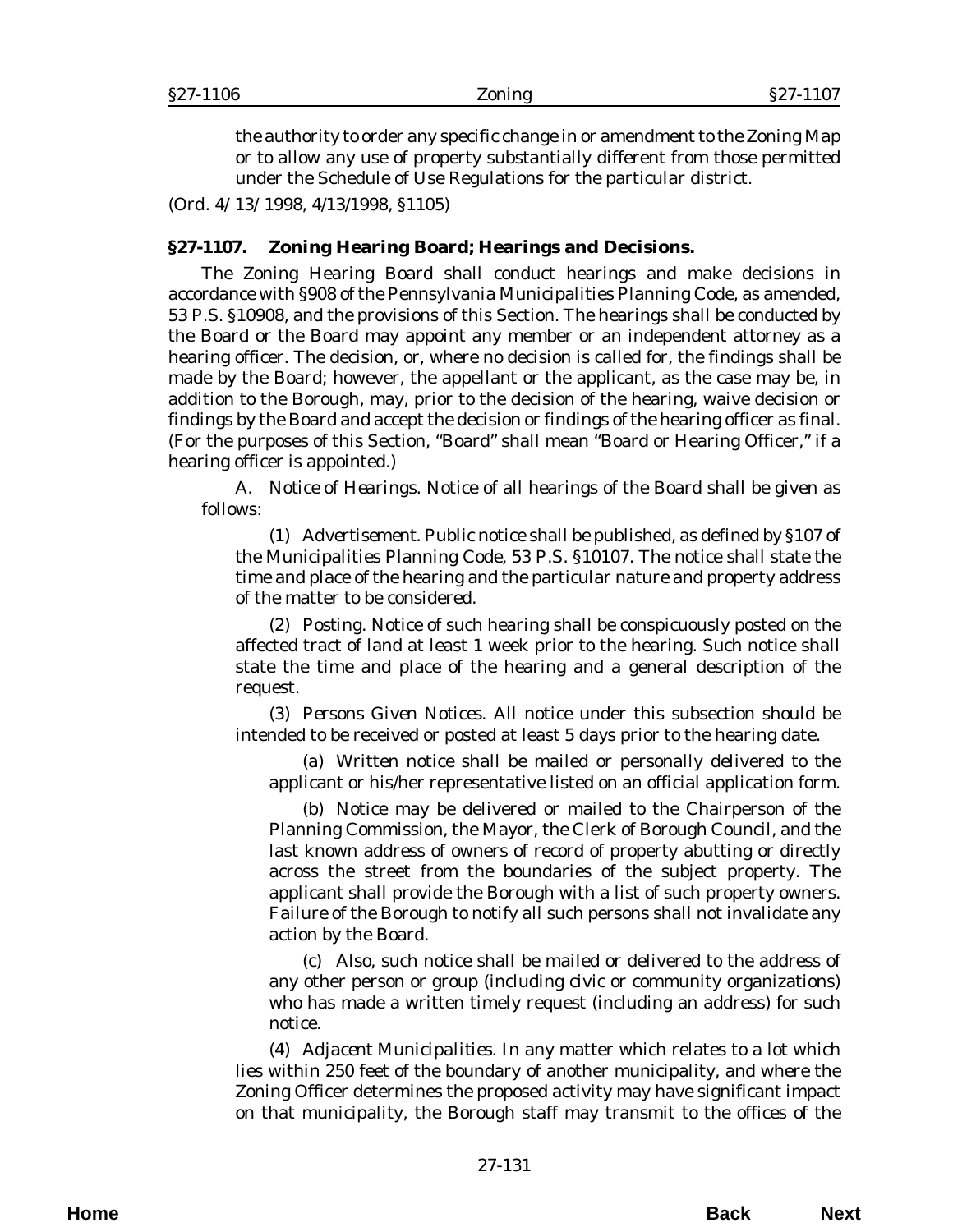adjacent municipality a copy of the official notice of the public hearing on such matter prior to the hearing date. Representatives of such adjacent municipality shall have the right to appear and be heard at the public hearing. Failure of the Borough to notify such municipality shall not invalidate any action by the Board.

(5) *Fees*. The Borough Council may, by resolution, establish a reasonable fee schedule, based on cost, to be paid by: (a) the applicant for any notice required by this Chapter and (b) those persons requesting any notice not required by this Chapter.

B. *Parties in Hearings*. The Zoning Hearing Board shall have the authority, if it chooses to exercise it, to determine who has standing on each case before the Board. (Note-Standing generally means a party being sufficiently affected or threatened by affects by a controversy to obtain judicial resolution of that controversy.)

(1) The parties to a hearing shall be the Borough Council, the Clarks Green Planning Commission, any person affected by the application who has made timely appearance of record before the Board, representatives of any legitimate civic or community organization, and any other person permitted to appear before the Board.

(2) The Board shall have power to require that all persons who wish to be considered parties enter appearances in writing on forms provided by the Board for that purpose.

(3) The Board shall determine that a person or business does not have standing if the Board finds that such person or business is apparently motivated primarily by an attempt to inhibit competition in an area of business, and that such person or business would not otherwise be threatened with substantive harm from the application.

C. *Oaths and Subpoenas*. The Chairperson of the Board or Hearing Officer shall have the power to administer oaths and issue subpoenas to compel the attendance of witnesses and the production of relevant documents and papers, including witnesses and documents reasonably needed by and requested by the parties.

D. *Representation by Counsel*. The parties shall have the right to be represented by legal counsel and shall be afforded the opportunity to respond and present evidence and argument and cross-examine adverse witnesses on relevant issues.

E. *Evidence and Record*. Formal rules of evidence shall not apply, but irrelevant, immaterial, or unduly repetitious evidence may be excluded. The Board or the Hearing Officer, as applicable, shall keep a record of the proceedings as required by State law.

F. *Communications Outside of Hearings*.

(1) The Board shall not meet with, visit the site with or directly communicate specifically on the matter with the applicant or any officially protesting party or their representatives in connection with any issue involved, except if opportunity is provided for the applicant and any officially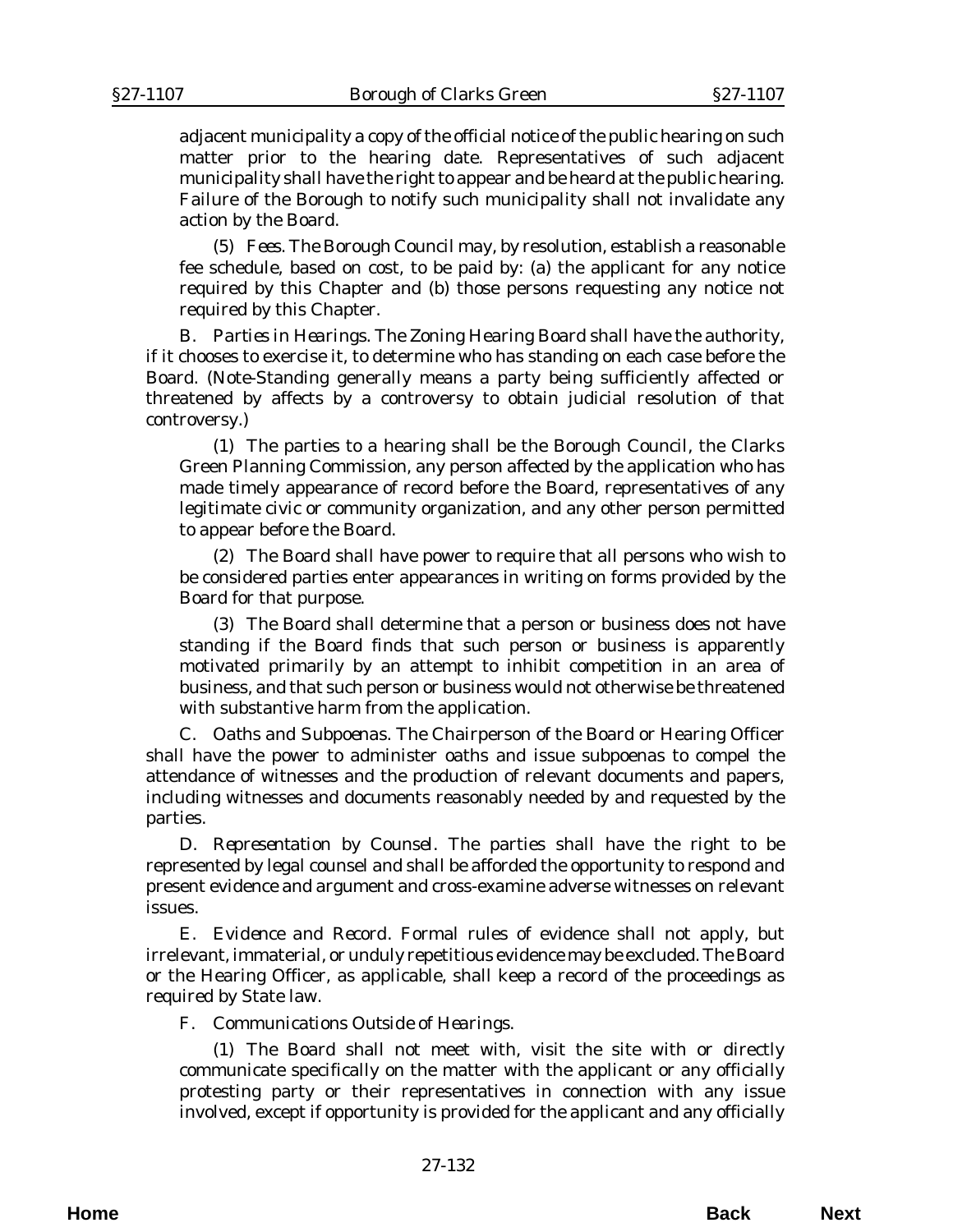protesting party to participate.

(2) The Board shall not take notice of any communications, reports, staff memoranda, or other materials directly affecting a proposed application unless the parties are afforded an opportunity to examine and contest the material so noticed or unless such materials are already a matter of public record. This restriction shall not apply to advice from the Board's Solicitor.

G. *Advisory Review*. The Zoning Hearing Board may request that the Planning Commission, County Conservation District or Borough Engineer provide an advisory review on any matter before the Board.

H. *Hearings and Decision*. The Zoning Hearing Board shall conduct hearings and make decisions in accord with §908 of the Pennsylvania Municipalities Planning Code, as amended, 53 P.S. §10908.

I. *Solicitor Conflict*.

(1) The Zoning Hearing Board Solicitor shall not represent private clients in cases before the Zoning Hearing Board.

(2) If a conflict of interest exists for the Zoning Hearing Board Solicitor on a particular application, the Zoning Hearing Board Solicitor shall notify the Chairperson of the Board at least 7 days before the scheduled hearing date.

(3) Borough Council may appoint an alternate Solicitor to the Zoning Hearing Board to serve as needed for a specific application or for a term of office.

(*Ord. 4/13/1998*, 4/13/1998, §1106; as amended by *Ord. 2-2003*, 9/8/2003, §6)

#### **§27-1108. Variances**.

1. The Board shall hear requests for variances filed with the Board in writing by any landowner (or any tenant with the permission of such landowner).

A. *Standards*. The Board may grant a variance only within the limitations of the Municipalities Planning Code. The applicant shall have the burden of proof to show compliance with such standards. As of 1993, the Municipalities Planning Code provided that all of the following findings must be made, where relevant in a particular case:

(1) There are unique physical circumstances or conditions (including irregularity, narrowness, or shallowness of lot size or shape, or exceptional topographical or other physical conditions peculiar to the particular property) and that the unnecessary hardship is due to such conditions and not the circumstances or conditions generally created by the provisions of this Chapter in the neighborhood or district in which the property is located.

(2) Because of such physical circumstances or conditions, there is no possibility that the property can be developed in strict conformity with the provisions of this Chapter and a variance is therefore necessary to enable the reasonable use of the property.

(3) Such unnecessary hardship has not been created by the appellant.

(4) The variance, if authorized, will not alter the essential character of the neighborhood or district in which the property is located, nor substantially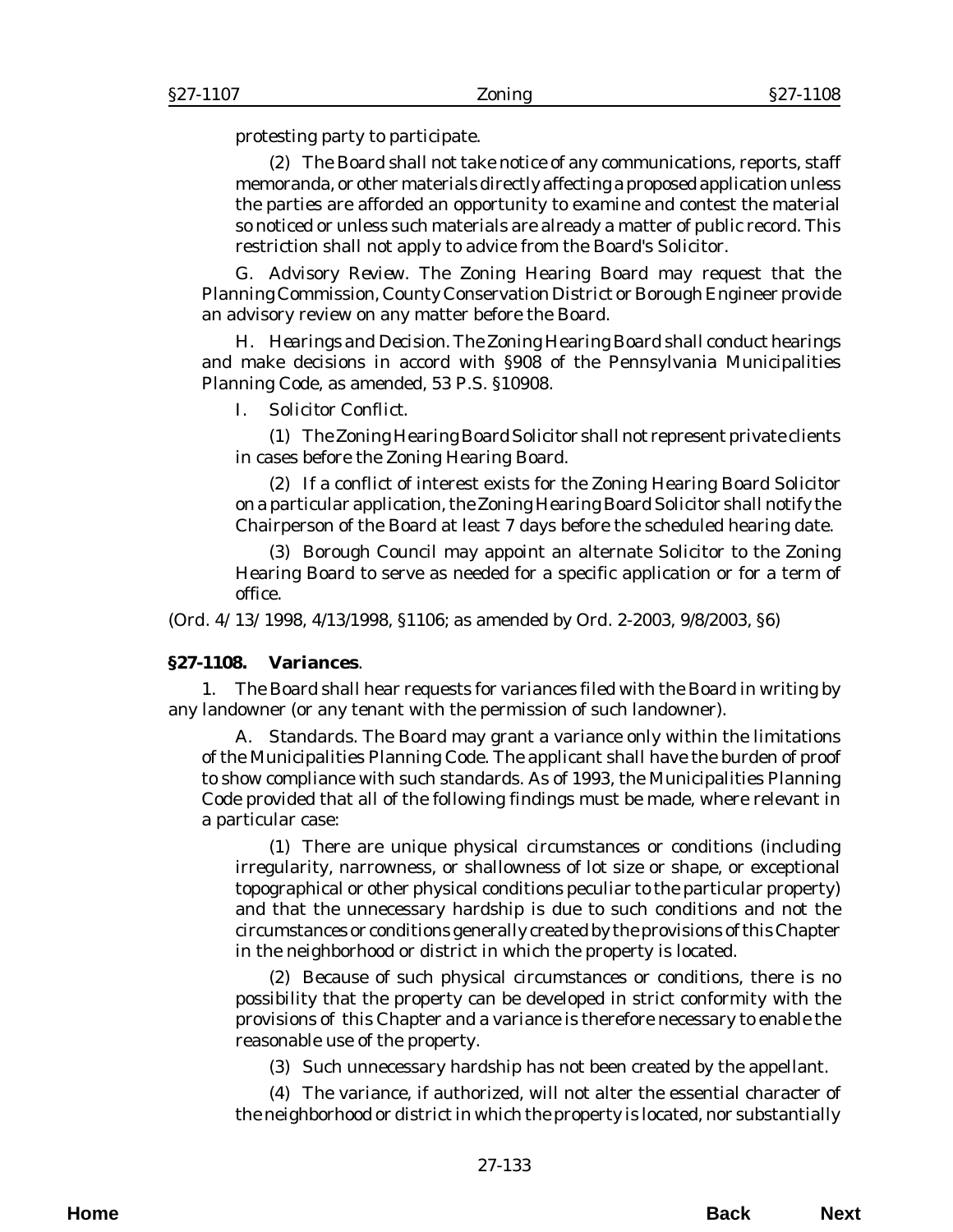or permanently impair the appropriate use or development of adjacent property, not be detrimental to the public welfare.

(5) The variance, if authorized, will represent the minimum variance that will afford relief and will represent the least modification possible of the regulation in issue.

2. *Re-application.* The Zoning Officer shall refuse to accept a proposed application that is not materially or significantly different from an appeal on the same property that was denied by the Board within the previous year.

3. *Variance Conditions*. In granting any variance, the Board may attach such reasonable conditions and safeguards as it may deem necessary to implement the purposes of the Municipalities Planning Code and this Chapter, and to protect the public health, safety and welfare.

(*Ord. 4/13/1998*, 4/13/1998, §1107)

### **§27-1109. Conditional Uses and Special Exceptions**.

1. *Applications*. Applications for conditional uses and special exceptions shall, at a minimum, include the information required in §27-1109.6. The Borough Planning Commission, Borough Council, or the Zoning Hearing Board shall require any other information deemed necessary for the review of the proposal.

2. *Conditional Uses*. Uses specified as conditional uses shall be permitted only after review and approval pursuant to the express standards as provided for specific conditional uses in this Part and in §1109.4 and any other applicable standards in this Chapter.

A. *Expansions*. Expansions or additions to uses classified as conditional uses shall also be considered conditional uses unless said expansion or addition involves an increase of less than 25% of the floor area or lot area devoted to the use, as measured cumulatively from the effective date of this provision. The addition of an accessory structure shall not be considered a conditional use.

#### B. *Procedure*.

(1) *Submission*. The applicant shall submit the application as follows:

(a) Five complete copies of any required plan shall be submitted to the Zoning Officer.

(b) The Zoning Officer shall refuse to accept an incomplete application which does not provide sufficient information to determine compliance with this Chapter.

(2) *Distribution*. The Zoning Officer shall distribute copies of the site plan to the Planning Commission and the Borough Council. A minimum of one copy shall be retained in the Borough files. The Borough Fire Company should be given an opportunity for a review, if deemed appropriate by the Zoning Officer.

(3) *Zoning Officer Review*. The Zoning Officer shall report in writing or in person to the Planning Commission or Borough Council stating whether the proposal complies with this Chapter. The Zoning Officer may request a review by the Borough Engineer.

(4) *Planning Commission*.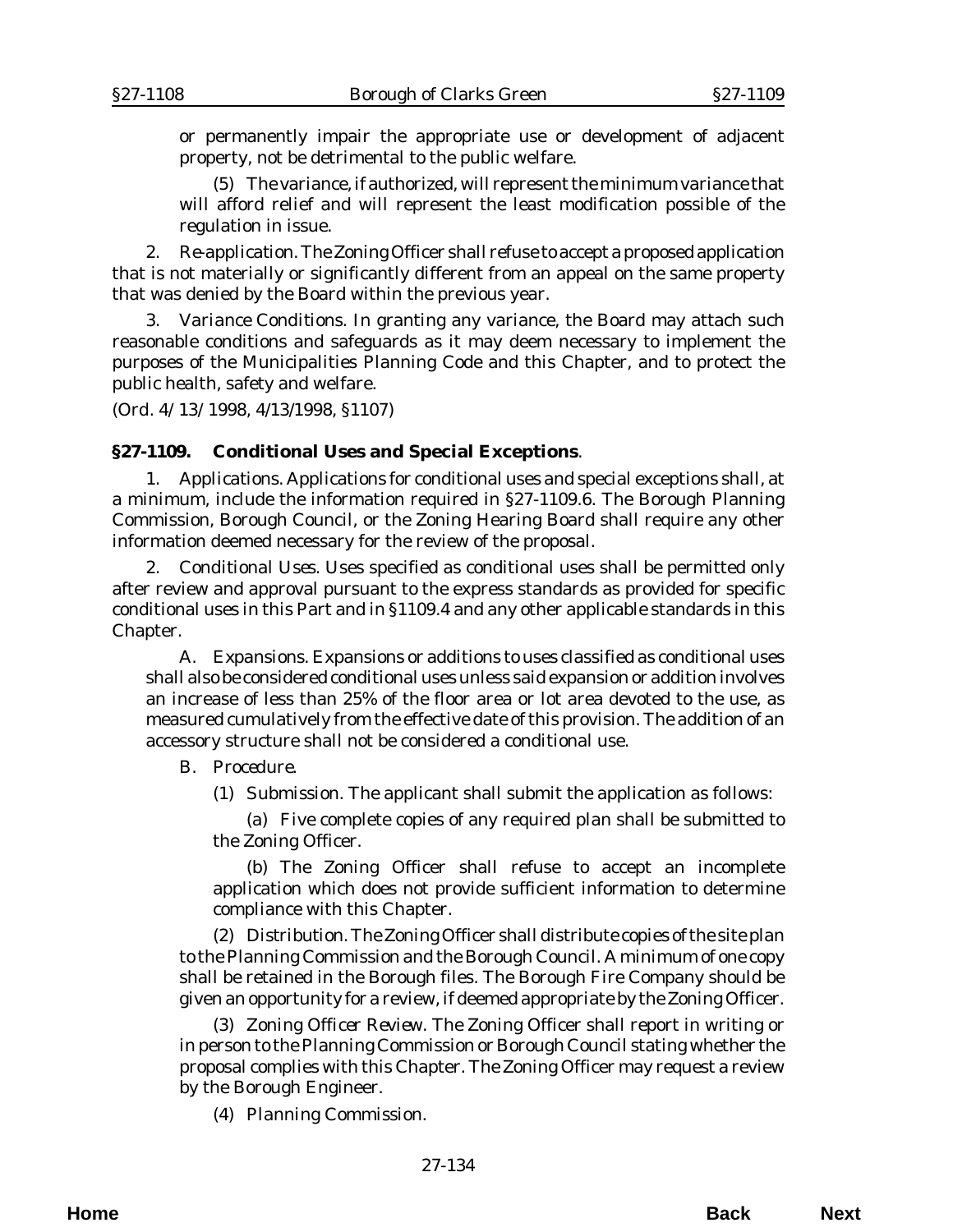(a) The Planning Commission shall be provided with an opportunity to review any proposed conditional use at a regular meeting prior to a decision by the Borough Council. The Commission, at its option, may provide a written advisory review.

(b) If such review is not received within the time limit within which the Borough Council must issue a decision, or within 30 days of such application being sent to the Planning Commission, then the Borough Council may make a decision without having received comments from the Planning Commission.

(5) *Council Action*. The Borough Council shall conduct hearings and make decisions in accordance with §908 and §913.2 of the Pennsylvania Municipalities Planning Code, as amended, 53 P.S. §§10908, 10913.2. In granting a conditional use, the Council may attach such reasonable conditions and safeguards (in addition to those expressed in this Chapter) as it determines are necessary to implement the purposes of the Municipalities Planning Code, 53 P.S. §10101 *et seq*., and this Chapter, and to protect the public health, safety and welfare.

### [*Ord. 2-2003*]

3. *Special Exceptions.* Uses specified as special exceptions shall be permitted only after review and approval by the Borough Zoning Hearing Board pursuant to the express standards as provided for specific special exceptions in this Chapter and in §27- 1109.4.

A. *Expansions.* Expansions or additions to uses classified as special exceptions shall also be considered special exceptions unless said expansion or addition involves an increase of less than 25% of the floor area or lot area devoted to the use, as measured cumulatively from the effective date of this provision. The addition of an accessory structure shall not be considered a conditional use.

### B. *Procedure*.

(1) All applicants for a special exception use shall submit five sets of plans for the proposed use to the Zoning Officer together with a written application. Photographs of the existing site or buildings may also be requested to be presented by the applicant.

(2) All plans shall contain the information required in §27-1176.

(3) *Borough Procedures*.

(a) The Zoning Officer shall forward the application to the Zoning Hearing Board, the Planning Commission and the Zoning Hearing Board solicitor. A minimum of one copy shall be retained in the Borough files.

(b) The Zoning Officer shall, prior to the next Zoning Hearing Board meeting where the application will be discussed, review the Plan to determine compliance with this Chapter and report these findings to the Zoning Hearing Board.

(4) *Planning Commission Review of Special Exception Uses*.

(a) The Planning Commission shall be provided with an opportunity to review any proposed special exception use at a regular meeting prior to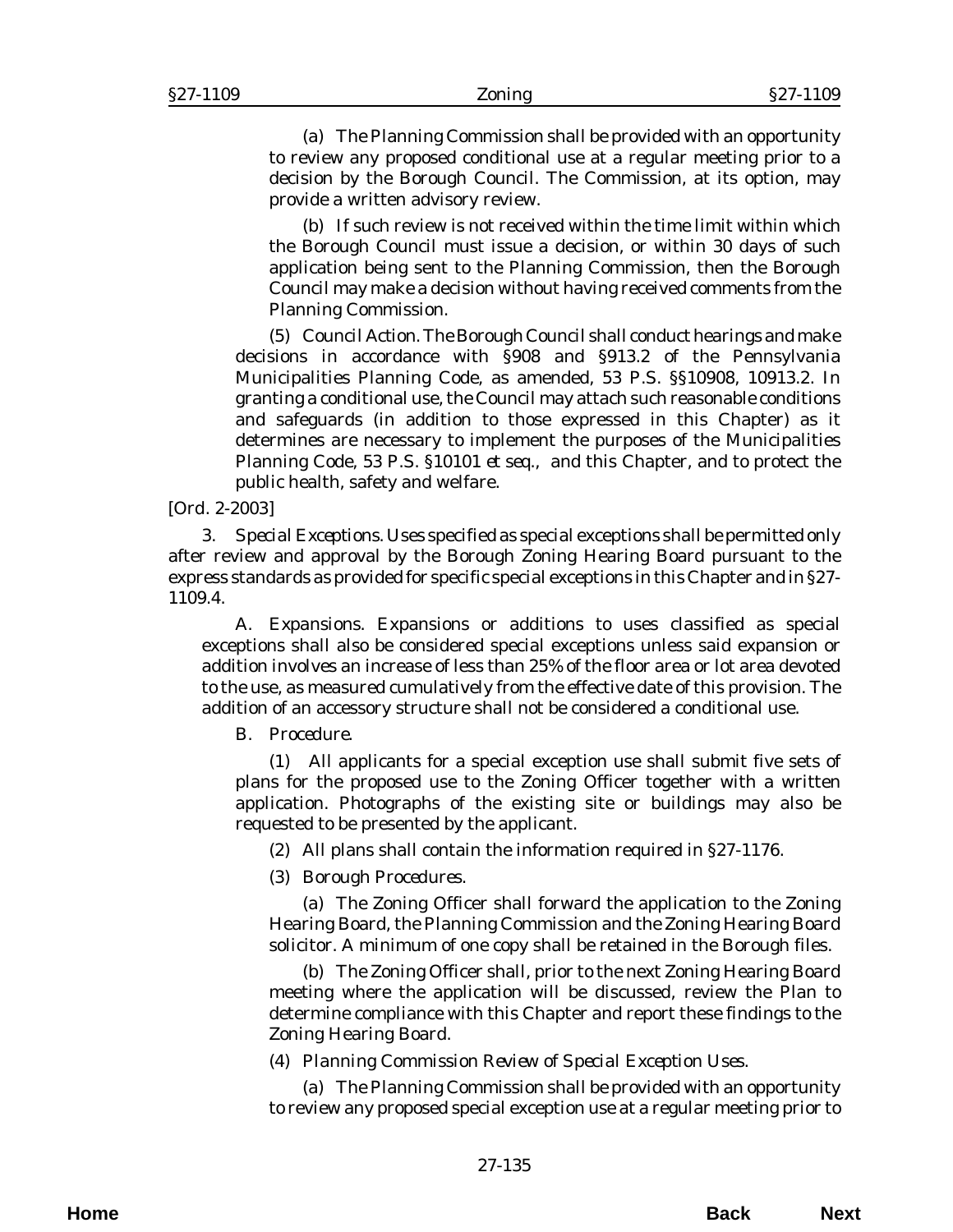a decision by the Zoning Hearing Board. The Commission, at its option, may provide a written advisory review.

(b) If such review is not received within the time limit within which the Board must issue a decision, or within 30 days of such application being sent to the Planning Commission, then the Board may make a decision without having received comments from the Planning Commission.

(5) *Zoning Hearing Board Action on Special Exception Uses.*

(a) The Board shall hear and decide such request for a special exception use under the procedures in §27-1107.

(b) In granting a special exception, the Zoning Hearing Board may attach such reasonable conditions and safeguards (in addition to those expressed in this Chapter) as it determines are necessary to implement the purposes of the Municipalities Planning Code, 53 P.S. §10101 *et seq*., and this Chapter, and to protect the public health, safety and welfare.

[*Ord. 2-2003*]

## 4. *Standards and Criteria.*

A. The standards and criteria applied to conditional uses and special exceptions are intended to ensure that the proposed use will be in harmony with the purposes, goals, objectives and standards of this Chapter and other ordinances, of the Borough. In addition to the applicable general provisions of this Chapter and to the standards provided in this Chapter for specific conditional uses and special exceptions, the following standards and criteria shall be applied in the review of applications for conditional uses and special exceptions.

(1) The proposed use shall be in harmony with purposes, goals, objectives and standards of the Borough Comprehensive Plan, this Chapter and all other ordinances of the Borough.

(2) There shall be a community need for the proposed use at the proposed location. Need shall be assessed in terms of existing and proposed uses of a similar nature in the area. In order to provide or maintain a proper mix of uses within the Borough and, more specifically, that portion of the Borough in the immediate area, the proposed use shall not result in either a detrimental over-concentration of a particular use within the Borough or within the immediate area. The location chosen shall not be one demonstratively better suited or likely to be needed for uses which are permitted as a matter of right in the district. The proposal shall also be evaluated as to the degree to which the proposed location may be particularly suitable or unsuitable for the proposed use in light of other potential sites in the immediate area including those which might exist in adjacent communities.

(3) The proposed use at the proposed location shall not result in a substantial or undue adverse effect on adjacent property, the character of the neighborhood, traffic conditions, parking, public improvements, public sites or rights-of-way, adjacent property values, or other matters affecting the public health, safety, and general welfare, either as they now exist or as they may in the future be developed as a result of the implementation of this Chapter, or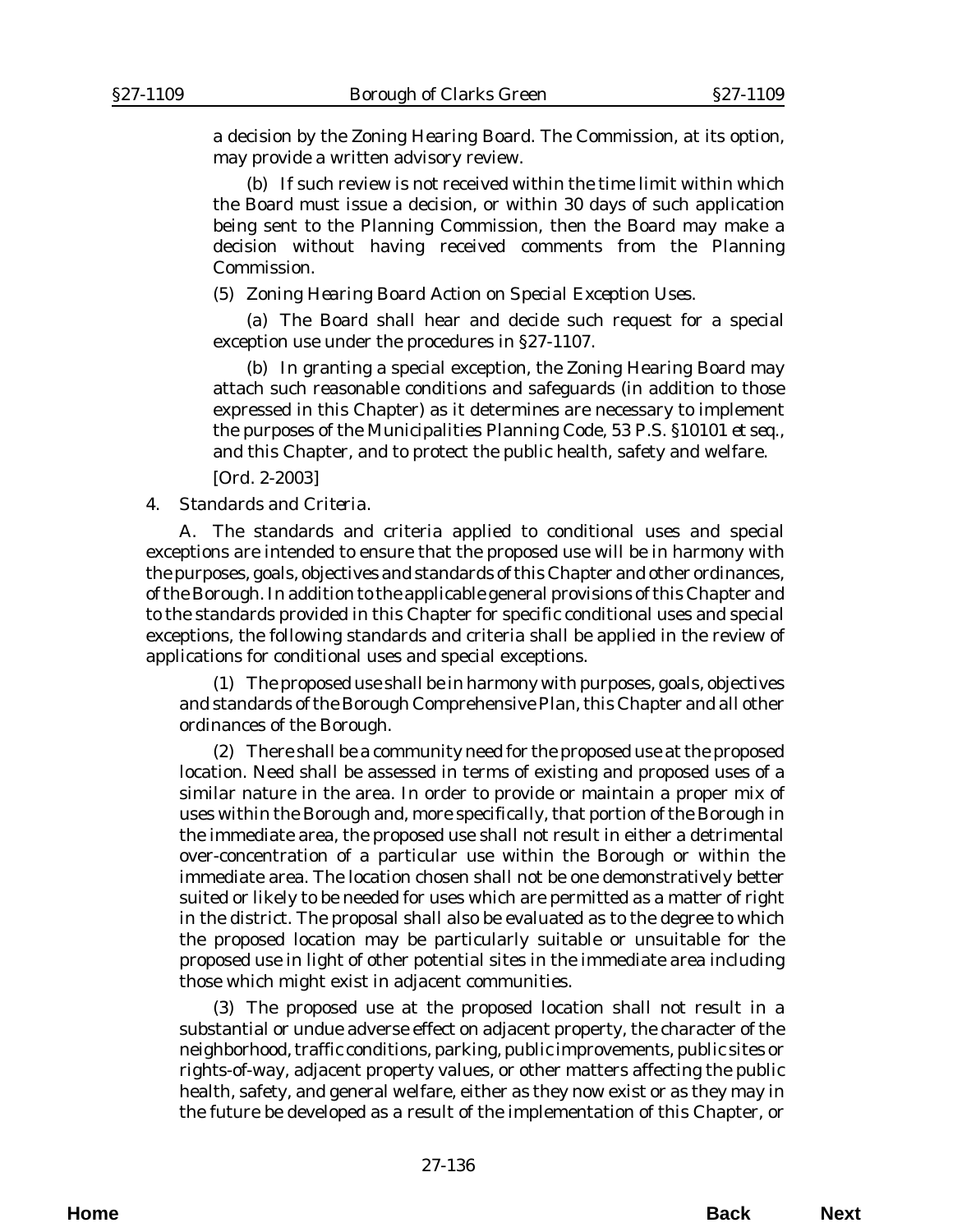any other plan, program, map or ordinance of the Borough or other government agency having jurisdiction to guide growth and development.

(4) The proposed use shall not impose an undue burden on any of the improvements, facilities, utilities, and services of the Borough, whether such services are provided by the Borough or some other entity. The applicant shall be wholly responsible for providing such improvements, facilities, utilities, or services as may be required to adequately serve the proposed use when the same are not available or are inadequate to serve the proposed use in the proposed location. As part of the application and as a condition of approval of the proposed use the applicant shall be responsible for establishing ability, willingness and binding commitment to provide such improvements, facilities, utilities and services in sufficient time and in a manner consistent with this and other ordinances of the Borough. The permit approval shall be so conditioned.

(5) In reviewing an application, the following additional factors shall be considered:

(a) Location, arrangement, size, design and general site compatibility of buildings, lighting and signs.

(b) Adequacy and arrangement of vehicular traffic access and circulation, including intersections, road pavement surfaces, dividers and traffic controls.

(c) Location, arrangement, appearance and sufficiency of off-street parking and loading.

(d) Adequacy and arrangement of pedestrian traffic access and circulation, walkway structures, control of intersections with vehicular traffic and overall pedestrian convenience.

(e) Adequacy of stormwater and drainage facilities. Stormwater leaving any site shall not exceed pre-development levels and facilities shall be designed to accommodate a 10-year storm.

(f) Adequacy of water supply and sewage disposal facilities.

(g) Adequacy, type and arrangement of trees, shrubs and other landscaping constituting a visual and/or noise buffer between the applicant's and adjoining lands, including the maximum retention of existing vegetation.

(h) Adequacy of fire lanes and other emergency zones and the provision of fire hydrants.

(i) Special attention to the adequacy and impact of structures, roadways and landscaping in areas with susceptibility to ponding, flooding and/or erosion.

(6) No application shall be approved unless it is found that, in addition to complying with each of the standards enumerated above, any of the applicable standards contained in this Chapter shall be met. In instances where the supplemental standards contained herein do not adequately protect the general health, safety and welfare of parties effected, all conditions and safeguards deemed necessary by the Board to protect the general health,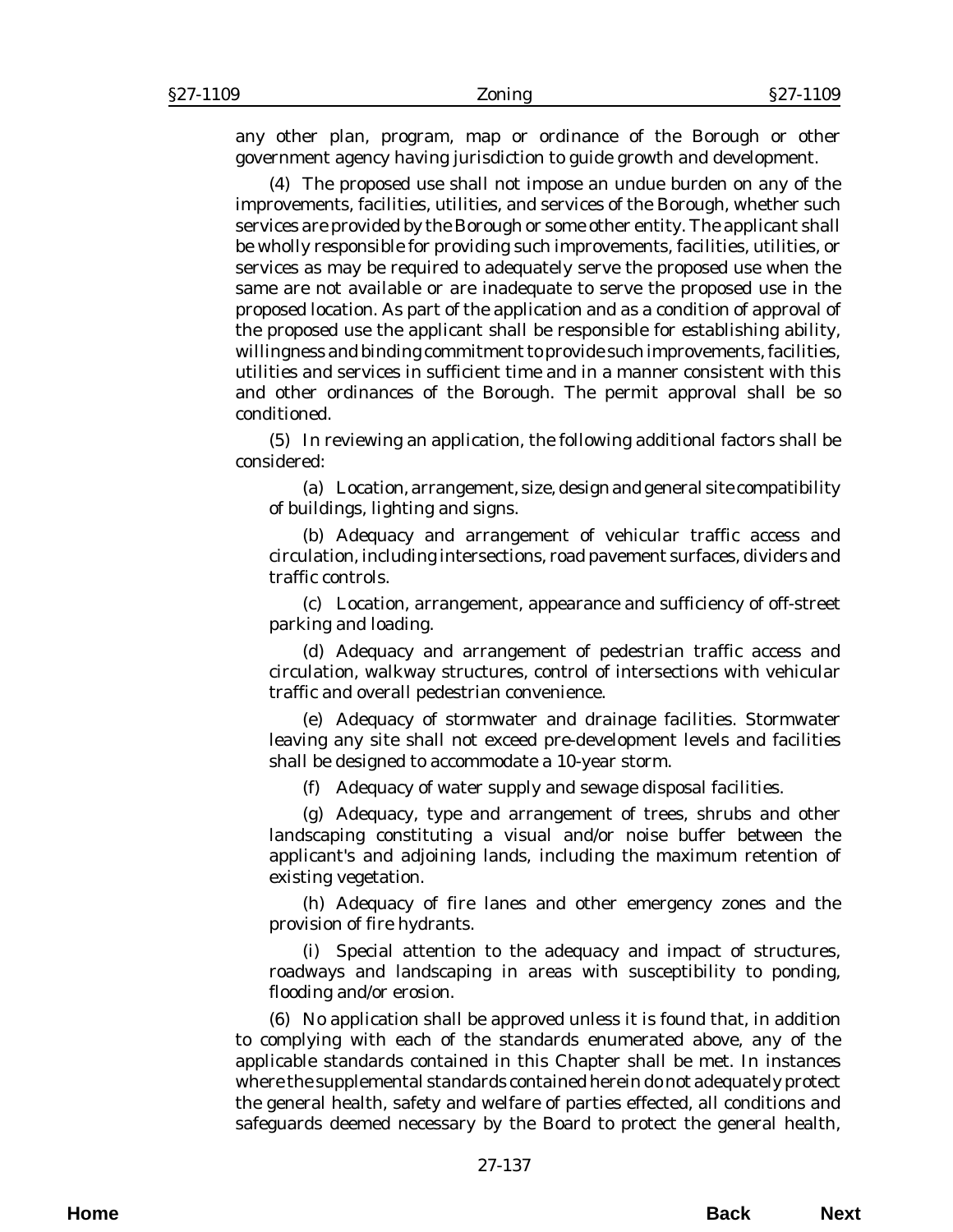safety and welfare and implement the purposes of this Chapter and the Pennsylvania Municipalities Planning Code shall be imposed as conditions of approval in accord with §§912.1 or 913.2 of the Pennsylvania Municipalities Planning Code, as the case may be. Conditions which might be imposed shall include (but not be limited to) provisions for additional parking, traffic control, submission of landscaping plans for screening, setbacks, special measures addressing sales period activities, environmental controls and other measures which mitigate any potential adverse impact the use may have on adjoining uses. The applicant shall supply evidence regarding compliance with the express standards and criteria contained herein; and data or evidence may be accepted from protestants. Such evidence shall be evaluated relative to the injurious impact on the health, safety and welfare of the Borough and the proposed use shall be approved with appropriate conditions or denied based on said evaluation.

5. *Limitation of Approval*. Any conditional use approval granted by the Borough Council and any special exception approval granted by the Zoning Hearing Board shall expire 1 year from the date such approval was granted if no building construction as approved has taken place or the use is not otherwise established as a functional and constructive activity prior to the expiration date. Upon such expiration, the said approval, and any permit issued subsequent thereto, shall be deemed null and void and the developer shall be required to submit another application for the same. The Borough Council or Zoning Hearing Board as the case may be, however, may grant an extension of the time limitations, for good cause.

6. *Information Required*. The applicant shall supply the information required by §27-1103.3 of this Chapter and evidence regarding compliance with the express standards and criteria contained herein; and data or evidence may be accepted from protestants. Such evidence shall be evaluated relative to the injurious impact on the health, safety and welfare of the Borough; and the proposed use shall be approved with appropriate conditions or denied based on said evaluation.

(*Ord. 4/13/1998*, 4/13/1998, §1108; as amended by *Ord. 2-2003*, 9/8/2003, §§7, 8)

## **§27-1110. Time Limits on Permits and Variances**.

1. *Zoning Permit.* After a variance is approved or a conditional or special exception approval is officially authorized under this Chapter, then a zoning permit shall be secured by the applicant within 12 months of the variance, conditional use or special exception approval.

2. *Review Completion*. If the applicant submits complete plans for a subdivision or land development approval or special exception or conditional use approval that is related to the variance or issuance of a permit under this Chapter within the above time limits, then such time limits shall begin after such plan review is completed or such plan approval is granted.

3. *Extension*. For good cause the Zoning Officer may, upon application in writing stating the reasons therefore, extend in writing the 12-month application period to up to 18 months.

4. *Expiration*. If an applicant fails to obtain the necessary permits within the above time period, or after obtaining the permit fails to diligently commence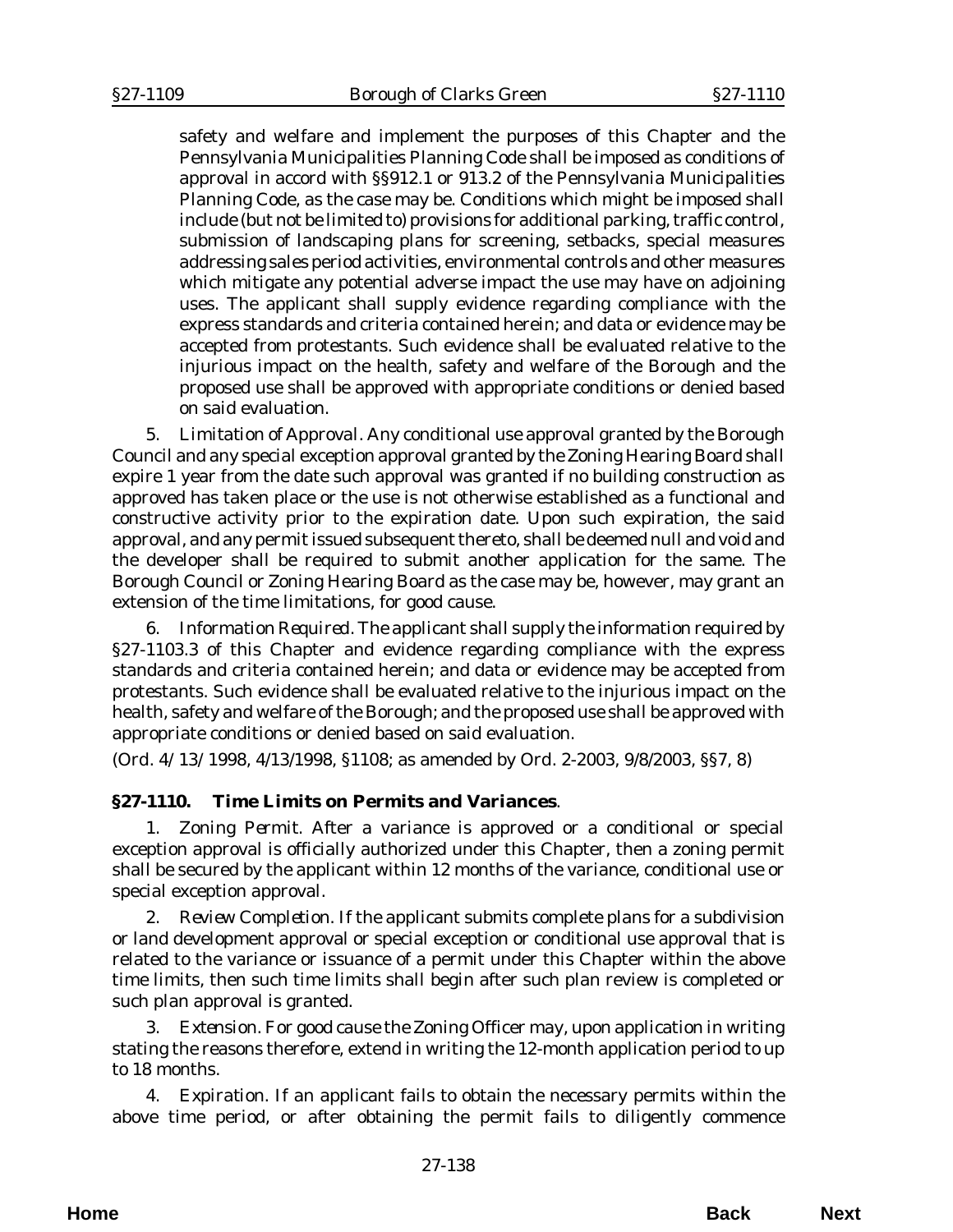substantial construction within 12 months or allows interruptions in substantial of longer than six months, it shall be conclusively presumed that the applicant has waived, withdrawn or abandoned the approval, and all such approvals, variances and permits shall be deemed automatically rescinded.

5. *Completion*. Any building construction shall be completed within 36 months of issuance of an applicable permit, unless a written extension is granted by the Zoning Officer for good cause. Otherwise, a permit shall be considered to have automatically expired at the end of such 36-month period.

(*Ord. 4/13/1998*, 4/13/1998, §1109)

#### **§27-1111. Mediation**.

Parties to proceedings authorized by this Chapter and the Pennsylvania Municipalities Planning Code may use the mediation option as authorized by and in accord with §908.1 of said Code.

(*Ord. 4/13/1998*, 4/13/1998, §1110)

#### **§27-1112. Time Limits for Appeals**.

1. The time limitations for appeals shall be as follows:

A. *Zoning Hearing Board; County Court.* No person shall be allowed to file any appeal with the Zoning Hearing Board later than 30 days after the decision by the Zoning Officer that is being appealed has been officially issued, or file any appeal with the County Court of Common Pleas later than 30 days after a decision of the Zoning Hearing Board has been officially issued, except as may be provided under §914.1 of the Pennsylvania Municipalities Planning Code.

B. *Temporary Permits.* This 30-day time limit for appeal shall not apply to the revocation of a permit under §27-1103.5.

C. *Subdivision or Land Development Approval*. The failure of an aggrieved person other than the landowner to appeal an adverse decision directly related to a preliminary subdivision or land development plan shall preclude an appeal from a final plan approval except in the case where the final submission substantially deviates from the approved preliminary plan.

(*Ord. 4/13/1998*, 4/13/1998, §1111)

### **§27-1113. Appeals to Court and Other Administrative Proceedings**.

Appeals to court and other administrative proceedings shall be governed by Article X-A and Article IX of the Pennsylvania Municipalities Planning Code, respectively. (*Ord. 4/13/1998*, 4/13/1998, §1112)

### **§27-1114. Public Utility Exemptions**.

See §619 of the Pennsylvania Municipalities Planning Code.

(*Ord. 4/13/1998*, 4/13/1998, §1113)

### **§27-1115. Limited Borough Exemption**.

The minimum lot area requirements of this Chapter shall not apply to uses or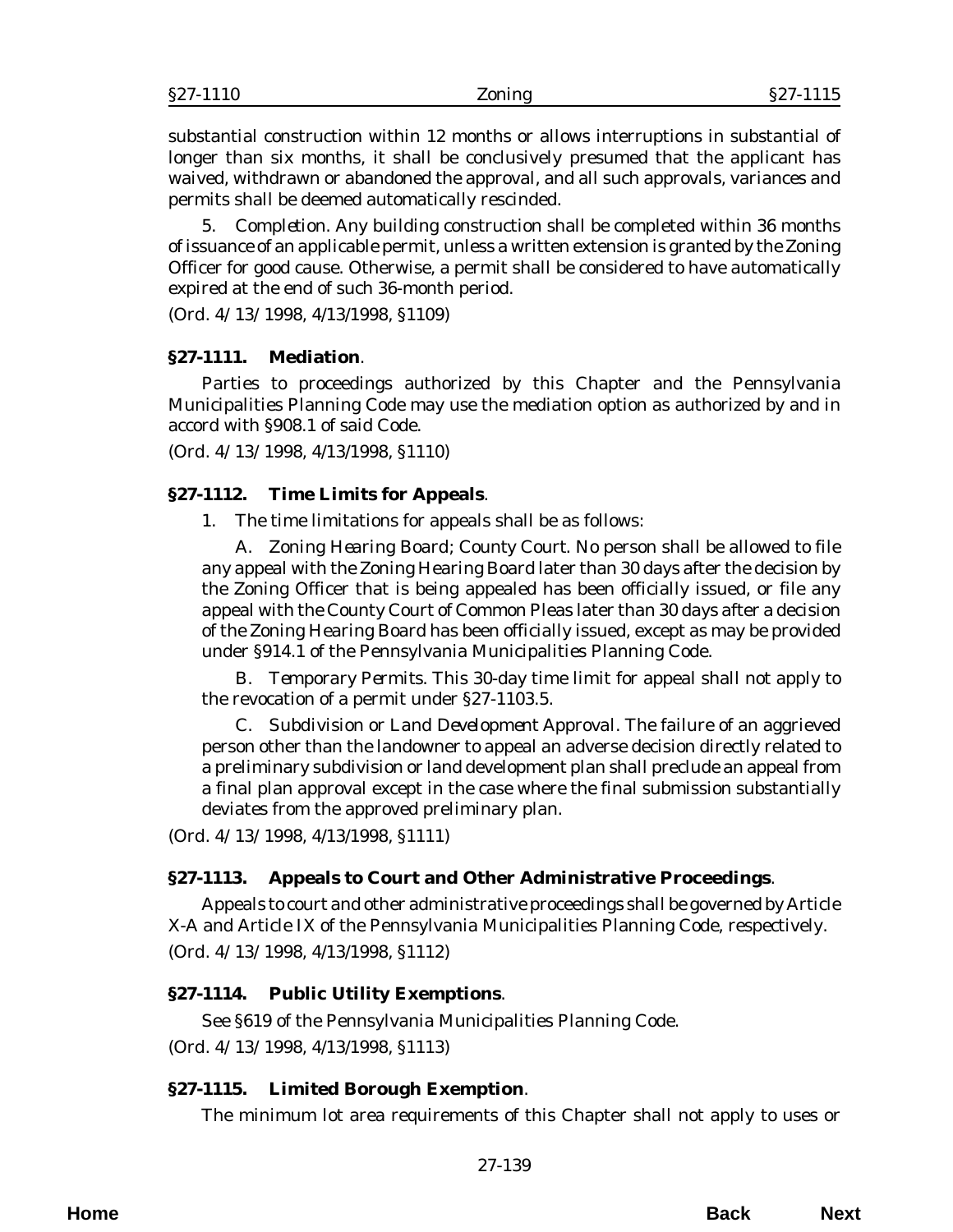strictures owned by the Borough of Clarks Green for uses and structures that are intended for a legitimate governmental, recycling, public recreation, stormwater control or public health and safety purpose.

(*Ord. 4/13/1998*, 4/13/1998, §1114)

### **§27-1116. Amendments**.

The Borough Council may amend this Chapter by complying with the requirements set forth in Article VI of the Pennsylvania Municipalities Planning Code. A landowner who desires to challenge on substantive grounds the validity of an ordinance or map or any provision thereof, which prohibits or restricts the use or development of land in which he has an interest may submit a curative amendment to the governing body with a written request that his challenge and proposed amendment be heard and decided on as provided in §§609.1 and 916.1 of the Pennsylvania Municipalities Planning Code. (*Ord. 4/13/1998*, 4/13/1998, §1115)

## **§27-1117. Violations**.

1. *Compliance*. Failure to comply with any provision of this Chapter, failure to secure or comply with a decision of the Council or Zoning Hearing Board or the failure to secure a permit, when required, prior to or (when ordered) after the erection, constriction, extension, or addition to a building or prior to or after the use or change of use of land; or failure to secure a certificate of use permit, shall be violations of this Chapter.

2. *Enforcement Notice*. When written notice of a violation of any of the provisions of this Chapter shall be served by the Zoning Officer, personally or by certified mail, in the manner prescribed by §616.1 of the Pennsylvania Municipalities Planning Code, such violation shall be discontinued or corrected as set forth in said notice.

(*Ord. 4/13/1998*, 4/13/1998, §1116)

### **§27-1118. Penalties and Remedies**.

1. *Causes of Action.* In case any building, structure or land is, or is proposed to be, erected, constructed, reconstructed, altered, converted, maintained or used in violation of any provisions of this Chapter, the Council or, with the approval of the Council, an officer of the Borough, or any aggrieved owner or tenant of real property who shows that his property or person will be substantially affected by the alleged violation, in addition to other remedies, may institute (in the name of the Borough) any appropriate action or proceeding to prevent, restrain, correct or abate such building, structure or land, or to prevent, in or about such premises, any act, conduct, business or use constituting a violation. When any such action is instituted by a landowner or tenant, notice of that action shall be served upon the Borough at least 30 days prior to the time the action is begun by serving a copy of the complaint on the Council. No such action may be maintained until such notice has been given.

2. *Enforcement Remedies*.

A. Any person, partnership or corporation who or which has violated or permitted the violation of any of the provisions of this Chapter shall, upon being found liable therefore in a civil enforcement proceeding commenced by the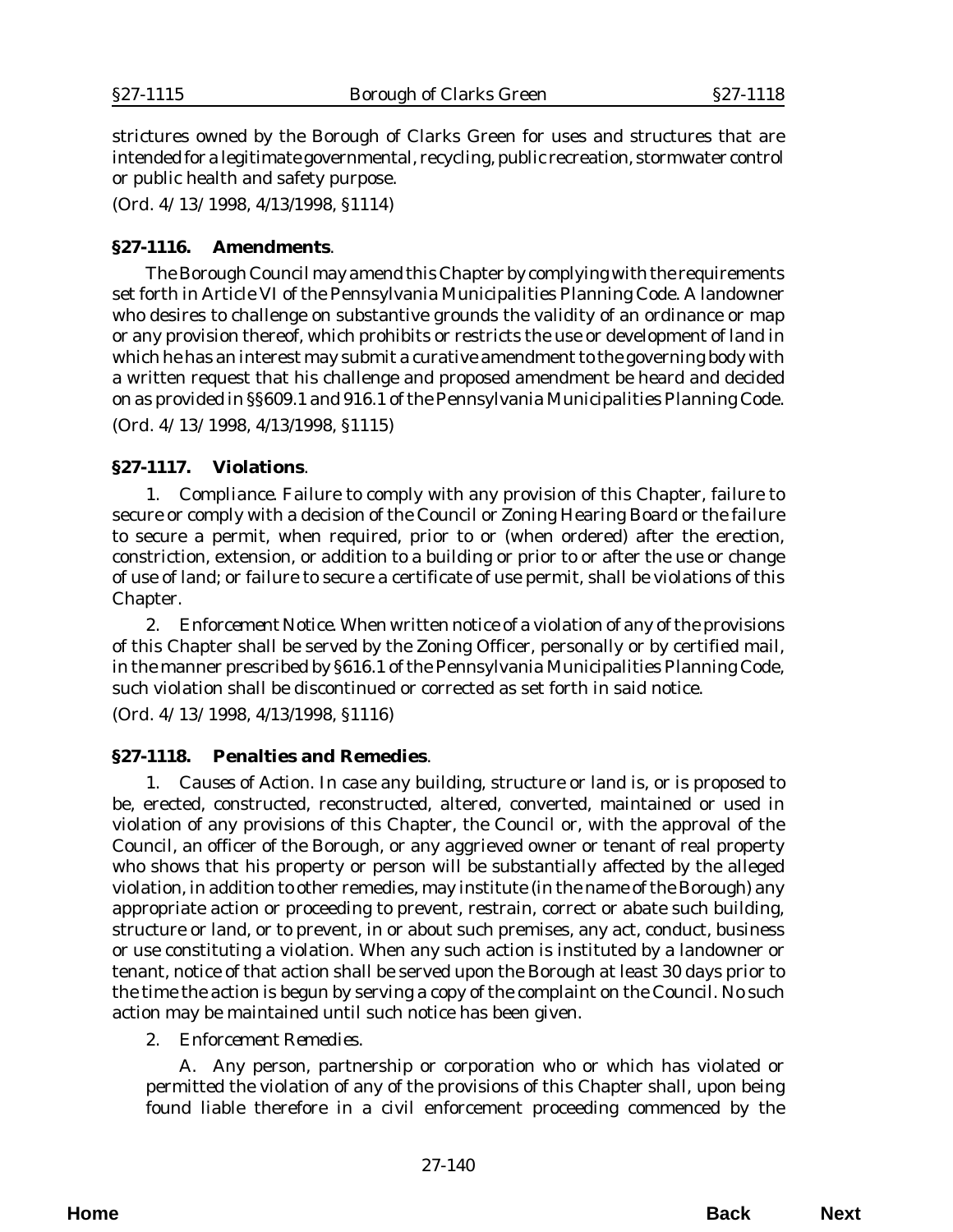Borough, pay a judgment of not more than \$500 plus all court costs, including reasonable attorney fees incurred by the Borough as a result thereof. No judgment shall commence or be imposed, levied or be payable until the date of the determination of a violation by the district justice. If the defendant neither pays nor timely appeals the judgment, the Borough may enforce the judgment pursuant to the applicable rules of civil procedure. Each day that a violation continues shall constitute a separate violation, unless the district justice determining that there has been a violation further determines that there was a good faith basis for the person, partnership or corporation violating the Chapter to have believed that there was no such violation, in which event there shall be deemed to have been only one such violation until the fifth day following the date of the determination of a violation by the district justice and thereafter each day that a violation continues shall constitute a separate violation. All judgments, costs and reasonable attorney fees collected for the violation of this Chapter shall be paid over to the Borough.

B. The court of common pleas, upon petition, may grant an order of stay, upon cause shown, tolling the per diem fine pending a final adjudication of the violation and judgment. Nothing contained in this Section shall be construed or interpreted to grant to any person or entity other than the Borough, the right to commence any action for enforcement pursuant to this Section.

(*Ord. 4/13/1998*, 4/13/1998, §1117)

#### **§27-1119. Liability.**

Neither the approval nor the granting of any review, issuance of permit or approval related to construction, activity within the floodplain, site plan review, subdivision or land development approval erosion control, stormwater runoff, activity on steep slopes or any other review or permit of this Chapter, by an officer, employee, consultant or agency of the Borough, shall constitute a representation, guarantee or warranty of any kind by the Borough, or its employees, officials, consultants or agencies, of the practicality or safety of any structure, use or subdivision, and shall create no liability upon, nor a cause of action against such public body, official, consultant nor employee for any damage that may result pursuant thereto. If the Zoning Officer mistakenly issues a permit under this Chapter, the Borough shall not be liable for any later lawful withdrawal of such permit for valid cause shown.

(*Ord. 4/13/1998*, 4/13/1998, §1118)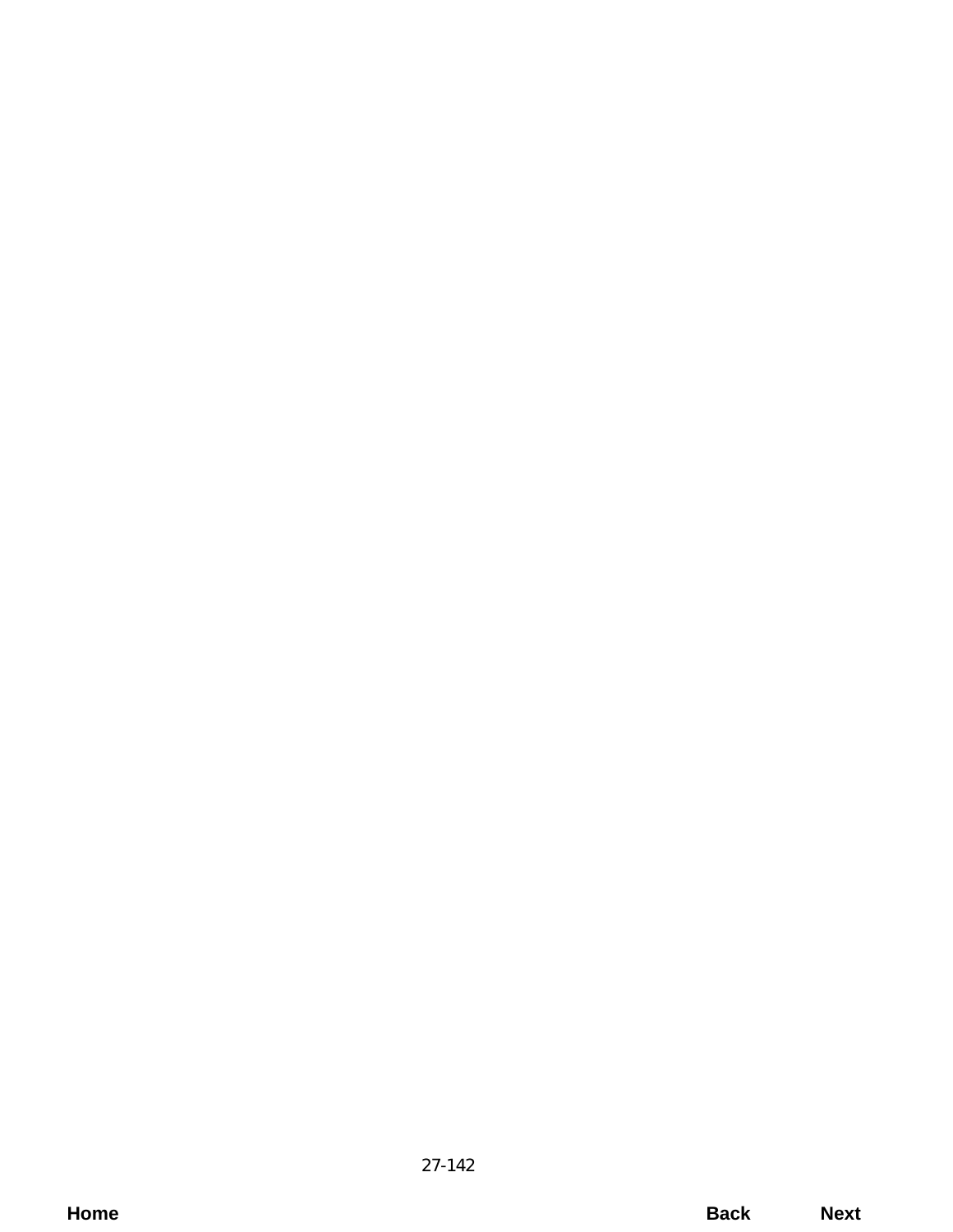# **Part 12**

# **Zoning Ordinance Enactment**

## **§27-1201. Enactment**.

This Chapter is hereby ordained and enacted, on the 13th day of April, 1998, by the Borough Council of Clarks Green Borough, Lackawanna County, Pennsylvania by authority of and pursuant to the provisions of Act of 1968, P.L. 805, No. 247 of the General Assembly of the Commonwealth of Pennsylvania, approved July 31, 1968, as reenacted and amended, known and cited as "Pennsylvania Municipalities Planning Code," and as to the use classifications for those properties located on:

A. The northerly side of West Grove Street from the gasoline service station (located at the intersection of West Grove Street, Glenburn Road, and Abington Road) to Nelson Street.

B. The easterly side of North Abington Road from the southerly side of the Mercy Medical Center to the southerly side of the corner property located at Fairview Road and North Abington Road, ordained and enacted on the 11<sup>th</sup> day of May, 1998.

(*Ord. 4/13/1998*, 4/13/1998, Article XII)